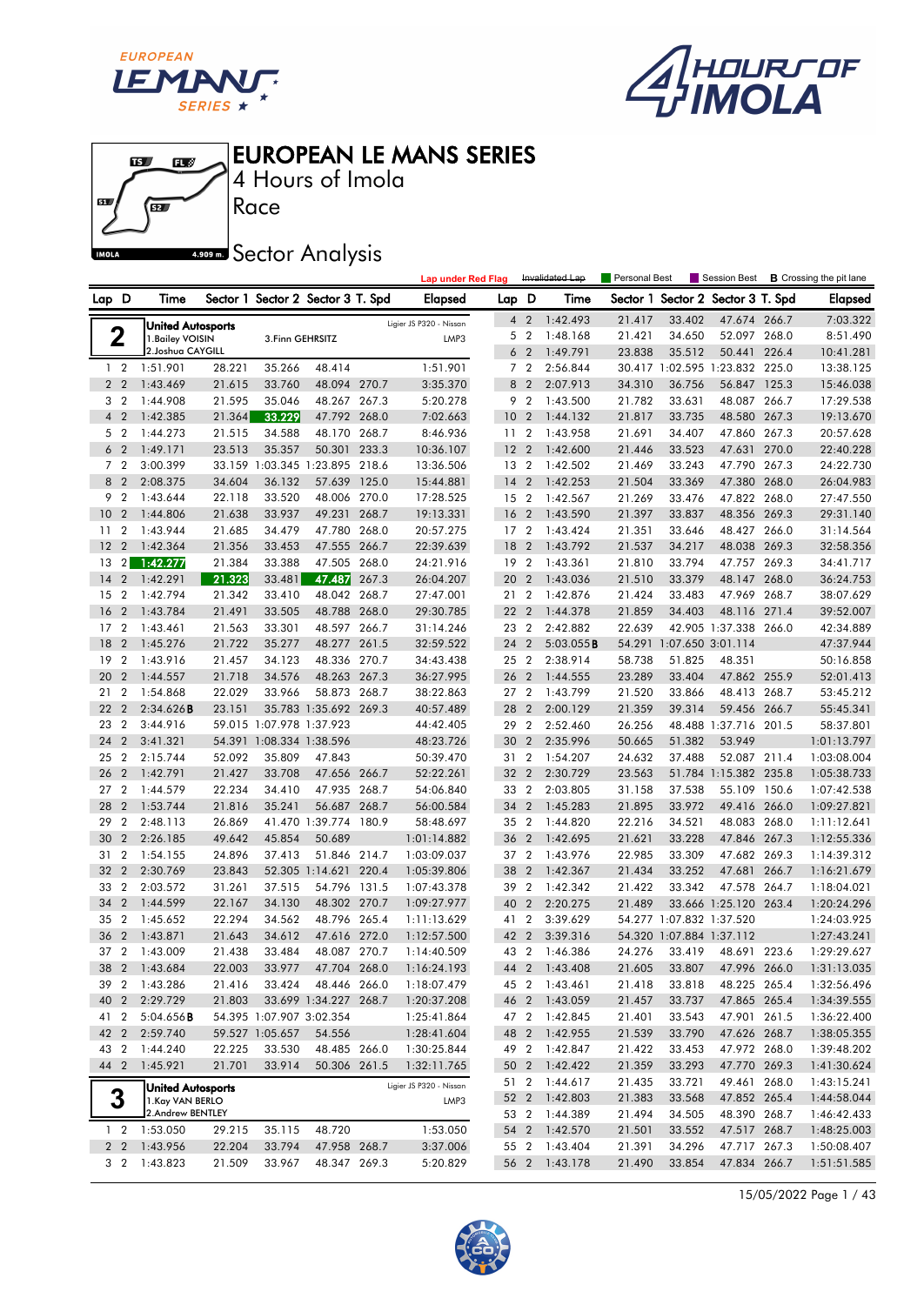





4 Hours of Imola

# **A.509 mm** Sector Analysis

|     |                |                |                 |                          |                                   |       | <b>Lap under Red Flag</b> |                 |                | Invalidated Lap                                | Personal Best          |                          | Session Best                      |       | <b>B</b> Crossing the pit lane |
|-----|----------------|----------------|-----------------|--------------------------|-----------------------------------|-------|---------------------------|-----------------|----------------|------------------------------------------------|------------------------|--------------------------|-----------------------------------|-------|--------------------------------|
| Lap | D              | Time           |                 |                          | Sector 1 Sector 2 Sector 3 T. Spd |       | <b>Elapsed</b>            | Lap D           |                | Time                                           |                        |                          | Sector 1 Sector 2 Sector 3 T. Spd |       | <b>Elapsed</b>                 |
| 57  | $\overline{2}$ | 1:42.427       | 21.470          | 33.396                   | 47.561 266.0                      |       | 1:53:34.012               | 110 1           |                | 1:41.773                                       | 21.365                 | 33.095                   | 47.313 267.3                      |       | 3:33:28.772                    |
| 58  | $\overline{2}$ | 1:42.283       | 21.297          | 33.356                   | 47.630 266.0                      |       | 1:55:16.295               | 111             | $\overline{1}$ | 2:19.363                                       | 21.518                 |                          | 33.745 1:24.100 268.0             |       | 3:35:48.135                    |
| 59  | $\overline{2}$ | 1:42.822       | 21.373          | 33.850                   | 47.599 266.0                      |       | 1:56:59.117               | 112             | $\overline{1}$ | 3:39.438                                       |                        | 54.244 1:07.773 1:37.421 |                                   |       | 3:39:27.573                    |
| 60  | $\overline{2}$ | 1:42.677       | 21.446          | 33.616                   | 47.615 265.4                      |       | 1:58:41.794               | $113-1$         |                | 3:11.713                                       |                        | 54.333 1:07.854 1:09.526 |                                   |       | 3:42:39.286                    |
| 61  | $\overline{2}$ | 1:42.168       | 21.420          | 33.098                   | 47.650 266.7                      |       | 2:00:23.962               | $114-1$         |                | 1:42.857                                       | 21.741                 | 33.834                   | 47.282 267.3                      |       | 3:44:22.143                    |
| 62  | $\overline{2}$ | 1:43.644       | 21.400          | 33.380                   | 48.864                            | 270.0 | 2:02:07.606               | $115-1$         |                | 1:41.884                                       | 21.379                 | 33.092                   | 47.413 265.4                      |       | 3:46:04.027                    |
| 63  | 2              | $2:37.264$ B   | 21.500          |                          | 33.770 1:41.994 268.0             |       | 2:04:44.870               | 116             | $\overline{1}$ | 1:41.989                                       | 21.347                 | 33.379                   | 47.263 264.7                      |       | 3:47:46.016                    |
| 64  | $\mathbf{1}$   | 1:56.936       | 36.163          | 33.351                   | 47.422 183.1                      |       | 2:06:41.806               | 117 1           |                | 1:41.762                                       | 21.307                 | 33.303                   | 47.152 268.0                      |       | 3:49:27.778                    |
| 65  | $\mathbf{1}$   | 1:42.732       | 21.910          | 33.053                   | 47.769 265.4                      |       | 2:08:24.538               | 118             | $\overline{1}$ | 1:41.250                                       | 21.274                 | 32.835                   | 47.141                            | 268.7 | 3:51:09.028                    |
| 66  | $\mathbf{1}$   | 1:42.478       | 21.490          | 33.435                   | 47.553 266.0                      |       | 2:10:07.016               | 119             | $\overline{1}$ | 1:42.889                                       | 21.353                 | 33.974                   | 47.562 270.7                      |       | 3:52:51.917                    |
| 67  | - 1            | 1:41.755       | 21.374          | 33.149                   | 47.232 267.3                      |       | 2:11:48.771               | 120             | $\overline{1}$ | 1:41.533                                       | 21.262                 | 33.025                   | 47.246 270.0                      |       | 3:54:33.450                    |
| 68  | $\mathbf{1}$   | 1:41.607       | 21.404          | 33.085                   | 47.118 264.7                      |       | 2:13:30.378               | 121             | $\overline{1}$ | 2:53.682                                       | 21.452                 |                          | 54.138 1:38.092 266.7             |       | 3:57:27.132                    |
| 69  | $\mathbf{1}$   | 1:42.363       | 21.431          | 33.328                   | 47.604                            | 266.7 | 2:15:12.741               | 122             | $\overline{1}$ | 2:26.149                                       | 54.316                 | 43.936                   | 47.897                            |       | 3:59:53.281                    |
| 70  | $\mathbf{1}$   | 1:42.289       | 21.292          | 33.166                   | 47.831                            | 267.3 | 2:16:55.030               | 123 1           |                | 1:42.811                                       | 21.515                 | 33.306                   | 47.990 264.7                      |       | 4:01:36.092                    |
| 71  | $\overline{1}$ | 1:41.665       | 21.306          | 33.074                   | 47.285 266.7                      |       | 2:18:36.695               |                 |                |                                                |                        |                          |                                   |       | Duqueine M30 - D08 - Nissan    |
| 72  | $\overline{1}$ | 1:41.553       | 21.299          | 33.010                   | 47.244 268.7                      |       | 2:20:18.248               |                 | 4              | <b>DKR Engineering</b><br>1. Sebastian ALVAREZ |                        |                          | 3.Tom VAN ROMPUY                  |       | LMP3                           |
| 73  | -1             | 1:42.220       | 21.261          | 33.666                   | 47.293 265.4                      |       | 2:22:00.468               |                 |                |                                                | 2.Alexander BUKHANTSOV |                          |                                   |       |                                |
| 74  | $\mathbf{1}$   | 1:41.645       | 21.409          | 32.968                   | 47.268 268.7                      |       | 2:23:42.113               |                 | 1 <sub>3</sub> | 1:51.040                                       | 27.802                 | 34.725                   | 48.513                            |       | 1:51.040                       |
| 75  | $\overline{1}$ | 1:42.706       | 21.346          | 34.064                   | 47.296 268.0                      |       | 2:25:24.819               |                 | 2 <sub>3</sub> | 1:43.637                                       | 22.030                 | 33.823                   | 47.784 272.0                      |       | 3:34.677                       |
| 76  | $\overline{1}$ | 1:42.064       | 21.400          | 32.875                   | 47.789                            | 266.0 | 2:27:06.883               |                 | 3 <sub>3</sub> | 1:43.855                                       | 22.054                 | 33.884                   | 47.917 274.1                      |       | 5:18.532                       |
| 77  | $\overline{1}$ | 1:42.019       | 21.356          | 33.022                   | 47.641                            | 266.7 | 2:28:48.902               |                 | $4 \quad 3$    | 1:42.846                                       | 21.332                 | 33.692                   | 47.822 272.0                      |       | 7:01.378                       |
| 78  | $\mathbf{1}$   | 1:41.701       | 21.407          | 32.937                   | 47.357                            | 268.7 | 2:30:30.603               |                 | 5 <sub>3</sub> | 1:44.305                                       | 21.511                 | 34.398                   | 48.396 285.0                      |       | 8:45.683                       |
| 79  | $\overline{1}$ | 1:42.050       | 21.584          | 33.294                   | 47.172 265.4                      |       | 2:32:12.653               |                 | 6 3            | 1:48.856                                       | 23.209                 | 35.823                   | 49.824 235.3                      |       | 10:34.539                      |
| 80  | $\mathbf{1}$   | 1:41.828       | 21.493          | 32.893                   | 47.442 267.3                      |       | 2:33:54.481               | 7               | 3              | 2:59.952                                       |                        |                          | 32.805 1:03.977 1:23.170 247.1    |       | 13:34.491                      |
| 81  | $\mathbf{1}$   | 1:41.954       | 21.418          | 33.016                   | 47.520 268.7                      |       | 2:35:36.435               | 8               | -3             | 2:09.539                                       | 34.337                 | 36.325                   | 58.877 145.0                      |       | 15:44.030                      |
| 82  | $\mathbf{1}$   | 1:41.617       | 21.313          | 32.981                   | 47.323 267.3                      |       | 2:37:18.052               | 9               | 3              | 1:43.034                                       | 21.576                 | 33.602                   | 47.856 268.7                      |       | 17:27.064                      |
| 83  | $\mathbf{1}$   | 1:41.309       | 21.255          | 32.760                   | 47.294 266.0                      |       | 2:38:59.361               | 10 <sup>3</sup> |                | 1:42.088                                       | 21.310                 | 33.379                   | 47.399 283.5                      |       | 19:09.152                      |
| 84  | $\overline{1}$ | 1:41.572       | 21.407          | 32.807                   | 47.358 269.3                      |       | 2:40:40.933               | 11              | 3              | 1:43.233                                       | 21.304                 | 34.291                   | 47.638 272.7                      |       | 20:52.385                      |
| 85  | $\mathbf{1}$   | 1:41.508       | 21.394          | 32.936                   | 47.178 264.7                      |       | 2:42:22.441               | 12 <sup>3</sup> |                | 1:43.313                                       | 21.222                 | 33.986                   | 48.105 272.7                      |       | 22:35.698                      |
| 86  | $\mathbf{1}$   | 1:41.998       | 21.303          | 33.498                   | 47.197 268.7                      |       | 2:44:04.439               | 13 <sup>7</sup> | 3              | 1:43.840                                       | 21.517                 | 33.321                   | 49.002 270.0                      |       | 24:19.538                      |
| 87  | $\overline{1}$ | 1:41.706       | 21.592          | 32.927                   | 47.187 268.0                      |       | 2:45:46.145               | $14 \quad 3$    |                | 1:42.955                                       | 21.459                 | 33.547                   | 47.949 272.0                      |       | 26:02.493                      |
| 88  | $\mathbf{1}$   | 2:03.912       | 21.358          |                          | 34.480 1:08.074 270.0             |       | 2:47:50.057               | 15              | 3              | 1:43.225                                       | 21.538                 | 33.723                   | 47.964                            | 269.3 | 27:45.718                      |
| 89  | 1              | $5:02.832$ B   |                 | 54.342 1:07.755 3:00.735 |                                   |       | 2:52:52.889               | 16              | -3             | 1:43.297                                       | 21.319                 | 34.081                   | 47.897 270.7                      |       | 29:29.015                      |
| 90  |                | 2:46.008       | 59.020          | 58.925                   | 48.063                            |       | 2:55:38.897               | 17              | 3              | 1:43.958                                       | 21.787                 | 33.825                   | 48.346 280.5                      |       | 31:12.973                      |
| 91  | 1              | 1:41.284       | 21.348          | 32.929                   | 47.007 265.4                      |       | 2:57:20.181               | 18 3            |                | 1:45.064                                       | 22.743                 | 34.273                   | 48.048 269.3                      |       | 32:58.037                      |
| 92  | $\overline{1}$ | 1:42.344       | 21.215          | 33.626                   | 47.503 267.3                      |       | 2:59:02.525               | 19              | 3              | 1:44.815                                       | 21.584                 | 34.726                   | 48.505 282.0                      |       | 34:42.852                      |
| 93  | 1              | 1:41.529       | 21.255          | 33.098                   | 47.176 264.7                      |       | 3:00:44.054               | 20 3            |                | 1:44.898                                       | 21.975                 | 34.598                   | 48.325 260.9                      |       | 36:27.750                      |
| 94  |                | 3:17.106B      |                 |                          | 21.234 1:00.526 1:55.346 269.3    |       | 3:04:01.160               | 21              | 3              | 1:44.243                                       | 21.873                 | 34.151                   | 48.219 269.3                      |       | 38:11.993                      |
| 95  | -1             | 3:43.936       |                 | 58.417 1:07.974 1:37.545 |                                   |       | 3:07:45.096               | 22 <sub>3</sub> |                | 1:52.687                                       | 21.709                 | 35.701                   | 55.277 269.3                      |       | 40:04.680                      |
| 96  | $\overline{1}$ | 2:01.528       | 40.737          | 33.474                   | 47.317                            |       | 3:09:46.624               | 23 3            |                | 9:02.910B                                      |                        |                          | 22.680 1:00.416 7:39.814 266.7    |       | 49:07.590                      |
|     |                | 97 1 1:41.970  | 21.402          | 33.393                   | 47.175 266.7                      |       | 3:11:28.594               |                 | 24 3           | 2:01.819                                       | 37.214                 | 35.031                   | 49.574 181.8                      |       | 51:09.409                      |
|     |                | 98 1 1:42.487  | 21.364          | 33.884                   | 47.239 269.3                      |       | 3:13:11.081               |                 |                | 25 3 1:44.556                                  | 22.001                 | 34.350                   | 48.205 268.0                      |       | 52:53.965                      |
|     |                | 99 1 1:41.437  | 21.247          | 32.958                   | 47.232 268.7                      |       | 3:14:52.518               |                 |                | 26 3 1:44.494                                  | 21.399                 | 33.832                   | 49.263 269.3                      |       | 54:38.459                      |
|     |                | 100 1 1:41.105 | 21.296          | 32.743                   | 47.066 265.4                      |       | 3:16:33.623               |                 |                | 27 3 1:55.075                                  | 25.602                 | 38.842                   | 50.631 208.9                      |       | 56:33.534                      |
|     |                | 101 1 1:40.712 | 21.208          | 32.674                   | 46.830 265.4                      |       | 3:18:14.335               | 28 3            |                | 2:26.351                                       | 23.540                 |                          | 37.011 1:25.800 252.9             |       | 58:59.885                      |
|     |                | 102 1 1:41.031 | 21.168          | 32.671                   | 47.192 266.0                      |       | 3:19:55.366               |                 | 29 3           | 3:21.469                                       |                        | 47.698 1:02.327 1:31.444 |                                   |       | 1:02:21.354                    |
|     |                | 103 1 1:42.094 | $\sqrt{21.128}$ | 33.037                   | 47.929 266.0                      |       | 3:21:37.460               |                 | 30 3           | 3:06.311                                       | 54.601                 |                          | 55.795 1:15.915                   |       | 1:05:27.665                    |
|     |                | 104 1 1:41.229 | 21.250          | 32.834                   | 47.145 270.0                      |       | 3:23:18.689               |                 | 31 3           | 2:07.394                                       | 30.114                 |                          | 36.122 1:01.158 163.4             |       | 1:07:35.059                    |
|     |                | 105 1 1:42.243 | 21.248          | 33.304                   | 47.691 268.0                      |       | 3:25:00.932               |                 | 32 3           | 1:47.312                                       | 22.439                 | 35.626                   | 49.247 267.3                      |       | 1:09:22.371                    |
|     |                | 106 1 1:41.511 | 21.278          | 32.874                   | 47.359 268.7                      |       | 3:26:42.443               | 33 3            |                | 1:43.975                                       | 21.815                 | 33.968                   | 48.192 270.0                      |       | 1:11:06.346                    |
|     |                | 107 1 1:42.089 | 21.377          | 33.179                   | 47.533 268.0                      |       | 3:28:24.532               |                 |                | 34 3 1:43.098                                  | 21.503                 | 33.637                   | 47.958 274.1                      |       | 1:12:49.444                    |
|     |                | 108 1 1:41.223 | 21.307          | 32.836                   | 47.080 264.7                      |       | 3:30:05.755               |                 |                | 35 3 1:44.763                                  | 21.631                 | 34.834                   | 48.298 273.4                      |       | 1:14:34.207                    |
|     |                | 109 1 1:41.244 | 21.307          | 32.870                   | 47.067 264.7                      |       | 3:31:46.999               |                 |                | 36 3 1:43.874                                  | 21.720                 | 33.913                   | 48.241 280.5                      |       | 1:16:18.081                    |

15/05/2022 Page 2 / 43

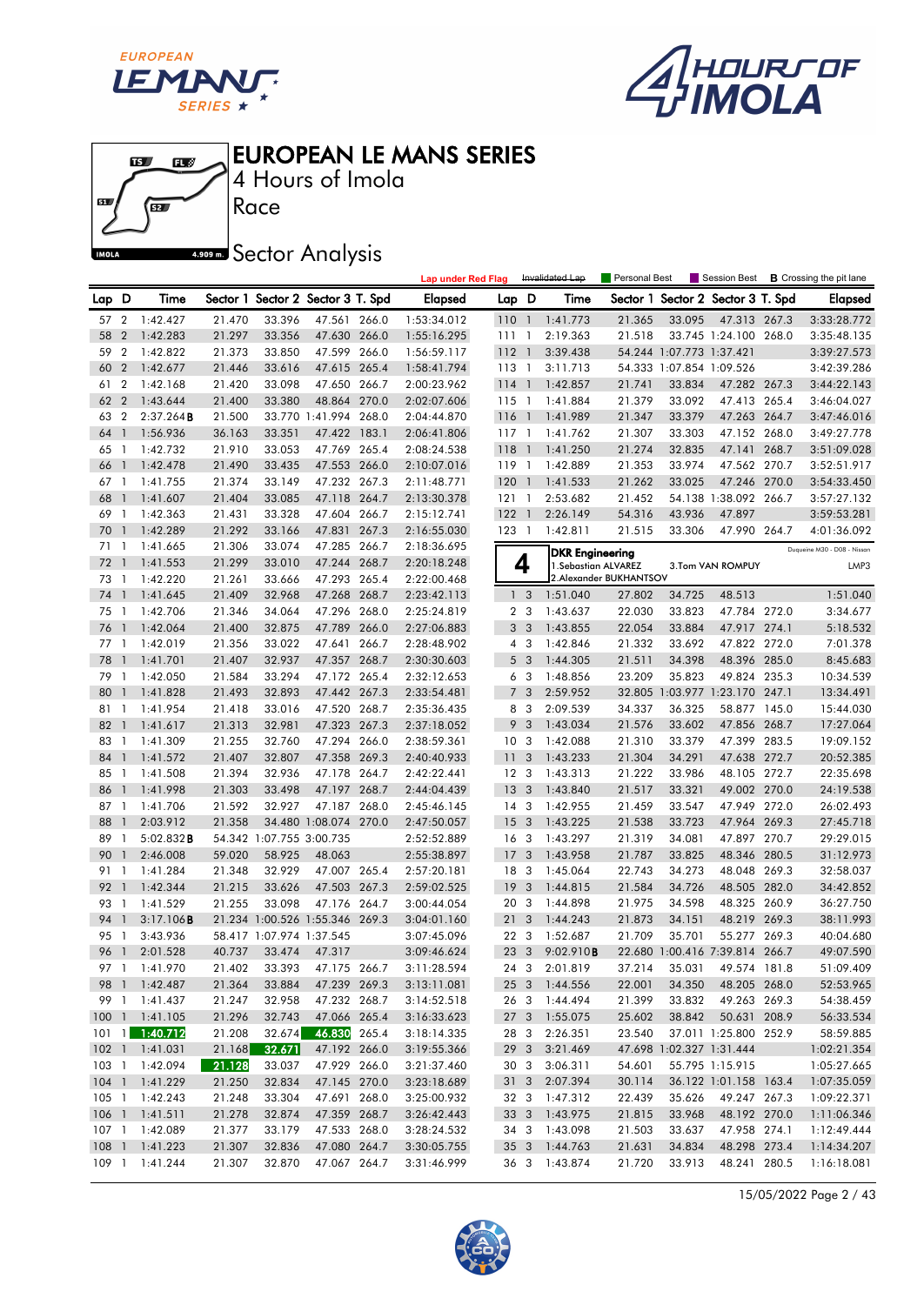





4 Hours of Imola

**A.909mm** Sector Analysis

|       |                  |                   |        |                          |                                   |       | <b>Lap under Red Flag</b> |           |                          | Invalidated Lap   | Personal Best |                          | Session Best                      |       | <b>B</b> Crossing the pit lane |
|-------|------------------|-------------------|--------|--------------------------|-----------------------------------|-------|---------------------------|-----------|--------------------------|-------------------|---------------|--------------------------|-----------------------------------|-------|--------------------------------|
| Lap D |                  | Time              |        |                          | Sector 1 Sector 2 Sector 3 T. Spd |       | Elapsed                   | Lap D     |                          | Time              |               |                          | Sector 1 Sector 2 Sector 3 T. Spd |       | <b>Elapsed</b>                 |
| 37    | 3                | 1:42.701          | 21.538 | 33.547                   | 47.616 270.0                      |       | 1:18:00.782               | 90 1      |                          | 2:16.099B         | 21.125        |                          | 33.032 1:21.942 272.0             |       | 3:02:02.792                    |
| 38    | 3                | 3:52.730B         | 22.422 |                          | 34.873 2:55.435 270.7             |       | 1:21:53.512               | 91        | $\overline{1}$           | 3:43.321          |               | 58.187 1:07.741 1:37.393 |                                   |       | 3:05:46.113                    |
| 39    | $\overline{2}$   | 3:44.296          |        | 58.353 1:08.133 1:37.810 |                                   |       | 1:25:37.808               | 92 1      |                          | 3:03.312          |               | 54.841 1:08.002 1:00.469 |                                   |       | 3:08:49.425                    |
| 40    | $\boldsymbol{2}$ | 2:54.185          |        | 54.982 1:08.173          | 51.030                            |       | 1:28:31.993               | 93 1      |                          | 1:45.342          | 21.590        | 35.207                   | 48.545 269.3                      |       | 3:10:34.767                    |
| 41    | $\overline{2}$   | 1:45.188          | 21.696 | 35.023                   | 48.469 272.0                      |       | 1:30:17.181               | 94 1      |                          | 1:41.757          | 21.319        | 32.722                   | 47.716 270.7                      |       | 3:12:16.524                    |
| 42    | $\boldsymbol{2}$ | 1:45.441          | 21.602 | 35.563                   | 48.276 274.1                      |       | 1:32:02.622               | 95 1      |                          | 1:41.594          | 21.802        | 32.805                   | 46.987 285.7                      |       | 3:13:58.118                    |
| 43    | $\overline{2}$   | 1:45.789          | 21.540 | 34.556                   | 49.693 272.7                      |       | 1:33:48.411               | 96 1      |                          | 1:40.861          | 21.026        | 32.753                   | 47.082 272.7                      |       | 3:15:38.979                    |
| 44    | $\overline{2}$   | 1:44.699          | 21.718 | 34.263                   | 48.718 273.4                      |       | 1:35:33.110               | 97 1      |                          | 1:41.372          | 21.103        | 33.284                   | 46.985 271.4                      |       | 3:17:20.351                    |
| 45    | $\overline{2}$   | 1:44.119          | 21.407 | 34.364                   | 48.348 273.4                      |       | 1:37:17.229               | 98 1      |                          | 1:41.034          | 21.079        | 32.763                   | 47.192 272.7                      |       | 3:19:01.385                    |
| 46    | $\overline{2}$   | 1:44.126          | 21.434 | 34.362                   | 48.330                            | 272.0 | 1:39:01.355               | 99        | $\overline{1}$           | 1:41.483          | 21.116        | 32.914                   | 47.453 273.4                      |       | 3:20:42.868                    |
| 47    | $\overline{2}$   | 1:44.865          | 21.861 | 34.126                   | 48.878 271.4                      |       | 1:40:46.220               | 100 1     |                          | 1:42.977          | 21.888        | 33.440                   | 47.649 274.1                      |       | 3:22:25.845                    |
| 48    | $\overline{2}$   | 1:44.770          | 21.642 | 34.609                   | 48.519 272.0                      |       | 1:42:30.990               | 101       | $\overline{1}$           | 1:41.248          | 21.102        | 32.911                   | 47.235 279.8                      |       | 3:24:07.093                    |
| 49    | $\overline{2}$   | 1:46.789          | 22.271 | 35.204                   | 49.314                            | 272.0 | 1:44:17.779               | $102 - 1$ |                          | 1:42.231          | 21.151        | 33.703                   | 47.377 274.8                      |       | 3:25:49.324                    |
| 50    | $\overline{2}$   | 1:45.513          | 21.877 | 34.926                   | 48.710 267.3                      |       | 1:46:03.292               | 103       | $\overline{1}$           | 1:42.316          | 21.268        | 33.359                   | 47.689 272.7                      |       | 3:27:31.640                    |
| 51    | $\overline{2}$   | 1:45.908          | 21.686 | 34.104                   | 50.118 268.0                      |       | 1:47:49.200               | $104$ 1   |                          | 1:41.976          | 21.256        | 33.314                   | 47.406 274.1                      |       | 3:29:13.616                    |
| 52    | $\overline{2}$   | 1:44.941          | 21.697 | 34.276                   | 48.968 269.3                      |       | 1:49:34.141               | 105       | $\overline{1}$           | 1:42.277          | 21.268        | 33.648                   | 47.361                            | 272.7 | 3:30:55.893                    |
| 53    | $\overline{2}$   | 1:45.610          | 21.742 | 35.417                   | 48.451 277.6                      |       | 1:51:19.751               | 106 1     |                          | 1:41.832          | 21.242        | 33.302                   | 47.288 282.7                      |       | 3:32:37.725                    |
| 54    | $\overline{2}$   | 1:45.958          | 21.540 | 34.883                   | 49.535 279.8                      |       | 1:53:05.709               | 107       | $\overline{1}$           | 1:42.042          | 21.230        | 33.215                   | 47.597 274.1                      |       | 3:34:19.767                    |
| 55    | $\overline{2}$   | 1:44.947          | 22.079 | 34.697                   | 48.171 268.7                      |       | 1:54:50.656               | $108-1$   |                          | 3:08.612          |               |                          | 23.224 1:08.509 1:36.879 238.4    |       | 3:37:28.379                    |
| 56    | $\overline{2}$   | 1:44.782          | 21.737 | 34.445                   | 48.600 268.0                      |       | 1:56:35.438               | 109       | $\overline{1}$           | 3:38.813          |               | 54.431 1:07.689 1:36.693 |                                   |       | 3:41:07.192                    |
| 57    | $\overline{2}$   | 1:44.712          | 21.727 | 34.585                   | 48.400 268.7                      |       | 1:58:20.150               | 1101      |                          | 2:21.569          | 54.403        | 39.243                   | 47.923                            |       | 3:43:28.761                    |
| 58    | $\overline{2}$   | 1:45.122          | 21.625 | 34.512                   | 48.985 271.4                      |       | 2:00:05.272               | 111       | $\overline{1}$           | 1:42.966          | 21.474        | 33.815                   | 47.677 282.0                      |       | 3:45:11.727                    |
| 59    | $\overline{2}$   | 1:44.993          | 21.735 | 34.867                   | 48.391 278.4                      |       | 2:01:50.265               | $112-1$   |                          | 1:42.611          | 21.346        | 33.431                   | 47.834 273.4                      |       | 3:46:54.338                    |
| 60    | $\overline{2}$   | 1:44.332          | 21.605 | 34.393                   | 48.334 272.7                      |       | 2:03:34.597               | $113-1$   |                          | 1:41.711          | 21.470        | 33.032                   | 47.209 279.1                      |       | 3:48:36.049                    |
| 61    | $\overline{2}$   | 1:45.436          | 22.813 | 34.516                   | 48.107 263.4                      |       | 2:05:20.033               | 114 1     |                          | 1:41.252          | 21.155        | 32.950                   | 47.147                            | 283.5 | 3:50:17.301                    |
| 62    | $\overline{2}$   | 1:44.594          | 21.740 | 34.480                   | 48.374 270.7                      |       | 2:07:04.627               | $115-1$   |                          | 1:41.128          | 21.109        | 32.879                   | 47.140 276.9                      |       | 3:51:58.429                    |
| 63    | $\overline{2}$   | 1:44.591          | 21.650 | 34.457                   | 48.484 270.7                      |       | 2:08:49.218               | 116 1     |                          | 1:41.973          | 21.387        | 33.530                   | 47.056 272.0                      |       | 3:53:40.402                    |
| 64    | $\overline{2}$   | 1:44.928          | 21.939 | 34.141                   | 48.848 272.0                      |       | 2:10:34.146               | $117-1$   |                          | 1:56.781          | 21.527        |                          | 32.732 1:02.522 276.2             |       | 3:55:37.183                    |
| 65    | $\overline{2}$   | 1:45.881          | 21.631 | 35.025                   | 49.225 269.3                      |       | 2:12:20.027               | 118       | $\overline{\phantom{a}}$ | 3:21.170          |               | 53.998 1:07.909 1:19.263 |                                   |       | 3:58:58.353                    |
| 66    | $\overline{2}$   | 1:52.448          | 21.900 | 34.083                   | 56.465 268.7                      |       | 2:14:12.475               | 119 1     |                          | 1:43.188          | 21.608        | 33.511                   | 48.069 281.2                      |       | 4:00:41.541                    |
| 67    | $\overline{2}$   | 1:45.061          | 22.053 | 34.288                   | 48.720 266.0                      |       | 2:15:57.536               |           |                          | <b>RLR MSport</b> |               |                          |                                   |       | Ligier JS P320 - Nissan        |
| 68    | $\overline{2}$   | 1:44.970          | 21.680 | 34.731                   | 48.559 264.1                      |       | 2:17:42.506               |           | 5                        | 1. Michael JENSEN |               | 3. Alex KAPADIA          |                                   |       | LMP3                           |
| 69    | $\overline{2}$   | 1:43.958          | 21.570 | 34.365                   | 48.023 263.4                      |       | 2:19:26.464               |           |                          | 2. Nick ADCOCK    |               |                          |                                   |       |                                |
| 70 2  |                  | 1:44.833          | 21.589 | 34.252                   | 48.992 268.0                      |       | 2:21:11.297               |           | 1 <sub>2</sub>           | 1:54.503          | 29.504        | 35.690                   | 49.309                            |       | 1:54.503                       |
| 71    | $\overline{2}$   | 1:44.969          | 21.870 | 34.394                   | 48.705 268.0                      |       | 2:22:56.266               |           | 2 <sub>2</sub>           | 1:44.771          | 21.728        | 34.315                   | 48.728 271.4                      |       | 3:39.274                       |
| 72    | $\overline{2}$   | 2:51.357B         | 21.991 |                          | 34.935 1:54.431 264.1             |       | 2:25:47.623               |           | 3 <sub>2</sub>           | 1:44.258          | 21.841        | 34.193                   | 48.224 272.7                      |       | 5:23.532                       |
| 73    | $\overline{1}$   | 2:04.463          | 40.099 | 35.892                   | 48.472 154.1                      |       | 2:27:52.086               |           | 4 <sup>2</sup>           | 1:46.035          | 21.387        | 34.357                   | 50.291                            | 272.0 | 7:09.567                       |
| 74 1  |                  | 1:43.345          | 21.771 | 33.640                   | 47.934 276.2                      |       | 2:29:35.431               |           | 5 <sub>2</sub>           | 1:45.821          | 21.481        | 33.708                   | 50.632 273.4                      |       | 8:55.388                       |
| 75    | $\overline{1}$   | 1:42.209          | 21.290 | 33.107                   | 47.812 282.7                      |       | 2:31:17.640               |           | 6 <sub>2</sub>           | 1:50.648          | 25.964        | 35.143                   | 49.541                            | 192.9 | 10:46.036                      |
| 76 1  |                  | 1:42.166          | 21.358 | 33.452                   | 47.356 270.7                      |       | 2:32:59.806               |           | 7 <sub>2</sub>           | 2:56.825          |               |                          | 30.993 1:02.053 1:23.779 259.0    |       | 13:42.861                      |
|       |                  | 77 1 1:41.108     | 21.132 | 32.957                   | 47.019 270.7                      |       | 2:34:40.914               |           |                          | 8 2 2:06.074      | 33.683        |                          | 36.643 55.748                     |       | 15:48.935                      |
|       |                  | 78 1 1:42.112     | 21.155 | 33.143                   | 47.814 272.7                      |       | 2:36:23.026               |           |                          | 9 2 1:44.234      | 22.278        | 33.671                   | 48.285 270.0                      |       | 17:33.169                      |
|       |                  | 79 1 1:41.292     | 21.202 | 32.902                   | 47.188 274.8                      |       | 2:38:04.318               |           |                          | 10 2 1:43.339     | 21.659        | 33.641                   | 48.039 272.7                      |       | 19:16.508                      |
|       |                  | 80 1 1:42.415     | 21.123 | 33.397                   | 47.895 275.5                      |       | 2:39:46.733               |           |                          | 11 2 1:43.507     | 21.365        | 34.084                   | 48.058 273.4                      |       | 21:00.015                      |
|       |                  | 81 1 1:44.181     | 22.624 | 33.568                   | 47.989 274.1                      |       | 2:41:30.914               |           |                          | 12 2 1:42.928     | 21.397        | 33.732                   | 47.799 274.1                      |       | 22:42.943                      |
|       |                  | 82 1 1:44.465     | 21.458 | 34.722                   | 48.285 270.7                      |       | 2:43:15.379               |           |                          | 13 2 1:42.770     | 21.520        | 33.745                   | 47.505 274.1                      |       | 24:25.713                      |
|       |                  | 83 1 1:42.983     | 21.365 | 33.615                   | 48.003 276.9                      |       | 2:44:58.362               |           |                          | 14 2 1:43.541     | 21.468        | 33.710                   | 48.363 272.7                      |       | 26:09.254                      |
|       |                  | 84 1 1:43.252     | 21.396 | 33.754                   | 48.102 272.7                      |       | 2:46:41.614               |           |                          | 15 2 1:43.173     | 21.608        | 33.512                   | 48.053 272.7                      |       | 27:52.427                      |
| 85 1  |                  | 4:06.390 <b>B</b> | 21.383 |                          | 58.833 2:46.174 273.4             |       | 2:50:48.004               |           |                          | 16 2 1:42.718     | 21.371        | 33.416                   | 47.931 274.1                      |       | 29:35.145                      |
| 86 1  |                  | 3:43.527          |        | 58.305 1:07.858 1:37.364 |                                   |       | 2:54:31.531               |           |                          | 17 2 1:42.809     | 21.391        | 33.502                   | 47.916 274.8                      |       | 31:17.954                      |
|       |                  | 87 1 1:52.970     | 31.758 | 33.953                   | 47.259 189.1                      |       | 2:56:24.501               |           |                          | 18 2 1:43.668     | 21.234        | 33.989                   | 48.445 274.8                      |       | 33:01.622                      |
|       |                  | 88 1 1:41.400     | 21.249 | 32.990                   | 47.161 274.1                      |       | 2:58:05.901               |           |                          | 19 2 1:43.537     | 21.467        | 33.502                   | 48.568 274.8                      |       | 34:45.159                      |
|       |                  | 89 1 1:40.792     | 21.157 | 32.666                   | 46.969 280.5                      |       | 2:59:46.693               |           |                          | 20 2 1:44.276     | 21.676        | 34.126                   | 48.474 276.2                      |       | 36:29.435                      |

15/05/2022 Page 3 / 43

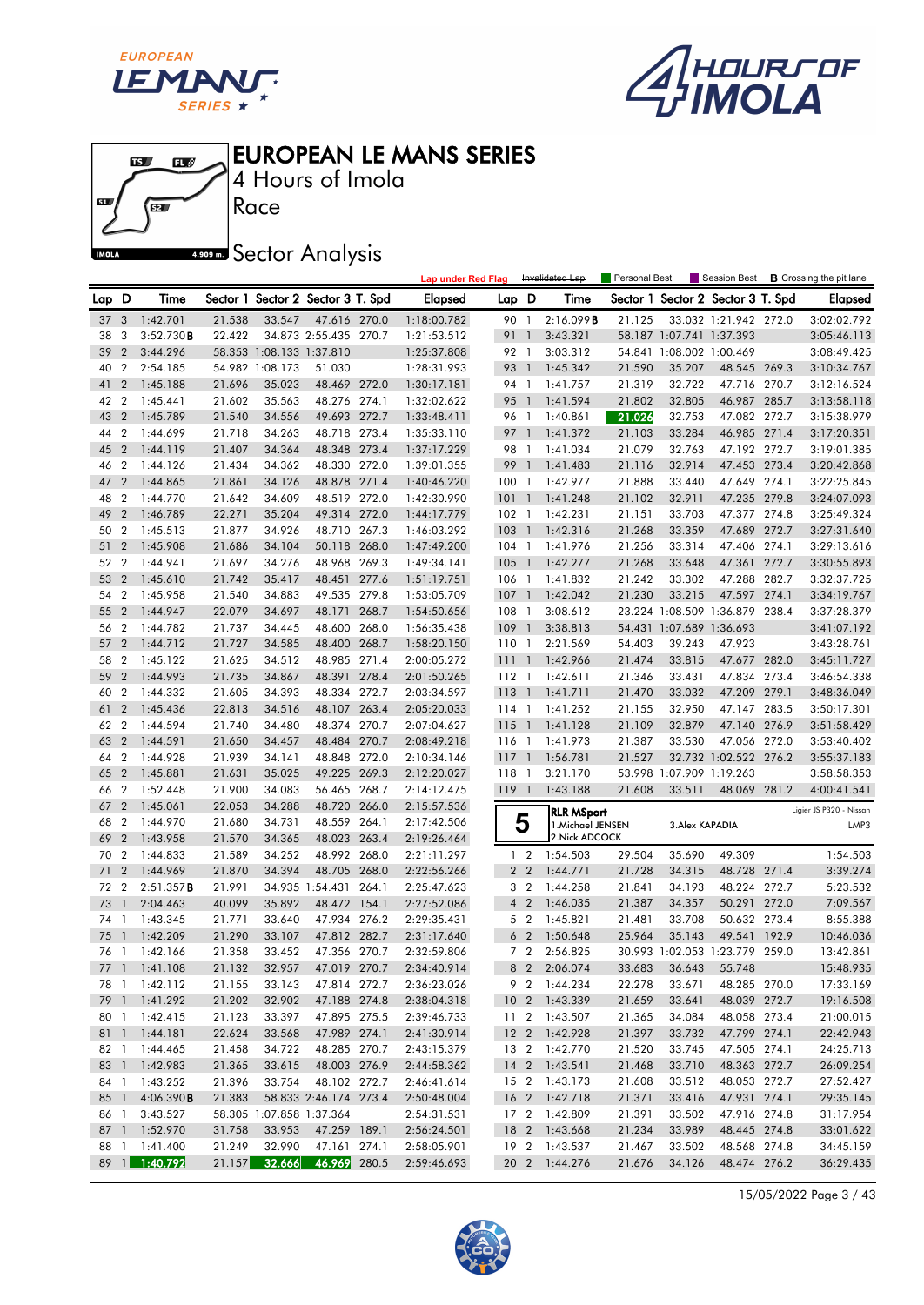

 $\mathbf{E}$ 

 $\mathbf{E}$ 

何

61

**IMOLA** 



EUROPEAN LE MANS SERIES

Race 4 Hours of Imola

**ARDOW A** Sector Analysis

|                 |                |               |        |                          |                                   |       | <b>Lap under Red Flag</b> |                  |                         | Invalidated Lap | <b>Personal Best</b> |                          | Session Best                   |       | <b>B</b> Crossing the pit lane |
|-----------------|----------------|---------------|--------|--------------------------|-----------------------------------|-------|---------------------------|------------------|-------------------------|-----------------|----------------------|--------------------------|--------------------------------|-------|--------------------------------|
| Lap D           |                | Time          |        |                          | Sector 1 Sector 2 Sector 3 T. Spd |       | Elapsed                   | Lap D            |                         | Time            | Sector 1             |                          | Sector 2 Sector 3 T. Spd       |       | Elapsed                        |
| 21              | $\overline{2}$ | 1:44.569      | 21.414 | 33.922                   | 49.233 274.8                      |       | 38:14.004                 | 74               | 3                       | 1:41.135        | 21.049               | 32.922                   | 47.164 272.7                   |       | 2:27:36.803                    |
| 22              | $\overline{2}$ | 1:45.161      | 21.543 | 34.345                   | 49.273 272.7                      |       | 39:59.165                 | 75 3             |                         | 1:42.019        | 21.107               | 33.847                   | 47.065 276.2                   |       | 2:29:18.822                    |
| 23              | $\overline{2}$ | 2:46.515      | 21.650 |                          | 47.624 1:37.241 271.4             |       | 42:45.680                 | 76               | 3                       | 1:41.363        | 21.129               | 32.902                   | 47.332 274.1                   |       | 2:31:00.185                    |
| 24              | $\overline{2}$ | 3:39.569      |        | 54.401 1:07.844 1:37.324 |                                   |       | 46:25.249                 | 77 3             |                         | 1:41.237        | 21.191               | 33.183                   | 46.863 274.8                   |       | 2:32:41.422                    |
| 25              | $\overline{2}$ | 3:13.422      |        | 54.407 1:08.008 1:11.007 |                                   |       | 49:38.671                 | 78               | 3                       | 1:41.172        | 21.109               | 33.224                   | 46.839 274.1                   |       | 2:34:22.594                    |
| 26              | $\overline{2}$ | 1:44.881      | 22.036 | 34.382                   | 48.463 265.4                      |       | 51:23.552                 | 79 3             |                         | 1:41.462        | 21.068               | 33.351                   | 47.043 274.8                   |       | 2:36:04.056                    |
| 27 <sub>2</sub> |                | 1:44.099      | 21.727 | 33.907                   | 48.465 269.3                      |       | 53:07.651                 | 80               | 3                       | 1:41.196        | 21.212               | 32.972                   | 47.012 274.8                   |       | 2:37:45.252                    |
| 28              | $\overline{2}$ | 1:47.157      | 21.800 | 34.074                   | 51.283 272.0                      |       | 54:54.808                 | 81 3             |                         | 1:41.126        | 21.112               | 32.970                   | 47.044 276.2                   |       | 2:39:26.378                    |
| 29              | $\overline{2}$ | 3:30.738      |        | 45.013 1:09.383 1:36.342 |                                   |       | 58:25.546                 | 82 3             |                         | 1:41.369        | 21.473               | 32.920                   | 46.976 276.2                   |       | 2:41:07.747                    |
| 30              | $\overline{2}$ | 2:41.039      | 52.382 | 57.274                   | 51.383                            |       | 1:01:06.585               | 83 3             |                         | 1:40.836        | 21.128               | 32.875                   | 46.833 273.4                   |       | 2:42:48.583                    |
| 31              | $\overline{2}$ | 1:51.720      | 23.652 | 37.523                   | 50.545 243.8                      |       | 1:02:58.305               | 84               | 3                       | 1:41.967        | 20.986               | 33.909                   | 47.072 274.1                   |       | 2:44:30.550                    |
| 32              | $\overline{2}$ | 2:35.910      | 25.131 |                          | 54.809 1:15.970 252.3             |       | 1:05:34.215               | 85 3             |                         | 1:40.921        | 21.002               | 32.988                   | 46.931 276.9                   |       | 2:46:11.471                    |
| 33              | $\overline{2}$ | 2:05.327      | 29.282 | 36.646                   | 59.399 153.8                      |       | 1:07:39.542               | 86 3             |                         | 3:02.677B       | 20.944               |                          | 34.297 2:07.436 275.5          |       | 2:49:14.148                    |
| 34              | $\overline{2}$ | 1:44.687      | 21.712 | 34.278                   | 48.697 274.1                      |       | 1:09:24.229               | 87 3             |                         | 3:44.194        | 58.661               | 1:08.260 1:37.273        |                                |       | 2:52:58.342                    |
| 35              | $\overline{2}$ | 1:43.972      | 21.836 | 34.275                   | 47.861 274.8                      |       | 1:11:08.201               | 88               | 3                       | 2:41.879        | 54.416               | 58.539                   | 48.924                         |       | 2:55:40.221                    |
| 36              | $\overline{2}$ | 1:44.145      | 21.413 | 34.059                   | 48.673 274.1                      |       | 1:12:52.346               | 89 3             |                         | 1:43.437        | 21.674               | 33.503                   | 48.260 270.7                   |       | 2:57:23.658                    |
| 37              | $\overline{2}$ | 3:19.461B     | 21.301 |                          | 33.873 2:24.287 274.1             |       | 1:16:11.807               | 90               | 3                       | 1:42.563        | 21.489               | 33.519                   | 47.555 272.7                   |       | 2:59:06.221                    |
| 38              | $\mathbf{1}$   | 2:19.211      | 53.166 | 36.681                   | 49.364 184.0                      |       | 1:18:31.018               | 91               | 3                       | 1:43.871        | 21.389               | 33.865                   | 48.617 275.5                   |       | 3:00:50.092                    |
| 39              | -1             | 2:59.353      | 22.550 |                          | 58.930 1:37.873 268.7             |       | 1:21:30.371               | 92               | 3                       | 3:22.338B       |                      |                          | 21.707 1:04.751 1:55.880 274.8 |       | 3:04:12.430                    |
| 40              | $\mathbf{1}$   | 3:45.226      |        | 54.526 1:08.516 1:42.184 |                                   |       | 1:25:15.597               | 93 3             |                         | 3:43.100        |                      | 58.199 1:07.700 1:37.201 |                                |       | 3:07:55.530                    |
| 41              | $\overline{1}$ | 3:05.268      |        | 54.616 1:08.196 1:02.456 |                                   |       | 1:28:20.865               | 94               | 3                       | 1:56.017        | 35.009               | 33.446                   | 47.562 149.6                   |       | 3:09:51.547                    |
| 42              | -1             | 1:47.557      | 22.665 | 35.383                   | 49.509 268.7                      |       | 1:30:08.422               | 95 3             |                         | 1:42.374        | 21.476               | 33.492                   | 47.406 271.4                   |       | 3:11:33.921                    |
| 43              | - 1            | 1:46.828      | 22.260 | 34.962                   | 49.606 270.7                      |       | 1:31:55.250               | 96               | 3                       | 1:41.855        | 21.190               | 33.328                   | 47.337 275.5                   |       | 3:13:15.776                    |
| 44              | -1             | 1:46.740      | 22.222 | 35.264                   | 49.254 271.4                      |       | 1:33:41.990               | 97 3             |                         | 1:43.267        | 21.631               | 33.963                   | 47.673 275.5                   |       | 3:14:59.043                    |
| 45              | $\overline{1}$ | 1:47.086      | 22.014 | 35.483                   | 49.589 273.4                      |       | 1:35:29.076               | 98               | $\overline{\mathbf{3}}$ | 1:41.918        | 21.279               | 33.255                   | 47.384 273.4                   |       | 3:16:40.961                    |
| 46              | -1             | 1:45.799      | 21.856 | 34.387                   | 49.556 272.0                      |       | 1:37:14.875               | 99               | 3                       | 1:42.571        | 21.210               | 33.761                   | 47.600 272.7                   |       | 3:18:23.532                    |
| 47 1            |                | 1:45.277      | 21.953 | 34.452                   | 48.872 272.0                      |       | 1:39:00.152               | 1003             |                         | 1:41.564        | 21.172               | 33.241                   | 47.151 274.1                   |       | 3:20:05.096                    |
| 48              | $\overline{1}$ | 1:45.300      | 22.031 | 34.453                   | 48.816 273.4                      |       | 1:40:45.452               | 101              | $\overline{\mathbf{3}}$ | 1:42.854        | 21.099               | 32.901                   | 48.854 273.4                   |       | 3:21:47.950                    |
| 49              | $\overline{1}$ | 1:44.187      | 21.847 | 33.992                   | 48.348 273.4                      |       | 1:42:29.639               | 1023             |                         | 1:42.761        | 21.641               | 33.429                   | 47.691                         | 276.2 | 3:23:30.711                    |
| 50              | $\mathbf{1}$   | 1:45.569      | 21.890 | 34.616                   | 49.063 272.0                      |       | 1:44:15.208               | 103 <sub>3</sub> |                         | 1:41.883        | 21.331               | 33.176                   | 47.376 274.1                   |       | 3:25:12.594                    |
| 51              | $\overline{1}$ | 1:45.353      | 22.104 | 34.546                   | 48.703 266.7                      |       | 1:46:00.561               | $104 - 3$        |                         | 1:42.200        | 21.162               | 33.343                   | 47.695 274.8                   |       | 3:26:54.794                    |
| 52              | $\mathbf{1}$   | 1:44.471      | 21.885 | 34.181                   | 48.405 272.0                      |       | 1:47:45.032               | 1053             |                         | 1:42.691        | 21.746               | 33.453                   | 47.492 274.1                   |       | 3:28:37.485                    |
| 53              | -1             | 1:46.286      | 22.065 | 34.582                   | 49.639                            | 266.7 | 1:49:31.318               | 106              | $\overline{\mathbf{3}}$ | 1:44.191        | 21.365               | 34.432                   | 48.394 276.9                   |       | 3:30:21.676                    |
| 54              | $\mathbf{1}$   | 1:45.942      | 21.747 | 34.245                   | 49.950 274.1                      |       | 1:51:17.260               | 1073             |                         | 1:42.249        | 21.138               | 33.457                   | 47.654 272.7                   |       | 3:32:03.925                    |
| 55              | - 1            | 1:45.304      | 21.812 | 34.103                   | 49.389 272.7                      |       | 1:53:02.564               | 108 3            |                         | 1:41.978        | 21.275               | 33.185                   | 47.518 274.8                   |       | 3:33:45.903                    |
| 56              | -1             | 1:46.741      | 22.366 | 35.124                   | 49.251 274.1                      |       | 1:54:49.305               | 109              | -3                      | 2:36.933        | 21.918               |                          | 37.933 1:37.082 275.5          |       | 3:36:22.836                    |
| 57              | $\overline{1}$ | 1:44.698      | 21.900 | 34.024                   | 48.774                            | 272.0 | 1:56:34.003               | 110              | $\overline{\mathbf{3}}$ | 3:39.001        |                      | 54.307 1:07.607 1:37.087 |                                |       | 3:40:01.837                    |
| 58              | $\mathbf{1}$   | 1:44.735      | 21.938 | 33.826                   | 48.971 272.7                      |       | 1:58:18.738               | 1113             |                         | 2:54.135        |                      | 54.289 1:07.639          | 52.207                         |       | 3:42:55.972                    |
| 59              | $\mathbf{1}$   | 1:45.712      | 21.799 | 34.537                   | 49.376 274.8                      |       | 2:00:04.450               | 112 3            |                         | 1:43.871        | 21.970               | 33.834                   | 48.067 270.7                   |       | 3:44:39.843                    |
| 60 1            |                | 1:45.098      | 21.771 | 34.624                   | 48.703 272.7                      |       | 2:01:49.548               | 1133             |                         | 1:42.536        | 21.310               | 33.224                   | 48.002 272.7                   |       | 3:46:22.379                    |
|                 |                | 61 1 1:44.418 | 21.813 | 34.046                   | 48.559 272.7                      |       | 2:03:33.966               |                  |                         | 114 3 1:42.675  | 21.254               |                          | 33.316 48.105 272.0            |       | 3:48:05.054                    |
|                 |                | 62 1 1:44.461 | 21.906 | 33.989                   | 48.566 271.4                      |       | 2:05:18.427               |                  |                         | 115 3 1:42.071  | 21.196               | 33.274                   | 47.601 274.8                   |       | 3:49:47.125                    |
| 63 1            |                | 1:44.835      | 21.770 | 33.881                   | 49.184 272.0                      |       | 2:07:03.262               |                  |                         | 116 3 1:42.478  | 21.249               | 33.563                   | 47.666 276.2                   |       | 3:51:29.603                    |
| 64 1            |                | 3:20.421B     | 21.783 |                          | 33.889 2:24.749 273.4             |       | 2:10:23.683               | 117 3            |                         | 1:42.713        | 21.398               | 33.666                   | 47.649 275.5                   |       | 3:53:12.316                    |
| 65 3            |                | 2:00.168      | 37.230 | 34.318                   | 48.620 178.2                      |       | 2:12:23.851               |                  |                         | 118 3 1:42.927  | 21.617               | 33.625                   | 47.685 278.4                   |       | 3:54:55.243                    |
| 66 3            |                | 1:42.792      | 21.388 | 33.593                   | 47.811 272.0                      |       | 2:14:06.643               | 119 3            |                         | 3:13.615        |                      |                          | 29.020 1:07.417 1:37.178 274.8 |       | 3:58:08.858                    |
| 67 3            |                | 1:41.466      | 21.178 | 33.117                   | 47.171 273.4                      |       | 2:15:48.109               | $120 \t3$        |                         | 2:08.980        | 43.178               | 35.944                   | 49.858                         |       | 4:00:17.838                    |
| 68 3            |                | 1:41.349      | 21.135 | 33.055                   | 47.159 274.1                      |       | 2:17:29.458               | 1213             |                         | 1:50.546        | 23.202               | 36.616                   | 50.728 241.1                   |       | 4:02:08.384                    |
| 69 3            |                | 1:42.275      | 21.079 | 34.194                   | 47.002 273.4                      |       | 2:19:11.733               |                  |                         | 360 Racing      |                      |                          |                                |       | Ligier JS P320 - Nissan        |
| 70 3            |                | 1:42.455      | 21.341 | 34.202                   | 46.912 273.4                      |       | 2:20:54.188               |                  | წ                       |                 | 1.Terrence WOODWARD  |                          | 3. Mark RICHARDS               |       | LMP3                           |
| 71 3            |                | 1:40.659      | 21.010 | 32.631                   | 47.018 273.4                      |       | 2:22:34.847               |                  |                         | 2. Ross KAISER  |                      |                          |                                |       |                                |
|                 |                | 72 3 1:40.217 | 21.036 | 32.668                   | 46.513 274.1                      |       | 2:24:15.064               |                  | $1\quad$                | 1:55.227        | 30.259               | 35.581                   | 49.387                         |       | 1:55.227                       |
|                 |                | 73 3 1:40.604 | 20.958 | 32.868                   | 46.778 272.7                      |       | 2:25:55.668               |                  | 2 <sub>1</sub>          | 1:44.881        | 22.456               | 33.703                   | 48.722 270.0                   |       | 3:40.108                       |

15/05/2022 Page 4 / 43

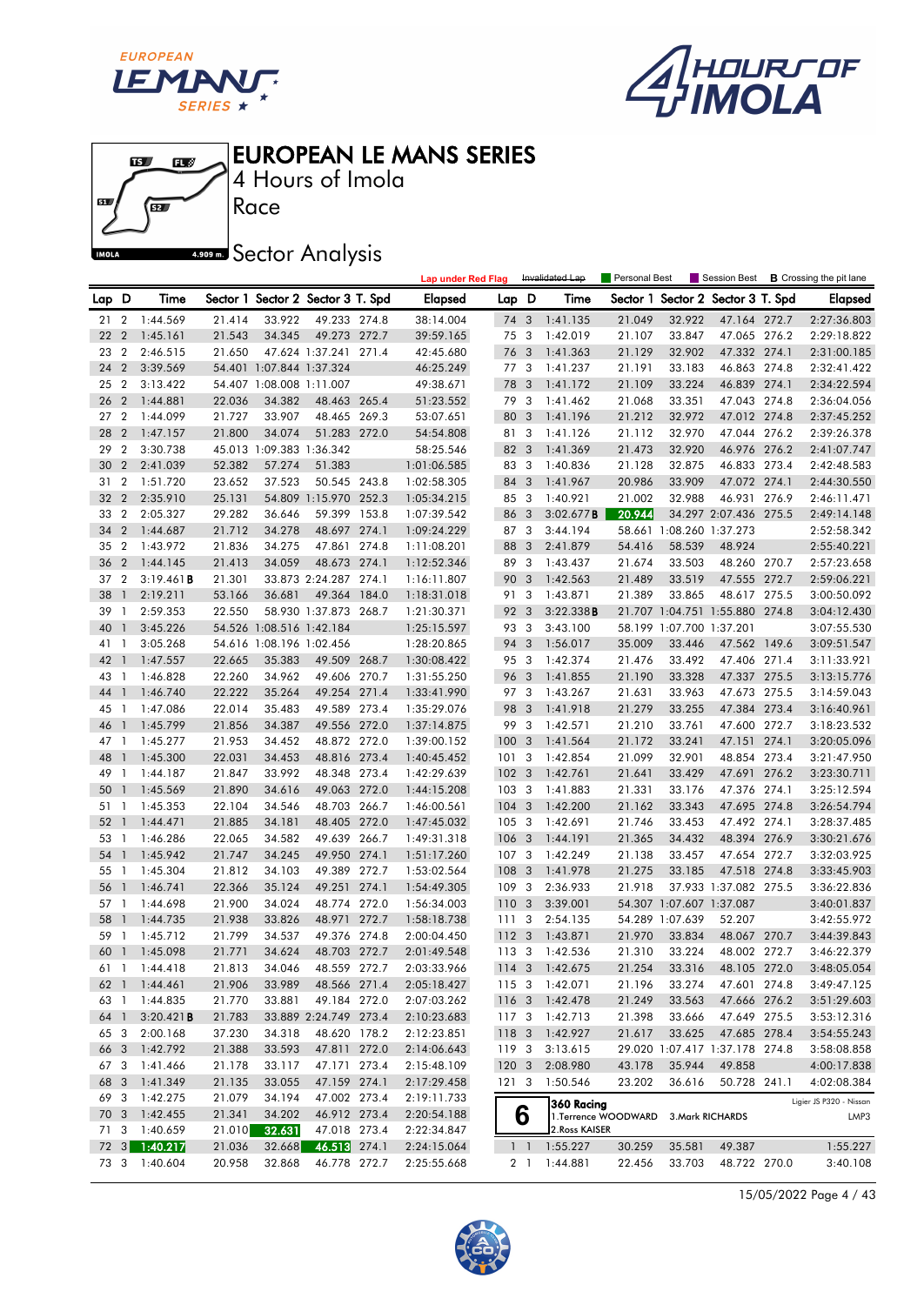





4 Hours of Imola

**ARDER** Sector Analysis

Race

|                 |                              |                      |                  |                          |                                   |       | <b>Lap under Red Flag</b> |                 |                | Invalidated Lap        | Personal Best    |                          | Session Best                      |       | <b>B</b> Crossing the pit lane |
|-----------------|------------------------------|----------------------|------------------|--------------------------|-----------------------------------|-------|---------------------------|-----------------|----------------|------------------------|------------------|--------------------------|-----------------------------------|-------|--------------------------------|
| Lap D           |                              | Time                 |                  |                          | Sector 1 Sector 2 Sector 3 T. Spd |       | Elapsed                   | Lap D           |                | Time                   |                  |                          | Sector 1 Sector 2 Sector 3 T. Spd |       | <b>Elapsed</b>                 |
| 3               | $\overline{1}$               | 1:44.091             | 21.638           | 34.143                   | 48.310 272.7                      |       | 5:24.199                  | 49              | $\overline{1}$ | 1:47.081               | 21.802           | 36.449                   | 48.830 265.4                      |       | 1:40:06.756                    |
|                 | 4 1                          | 1:44.233             | 21.628           | 33.697                   | 48.908 270.7                      |       | 7:08.432                  | 50              | -1             | 1:44.886               | 21.700           | 34.437                   | 48.749 266.0                      |       | 1:41:51.642                    |
|                 |                              | Nielsen Racina       |                  |                          |                                   |       | Ligier JS P320 - Nissan   | 51 1            |                | 1:43.965               | 21.836           | 33.690                   | 48.439 264.1                      |       | 1:43:35.607                    |
|                 | 7                            | 1. Anthony WELLS     |                  |                          |                                   |       | LMP3                      | 52 1            |                | 1:44.140               | 21.809           | 33.754                   | 48.577 264.7                      |       | 1:45:19.747                    |
|                 |                              | 2. James LITTLEJOHN  |                  |                          |                                   |       |                           | 53              | $\overline{1}$ | 1:43.809               | 21.768           | 33.895                   | 48.146 266.0                      |       | 1:47:03.556                    |
|                 | $1\quad$                     | 1:55.871             | 30.480           | 35.907                   | 49.484                            |       | 1:55.871                  | 54 1            |                | 1:44.051               | 21.783           | 33.699                   | 48.569 264.7                      |       | 1:48:47.607                    |
|                 | 2 <sub>1</sub>               | 1:44.721             | 22.274           | 33.852                   | 48.595 266.0                      |       | 3:40.592                  | 55              | $\overline{1}$ | 1:45.114               | 21.731           | 34.029                   | 49.354 262.8                      |       | 1:50:32.721                    |
|                 | 3 <sup>1</sup>               | 1:44.242             | 21.756           | 34.006                   | 48.480 271.4                      |       | 5:24.834                  | 56 1            |                | 1:44.405               | 22.009           | 33.881                   | 48.515 265.4                      |       | 1:52:17.126                    |
|                 | 4 1                          | 1:44.252             | 21.644           | 33.806                   | 48.802 270.0                      |       | 7:09.086                  | 57 1            |                | 1:44.700               | 21.834           | 34.304                   | 48.562 265.4                      |       | 1:54:01.826                    |
| 5               | - 1                          | 1:45.803             | 21.578           | 33.283                   | 50.942 270.7                      |       | 8:54.889                  | 58              | $\overline{1}$ | 1:44.557               | 21.576           | 34.484                   | 48.497 264.1                      |       | 1:55:46.383                    |
|                 | 6 1                          | 1:50.645             | 25.917           | 34.825                   | 49.903 203.4                      |       | 10:45.534                 | 59              | $\overline{1}$ | 1:44.388               | 21.719           | 34.182                   | 48.487 264.1                      |       | 1:57:30.771                    |
| $7^{\circ}$     | $\overline{1}$               | 2:56.633             |                  |                          | 30.720 1:02.094 1:23.819 268.7    |       | 13:42.167                 | 60 1            |                | 1:44.651               | 21.667           | 34.013                   | 48.971                            | 264.7 | 1:59:15.422                    |
| 8               | $\overline{1}$               | 2:06.290             | 33.543           | 36.707                   | 56.040                            |       | 15:48.457                 | 61 1            |                | 1:44.307               | 21.659           | 33.847                   | 48.801                            | 265.4 | 2:00:59.729                    |
| 9               | $\overline{1}$               | 1:44.083             | 22.100           | 33.825                   | 48.158 266.0                      |       | 17:32.540                 | 62 1            |                | 1:44.887               | 21.852           | 33.915                   | 49.120 265.4                      |       | 2:02:44.616                    |
| 10 <sub>1</sub> |                              | 1:43.393             | 21.672           | 33.830                   | 47.891 269.3                      |       | 19:15.933                 | 63              | $\overline{1}$ | 2:04.644B              | 22.046           |                          | 34.250 1:08.348 264.7             |       | 2:04:49.260                    |
| 11              | $\overline{1}$               | 1:43.592             | 21.602           | 33.949                   | 48.041                            | 268.7 | 20:59.525                 | 64 2            |                | 3:18.296               | 1:56.101         | 33.958                   | 48.237 178.8                      |       | 2:08:07.556                    |
| 12              | $\blacksquare$               | 1:42.870             | 21.511           | 33.484                   | 47.875 270.0                      |       | 22:42.395                 | 65 2            |                | 1:42.837               | 21.572           | 33.423                   | 47.842 263.4                      |       | 2:09:50.393                    |
| 13              | $\mathbf{1}$                 | 1:42.796             | 21.559           | 33.491                   | 47.746                            | 270.0 | 24:25.191                 | 66 2            |                | 1:43.519               | 21.610           | 33.098                   | 48.811 262.1                      |       | 2:11:33.912                    |
| $14-1$          |                              | 1:43.054             | 21.513           | 33.607                   | 47.934 269.3                      |       | 26:08.245                 |                 |                | Prema Racina           |                  |                          |                                   |       | Oreca 07 - Gibson              |
| 15              | $\overline{1}$               | 1:43.454             | 21.476           | 33.995                   | 47.983 270.7                      |       | 27:51.699                 |                 | 9              | 1.Lorenzo COLOMBO      |                  |                          | 3. Ferdinand HABSBURG             |       | LMP <sub>2</sub>               |
| 16              | $\mathbf{1}$                 | 1:42.887             | 21.376           | 33.524                   | 47.987 270.7                      |       | 29:34.586                 |                 |                | 2. Louis DELETRAZ      |                  |                          |                                   |       |                                |
| 17              | $\mathbf{1}$                 | 1:42.651             | 21.295           | 33.503                   | 47.853 271.4                      |       | 31:17.237                 |                 | $1\quad1$      | 1:38.090               | 21.879           | 31.598                   | 44.613                            |       | 1:38.090                       |
| 18              | $\mathbf{1}$                 | 1:43.811             | 21.420           | 33.927                   | 48.464 272.7                      |       | 33:01.048                 |                 | 2 <sub>1</sub> | 1:35.916               | 20.163           | 31.149                   | 44.604 269.3                      |       | 3:14.006                       |
| 19              | $\mathbf{1}$                 | 1:43.312             | 21.330           | 33.742                   | 48.240 272.0                      |       | 34:44.360                 |                 | 3 1            | 1:34.376               | 19.891           | 30.560                   | 43.925 270.0                      |       | 4:48.382                       |
| 20              | $\mathbf{1}$                 | 1:45.636             | 22.270           | 34.012                   | 49.354 271.4                      |       | 36:29.996                 |                 | 4 1            | 1:34.726               | 19.857           | 30.728                   | 44.141                            | 272.7 | 6:23.108                       |
| 21              | $\mathbf{1}$                 | 1:44.674             | 21.345           | 33.961                   | 49.368 272.7                      |       | 38:14.670                 |                 | 5 <sub>1</sub> | 1:34.310               | 19.758           | 30.631                   | 43.921 270.7                      |       | 7:57.418                       |
| 22 1            |                              | 1:45.413             | 22.069           | 34.752                   | 48.592 244.3                      |       | 40:00.083                 |                 | 6 1            | 2:08.828               | 19.771           |                          | 34.661 1:14.396 266.0             |       | 10:06.246                      |
| 23              | $\overline{1}$               | 4:19.165B            | 22.082           |                          | 54.667 3:02.416 266.0             |       | 44:19.248                 |                 | 7 <sub>1</sub> | 3:12.219               |                  | 45.085 1:05.041 1:22.093 |                                   |       | 13:18.465                      |
| 24<br>25        | $\mathbf{1}$<br>$\mathbf{1}$ | 3:44.281             |                  | 58.777 1:07.949 1:37.555 | 48.880                            |       | 48:03.529                 | 8 1             | 9 1            | 2:16.387               | 29.552<br>20.262 | 30.578                   | 41.607 1:05.228 204.5             |       | 15:34.852                      |
| 26              | -1                           | 2:25.373<br>1:44.542 | 54.507<br>21.709 | 41.986<br>34.110         | 48.723 267.3                      |       | 50:28.902<br>52:13.444    | 10 <sub>1</sub> |                | 1:34.922<br>1:34.542   | 19.956           | 30.639                   | 44.082 273.4<br>43.947 272.7      |       | 17:09.774<br>18:44.316         |
| 27              | $\overline{\phantom{a}}$     | 1:46.615             | 21.852           | 35.493                   | 49.270 268.0                      |       | 54:00.059                 | 11 <sub>1</sub> |                | 1:33.938               | 19.806           | 30.406                   | 43.726                            | 271.4 | 20:18.254                      |
| 28              | -1                           | 1:59.775             | 22.098           | 39.103                   | 58.574 268.0                      |       | 55:59.834                 | $12-1$          |                | 1:33.914               | 19.715           | 30.402                   | 43.797                            | 279.1 | 21:52.168                      |
| 29              | $\mathbf{1}$                 | 2:48.050             | 26.853           |                          | 41.285 1:39.912 161.9             |       | 58:47.884                 | $13-1$          |                | 1:33.972               | 19.731           | 30.375                   | 43.866 279.1                      |       | 23:26.140                      |
| 30              | -1                           | 2:26.601             | 49.730           | 46.030                   | 50.841                            |       | 1:01:14.485               | $14-1$          |                | 1:34.137               | 19.722           | 30.412                   | 44.003 277.6                      |       | 25:00.277                      |
| 31              | $\overline{1}$               | 1:53.934             | 24.870           | 37.524                   | 51.540 201.9                      |       | 1:03:08.419               | $15-1$          |                | 1:36.413               | 19.825           | 31.256                   | 45.332 285.0                      |       | 26:36.690                      |
| 32              | $\mathbf{1}$                 | 2:30.972             | 24.001           |                          | 52.464 1:14.507 228.8             |       | 1:05:39.391               | $16-1$          |                | 1:35.917               | 19.933           | 31.972                   | 44.012 279.8                      |       | 28:12.607                      |
| 33              | $\mathbf{1}$                 | 2:03.742             | 31.301           | 37.442                   | 54.999 134.7                      |       | 1:07:43.133               | $17-1$          |                | 1:34.596               | 19.640           | 30.444                   | 44.512 286.5                      |       | 29:47.203                      |
| 34              | $\mathbf{1}$                 | 1:47.461             | 23.190           | 34.919                   | 49.352 271.4                      |       | 1:09:30.594               | $18-1$          |                | 1:34.321               | 19.613           | 30.545                   | 44.163                            | 287.2 | 31:21.524                      |
| 35              | $\overline{1}$               | 1:45.384             | 21.773           | 34.499                   | 49.112 273.4                      |       | 1:11:15.978               |                 |                | 19 1 1:36.758          | 20.485           | 30.869                   | 45.404 272.7                      |       | 32:58.282                      |
|                 |                              | 36 1 1:44.609        | 21.741           | 34.724                   | 48.144 270.0                      |       | 1:13:00.587               |                 |                | 20 1 1:34.941          | 20.323           | 30.511                   | 44.107 285.0                      |       | 34:33.223                      |
|                 |                              | 37 1 1:44.252        | 22.232           | 33.867                   | 48.153 270.7                      |       | 1:14:44.839               |                 |                | 21 1 1:33.979          | 19.699           | 30.340                   | 43.940 285.7                      |       | 36:07.202                      |
| 38 1            |                              | 1:43.612             | 21.503           | 33.819                   | 48.290 269.3                      |       | 1:16:28.451               | 22 1            |                | 1:38.537               | 20.815           | 32.416                   | 45.306 279.8                      |       | 37:45.739                      |
|                 |                              | 39 1 1:46.802        | 23.782           | 34.379                   | 48.641 268.7                      |       | 1:18:15.253               |                 |                | 23 1 1:52.403 <b>B</b> | 19.774           |                          | 30.879 1:01.750 284.2             |       | 39:38.142                      |
| 40 1            |                              | 2:31.621             | 21.731           |                          | 34.075 1:35.815 266.0             |       | 1:20:46.874               | 24 1            |                | 3:34.709B              | 35.338           |                          | 38.211 2:21.160 196.7             |       | 43:12.851                      |
| 41 1            |                              | 3:39.070             |                  | 54.381 1:07.578 1:37.111 |                                   |       | 1:24:25.944               |                 | 25 1           | 3:45.052               |                  | 58.346 1:08.151 1:38.555 |                                   |       | 46:57.903                      |
| 42 1            |                              | 3:26.249             |                  | 54.359 1:07.643 1:24.247 |                                   |       | 1:27:52.193               |                 | 26 1           | 2:55.314               |                  | 54.879 1:08.297          | 52.138                            |       | 49:53.217                      |
| 43 1            |                              | 1:45.570             | 22.465           | 34.192                   | 48.913 259.6                      |       | 1:29:37.763               |                 |                | 27 1 1:37.168          | 20.736           | 31.578                   | 44.854 273.4                      |       | 51:30.385                      |
| 44 1            |                              | 1:45.442             | 22.392           | 34.253                   | 48.797 263.4                      |       | 1:31:23.205               |                 | 28 1           | 1:35.638               | 20.131           | 30.873                   | 44.634 276.9                      |       | 53:06.023                      |
| 45 1            |                              | 1:44.208             | 21.822           | 33.794                   | 48.592 266.0                      |       | 1:33:07.413               |                 |                | 29 1 1:46.238          | 20.005           | 32.008                   | 54.225 282.7                      |       | 54:52.261                      |
| 46 1            |                              | 1:44.042             | 21.741           | 33.811                   | 48.490 264.7                      |       | 1:34:51.455               | 30 1            |                | 3:30.927               |                  | 44.204 1:09.882 1:36.841 |                                   |       | 58:23.188                      |
| 47 1            |                              | 1:44.315             | 21.754           | 33.528                   | 49.033 264.1                      |       | 1:36:35.770               |                 | 31 1           | 3:37.238               |                  | 52.151 1:13.647 1:31.440 |                                   |       | 1:02:00.426                    |
| 48 1            |                              | 1:43.905             | 21.838           | 33.814                   | 48.253 267.3                      |       | 1:38:19.675               | 32 1            |                | 3:00.900               |                  |                          | 49.755 1:00.570 1:10.575          |       | 1:05:01.326                    |

15/05/2022 Page 5 / 43

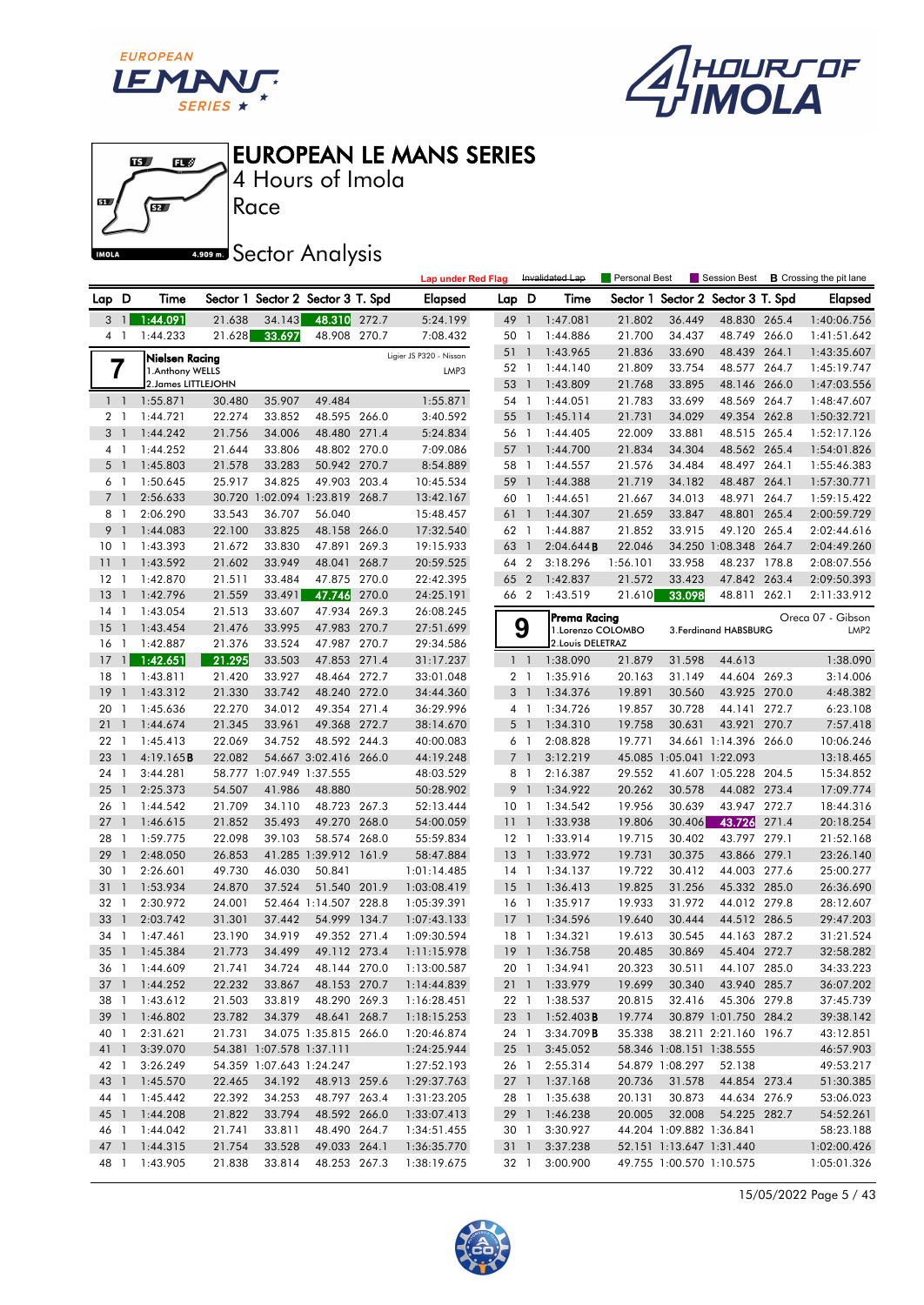





Race 4 Hours of Imola

**A.509 mm** Sector Analysis

|       |                         |               |        |                          |                                   |       | <b>Lap under Red Flag</b> |       |                | Invalidated Lap     | Personal Best |                          | Session Best                   |       | <b>B</b> Crossing the pit lane |
|-------|-------------------------|---------------|--------|--------------------------|-----------------------------------|-------|---------------------------|-------|----------------|---------------------|---------------|--------------------------|--------------------------------|-------|--------------------------------|
| Lap D |                         | Time          |        |                          | Sector 1 Sector 2 Sector 3 T. Spd |       | Elapsed                   | Lap D |                | Time                | Sector 1      |                          | Sector 2 Sector 3 T. Spd       |       | <b>Elapsed</b>                 |
| 33    | $\mathbf{1}$            | 2:14.481      | 26.392 |                          | 42.398 1:05.691 238.4             |       | 1:07:15.807               | 86    | 3              | 1:35.966            | 20.037        | 31.542                   | 44.387 285.7                   |       | 2:38:40.830                    |
| 34    | -1                      | 1:35.136      | 20.040 | 30.828                   | 44.268 282.7                      |       | 1:08:50.943               | 87    | 3              | 1:35.510            | 19.926        | 31.075                   | 44.509 287.2                   |       | 2:40:16.340                    |
| 35    | $\mathbf{1}$            | 1:34.191      | 19.713 | 30.448                   | 44.030 284.2                      |       | 1:10:25.134               | 88    | 3              | 1:36.263            | 20.753        | 31.145                   | 44.365 282.7                   |       | 2:41:52.603                    |
| 36    | $\mathbf{1}$            | 1:34.036      | 19.678 | 30.413                   | 43.945 285.0                      |       | 1:11:59.170               | 89 3  |                | 1:36.190            | 19.934        | 30.985                   | 45.271                         | 286.5 | 2:43:28.793                    |
| 37    | $\mathbf{1}$            | 1:33.702      | 19.731 | 30.229                   | 43.742 285.0                      |       | 1:13:32.872               | 90    | 3              | 3:08.689B           | 19.900        |                          | 30.913 2:17.876 287.2          |       | 2:46:37.482                    |
| 38    | $\mathbf{1}$            | 1:50.498B     | 19.646 |                          | 30.258 1:00.594                   | 285.0 | 1:15:23.370               | 91    | $\overline{2}$ | 3:20.286            |               |                          | 35.103 1:07.200 1:37.983 195.3 |       | 2:49:57.768                    |
| 39    | $\mathbf{1}$            | 1:49.578      | 34.072 | 30.642                   | 44.864 195.7                      |       | 1:17:12.948               | 92 2  |                | 3:39.762            |               | 54.377 1:07.864 1:37.521 |                                |       | 2:53:37.530                    |
| 40    | $\mathbf{1}$            | 1:36.724      | 20.218 | 31.786                   | 44.720 291.1                      |       | 1:18:49.672               | 93 2  |                | 2:17.184            | 54.419        | 37.505                   | 45.260                         |       | 2:55:54.714                    |
| 41    | $\mathbf{1}$            | 3:51.415B     |        |                          | 20.460 1:04.900 2:26.055 284.2    |       | 1:22:41.087               | 94 2  |                | 1:36.047            | 20.319        | 30.856                   | 44.872 284.2                   |       | 2:57:30.761                    |
| 42    | 3                       | 3:43.978      |        | 58.204 1:07.931 1:37.843 |                                   |       | 1:26:25.065               | 95 2  |                | 1:36.552            | 20.284        | 31.016                   | 45.252 287.2                   |       | 2:59:07.313                    |
| 43    | 3                       | 2:22.420      | 54.566 | 42.952                   | 44.902                            |       | 1:28:47.485               | 96 2  |                | 1:36.471            | 20.266        | 31.253                   | 44.952 287.2                   |       | 3:00:43.784                    |
| 44    | 3                       | 1:35.526      | 19.988 | 30.934                   | 44.604 285.0                      |       | 1:30:23.011               | 97 2  |                | 2:55.729            | 19.978        |                          | 58.356 1:37.395 285.7          |       | 3:03:39.513                    |
| 45    | $\overline{3}$          | 1:35.238      | 19.845 | 30.818                   | 44.575 286.5                      |       | 1:31:58.249               | 98    | $\overline{2}$ | 3:39.204            |               | 54.264 1:07.706 1:37.234 |                                |       | 3:07:18.717                    |
| 46    | 3                       | 1:36.532      | 19.866 | 31.821                   | 44.845 285.7                      |       | 1:33:34.781               | 99    | $\overline{2}$ | 2:11.591            | 53.927        | 32.784                   | 44.880                         |       | 3:09:30.308                    |
| 47    | 3                       | 1:36.087      | 19.974 | 31.235                   | 44.878 286.5                      |       | 1:35:10.868               | 100 2 |                | 1:36.254            | 20.677        | 30.993                   | 44.584 282.0                   |       | 3:11:06.562                    |
| 48    | 3                       | 1:34.921      | 19.730 | 30.922                   | 44.269 288.8                      |       | 1:36:45.789               | 101   | $\overline{2}$ | 1:34.958            | 19.770        | 30.683                   | 44.505 286.5                   |       | 3:12:41.520                    |
| 49    | 3                       | 1:36.736      | 20.148 | 31.917                   | 44.671                            | 288.8 | 1:38:22.525               | 102 2 |                | 1:34.394            | 19.627        | 30.531                   | 44.236 288.0                   |       | 3:14:15.914                    |
| 50    | 3                       | 1:39.767      | 19.788 | 35.026                   | 44.953 289.5                      |       | 1:40:02.292               | 103 2 |                | 1:34.272            | 19.616        | 30.442                   | 44.214 287.2                   |       | 3:15:50.186                    |
| 51    | $\overline{3}$          | 1:35.709      | 19.837 | 30.994                   | 44.878 288.8                      |       | 1:41:38.001               | 104 2 |                | 1:34.628            | 19.741        | 30.841                   | 44.046 287.2                   |       | 3:17:24.814                    |
| 52 3  |                         | 1:35.624      | 20.529 | 30.808                   | 44.287 288.8                      |       | 1:43:13.625               | 105 2 |                | 1:34.903            | 19.722        | 30.987                   | 44.194                         | 285.7 | 3:18:59.717                    |
| 53    | 3                       | 1:35.872      | 19.865 | 31.394                   | 44.613 286.5                      |       | 1:44:49.497               | 106 2 |                | 1:34.288            | 19.659        | 30.459                   | 44.170                         | 288.0 | 3:20:34.005                    |
| 54    | $\overline{\mathbf{3}}$ | 1:36.647      | 20.351 | 31.363                   | 44.933 288.8                      |       | 1:46:26.144               | 107 2 |                | 1:35.234            | 19.731        | 31.153                   | 44.350 289.5                   |       | 3:22:09.239                    |
| 55    | 3                       | 1:34.918      | 19.818 | 30.764                   | 44.336 286.5                      |       | 1:48:01.062               | 108 2 |                | 1:35.637            | 20.083        | 31.428                   | 44.126 288.8                   |       | 3:23:44.876                    |
| 56    | -3                      | 1:35.013      | 19.878 | 30.952                   | 44.183 287.2                      |       | 1:49:36.075               | 109   | $\overline{2}$ | 1:34.966            | 20.612        | 30.373                   | 43.981                         | 287.2 | 3:25:19.842                    |
| 57    | 3                       | 1:38.228      | 20.171 | 31.595                   | 46.462 286.5                      |       | 1:51:14.303               | 110 2 |                | 1:34.685            | 19.617        | 30.349                   | 44.719 286.5                   |       | 3:26:54.527                    |
| 58    | $\overline{3}$          | 1:35.651      | 20.012 | 31.347                   | 44.292 285.0                      |       | 1:52:49.954               | 111   | $\overline{2}$ | 1:34.848            | 19.653        | 30.630                   | 44.565 286.5                   |       | 3:28:29.375                    |
| 59    | 3                       | 1:35.115      | 19.824 | 30.869                   | 44.422 288.0                      |       | 1:54:25.069               | 112 2 |                | 1:34.796            | 19.657        | 30.893                   | 44.246 286.5                   |       | 3:30:04.171                    |
| 60    | -3                      | 1:36.685      | 20.751 | 31.452                   | 44.482 287.2                      |       | 1:56:01.754               | 113 2 |                | 1:34.812            | 19.581        | 30.673                   | 44.558 286.5                   |       | 3:31:38.983                    |
| 61    | 3                       | 1:35.854      | 19.901 | 31.513                   | 44.440 285.7                      |       | 1:57:37.608               | 114 2 |                | 1:34.926            | 19.814        | 30.694                   | 44.418 287.2                   |       | 3:33:13.909                    |
| 62    | $\overline{\mathbf{3}}$ | 1:35.922      | 20.442 | 31.126                   | 44.354 290.3                      |       | 1:59:13.530               | 115 2 |                | 1:48.172            | 20.623        | 30.671                   | 56.878 287.2                   |       | 3:35:02.081                    |
| 63    | 3                       | 1:36.021      | 19.912 | 31.268                   | 44.841                            | 288.0 | 2:00:49.551               | 116 2 |                | $4:15.508$ <b>B</b> |               | 54.227 1:07.597 2:13.684 |                                |       | 3:39:17.589                    |
| 64    | 3                       | 1:36.965      | 20.149 | 32.050                   | 44.766 288.8                      |       | 2:02:26.516               | 117 2 |                | 3:18.144            |               | 58.048 1:08.030 1:12.066 |                                |       | 3:42:35.733                    |
| 65    | 3                       | 1:36.095      | 19.924 | 31.474                   | 44.697 283.5                      |       | 2:04:02.611               | 118 2 |                | 1:37.200            | 20.509        | 31.561                   | 45.130 282.7                   |       | 3:44:12.933                    |
| 66    | 3                       | 2:32.075B     | 19.943 |                          | 31.404 1:40.728 282.7             |       | 2:06:34.686               | 119   | $\overline{2}$ | 1:37.176            | 20.032        | 32.112                   | 45.032 285.7                   |       | 3:45:50.109                    |
| 67    | 3                       | 1:50.573      | 34.384 | 31.274                   | 44.915 194.9                      |       | 2:08:25.259               | 120 2 |                | 1:35.425            | 20.018        | 30.885                   | 44.522 283.5                   |       | 3:47:25.534                    |
| 68    | 3                       | 1:36.151      | 20.660 | 31.057                   | 44.434 286.5                      |       | 2:10:01.410               | 121   | $\overline{2}$ | 1:34.886            | 19.774        | 30.676                   | 44.436                         | 285.7 | 3:49:00.420                    |
| 69    | 3                       | 1:35.245      | 19.980 | 30.869                   | 44.396 284.2                      |       | 2:11:36.655               | 122 2 |                | 1:34.778            | 19.785        | 30.639                   | 44.354                         | 286.5 | 3:50:35.198                    |
| 70 3  |                         | 1:36.142      | 20.044 | 31.995                   | 44.103 286.5                      |       | 2:13:12.797               | 123 2 |                | 1:35.677            | 19.888        | 30.758                   | 45.031                         | 287.2 | 3:52:10.875                    |
| 71    | 3                       | 1:35.320      | 19.931 | 30.886                   | 44.503 285.7                      |       | 2:14:48.117               | 124 2 |                | 1:36.227            | 19.901        | 31.150                   | 45.176 287.2                   |       | 3:53:47.102                    |
| 72    | $\mathbf{3}$            | 1:35.466      | 20.339 | 30.953                   | 44.174 285.0                      |       | 2:16:23.583               | 125 2 |                | 1:54.351            | 20.409        |                          | 31.380 1:02.562 285.0          |       | 3:55:41.453                    |
|       |                         | 73 3 1:35.034 | 19.890 | 30.831                   | 44.313 284.2                      |       | 2:17:58.617               | 126 2 |                | 3:20.178            |               | 54.975 1:08.313 1:16.890 |                                |       | 3:59:01.631                    |
|       |                         | 74 3 1:35.701 | 19.952 | 31.029                   | 44.720 285.7                      |       | 2:19:34.318               |       |                | 127 2 1:37.642      | 20.685        |                          | 31.633 45.324 279.8            |       | 4:00:39.273                    |
| 75 3  |                         | 1:36.839      | 20.013 | 31.930                   | 44.896 287.2                      |       | 2:21:11.157               |       |                | Eurointernational   |               |                          |                                |       | Ligier JS P320 - Nissan        |
| 76 3  |                         | 1:35.138      | 20.009 | 30.947                   | 44.182 285.0                      |       | 2:22:46.295               |       | 10             | 1.Glenn VAN BERLO   |               | 3.Adrien CHILA           |                                |       | LMP3                           |
| 77 3  |                         | 1:35.723      | 19.950 | 31.548                   | 44.225 284.2                      |       | 2:24:22.018               |       |                | 2. Xavier LLOVERAS  |               |                          |                                |       |                                |
| 78 3  |                         | 1:35.577      | 19.918 | 31.177                   | 44.482 285.0                      |       | 2:25:57.595               |       | 1 3            | 1:52.608            | 28.719        | 35.205                   | 48.684                         |       | 1:52.608                       |
| 79 3  |                         | 1:35.773      | 19.908 | 31.219                   | 44.646 285.0                      |       | 2:27:33.368               |       | 2 <sub>3</sub> | 1:45.321            | 21.795        | 35.262                   | 48.264 271.4                   |       | 3:37.929                       |
| 80 3  |                         | 1:35.040      | 19.966 | 30.792                   | 44.282 281.2                      |       | 2:29:08.408               |       | 3 <sub>3</sub> | 1:43.504            | 21.562        | 33.774                   | 48.168 274.1                   |       | 5:21.433                       |
| 81 3  |                         | 1:35.363      | 19.772 | 30.954                   | 44.637 283.5                      |       | 2:30:43.771               |       | $4 \quad 3$    | 1:43.106            | 21.696        | 33.564                   | 47.846 270.0                   |       | 7:04.539                       |
| 82 3  |                         | 1:35.524      | 20.151 | 31.030                   | 44.343 286.5                      |       | 2:32:19.295               |       | 5 3            | 1:46.087            | 21.395        | 33.805                   | 50.887 274.8                   |       | 8:50.626                       |
| 83 3  |                         | 1:34.944      | 19.760 | 30.776                   | 44.408 286.5                      |       | 2:33:54.239               |       | 6 <sub>3</sub> | 1:48.481            | 24.034        | 34.814                   | 49.633 218.6                   |       | 10:39.107                      |
| 84 3  |                         | 1:35.287      | 19.998 | 30.993                   | 44.296 282.0                      |       | 2:35:29.526               |       | 7 <sup>3</sup> | 2:57.865            |               |                          | 30.974 1:03.213 1:23.678 254.7 |       | 13:36.972                      |
| 85 3  |                         | 1:35.338      | 19.886 | 30.976                   | 44.476 286.5                      |       | 2:37:04.864               |       | 8 3            | 2:08.413            | 34.596        | 36.603                   | 57.214 141.0                   |       | 15:45.385                      |

15/05/2022 Page 6 / 43

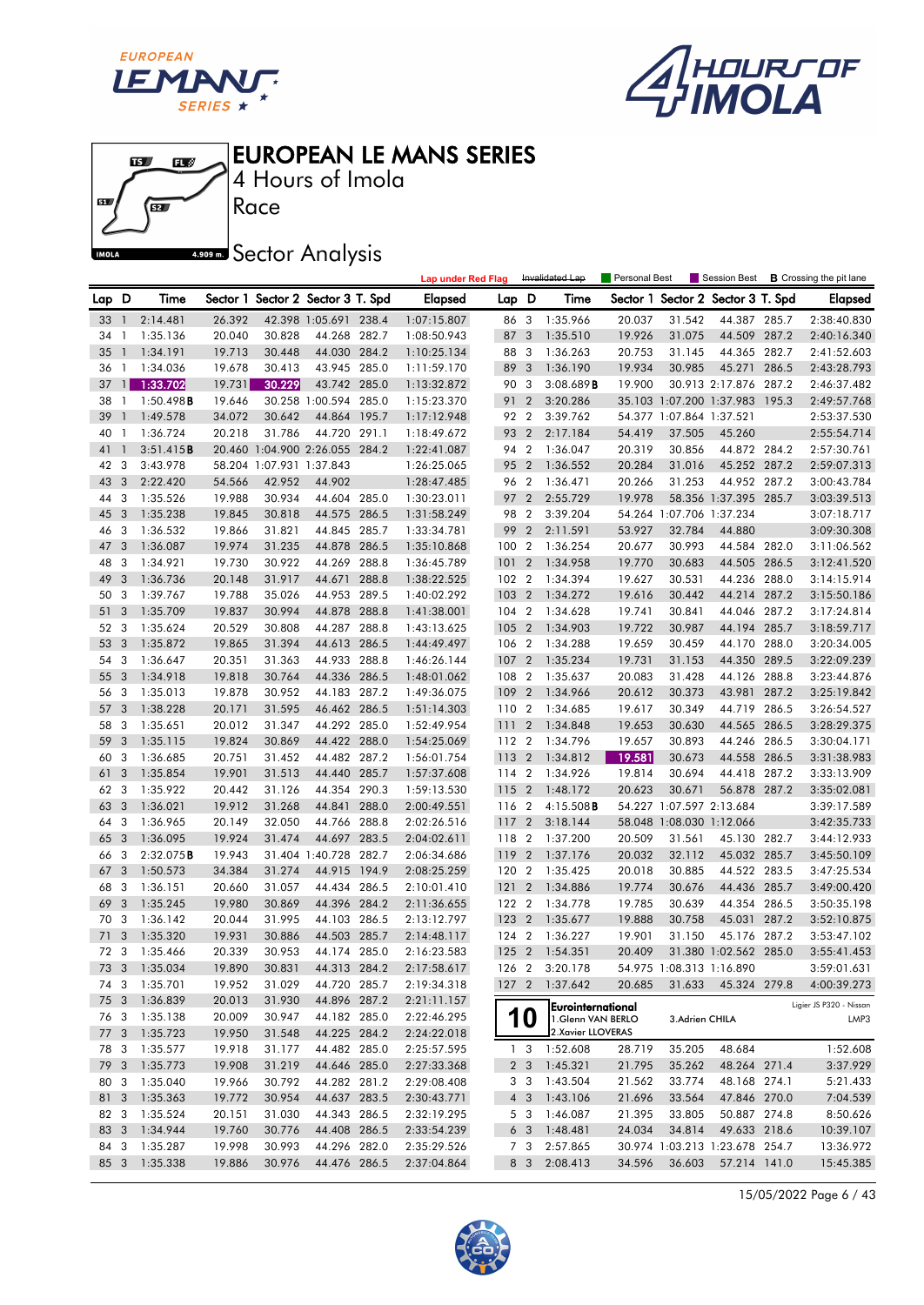





Race 4 Hours of Imola

**A.509 mm** Sector Analysis

|                 |                  |                                     |          |        |                                   |       | <b>Lap under Red Flag</b>       |       |                | Invalidated Lap | Personal Best |                          | Session Best                      |       | <b>B</b> Crossing the pit lane |
|-----------------|------------------|-------------------------------------|----------|--------|-----------------------------------|-------|---------------------------------|-------|----------------|-----------------|---------------|--------------------------|-----------------------------------|-------|--------------------------------|
| Lap D           |                  | Time                                |          |        | Sector 1 Sector 2 Sector 3 T. Spd |       | Elapsed                         | Lap D |                | Time            |               |                          | Sector 1 Sector 2 Sector 3 T. Spd |       | <b>Elapsed</b>                 |
| 9               | 3                | 1:43.765                            | 21.849   | 33.820 | 48.096 274.1                      |       | 17:29.150                       | 32 2  |                | 2:11.859        | 26.477        |                          | 37.948 1:07.434 169.3             |       | 1:07:28.262                    |
| 10              | 3                | 1:43.555                            | 21.499   | 33.840 | 48.216 268.7                      |       | 19:12.705                       | 33    | $\overline{2}$ | 1:45.772        | 23.471        | 34.252                   | 48.049 234.8                      |       | 1:09:14.034                    |
| 11              | 3                | 1:42.816                            | 21.542   | 33.821 | 47.453                            | 270.0 | 20:55.521                       | 34 2  |                | 1:44.487        | 23.095        | 33.554                   | 47.838 266.7                      |       | 1:10:58.521                    |
| 12              | 3                | 1:42.385                            | 21.475   | 33.319 | 47.591                            | 270.0 | 22:37.906                       | 35 2  |                | 1:44.746        | 21.447        | 34.730                   | 48.569 266.7                      |       | 1:12:43.267                    |
| 13              | 3                | 1:42.476                            | 21.330   | 33.458 | 47.688                            | 271.4 | 24:20.382                       | 36 2  |                | 1:42.316        | 21.485        | 33.338                   | 47.493 270.0                      |       | 1:14:25.583                    |
| 14              | 3                | 1:42.431                            | 21.255   | 33.394 | 47.782 272.0                      |       | 26:02.813                       | 37    | $\overline{2}$ | 1:42.250        | 21.473        | 33.130                   | 47.647                            | 269.3 | 1:16:07.833                    |
| 15              | -3               | 1:43.423                            | 21.595   | 33.769 | 48.059 274.1                      |       | 27:46.236                       | 38 2  |                | 1:42.342        | 21.452        | 33.079                   | 47.811 268.7                      |       | 1:17:50.175                    |
| 16              | 3                | 1:43.081                            | 21.384   | 33.839 | 47.858 273.4                      |       | 29:29.317                       | 39 2  |                | 2:04.621        | 21.436        |                          | 33.652 1:09.533 268.7             |       | 1:19:54.796                    |
| 17              | 3                | 1:44.325                            | 22.212   | 33.674 | 48.439 276.2                      |       | 31:13.642                       | 40 2  |                | 3:39.914        |               | 55.278 1:07.642 1:36.994 |                                   |       | 1:23:34.710                    |
| 18              | 3                | 1:43.452                            | 22.026   | 33.461 | 47.965 272.7                      |       | 32:57.094                       | 41    | $\overline{2}$ | 3:39.089        |               | 54.259 1:07.699 1:37.131 |                                   |       | 1:27:13.799                    |
| 19              | 3                | 1:43.698                            | 21.595   | 33.876 | 48.227 270.0                      |       | 34:40.792                       | 42 2  |                | 2:05.375        | 41.974        | 34.902                   | 48.499                            |       | 1:29:19.174                    |
| 20              | 3                | 1:43.413                            | 21.405   | 33.646 | 48.362 272.0                      |       | 36:24.205                       | 43 2  |                | 1:43.531        | 21.814        | 33.733                   | 47.984 266.7                      |       | 1:31:02.705                    |
| 21              | 3                | 1:42.923                            | 21.496   | 33.421 | 48.006 274.1                      |       | 38:07.128                       | 44 2  |                | 1:43.093        | 21.597        | 33.670                   | 47.826 270.7                      |       | 1:32:45.798                    |
| 22              | $\overline{3}$   | 1:44.176                            | 21.461   | 34.742 | 47.973 271.4                      |       | 39:51.304                       | 45    | $\overline{2}$ | 1:43.482        | 21.586        | 34.130                   | 47.766 271.4                      |       | 1:34:29.280                    |
| 23              | 3                | 2:45.135B                           | 22.261   |        | 40.572 1:42.302 269.3             |       | 42:36.439                       | 46 2  |                | 1:43.786        | 21.394        | 34.175                   | 48.217 269.3                      |       | 1:36:13.066                    |
| 24              | 3                | 5:01.263                            |          |        | 2:16.146 1:07.754 1:37.363        |       | 47:37.702                       | 47 2  |                | 1:43.018        | 21.495        | 33.666                   | 47.857                            | 270.0 | 1:37:56.084                    |
| 25              | 3                | 2:38.545                            | 54.397   | 54.750 | 49.398                            |       | 50:16.247                       | 48 2  |                | 1:43.617        | 21.844        | 34.035                   | 47.738 272.7                      |       | 1:39:39.701                    |
| 26              | 3                | 1:44.820                            | 21.862   | 34.524 | 48.434 264.7                      |       | 52:01.067                       | 49    | $\overline{2}$ | 1:43.909        | 22.593        | 33.550                   | 47.766 271.4                      |       | 1:41:23.610                    |
| 27 <sub>3</sub> |                  | 1:44.812                            | 21.551   | 33.707 | 49.554 269.3                      |       | 53:45.879                       | 50 2  |                | 1:43.037        | 21.403        | 33.821                   | 47.813 272.0                      |       | 1:43:06.647                    |
|                 |                  |                                     |          |        |                                   |       |                                 | 51    | $\overline{2}$ | 1:42.492        | 21.489        | 33.292                   | 47.711                            | 271.4 | 1:44:49.139                    |
| 1               | 1                | Eurointernational<br>1. Max KOEBOLT |          |        |                                   |       | Ligier JS P320 - Nissan<br>LMP3 | 52 2  |                | 1:43.380        | 22.019        | 33.550                   | 47.811                            | 249.4 | 1:46:32.519                    |
|                 |                  | 2. Jérome DE SADELEER               |          |        |                                   |       |                                 | 53 2  |                | 1:43.675        | 21.496        | 33.995                   | 48.184 272.0                      |       | 1:48:16.194                    |
|                 | $1\quad 2$       | 1:54.835                            | 29.892   | 35.699 | 49.244                            |       | 1:54.835                        | 54 2  |                | 1:43.917        | 21.854        | 34.166                   | 47.897 257.8                      |       | 1:50:00.111                    |
|                 | 2 <sub>2</sub>   | 1:44.716                            | 22.031   | 33.967 | 48.718 269.3                      |       | 3:39.551                        | 55 2  |                | 1:42.772        | 21.464        | 33.406                   | 47.902 270.0                      |       | 1:51:42.883                    |
| 3               | $\overline{2}$   | 1:44.149                            | 21.992   | 34.030 | 48.127 271.4                      |       | 5:23.700                        | 56 2  |                | 1:43.840        | 22.491        | 33.708                   | 47.641                            | 268.7 | 1:53:26.723                    |
|                 | 4 2              | 1:43.086                            | 21.767   | 33.592 | 47.727 273.4                      |       | 7:06.786                        | 57    | $\overline{2}$ | 1:42.589        | 21.458        | 33.455                   | 47.676 268.7                      |       | 1:55:09.312                    |
| 5               | $\overline{2}$   | 1:46.150                            | 21.387   | 33.485 | 51.278 268.7                      |       | 8:52.936                        | 58 2  |                | 1:42.741        | 21.610        | 33.322                   | 47.809 268.0                      |       | 1:56:52.053                    |
|                 | 6 2              | 1:48.832                            | 24.579   | 34.073 | 50.180 205.3                      |       | 10:41.768                       | 59    | $\overline{2}$ | 2:00.729B       | 21.495        |                          | 33.692 1:05.542 268.7             |       | 1:58:52.782                    |
| $7^{\circ}$     | $\overline{2}$   | 2:57.450                            |          |        | 31.984 1:00.941 1:24.525 209.3    |       | 13:39.218                       | 60    | $\overline{1}$ | 3:15.753        | 1:54.298      | 33.607                   | 47.848 183.4                      |       | 2:02:08.535                    |
|                 | 8 2              | 2:07.628                            | 34.180   | 36.277 | 57.171 130.9                      |       | 15:46.846                       | 61    | $\mathbf{1}$   | 1:42.816        | 21.513        | 33.315                   | 47.988 268.7                      |       | 2:03:51.351                    |
| 9               | $\overline{2}$   | 1:43.238                            | 21.728   | 33.578 | 47.932 268.7                      |       | 17:30.084                       | 62 1  |                | 1:41.248        | 21.326        | 32.766                   | 47.156 268.7                      |       | 2:05:32.599                    |
| 10              | $\overline{2}$   | 1:43.763                            | 21.738   | 33.578 | 48.447 270.0                      |       | 19:13.847                       | 63    | $\overline{1}$ | 1:43.525        | 21.266        | 34.265                   | 47.994                            | 269.3 | 2:07:16.124                    |
| 11              | $\boldsymbol{2}$ | 1:44.264                            | 21.897   | 34.717 | 47.650 248.3                      |       | 20:58.111                       | 64    | $\overline{1}$ | 1:42.163        | 21.263        | 33.381                   | 47.519 268.7                      |       | 2:08:58.287                    |
| 12              | $\overline{2}$   | 1:42.764                            | 21.446   | 33.616 | 47.702 269.3                      |       | 22:40.875                       | 65    | $\mathbf{1}$   | 1:42.064        | 21.683        | 32.895                   | 47.486 267.3                      |       | 2:10:40.351                    |
| 13              | $\overline{2}$   | 1:42.183                            | 21.366   | 33.164 | 47.653 268.7                      |       | 24:23.058                       | 66 1  |                | 1:43.876        | 21.385        | 33.832                   | 48.659 268.0                      |       | 2:12:24.227                    |
| 14              | $\overline{2}$   | 1:42.614                            | 21.787   | 33.158 | 47.669 272.0                      |       | 26:05.672                       | 67    | $\overline{1}$ | 1:43.185        | 21.371        | 33.955                   | 47.859                            | 271.4 | 2:14:07.412                    |
| 15              | $\overline{2}$   | 1:42.210                            | 21.264   | 33.341 | 47.605 271.4                      |       | 27:47.882                       | 68    | $\overline{1}$ | 1:41.869        | 21.335        | 33.190                   | 47.344 271.4                      |       | 2:15:49.281                    |
| 16              | $\overline{2}$   | 1:43.737                            | 21.968   | 33.642 | 48.127 271.4                      |       | 29:31.619                       | 69    | $\overline{1}$ | 1:41.775        | 21.211        | 32.934                   | 47.630 270.0                      |       | 2:17:31.056                    |
| 17              | $\overline{2}$   | 1:43.045                            | 21.391   | 33.450 | 48.204 270.7                      |       | 31:14.664                       | 70 1  |                | 1:41.956        | 21.268        | 33.054                   | 47.634 270.7                      |       | 2:19:13.012                    |
| 18              | $\overline{2}$   | 1:44.520                            | 21.951   | 34.123 | 48.446 252.3                      |       | 32:59.184                       |       | 71 1           | 1:42.418        | 21.818        | 33.269                   | 47.331 272.0                      |       | 2:20:55.430                    |
|                 |                  | 19 2 1:44.294                       | 21.405   | 34.142 | 48.747 272.7                      |       | 34:43.478                       |       |                | 72 1 1:41.786   | 21.276        | 32.990                   | 47.520 270.7                      |       | 2:22:37.216                    |
|                 |                  | 20 2 1:44.964                       | 22.225   | 34.348 | 48.391 251.2                      |       | 36:28.442                       |       |                | 73 1 1:41.576   | 21.309        | 33.079                   | 47.188 270.0                      |       | 2:24:18.792                    |
|                 |                  | 21 2 1:46.099                       | 21.808   | 34.023 | 50.268 271.4                      |       | 38:14.541                       |       |                | 74 1 1:42.134   | 21.347        | 33.162                   | 47.625 269.3                      |       | 2:26:00.926                    |
|                 |                  | 22 2 1:45.103                       | 21.533   | 34.548 | 49.022 271.4                      |       | 39:59.644                       |       |                | 75 1 1:41.394   | 21.288        | 32.992                   | 47.114 268.7                      |       | 2:27:42.320                    |
|                 |                  | 23 2 2:53.542                       | 21.797   |        | 54.389 1:37.356 268.7             |       | 42:53.186                       |       |                | 76 1 1:42.687   | 21.189        | 33.042                   | 48.456 269.3                      |       | 2:29:25.007                    |
|                 |                  | 24 2 3:45.478B                      |          |        | 54.278 1:07.713 1:43.487          |       | 46:38.664                       |       |                | 77 1 1:41.947   | 21.225        | 32.963                   | 47.759 271.4                      |       | 2:31:06.954                    |
|                 |                  | 25 2 3:49.092                       | 2:18.059 | 42.701 | 48.332                            |       | 50:27.756                       |       |                | 78 1 1:42.830   | 21.299        | 33.681                   | 47.850 270.7                      |       | 2:32:49.784                    |
| 26 2            |                  | 1:42.935                            | 21.595   | 33.349 | 47.991 266.7                      |       | 52:10.691                       |       |                | 79 1 1:41.858   | 21.376        | 32.864                   | 47.618 270.7                      |       | 2:34:31.642                    |
|                 |                  | 27 2 1:44.664                       | 21.601   | 34.485 | 48.578 270.0                      |       | 53:55.355                       |       |                | 80 1 1:41.285   | 21.219        | 32.831                   | 47.235 271.4                      |       | 2:36:12.927                    |
|                 |                  | 28 2 1:59.608                       | 21.585   | 38.221 | 59.802 270.7                      |       | 55:54.963                       |       |                | 81 1 1:41.339   | 21.198        | 32.946                   | 47.195 268.0                      |       | 2:37:54.266                    |
|                 |                  | 29 2 2:50.181                       | 25.675   |        | 44.814 1:39.692 194.2             |       | 58:45.144                       |       |                | 82 1 1:41.288   | 21.288        | 32.923                   | 47.077 269.3                      |       | 2:39:35.554                    |
|                 | 30 2             | 3:26.740                            |          |        | 50.268 1:05.311 1:31.161          |       | 1:02:11.884                     |       |                | 83 1 1:41.373   | 21.372        | 32.915                   | 47.086 269.3                      |       | 2:41:16.927                    |
| $31\quad2$      |                  | 3:04.519                            | 52.159   |        | 58.872 1:13.488 126.6             |       | 1:05:16.403                     |       |                | 84 1 1:41.507   | 21.277        | 32.966                   | 47.264 268.0                      |       | 2:42:58.434                    |
|                 |                  |                                     |          |        |                                   |       |                                 |       |                |                 |               |                          |                                   |       |                                |

15/05/2022 Page 7 / 43

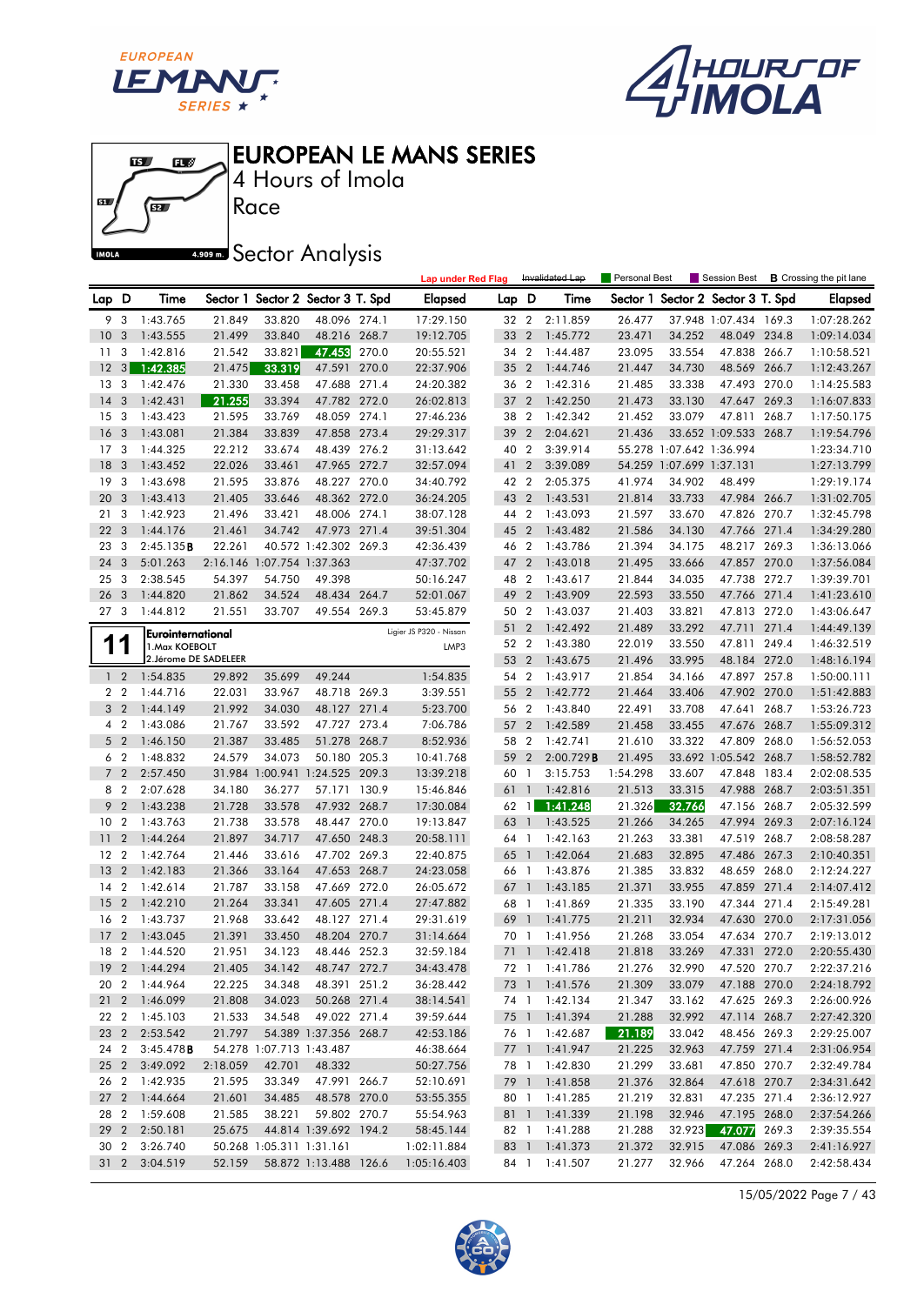





Race 4 Hours of Imola

**A.909mm** Sector Analysis

|                 |                                  |                                  |                  |                          |                                   |       | <b>Lap under Red Flag</b>  |            |                         | Invalidated Lap       | Personal Best    |                          | Session Best                      |       | <b>B</b> Crossing the pit lane |
|-----------------|----------------------------------|----------------------------------|------------------|--------------------------|-----------------------------------|-------|----------------------------|------------|-------------------------|-----------------------|------------------|--------------------------|-----------------------------------|-------|--------------------------------|
| Lap D           |                                  | Time                             |                  |                          | Sector 1 Sector 2 Sector 3 T. Spd |       | <b>Elapsed</b>             | Lap D      |                         | Time                  |                  |                          | Sector 1 Sector 2 Sector 3 T. Spd |       | <b>Elapsed</b>                 |
| 85              | $\overline{1}$                   | 1:41.865                         | 21.536           | 32.959                   | 47.370 270.0                      |       | 2:44:40.299                | 29         | $\overline{1}$          | 1:41.070              | 21.065           | 32.826                   | 47.179 274.8                      |       | 1:46:51.134                    |
| 86              | $\mathbf{1}$                     | 1:41.473                         | 21.230           | 32.936                   | 47.307 272.7                      |       | 2:46:21.772                | 30         | $\mathbf{1}$            | 1:40.947              | 21.191           | 32.788                   | 46.968 272.0                      |       | 1:48:32.081                    |
| 87              | 1                                | 2:46.107B                        | 21.340           |                          | 42.437 1:42.330 272.0             |       | 2:49:07.879                | 31         | $\mathbf{1}$            | 1:41.918              | 21.397           | 33.120                   | 47.401 274.1                      |       | 1:50:13.999                    |
| 88              | $\mathbf{1}$                     | 36:03.486                        | $\ldots$         | 35.553                   | 49.003 180.6                      |       | 3:25:11.365                | 32 1       |                         | 1:41.363              | 21.139           | 32.943                   | 47.281 272.7                      |       | 1:51:55.362                    |
| 89              | $\mathbf{1}$                     | 1:43.070                         | 21.717           | 33.593                   | 47.760 266.0                      |       | 3:26:54.435                | 33         | $\overline{1}$          | 1:43.522              | 21.576           | 33.824                   | 48.122 274.1                      |       | 1:53:38.884                    |
| 90              | -1                               | 1:42.422                         | 21.759           | 33.179                   | 47.484 268.7                      |       | 3:28:36.857                | 34         | $\overline{1}$          | 1:40.941              | 21.166           | 32.791                   | 46.984 270.7                      |       | 1:55:19.825                    |
| 91              | $\mathbf{1}$                     | 1:45.458                         | 21.545           | 34.299                   | 49.614 270.0                      |       | 3:30:22.315                | 35         | $\overline{1}$          | 1:41.223              | 21.218           | 33.195                   | 46.810 273.4                      |       | 1:57:01.048                    |
| 92              | -1                               | 1:43.074                         | 21.443           | 33.488                   | 48.143 269.3                      |       | 3:32:05.389                | 36 1       |                         | 1:41.556              | 21.187           | 32.825                   | 47.544 272.0                      |       | 1:58:42.604                    |
| 93              | $\mathbf{1}$                     | 1:42.492                         | 21.440           | 33.256                   | 47.796 270.0                      |       | 3:33:47.881                | 37         | $\overline{1}$          | 1:41.931              | 21.116           | 33.059                   | 47.756 272.0                      |       | 2:00:24.535                    |
| 94              | -1                               | 2:36.536                         | 22.073           |                          | 37.130 1:37.333 269.3             |       | 3:36:24.417                | 38         | $\mathbf{1}$            | 1:42.057              | 21.324           | 33.077                   | 47.656 274.1                      |       | 2:02:06.592                    |
| 95              | $\mathbf{1}$                     | 3:39.621                         |                  | 54.533 1:07.726 1:37.362 |                                   |       | 3:40:04.038                | 39         | $\overline{1}$          | 1:41.134              | 21.428           | 32.806                   | 46.900 272.0                      |       | 2:03:47.726                    |
| 96              | -1                               | 2:53.496                         |                  | 54.539 1:07.647          | 51.310                            |       | 3:42:57.534                | 40 1       |                         | 1:40.766              | 21.183           | 32.888                   | 46.695 272.7                      |       | 2:05:28.492                    |
| 97              | $\overline{1}$                   | 1:42.897                         | 21.573           | 33.560                   | 47.764 266.0                      |       | 3:44:40.431                | 41         | $\overline{1}$          | 2:54.960B             | 21.532           |                          | 35.570 1:57.858                   | 271.4 | 2:08:23.452                    |
| 98              | -1                               | 1:43.095                         | 21.420           | 33.195                   | 48.480 270.0                      |       | 3:46:23.526                | 42 3       |                         | 1:58.863              | 37.376           | 33.216                   | 48.271 179.7                      |       | 2:10:22.315                    |
| 99              | $\mathbf{1}$                     | 1:42.302                         | 21.277           | 33.552                   | 47.473 271.4                      |       | 3:48:05.828                | 43 3       |                         | 1:41.593              | 21.315           | 32.909                   | 47.369 270.7                      |       | 2:12:03.908                    |
| 100             | -1                               | 1:42.415                         | 21.254           | 33.045                   | 48.116 272.0                      |       | 3:49:48.243                | 44 3       |                         | 1:41.851              | 21.196           | 32.677                   | 47.978 270.7                      |       | 2:13:45.759                    |
| 101             | $\overline{1}$                   | 1:42.081                         | 21.293           | 33.391                   | 47.397 272.0                      |       | 3:51:30.324                | 45         | $\overline{\mathbf{3}}$ | 1:41.981              | 21.375           | 32.716                   | 47.890 270.7                      |       | 2:15:27.740                    |
| 102             | -1                               | 1:42.637                         | 21.427           | 33.426                   | 47.784 270.7                      |       | 3:53:12.961                | 46 3       |                         | 1:41.511              | 21.398           | 32.937                   | 47.176 274.8                      |       | 2:17:09.251                    |
| 103             | $\overline{1}$                   | 1:42.750                         | 21.420           | 33.572                   | 47.758 272.0                      |       | 3:54:55.711                | 47         | -3                      | 1:41.093              | 21.228           | 32.792                   | 47.073 271.4                      |       | 2:18:50.344                    |
| 104             | $\overline{1}$                   | 3:14.859                         |                  |                          | 29.998 1:07.629 1:37.232 274.1    |       | 3:58:10.570                | 48 3       |                         | 1:42.726              | 21.593           | 33.845                   | 47.288 270.7                      |       | 2:20:33.070                    |
| 105             | $\overline{1}$                   | 2:03.924                         | 42.095           | 34.375                   | 47.454                            |       | 4:00:14.494                | 49         | 3                       | 1:41.042              | 21.200           | 32.759                   | 47.083 272.0                      |       | 2:22:14.112                    |
| 106             | $\overline{1}$                   | 1:43.559                         | 21.427           | 33.854                   | 48.278 271.4                      |       | 4:01:58.053                | 50 3       |                         | 1:42.102              | 21.154           | 32.796                   | 48.152 272.0                      |       | 2:23:56.214                    |
|                 |                                  | <b>Inter Europol Competition</b> |                  |                          |                                   |       | Ligier JS P320 - Nissan    | 51 3       |                         | 1:41.729              | 21.487           | 33.030                   | 47.212 271.4                      |       | 2:25:37.943                    |
| 1               | 3                                | 1. Nicolas PINO                  |                  |                          | 3.Guilherme OLIVEIRA              |       | LMP3                       | 52 3       |                         | 1:42.111              | 21.179           | 33.198                   | 47.734 274.1                      |       | 2:27:20.054                    |
|                 |                                  | 2. Charles CREWS                 |                  |                          |                                   |       |                            | 53         | $\overline{\mathbf{3}}$ | 1:42.167              | 21.566           | 33.020                   | 47.581                            | 258.4 | 2:29:02.221                    |
| 1 <sub>2</sub>  |                                  | 1:53.176                         | 28.921           | 35.924                   | 48.331                            |       | 1:53.176                   | 54 3       |                         | 1:41.236              | 21.146           | 32.818                   | 47.272 272.0                      |       | 2:30:43.457                    |
| 2 <sub>2</sub>  |                                  | 1:43.299                         | 21.563           | 33.931                   | 47.805 274.1                      |       | 3:36.475                   | 55 3       |                         | 1:41.502              | 21.474           | 32.853                   | 47.175 270.7                      |       | 2:32:24.959                    |
| 3 <sub>2</sub>  |                                  | 1:43.266                         | 21.421           | 34.304                   | 47.541 272.0                      |       | 5:19.741                   | 56 3       |                         | 1:40.868              | 21.110           | 32.742                   | 47.016 272.0                      |       | 2:34:05.827                    |
| 4 2             |                                  | 1:42.581                         | 21.466           | 33.173                   | 47.942 270.0                      |       | 7:02.322                   | 57         | $\overline{\mathbf{3}}$ | 1:41.368              | 21.245           | 32.881                   | 47.242 271.4                      |       | 2:35:47.195                    |
|                 |                                  | 5 2 49:13.877 <b>B</b>           | 21.335           | 35.424                   | $\cdots$                          | 271.4 | 56:16.199                  | 58 3       |                         | 1:41.035              | 21.143           | 32.891                   | 47.001 274.1                      |       | 2:37:28.230                    |
| 6               | $\overline{2}$                   | 2:41.786                         | 37.457           |                          | 37.444 1:26.885 180.6             |       | 58:57.985                  | 59         | $\overline{\mathbf{3}}$ | 1:41.939              | 21.178           | 33.494                   | 47.267 272.0                      |       | 2:39:10.169                    |
| 7               | $\overline{2}$                   | 3:21.786                         |                  | 47.237 1:02.575 1:31.974 |                                   |       | 1:02:19.771                | 60         | $\overline{\mathbf{3}}$ | 1:40.942              | 21.162           | 32.826                   | 46.954 271.4                      |       | 2:40:51.111                    |
| 8               | $\overline{2}$                   | 3:07.055                         | 52.787           |                          | 57.997 1:16.271                   |       | 1:05:26.826                | 61         | 3                       | 1:41.271              | 21.168           | 32.999                   | 47.104                            | 272.0 | 2:42:32.382                    |
| 9               | $\overline{2}$                   | 2:06.463                         | 29.683           |                          | 35.175 1:01.605 155.6             |       | 1:07:33.289                | 62 3       |                         | 1:41.251              | 21.219           | 32.912                   | 47.120 272.0                      |       | 2:44:13.633                    |
| 10              | $\overline{2}$                   | 1:44.236                         | 22.361           | 33.678                   | 48.197 270.7                      |       | 1:09:17.525                | 63 3       |                         | 1:40.634              | 21.066           | 32.755                   | 46.813 273.4                      |       | 2:45:54.267                    |
| $\overline{11}$ | $\overline{2}$<br>$\overline{2}$ | 1:42.992                         | 21.585           | 33.269                   | 48.138 272.0<br>48.192 272.0      |       | 1:11:00.517                | 64 3       | $\overline{\mathbf{3}}$ | 2:12.192              | 21.655           | 54.297 1:07.663 2:44.272 | 33.142 1:17.395 275.5             |       | 2:48:06.459<br>2:52:52.691     |
| 12<br>13        | $\overline{2}$                   | 1:43.391<br>1:42.767             | 21.502<br>21.607 | 33.697<br>33.432         | 47.728 272.7                      |       | 1:12:43.908<br>1:14:26.675 | 65<br>66 2 |                         | 4:46.232B<br>2:47.163 |                  | 59.671                   | 48.971                            |       |                                |
| 14              | $\overline{2}$                   | 1:42.294                         | 21.507           | 33.125                   | 47.662 271.4                      |       | 1:16:08.969                | 67 2       |                         | 1:42.919              | 58.521<br>21.570 | 33.380                   | 47.969 267.3                      |       | 2:55:39.854<br>2:57:22.773     |
| 15 <sub>2</sub> |                                  | 1:41.615                         | 21.448           | 32.962                   | 47.205 270.0                      |       | 1:17:50.584                | 68 2       |                         | 1:42.847              | 21.445           | 33.425                   | 47.977 270.7                      |       | 2:59:05.620                    |
| 16 <sub>2</sub> |                                  | 2:05.490                         | 21.481           |                          | 33.445 1:10.564 272.0             |       | 1:19:56.074                |            |                         | 69 2 1:43.660         | 21.340           | 33.674                   | 48.646 272.0                      |       | 3:00:49.280                    |
|                 |                                  | 17 2 5:04.025 <b>B</b>           |                  |                          | 54.563 1:07.797 3:01.665          |       | 1:25:00.099                |            |                         | 70 2 3:03.280         |                  |                          | 21.813 1:04.307 1:37.160 271.4    |       | 3:03:52.560                    |
|                 |                                  | 18 1 3:12.324                    |                  |                          | 58.890 1:08.242 1:05.192          |       | 1:28:12.423                |            |                         | 71 2 3:39.658         |                  | 54.346 1:07.931 1:37.381 |                                   |       | 3:07:32.218                    |
|                 |                                  | 19 1 1:43.490                    | 22.726           | 33.325                   | 47.439 265.4                      |       | 1:29:55.913                |            |                         | 72 2 2:10.251         | 47.149           | 34.546                   | 48.556                            |       | 3:09:42.469                    |
|                 |                                  | 20 1 1:41.593                    | 21.316           | 32.967                   | 47.310 272.0                      |       | 1:31:37.506                |            |                         | 73 2 1:43.588         | 21.531           | 33.994                   | 48.063 269.3                      |       | 3:11:26.057                    |
|                 |                                  | 21 1 1:40.188                    | 21.131           | 32.435                   | 46.622 270.0                      |       | 1:33:17.694                |            |                         | 74 2 1:43.611         | 21.562           | 33.745                   | 48.304 270.0                      |       | 3:13:09.668                    |
|                 |                                  | 22 1 1:40.764                    | 21.040           | 32.823                   | 46.901 270.7                      |       | 1:34:58.458                |            |                         | 75 2 1:43.607         | 21.549           | 33.613                   | 48.445 270.7                      |       | 3:14:53.275                    |
| $23 \quad 1$    |                                  | 1:40.850                         | 21.274           | 32.915                   | 46.661 271.4                      |       | 1:36:39.308                |            |                         | 76 2 1:42.505         | 21.577           | 33.376                   | 47.552 270.7                      |       | 3:16:35.780                    |
| 24 1            |                                  | 1:41.338                         | 21.174           | 33.469                   | 46.695 272.0                      |       | 1:38:20.646                |            |                         | 77 2 1:41.665         | 21.353           | 33.168                   | 47.144 269.3                      |       | 3:18:17.445                    |
| 251             |                                  | 1:43.686                         | 21.151           | 34.661                   | 47.874 273.4                      |       | 1:40:04.332                |            |                         | 78 2 1:43.026         | 21.339           | 33.422                   | 48.265 269.3                      |       | 3:20:00.471                    |
| 26 1            |                                  | 1:40.725                         | 21.080           | 32.731                   | 46.914 272.7                      |       | 1:41:45.057                |            |                         | 79 2 1:41.910         | 21.390           | 33.071                   | 47.449 271.4                      |       | 3:21:42.381                    |
| 271             |                                  | 1:42.353                         | 21.411           | 33.873                   | 47.069 272.7                      |       | 1:43:27.410                |            |                         | 80 2 1:44.772         | 22.844           | 33.791                   | 48.137 198.2                      |       | 3:23:27.153                    |
| 28 1            |                                  | 1:42.654                         | 21.376           | 33.600                   | 47.678 273.4                      |       | 1:45:10.064                |            |                         | 81 2 1:42.505         | 21.285           | 33.609                   | 47.611 272.0                      |       | 3:25:09.658                    |
|                 |                                  |                                  |                  |                          |                                   |       |                            |            |                         |                       |                  |                          |                                   |       |                                |

15/05/2022 Page 8 / 43

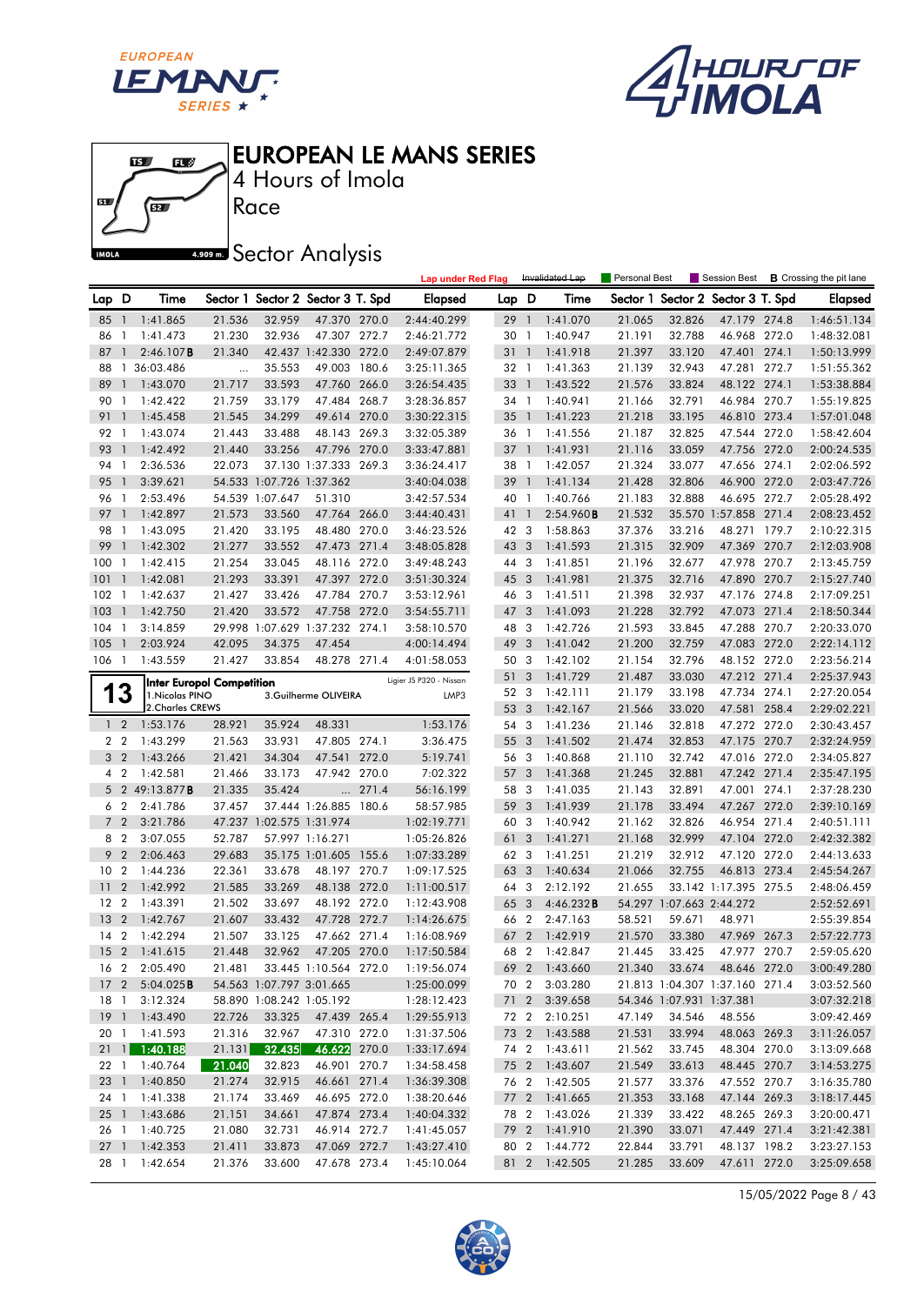





4 Hours of Imola

**ARDER** Sector Analysis

|                 |                 |                    |                                  |                          |                                   |       | <b>Lap under Red Flag</b> |       |                         | Invalidated Lap | Personal Best |                          | Session Best                      |       | <b>B</b> Crossing the pit lane |
|-----------------|-----------------|--------------------|----------------------------------|--------------------------|-----------------------------------|-------|---------------------------|-------|-------------------------|-----------------|---------------|--------------------------|-----------------------------------|-------|--------------------------------|
| Lap D           |                 | Time               |                                  |                          | Sector 1 Sector 2 Sector 3 T. Spd |       | Elapsed                   | Lap D |                         | Time            |               |                          | Sector 1 Sector 2 Sector 3 T. Spd |       | <b>Elapsed</b>                 |
| 82              | $\overline{2}$  | 1:42.036           | 21.258                           | 33.271                   | 47.507 271.4                      |       | 3:26:51.694               | 33 3  |                         | 2:05.417        | 29.355        | 36.620                   | 59.442 169.5                      |       | 1:07:40.528                    |
| 83              | $\overline{2}$  | 1:42.065           | 21.336                           | 33.326                   | 47.403 270.0                      |       | 3:28:33.759               | 34 3  |                         | 1:47.032        | 22.220        | 35.447                   | 49.365 270.0                      |       | 1:09:27.560                    |
| 84              | $\overline{2}$  | 1:42.648           | 21.287                           | 33.390                   | 47.971 270.0                      |       | 3:30:16.407               | 35 3  |                         | 1:45.767        | 22.267        | 34.451                   | 49.049 270.0                      |       | 1:11:13.327                    |
| 85              | $\overline{2}$  | 1:43.658           | 21.401                           | 34.157                   | 48.100 272.7                      |       | 3:32:00.065               | 36 3  |                         | 1:46.573        | 22.469        | 34.537                   | 49.567 271.4                      |       | 1:12:59.900                    |
| 86              | $\overline{2}$  | 1:42.358           | 21.317                           | 33.448                   | 47.593 271.4                      |       | 3:33:42.423               | 37 3  |                         | 1:43.886        | 21.815        | 33.859                   | 48.212 271.4                      |       | 1:14:43.786                    |
| 87              | $\overline{2}$  | 2:29.921           | 21.946                           |                          | 33.505 1:34.470 271.4             |       | 3:36:12.344               | 38    | $\overline{\mathbf{3}}$ | 1:43.876        | 21.838        | 33.928                   | 48.110 270.7                      |       | 1:16:27.662                    |
| 88              | $\overline{2}$  | 3:39.002           |                                  | 54.227 1:07.625 1:37.150 |                                   |       | 3:39:51.346               | 39 3  |                         | 1:44.555        | 22.666        | 33.801                   | 48.088 271.4                      |       | 1:18:12.217                    |
| 89              | $\overline{2}$  | 3:00.927           |                                  | 54.375 1:07.879          | 58.673                            |       | 3:42:52.273               | 40 3  |                         | 2:30.353        | 21.844        |                          | 33.812 1:34.697 270.0             |       | 1:20:42.570                    |
| 90              | $\overline{2}$  | 1:43.504           | 21.613                           | 33.733                   | 48.158 268.0                      |       | 3:44:35.777               | 41 3  |                         | 3:39.034        |               | 54.057 1:07.656 1:37.321 |                                   |       | 1:24:21.604                    |
| 91              | $\overline{2}$  | 1:42.754           | 21.571                           | 33.531                   | 47.652 268.7                      |       | 3:46:18.531               | 42    | 3                       | 3:29.927        |               | 54.034 1:07.577 1:28.316 |                                   |       | 1:27:51.531                    |
| 92              | $\overline{2}$  | 1:43.962           | 21.431                           | 33.858                   | 48.673 269.3                      |       | 3:48:02.493               | 43 3  |                         | 1:44.940        | 22.587        | 33.770                   | 48.583 257.1                      |       | 1:29:36.471                    |
| 93              | $\overline{2}$  | 1:42.913           | 21.737                           | 33.492                   | 47.684 271.4                      |       | 3:49:45.406               | 44 3  |                         | 1:43.428        | 21.690        | 33.517                   | 48.221                            | 268.0 | 1:31:19.899                    |
| 94              | $\overline{2}$  | 1:43.671           | 22.009                           | 33.723                   | 47.939                            | 271.4 | 3:51:29.077               | 45 3  |                         | 1:43.853        | 21.707        | 33.882                   | 48.264 270.0                      |       | 1:33:03.752                    |
| 95              | $\overline{2}$  | 1:41.958           | 21.563                           | 33.130                   | 47.265 272.7                      |       | 3:53:11.035               | 46    | 3                       | 1:44.268        | 21.890        | 33.956                   | 48.422 269.3                      |       | 1:34:48.020                    |
| 96              | $\overline{2}$  | 1:43.596           | 22.072                           | 33.666                   | 47.858 272.7                      |       | 3:54:54.631               | 47 3  |                         | 1:43.181        | 21.774        | 33.549                   | 47.858 270.7                      |       | 1:36:31.201                    |
| 97              | $\overline{2}$  | 3:12.273           |                                  |                          | 27.467 1:07.720 1:37.086          | 272.7 | 3:58:06.904               | 48 3  |                         | 1:43.793        | 21.826        | 33.841                   | 48.126 273.4                      |       | 1:38:14.994                    |
| 98              | $\overline{2}$  | 2:06.722           | 43.825                           | 34.063                   | 48.834                            |       | 4:00:13.626               | 49 3  |                         | 1:43.526        | 21.694        | 33.833                   | 47.999 272.7                      |       | 1:39:58.520                    |
| 99              | $\overline{2}$  | 1:44.113           | 21.677                           | 34.203                   | 48.233 270.0                      |       | 4:01:57.739               | 50    | 3                       | 1:43.921        | 21.856        | 34.127                   | 47.938 274.8                      |       | 1:41:42.441                    |
|                 |                 |                    |                                  |                          |                                   |       | Ligier JS P320 - Nissan   | 51    | 3                       | 1:44.406        | 21.757        | 34.191                   | 48.458 272.7                      |       | 1:43:26.847                    |
|                 | 14              | 1. Noam ABRAMCZYK  | <b>Inter Europol Competition</b> |                          | 3. James DAYSON                   |       | LMP3                      | 52    | 3                       | 1:44.790        | 21.584        | 34.175                   | 49.031                            | 272.0 | 1:45:11.637                    |
|                 |                 | 2. Mateusz KAPRZYK |                                  |                          |                                   |       |                           | 53 3  |                         | 1:43.726        | 21.698        | 33.851                   | 48.177 273.4                      |       | 1:46:55.363                    |
|                 | $1\quad1$       | 1:50.634           | 27.604                           | 34.293                   | 48.737                            |       | 1:50.634                  | 54    | 3                       | 1:43.837        | 21.662        | 33.901                   | 48.274 271.4                      |       | 1:48:39.200                    |
|                 | 2 <sub>1</sub>  | 1:43.733           | 22.154                           | 33.705                   | 47.874 273.4                      |       | 3:34.367                  | 55 3  |                         | 1:43.605        | 21.704        | 33.815                   | 48.086 272.7                      |       | 1:50:22.805                    |
| 3               | $\overline{1}$  | 1:40.791           | 20.912                           | 32.575                   | 47.304 274.8                      |       | 5:15.158                  | 56 3  |                         | 1:43.227        | 21.607        | 33.488                   | 48.132 272.0                      |       | 1:52:06.032                    |
| $\overline{4}$  | $\overline{1}$  | 1:41.145           | 21.048                           | 33.373                   | 46.724 270.7                      |       | 6:56.303                  | 57 3  |                         | 1:43.452        | 21.686        | 33.743                   | 48.023 272.7                      |       | 1:53:49.484                    |
|                 | 51              | 1:40.623           | 21.250                           | 32.586                   | 46.787 270.0                      |       | 8:36.926                  | 58    | 3                       | 2:41.457B       | 21.790        |                          | 33.959 1:45.708 272.0             |       | 1:56:30.941                    |
|                 | 6 1             | 1:44.396           | 21.700                           | 33.253                   | 49.443 259.0                      |       | 10:21.322                 | 59 3  |                         | 2:00.208        | 36.752        | 34.496                   | 48.960 180.9                      |       | 1:58:31.149                    |
|                 | 7 1             | 3:11.516           |                                  | 44.587 1:03.912 1:23.017 |                                   |       | 13:32.838                 | 60 3  |                         | 1:44.870        | 21.887        | 34.165                   | 48.818 270.7                      |       | 2:00:16.019                    |
| 8               | -1              | 2:09.634           | 33.833                           | 36.922                   | 58.879                            | 151.0 | 15:42.472                 | 61 3  |                         | 1:44.969        | 21.818        | 34.339                   | 48.812 270.0                      |       | 2:02:00.988                    |
| 9               | $\overline{1}$  | 1:42.080           | 21.959                           | 33.112                   | 47.009 272.0                      |       | 17:24.552                 | 62    | 3                       | 1:45.584        | 22.017        | 33.893                   | 49.674 269.3                      |       | 2:03:46.572                    |
| 10              | $\mathbf{1}$    | 1:40.623           | 21.057                           | 32.780                   | 46.786 270.7                      |       | 19:05.175                 | 63 3  |                         | 1:44.792        | 21.850        | 34.476                   | 48.466 269.3                      |       | 2:05:31.364                    |
| 11              | -1              | 1:41.340           | 21.023                           | 33.572                   | 46.745 270.0                      |       | 20:46.515                 | 64    | 3                       | 1:46.370        | 22.030        | 34.531                   | 49.809                            | 269.3 | 2:07:17.734                    |
| 12              | $\mathbf{1}$    | 1:40.933           | 21.030                           | 33.107                   | 46.796 269.3                      |       | 22:27.448                 | 65    | $\overline{\mathbf{3}}$ | 1:45.014        | 21.959        | 34.257                   | 48.798 271.4                      |       | 2:09:02.748                    |
| 13              | - 1             | 1:40.428           | 20.971                           | 32.517                   | 46.940 270.0                      |       | 24:07.876                 | 66    | 3                       | 1:44.994        | 22.117        | 34.330                   | 48.547 272.7                      |       | 2:10:47.742                    |
| 14              | $\mathbf{1}$    | 1:40.307           | 20.954                           | 32.838                   | 46.515                            | 270.7 | 25:48.183                 | 67 3  |                         | 1:45.435        | 22.092        | 34.522                   | 48.821                            | 270.7 | 2:12:33.177                    |
| 15              | -1              | 1:40.396           | 20.921                           | 32.745                   | 46.730 270.7                      |       | 27:28.579                 | 68    | 3                       | 1:44.400        | 21.886        | 34.131                   | 48.383 272.0                      |       | 2:14:17.577                    |
| 16              | $\mathbf{1}$    | 1:40.651           | 20.972                           | 32.764                   | 46.915 271.4                      |       | 29:09.230                 | 69    | $\overline{3}$          | 1:45.078        | 21.823        | 34.438                   | 48.817 274.8                      |       | 2:16:02.655                    |
| $17-1$          |                 | 1:40.685           | 21.027                           | 32.788                   | 46.870 271.4                      |       | 30:49.915                 | 70    | 3                       | 1:44.417        | 21.967        | 34.089                   | 48.361                            | 271.4 | 2:17:47.072                    |
| 18              | $\mathbf{1}$    | 1:40.747           | 21.153                           | 32.683                   | 46.911                            | 268.7 | 32:30.662                 | 71    | 3                       | 1:44.404        | 21.910        | 34.048                   | 48.446 272.0                      |       | 2:19:31.476                    |
| 19              | $\overline{1}$  | 1:40.852           | 21.036                           | 32.752                   | 47.064 271.4                      |       | 34:11.514                 | 72 3  |                         | 1:44.426        | 21.853        | 34.107                   | 48.466 272.7                      |       | 2:21:15.902                    |
|                 |                 | 20 1 1:40.790      | 21.130                           | 32.855                   | 46.805 270.7                      |       | 35:52.304                 |       |                         | 73 3 1:44.324   | 21.623        | 34.302                   | 48.399 271.4                      |       | 2:23:00.226                    |
|                 |                 | 21 1 1:40.633      | 21.006                           | 32.640                   | 46.987 270.7                      |       | 37:32.937                 |       |                         | 74 3 1:46.841   | 21.709        | 34.250                   | 50.882 270.7                      |       | 2:24:47.067                    |
|                 |                 | 22 1 1:43.443      | 21.016                           | 33.884                   | 48.543 271.4                      |       | 39:16.380                 |       |                         | 75 3 1:44.955   | 21.764        | 34.173                   | 49.018 272.0                      |       | 2:26:32.022                    |
|                 |                 | 23 1 2:09.530      | 23.747                           |                          | 33.514 1:12.269 270.7             |       | 41:25.910                 |       |                         | 76 3 1:44.339   | 21.866        | 34.089                   | 48.384 272.7                      |       | 2:28:16.361                    |
| 24 1            |                 | 5:02.629B          |                                  | 54.105 1:07.730 3:00.794 |                                   |       | 46:28.539                 |       | 77 3                    | 1:44.085        | 21.868        | 33.976                   | 48.241 270.0                      |       | 2:30:00.446                    |
|                 | 25 3            | 3:13.899           |                                  | 57.271 1:08.811 1:07.817 |                                   |       | 49:42.438                 |       |                         | 78 3 1:45.806   | 21.793        | 34.182                   | 49.831 272.0                      |       | 2:31:46.252                    |
|                 |                 | 26 3 1:46.214      | 22.310                           | 34.511                   | 49.393 264.1                      |       | 51:28.652                 |       |                         | 79 3 1:44.819   | 21.811        | 34.402                   | 48.606 271.4                      |       | 2:33:31.071                    |
| 27 <sub>3</sub> |                 | 1:46.024           | 22.011                           | 34.232                   | 49.781 268.0                      |       | 53:14.676                 |       |                         | 80 3 1:44.629   | 21.784        | 34.581                   | 48.264 270.7                      |       | 2:35:15.700                    |
| 28 3            |                 | 1:46.208           | 22.101                           | 34.558                   | 49.549 269.3                      |       | 55:00.884                 |       | 81 3                    | 1:44.894        | 21.846        | 34.122                   | 48.926 272.7                      |       | 2:37:00.594                    |
| 29 3            |                 | 3:28.042           |                                  |                          | 43.132 1:09.114 1:35.796 137.8    |       | 58:28.926                 |       |                         | 82 3 1:44.399   | 22.096        | 34.089                   | 48.214 273.4                      |       | 2:38:44.993                    |
|                 | 30 <sub>3</sub> | 2:43.764           | 53.099                           | 55.964                   | 54.701                            |       | 1:01:12.690               |       |                         | 83 3 1:46.777   | 21.713        | 34.007                   | 51.057 272.0                      |       | 2:40:31.770                    |
| 31 3            |                 | 1:51.907           | 24.379                           | 36.768                   | 50.760 253.5                      |       | 1:03:04.597               |       |                         | 84 3 1:44.206   | 22.060        | 33.893                   | 48.253 272.7                      |       | 2:42:15.976                    |
| 32 3            |                 | 2:30.514           | 23.820                           |                          | 51.626 1:15.068 244.9             |       | 1:05:35.111               |       |                         | 85 3 1:44.508   | 21.720        | 34.086                   | 48.702 274.1                      |       | 2:44:00.484                    |

15/05/2022 Page 9 / 43

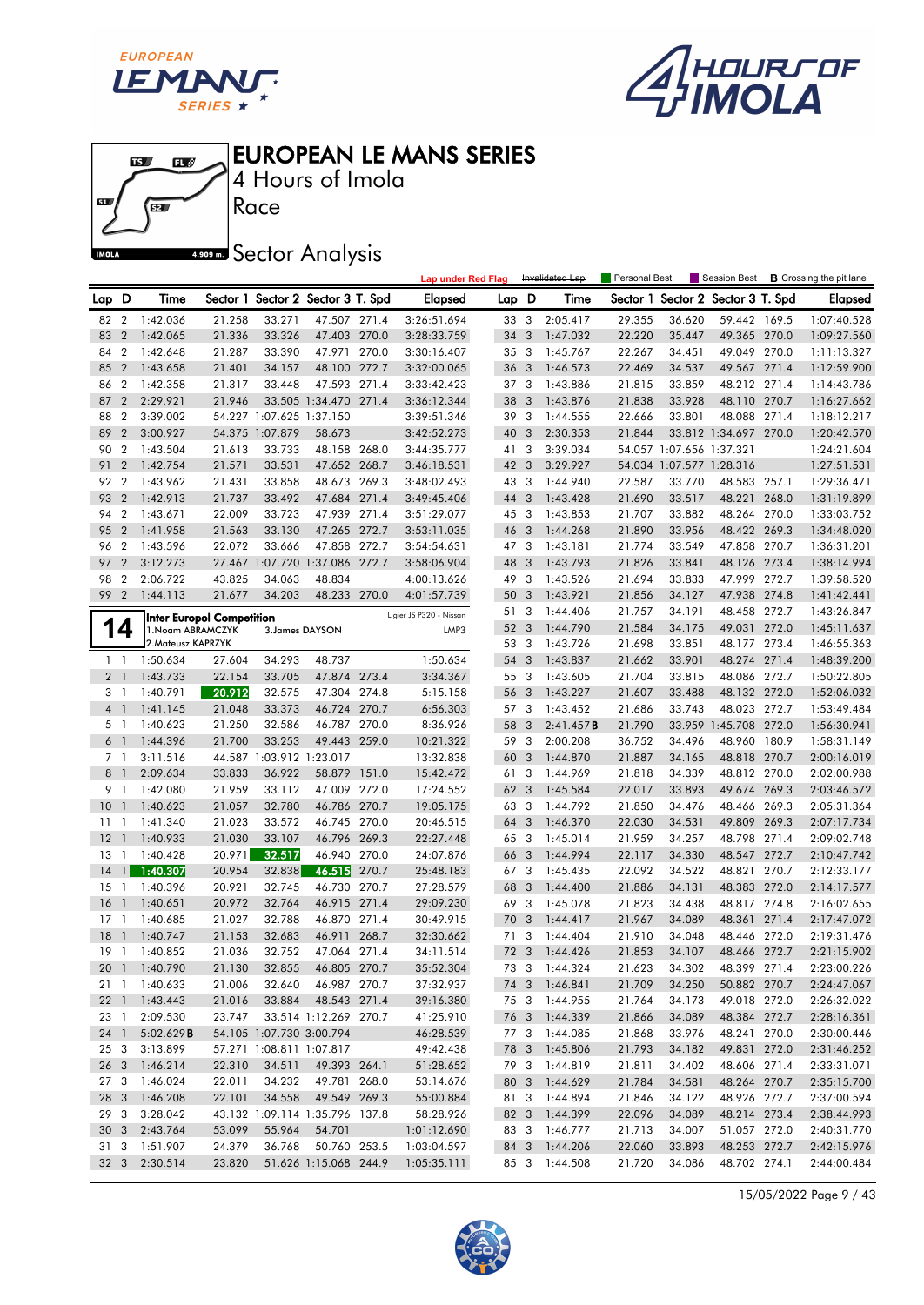





4 Hours of Imola

**A.509 mm** Sector Analysis

|                 |                |                                                |        |                          |                                   |       | <b>Lap under Red Flag</b> |                 |                         | Invalidated Lap      | Personal Best    |                          | Session Best                      |       | <b>B</b> Crossing the pit lane |
|-----------------|----------------|------------------------------------------------|--------|--------------------------|-----------------------------------|-------|---------------------------|-----------------|-------------------------|----------------------|------------------|--------------------------|-----------------------------------|-------|--------------------------------|
| Lap D           |                | Time                                           |        |                          | Sector 1 Sector 2 Sector 3 T. Spd |       | <b>Elapsed</b>            | Lap D           |                         | Time                 |                  |                          | Sector 1 Sector 2 Sector 3 T. Spd |       | <b>Elapsed</b>                 |
| 86              | 3              | 1:44.666                                       | 22.148 | 34.089                   | 48.429 273.4                      |       | 2:45:45.150               | 18              | $\overline{\mathbf{3}}$ | 1:43.214             | 21.428           | 33.981                   | 47.805 275.5                      |       | 32:50.639                      |
| 87              | 3              | $3:40.562$ <b>B</b>                            | 21.846 |                          | 34.708 2:44.008 270.7             |       | 2:49:25.712               | 19              | 3                       | 1:42.592             | 21.488           | 33.536                   | 47.568 273.4                      |       | 34:33.231                      |
| 88              | $\overline{2}$ | 3:44.967                                       |        | 58.661 1:08.404 1:37.902 |                                   |       | 2:53:10.679               | 20              | 3                       | 1:42.767             | 21.491           | 33.615                   | 47.661 274.8                      |       | 36:15.998                      |
| 89              | $\overline{2}$ | 2:37.252                                       | 54.221 | 53.563                   | 49.468                            |       | 2:55:47.931               | 21              | 3                       | 1:43.418             | 21.436           | 33.616                   | 48.366 273.4                      |       | 37:59.416                      |
| 90              | $\overline{2}$ | 1:43.082                                       | 21.607 | 33.648                   | 47.827 268.0                      |       | 2:57:31.013               | 22              | 3                       | 1:42.949             | 21.493           | 33.828                   | 47.628 271.4                      |       | 39:42.365                      |
| 91              | $\overline{2}$ | 1:43.351                                       | 21.278 | 34.058                   | 48.015 272.7                      |       | 2:59:14.364               | 23 3            |                         | 2:31.401             | 22.032           |                          | 33.968 1:35.401 274.8             |       | 42:13.766                      |
| 92              | $\overline{2}$ | 1:43.967                                       | 21.824 | 34.506                   | 47.637 270.0                      |       | 3:00:58.331               | 24              | 3                       | 3:39.752             |                  | 54.453 1:07.803 1:37.496 |                                   |       | 45:53.518                      |
| 93              | $\overline{2}$ | 3:15.678                                       |        |                          | 30.272 1:08.065 1:37.341 272.0    |       | 3:04:14.009               | 25              | $\mathbf{3}$            | 3:27.746             |                  | 54.515 1:07.891 1:25.340 |                                   |       | 49:21.264                      |
| 94              | $\overline{2}$ | 3:38.730                                       |        | 54.167 1:07.539 1:37.024 |                                   |       | 3:07:52.739               | 26 3            |                         | 1:44.690             | 22.120           | 34.581                   | 47.989 264.1                      |       | 51:05.954                      |
| 95              | $\overline{2}$ | 1:58.227                                       | 36.792 | 33.917                   | 47.518                            |       | 3:09:50.966               | 27 <sub>3</sub> |                         | 1:42.122             | 21.349           | 33.282                   | 47.491 271.4                      |       | 52:48.076                      |
| 96              | $\overline{2}$ | 1:42.133                                       | 21.393 | 33.474                   | 47.266 266.7                      |       | 3:11:33.099               | 28              | 3                       | 1:43.363             | 21.326           | 33.836                   | 48.201 272.7                      |       | 54:31.439                      |
| 97              | $\overline{2}$ | 1:41.718                                       | 21.140 | 33.086                   | 47.492 272.7                      |       | 3:13:14.817               | 29              | -3                      | 1:52.756             | 23.650           | 36.610                   | 52.496 217.7                      |       | 56:24.195                      |
| 98              | $\overline{2}$ | 1:41.646                                       | 21.389 | 33.011                   | 47.246 272.0                      |       | 3:14:56.463               | 30              | $\mathbf{3}$            | 2:32.340             | 24.674           |                          | 37.657 1:30.009 208.5             |       | 58:56.535                      |
| 99              | $\overline{2}$ | 1:40.819                                       | 21.127 | 32.845                   | 46.847 270.0                      |       | 3:16:37.282               | 31              | 3                       | 3:21.861             |                  | 47.677 1:02.550 1:31.634 |                                   |       | 1:02:18.396                    |
| 100             | $\overline{2}$ | 1:41.364                                       | 21.195 | 32.889                   | 47.280 270.0                      |       | 3:18:18.646               | 32 <sub>3</sub> |                         | 3:06.747             | 52.774           |                          | 58.440 1:15.533                   |       | 1:05:25.143                    |
| 101             | $\overline{2}$ | 1:43.238                                       | 21.151 | 34.905                   | 47.182 270.0                      |       | 3:20:01.884               | 33 3            |                         | 2:07.684             | 29.058           |                          | 36.197 1:02.429 161.2             |       | 1:07:32.827                    |
| 102             | $\overline{2}$ | 1:41.420                                       | 21.247 | 33.045                   | 47.128                            | 270.7 | 3:21:43.304               | 34 3            |                         | 1:43.564             | 21.955           | 33.933                   | 47.676 274.1                      |       | 1:09:16.391                    |
| 103             | $\overline{2}$ | 1:41.654                                       | 21.038 | 33.230                   | 47.386 273.4                      |       | 3:23:24.958               | 35 3            |                         | 1:42.470             | 21.494           | 33.478                   | 47.498 275.5                      |       | 1:10:58.861                    |
| 104             | $\overline{2}$ | 1:42.684                                       | 21.779 | 33.783                   | 47.122 274.8                      |       | 3:25:07.642               | 36              | 3                       | 1:44.672             | 21.635           | 34.772                   | 48.265 274.8                      |       | 1:12:43.533                    |
| 105             | $\overline{2}$ | 1:41.032                                       | 21.128 | 32.944                   | 46.960 270.7                      |       | 3:26:48.674               | 37              | $\overline{\mathbf{3}}$ | 1:42.532             | 21.608           | 33.423                   | 47.501                            | 278.4 | 1:14:26.065                    |
| 106             | $\overline{2}$ | 1:40.955                                       | 21.128 | 32.981                   | 46.846 271.4                      |       | 3:28:29.629               | 38              |                         | 3 32:55.901 $B$      | 21.404           | 33.369                   | $\cdots$                          | 278.4 | 1:47:21.966                    |
| 107             | $\overline{2}$ | 1:41.871                                       | 21.240 | 33.367                   | 47.264 274.8                      |       | 3:30:11.500               | 39              | $\mathbf{1}$            | 2:03.875             | 38.974           | 35.788                   | 49.113 173.9                      |       | 1:49:25.841                    |
| 108             | $\overline{2}$ | 1:44.293                                       | 21.640 | 34.003                   | 48.650 271.4                      |       | 3:31:55.793               | 40              | $\overline{1}$          | 1:45.846             | 21.862           | 35.254                   | 48.730                            | 270.0 | 1:51:11.687                    |
| 109             | $\overline{2}$ | 1:42.825                                       | 21.475 | 33.610                   | 47.740 270.7                      |       | 3:33:38.618               | 41 1            |                         | 1:44.966             | 21.783           | 34.825                   | 48.358 270.7                      |       | 1:52:56.653                    |
| 110             | $\overline{2}$ | 2:29.745                                       | 22.846 |                          | 33.802 1:33.097 271.4             |       | 3:36:08.363               | 42              | $\overline{1}$          | 1:46.971             | 22.104           | 34.726                   | 50.141                            | 270.7 | 1:54:43.624                    |
| 111             | $\overline{2}$ | 3:38.474                                       |        | 54.539 1:07.204 1:36.731 |                                   |       | 3:39:46.837               | 43 1            |                         | 1:46.149             | 22.258           | 34.832                   | 49.059 266.0                      |       | 1:56:29.773                    |
| 112             | $\overline{2}$ | 3:01.597                                       |        | 54.020 1:07.513 1:00.064 |                                   |       | 3:42:48.434               | 44 1            |                         | 1:44.211             | 21.682           | 34.304                   | 48.225 272.0                      |       | 1:58:13.984                    |
| 113             | $\overline{2}$ | 1:42.266                                       | 21.683 | 33.325                   | 47.258 267.3                      |       | 3:44:30.700               | 45 1            |                         | 1:44.043             | 21.725           | 34.157                   | 48.161 270.7                      |       | 1:59:58.027                    |
| 114             | $\overline{2}$ | 1:42.176                                       | 21.434 | 33.382                   | 47.360 269.3                      |       | 3:46:12.876               | 46              | $\overline{1}$          | 1:43.804             | 21.546           | 34.221                   | 48.037 274.1                      |       | 2:01:41.831                    |
| 115             | $\overline{2}$ | 1:42.183                                       | 21.181 | 33.290                   | 47.712 271.4                      |       | 3:47:55.059               | 47 1            |                         | 1:44.474             | 21.798           | 34.494                   | 48.182 272.0                      |       | 2:03:26.305                    |
| 116             | $\overline{2}$ | 1:42.950                                       | 21.312 | 33.829                   | 47.809 270.0                      |       | 3:49:38.009               | 48 1            |                         | 1:45.829             | 22.123           | 34.308                   | 49.398 272.0                      |       | 2:05:12.134                    |
| 117             | $\overline{2}$ | 1:41.871                                       | 21.165 | 33.062                   | 47.644 272.7                      |       | 3:51:19.880               | 49 1            |                         | 1:45.151             | 22.660           | 34.229                   | 48.262 271.4                      |       | 2:06:57.285                    |
| 118             | $\overline{2}$ | 1:42.005                                       | 21.226 | 33.415                   | 47.364 273.4                      |       | 3:53:01.885               | 50              | $\mathbf{1}$            | 1:44.673             | 21.601<br>21.719 | 34.566                   | 48.506 273.4<br>48.376 272.7      |       | 2:08:41.958                    |
|                 |                | <b>RLR MSport</b>                              |        |                          |                                   |       | Ligier JS P320 - Nissan   | 51 1<br>52      | $\overline{1}$          | 1:44.361<br>1:44.247 | 21.752           | 34.266<br>34.392         | 48.103 274.1                      |       | 2:10:26.319<br>2:12:10.566     |
| 1               | 5              | 1. Horst FELBERMAYR JR<br>2.Valentino CATALANO |        |                          | 3. Austin MCCUSKER                |       | LMP3                      | 53              | $\overline{1}$          | 1:45.764             | 21.747           | 35.770                   | 48.247 273.4                      |       | 2:13:56.330                    |
| 1 <sub>3</sub>  |                | 1:51.722                                       | 28.047 | 35.064                   | 48.611                            |       | 1:51.722                  | 54              | $\overline{1}$          | 1:44.880             | 21.853           | 34.372                   | 48.655 273.4                      |       | 2:15:41.210                    |
| $\overline{2}$  | -3             | 1:44.030                                       | 22.043 | 33.907                   | 48.080 274.1                      |       | 3:35.752                  | 55 1            |                         | 1:45.089             | 21.957           | 34.710                   | 48.422 275.5                      |       | 2:17:26.299                    |
|                 | 3 <sub>3</sub> | 1:43.275                                       | 21.578 | 34.195                   | 47.502 275.5                      |       | 5:19.027                  | 56              | $\overline{1}$          | 1:45.131             | 21.645           | 34.470                   | 49.016 272.7                      |       | 2:19:11.430                    |
|                 | $4\quad3$      | 1:42.904                                       | 21.264 | 33.680                   | 47.960 273.4                      |       | 7:01.931                  |                 |                         | 57 1 1:47.940        | 23.461           | 35.383                   | 49.096 240.5                      |       | 2:20:59.370                    |
|                 |                | 5 3 1:44.483                                   | 21.221 | 35.255                   | 48.007 274.8                      |       | 8:46.414                  |                 |                         | 58 1 1:44.447        | 21.679           | 34.169                   | 48.599 272.7                      |       | 2:22:43.817                    |
|                 |                | $6\quad 3\quad 1:48.951$                       | 23.786 | 35.096                   | 50.069 232.8                      |       | 10:35.365                 |                 |                         | 59 1 1:45.458        | 21.810           | 34.898                   | 48.750 272.0                      |       | 2:24:29.275                    |
|                 | 7 3            | 2:59.965                                       |        |                          | 33.035 1:03.566 1:23.364 220.4    |       | 13:35.330                 |                 |                         | 60 1 1:45.243        | 21.829           | 35.074                   | 48.340 272.7                      |       | 2:26:14.518                    |
|                 |                | 8 3 2:08.814                                   | 34.424 | 36.339                   | 58.051 140.1                      |       | 15:44.144                 |                 |                         | 61 1 1:45.210        | 21.834           | 34.558                   | 48.818 272.7                      |       | 2:27:59.728                    |
|                 | 9 3            | 1:43.218                                       | 21.831 | 33.544                   | 47.843 274.8                      |       | 17:27.362                 |                 |                         | 62 1 1:44.091        | 21.861           | 34.061                   | 48.169 272.7                      |       | 2:29:43.819                    |
| 10 <sub>3</sub> |                | 1:42.389                                       | 21.225 | 33.655                   | 47.509 273.4                      |       | 19:09.751                 |                 |                         | 63 1 1:44.375        | 21.752           | 34.120                   | 48.503 273.4                      |       | 2:31:28.194                    |
| 11 <sub>3</sub> |                | 1:42.891                                       | 21.494 | 33.985                   | 47.412 272.0                      |       | 20:52.642                 |                 |                         | 64 1 1:44.179        | 21.624           | 34.267                   | 48.288 274.1                      |       | 2:33:12.373                    |
| 12 <sub>3</sub> |                | 1:43.053                                       | 21.437 | 33.799                   | 47.817 274.8                      |       | 22:35.695                 |                 |                         | 65 1 1:44.639        | 21.637           | 34.350                   | 48.652 272.7                      |       | 2:34:57.012                    |
| 13 <sub>3</sub> |                | 1:43.303                                       | 21.594 | 33.624                   | 48.085 270.7                      |       | 24:18.998                 |                 |                         | 66 1 1:46.180        | 22.010           | 35.056                   | 49.114 274.1                      |       | 2:36:43.192                    |
| $14 \quad 3$    |                | 1:42.065                                       | 21.140 | 33.107                   | 47.818 275.5                      |       | 26:01.063                 |                 |                         | 67 1 1:45.951        | 21.659           | 34.395                   | 49.897 275.5                      |       | 2:38:29.143                    |
| 15 <sub>3</sub> |                | 1:41.805                                       | 21.236 | 33.074                   | 47.495 273.4                      |       | 27:42.868                 |                 |                         | 68 1 1:46.382        | 21.819           | 35.418                   | 49.145 272.7                      |       | 2:40:15.525                    |
| 16 <sub>3</sub> |                | 1:42.275                                       | 21.330 | 33.401                   | 47.544 272.7                      |       | 29:25.143                 |                 |                         | 69 1 1:44.418        | 21.755           | 34.215                   | 48.448 274.8                      |       | 2:41:59.943                    |
|                 |                | 17 3 1:42.282                                  | 21.137 | 33.444                   | 47.701 275.5                      |       | 31:07.425                 |                 |                         | 70 1 1:45.406        | 21.666           | 34.778                   | 48.962 272.7                      |       | 2:43:45.349                    |

15/05/2022 Page 10 / 43

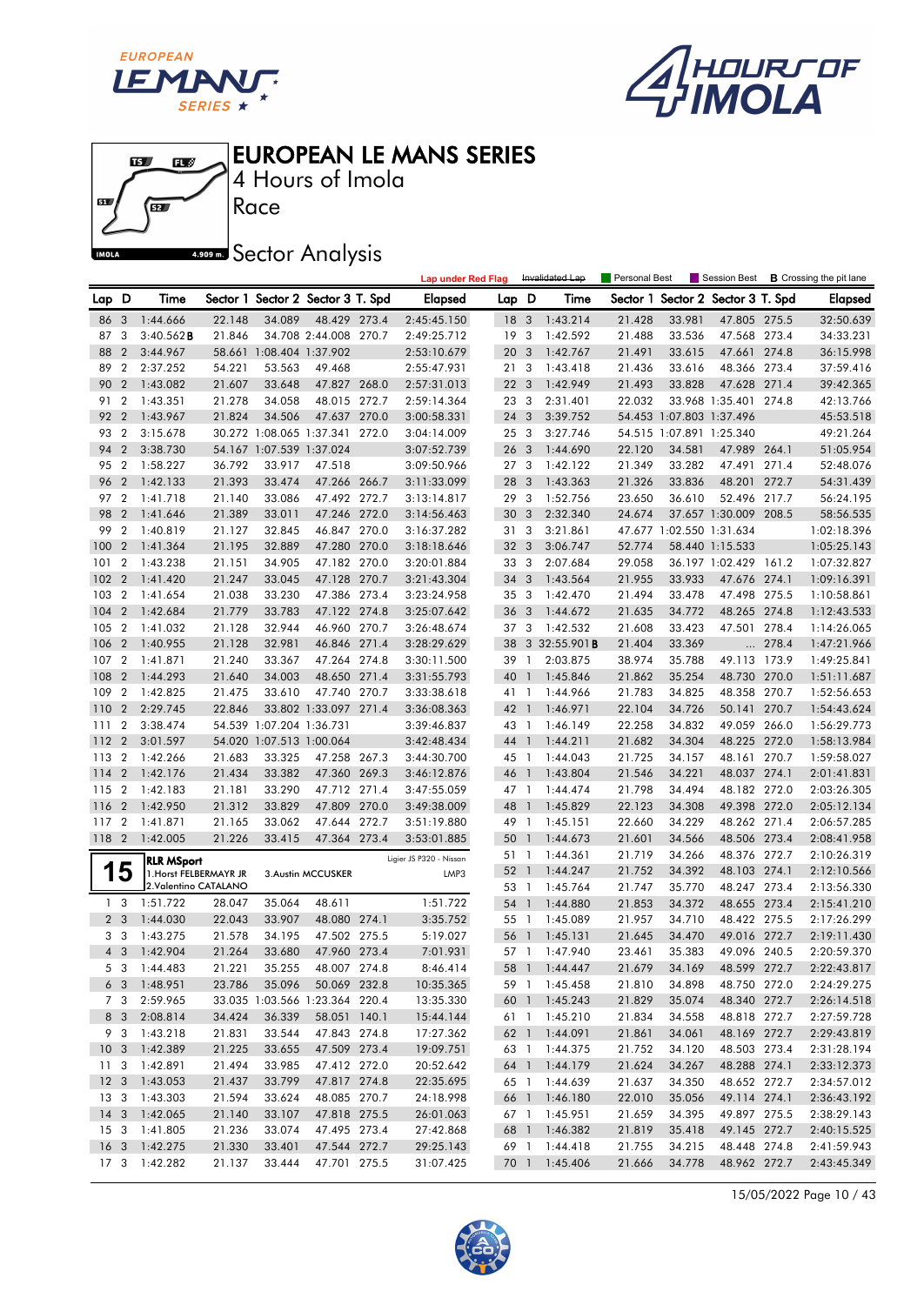





4 Hours of Imola

**A.509 mm** Sector Analysis

|          |                       |                             |        |                          |                                   |       | <b>Lap under Red Flag</b> |        |                | Invalidated Lap        | Personal Best |                          | Session Best                      |       | <b>B</b> Crossing the pit lane |
|----------|-----------------------|-----------------------------|--------|--------------------------|-----------------------------------|-------|---------------------------|--------|----------------|------------------------|---------------|--------------------------|-----------------------------------|-------|--------------------------------|
| Lap D    |                       | Time                        |        |                          | Sector 1 Sector 2 Sector 3 T. Spd |       | <b>Elapsed</b>            | Lap D  |                | Time                   |               |                          | Sector 1 Sector 2 Sector 3 T. Spd |       | <b>Elapsed</b>                 |
| 71       | $\overline{1}$        | 1:44.103                    | 21.725 | 34.174                   | 48.204 274.1                      |       | 2:45:29.452               | $15-1$ |                | 1:42.465               | 21.369        | 33.331                   | 47.765 272.0                      |       | 27:42.451                      |
| 72       | $\mathbf{1}$          | 1:55.179                    | 21.704 | 34.756                   | 58.719 273.4                      |       | 2:47:24.631               | 16     | $\bigcap$      | 1:42.266               | 21.415        | 33.201                   | 47.650 272.7                      |       | 29:24.717                      |
| 73       | $\overline{1}$        | 4:46.955B                   |        | 54.380 1:07.799 2:44.776 |                                   |       | 2:52:11.586               | $17-1$ |                | 1:42.442               | 21.198        | 33.305                   | 47.939 273.4                      |       | 31:07.159                      |
| 74       | $\mathbf{1}$          | 3:07.762                    |        | 58.764 1:08.068 1:00.930 |                                   |       | 2:55:19.348               | 18     | $\overline{1}$ | 1:43.223               | 21.358        | 33.942                   | 47.923 272.7                      |       | 32:50.382                      |
| 75       | $\mathbf{1}$          | 1:44.959                    | 21.952 | 34.469                   | 48.538 268.0                      |       | 2:57:04.307               | 19     | $\overline{1}$ | 1:42.663               | 21.526        | 33.407                   | 47.730 273.4                      |       | 34:33.045                      |
| 76       | $\mathbf{1}$          | 1:46.822                    | 21.796 | 34.978                   | 50.048 269.3                      |       | 2:58:51.129               | 20     | $\mathbf{1}$   | 1:42.523               | 21.449        | 33.510                   | 47.564                            | 272.7 | 36:15.568                      |
| 77       | $\overline{1}$        | 1:47.207                    | 22.006 | 35.231                   | 49.970 272.7                      |       | 3:00:38.336               | 211    |                | 1:42.964               | 21.628        | 33.651                   | 47.685 272.7                      |       | 37:58.532                      |
| 78       | $\mathbf{1}$          | 2:59.329                    | 22.048 |                          | 59.980 1:37.301 271.4             |       | 3:03:37.665               | 221    |                | 1:43.211               | 21.554        | 33.833                   | 47.824 272.0                      |       | 39:41.743                      |
| 79       | $\mathbf{1}$          | 3:39.741                    |        | 54.471 1:07.885 1:37.385 |                                   |       | 3:07:17.406               | 23 1   |                | 2:30.091               | 21.837        |                          | 34.181 1:34.073 272.0             |       | 42:11.834                      |
| 80       | 1                     | 2:23.518                    | 54.516 | 39.231                   | 49.771                            |       | 3:09:40.924               | 24     | $\overline{1}$ | 3:38.880               |               | 54.241 1:07.372 1:37.267 |                                   |       | 45:50.714                      |
| 81       | $\overline{1}$        | 1:46.958                    | 22.154 | 35.295                   | 49.509 270.7                      |       | 3:11:27.882               | 25 1   |                | 3:30.391               |               | 54.303 1:07.791 1:28.297 |                                   |       | 49:21.105                      |
| 82       | $\mathbf{1}$          | 1:46.561                    | 21.861 | 35.336                   | 49.364 270.0                      |       | 3:13:14.443               | 26 1   |                | 1:46.937               | 22.941        | 35.035                   | 48.961 259.0                      |       | 51:08.042                      |
| 83       | $\mathbf{1}$          | 1:47.849                    | 23.684 | 34.985                   | 49.180 242.2                      |       | 3:15:02.292               | 27 1   |                | 1:43.960               | 21.627        | 33.907                   | 48.426 271.4                      |       | 52:52.002                      |
| 84       | $\mathbf{1}$          | 1:46.852                    | 22.208 | 35.688                   | 48.956 272.7                      |       | 3:16:49.144               | 28     | $\mathbf{1}$   | 1:46.029               | 21.500        | 34.363                   | 50.166 272.7                      |       | 54:38.031                      |
| 85       | -1                    | 1:44.968                    | 21.809 | 34.555                   | 48.604 270.0                      |       | 3:18:34.112               | 29 1   |                | 1:55.058               | 25.693        | 38.228                   | 51.137 214.7                      |       | 56:33.089                      |
| 86       | $\mathbf{1}$          | 1:46.567                    | 23.284 | 34.673                   | 48.610 270.7                      |       | 3:20:20.679               | 30     | $\overline{1}$ | 2:25.719               | 23.479        |                          | 36.933 1:25.307 260.9             |       | 58:58.808                      |
| 87       | $\overline{1}$        | 1:44.506                    | 21.564 | 34.541                   | 48.401 272.0                      |       | 3:22:05.185               | 31 1   |                | 3:21.589               |               | 47.618 1:02.232 1:31.739 |                                   |       | 1:02:20.397                    |
| 88       | $\mathbf{\mathbf{1}}$ | 1:45.818                    | 21.716 | 34.994                   | 49.108 272.7                      |       | 3:23:51.003               | 32     | $\overline{1}$ | 3:06.790               | 54.344        |                          | 56.389 1:16.057                   |       | 1:05:27.187                    |
| 89       | $\overline{1}$        | 1:47.797                    | 21.874 | 34.955                   | 50.968 274.8                      |       | 3:25:38.800               | 33 1   |                | 2:06.903               | 29.761        |                          | 35.623 1:01.519 153.0             |       | 1:07:34.090                    |
| 90       | $\mathbf{1}$          | 1:49.245                    | 23.455 | 35.537                   | 50.253 244.9                      |       | 3:27:28.045               | 34 1   |                | 1:46.037               | 22.453        | 34.260                   | 49.324 274.1                      |       | 1:09:20.127                    |
| 91       | $\overline{1}$        | 1:47.613                    | 22.813 | 34.767                   | 50.033 244.3                      |       | 3:29:15.658               | 35 1   |                | 1:43.670               | 21.943        | 33.966                   | 47.761                            | 275.5 | 1:11:03.797                    |
| 92       | $\mathbf{1}$          | 1:44.618                    | 21.808 | 34.494                   | 48.316 270.7                      |       | 3:31:00.276               | 36     | $\mathbf{1}$   | 1:43.718               | 21.550        | 34.119                   | 48.049 276.2                      |       | 1:12:47.515                    |
| 93       | $\overline{1}$        | 1:44.461                    | 21.779 | 34.302                   | 48.380 271.4                      |       | 3:32:44.737               | 37 1   |                | 1:42.624               | 21.282        | 33.559                   | 47.783 274.8                      |       | 1:14:30.139                    |
| 94       | $\mathbf{1}$          | $3:30.403$ <b>B</b>         | 21.850 |                          | 34.613 2:33.940 273.4             |       | 3:36:15.140               | 38     | $\overline{1}$ | 2:59.627B              | 21.582        |                          | 33.934 2:04.111                   | 274.1 | 1:17:29.766                    |
| 95       | $\overline{2}$        | 3:44.406                    |        | 58.709 1:07.994 1:37.703 |                                   |       | 3:39:59.546               | 39 2   |                | 2:21.199               | 36.943        |                          | 34.792 1:09.464 181.8             |       | 1:19:50.965                    |
| 96       | $\overline{2}$        | 2:55.595                    |        | 54.643 1:08.068          | 52.884                            |       | 3:42:55.141               | 40     | $\overline{2}$ | 3:38.843               |               | 54.325 1:07.457 1:37.061 |                                   |       | 1:23:29.808                    |
| 97       | $\overline{2}$        | 1:42.931                    | 21.484 | 33.630                   | 47.817 272.7                      |       | 3:44:38.072               | 41 2   |                | 3:38.803               |               | 54.250 1:07.516 1:37.037 |                                   |       | 1:27:08.611                    |
| 98       | $\overline{2}$        | 1:41.609                    | 21.217 | 33.167                   | 47.225 273.4                      |       | 3:46:19.681               | 42 2   |                | 2:08.398               | 43.233        | 35.894                   | 49.271                            |       | 1:29:17.009                    |
| 99       | $\overline{2}$        | 1:43.172                    | 21.280 | 34.321                   | 47.571                            | 273.4 | 3:48:02.853               | 43 2   |                | 1:50.627               | 27.032        | 34.863                   | 48.732 270.7                      |       | 1:31:07.636                    |
| 100      | $\overline{2}$        | 1:42.789                    | 21.585 | 33.603                   | 47.601 272.0                      |       | 3:49:45.642               | 44     | $\overline{2}$ | 1:44.691               | 21.709        | 34.711                   | 48.271 270.0                      |       | 1:32:52.327                    |
| 101      | $\overline{2}$        | 1:42.390                    | 21.536 | 33.167                   | 47.687 276.9                      |       | 3:51:28.032               | 45 2   |                | 1:44.373               | 21.711        | 34.213                   | 48.449 271.4                      |       | 1:34:36.700                    |
| 102      | 2                     | 1:41.140                    | 21.073 | 32.905                   | 47.162 275.5                      |       | 3:53:09.172               | 46     | $\overline{2}$ | 1:44.085               | 21.625        | 34.239                   | 48.221                            | 272.7 | 1:36:20.785                    |
| 103      | $\overline{2}$        | 1:42.036                    | 21.317 | 33.160                   | 47.559 275.5                      |       | 3:54:51.208               | 47 2   |                | 1:47.275               | 25.180        | 34.112                   | 47.983 272.7                      |       | 1:38:08.060                    |
| 104      | $\overline{2}$        | 3:06.359                    |        |                          | 21.954 1:07.013 1:37.392 275.5    |       | 3:57:57.567               | 48     | $\overline{2}$ | 1:44.653               | 21.677        | 34.561                   | 48.415 273.4                      |       | 1:39:52.713                    |
| 105      | $\overline{2}$        | 2:10.524                    | 49.243 | 33.917                   | 47.364                            |       | 4:00:08.091               | 49 2   |                | 1:44.473               | 21.614        | 34.353                   | 48.506 274.1                      |       | 1:41:37.186                    |
| 106      | $\overline{2}$        | 1:41.256                    | 21.162 | 33.012                   | 47.082                            | 274.8 | 4:01:49.347               | 50     | $\overline{2}$ | 1:43.535               | 21.443        | 33.952                   | 48.140                            | 273.4 | 1:43:20.721                    |
|          |                       | <b>COOL Racing</b>          |        |                          |                                   |       | Ligier JS P320 - Nissan   | 51     | $\overline{2}$ | 1:46.797               | 21.601        | 35.650                   | 49.546 273.4                      |       | 1:45:07.518                    |
| 1        |                       | 1.Maurice SMITH             |        |                          | 3. Malthe JAKOBSEN                |       | LMP3                      | 52     | $\overline{2}$ | 1:45.063               | 21.585        | 34.349                   | 49.129 275.5                      |       | 1:46:52.581                    |
|          |                       | 2. Michael BENHAM           |        |                          |                                   |       |                           | 53 2   |                | 1:43.949               | 21.548        | 34.070                   | 48.331                            | 274.1 | 1:48:36.530                    |
| $1\quad$ |                       | 1:50.460                    | 26.775 | 34.615                   | 49.070                            |       | 1:50.460                  | 54 2   |                | 1:44.054               | 21.608        | 33.928                   | 48.518 274.1                      |       | 1:50:20.584                    |
|          |                       | 2 1 1:43.803                | 22.071 |                          | 33.756 47.976 270.7               |       | 3:34.263                  |        |                | 55 2 1:43.358          | 21.619        | 33.720                   | 48.019 273.4                      |       | 1:52:03.942                    |
|          |                       | 3 1 1:43.823                | 22.061 | 33.953                   | 47.809 273.4                      |       | 5:18.086                  |        |                | 56 2 1:43.876          | 21.439        | 34.188                   | 48.249 273.4                      |       | 1:53:47.818                    |
|          |                       | 4 1 1:42.964                | 21.536 | 33.750                   | 47.678 271.4                      |       | 7:01.050                  |        |                | 57 2 1:43.877          | 21.506        | 33.993                   | 48.378 273.4                      |       | 1:55:31.695                    |
|          |                       | 5 1 1:43.489                | 21.702 | 34.182                   | 47.605 274.1                      |       | 8:44.539                  |        |                | 58 2 1:44.820          | 21.864        | 34.593                   | 48.363 276.2                      |       | 1:57:16.515                    |
| $6-1$    |                       | 1:49.229                    | 23.187 | 36.320                   | 49.722 250.6                      |       | 10:33.768                 |        |                | 59 2 1:45.299          | 21.912        | 34.421                   | 48.966 276.9                      |       | 1:59:01.814                    |
|          |                       | 7 1 2:59.896                |        |                          | 32.923 1:04.079 1:22.894 255.3    |       | 13:33.664                 |        |                | 60 2 1:45.648          | 22.130        | 34.934                   | 48.584 276.2                      |       | 2:00:47.462                    |
|          | 8 1                   | 2:09.367                    | 34.321 | 36.329                   | 58.717 145.6                      |       | 15:43.031                 |        |                | 61 2 1:44.359          | 21.694        | 34.507                   | 48.158 276.9                      |       | 2:02:31.821                    |
|          |                       | 9 1 1:43.534                | 21.905 | 33.896                   | 47.733 273.4                      |       | 17:26.565                 |        |                | 62 2 1:45.325          | 22.787        | 33.827                   | 48.711 273.4                      |       | 2:04:17.146                    |
| $10-1$   |                       | 1:42.154                    | 21.398 | 33.304                   | 47.452 272.0                      |       | 19:08.719                 |        |                | 63 2 1:43.570          | 21.744        | 33.849                   | 47.977 272.7                      |       | 2:06:00.716                    |
|          |                       | $11 \quad 1 \quad 1:43.167$ | 21.432 | 34.046                   | 47.689 271.4                      |       | 20:51.886                 |        |                | 64 2 1:43.895          | 21.534        | 34.054                   | 48.307 272.7                      |       | 2:07:44.611                    |
|          |                       | 12 1 1:43.200               | 21.481 | 33.909                   | 47.810 271.4                      |       | 22:35.086                 |        |                | 65 2 1:43.519          | 21.605        | 33.889                   | 48.025 273.4                      |       | 2:09:28.130                    |
| $13-1$   |                       | 1:42.139                    | 21.254 | 33.344                   | 47.541 271.4                      |       | 24:17.225                 |        |                | 66 2 1:43.481          | 21.622        | 33.899                   | 47.960 275.5                      |       | 2:11:11.611                    |
| $14-1$   |                       | 1:42.761                    | 21.506 | 33.685                   | 47.570 272.0                      |       | 25:59.986                 |        |                | 67 2 3:34.431 <b>B</b> | 22.070        |                          | 34.534 2:37.827 265.4             |       | 2:14:46.042                    |

15/05/2022 Page 11 / 43

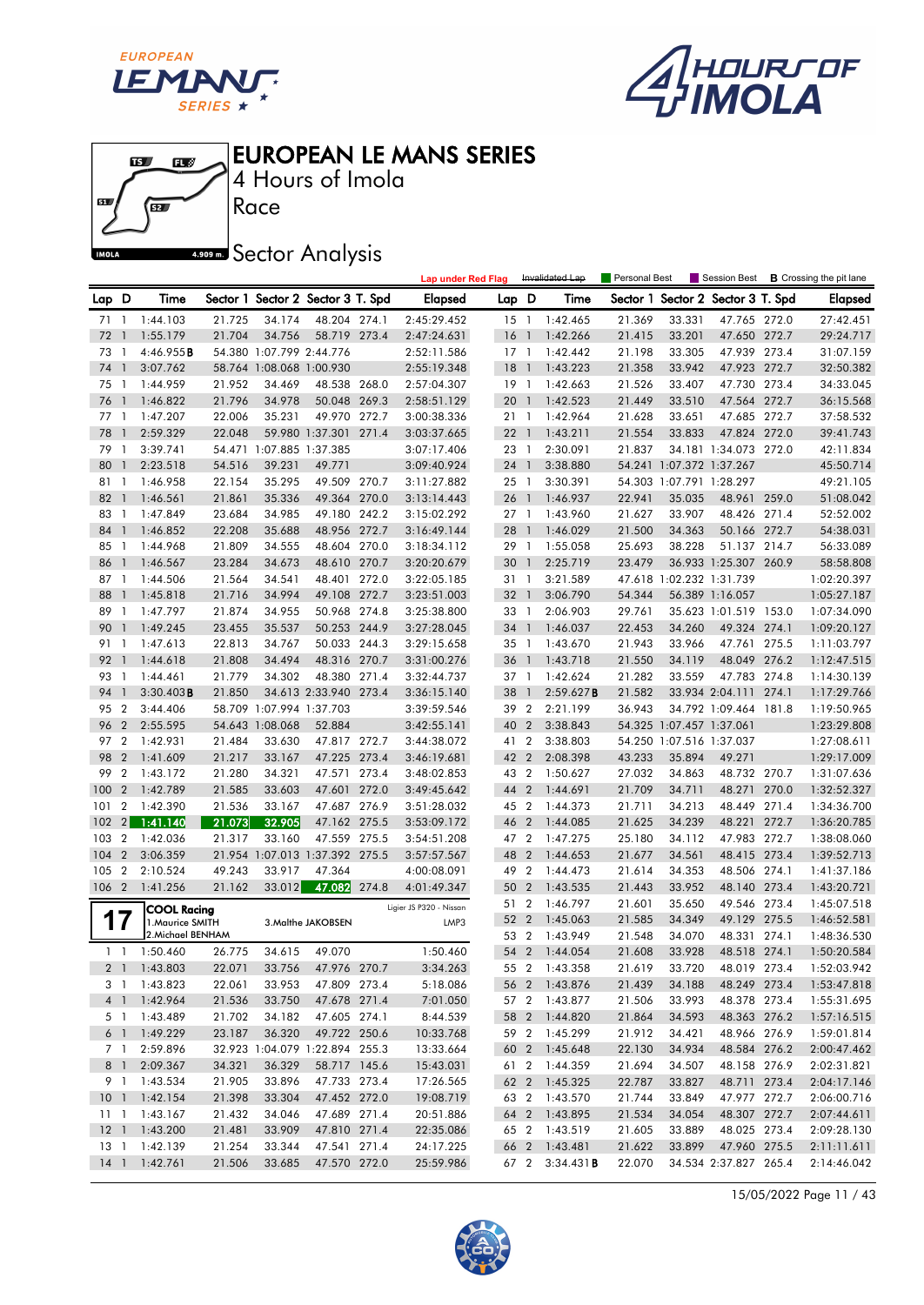





Race 4 Hours of Imola

# **A.509 mm** Sector Analysis

|                  |                         |                            |                  |                          |                                       |       | <b>Lap under Red Flag</b>  |                 |                         | Invalidated Lap                      | Personal Best    |                          | Session Best                      |       | <b>B</b> Crossing the pit lane |
|------------------|-------------------------|----------------------------|------------------|--------------------------|---------------------------------------|-------|----------------------------|-----------------|-------------------------|--------------------------------------|------------------|--------------------------|-----------------------------------|-------|--------------------------------|
| Lap D            |                         | Time                       |                  |                          | Sector 1 Sector 2 Sector 3 T. Spd     |       | <b>Elapsed</b>             | Lap D           |                         | Time                                 |                  |                          | Sector 1 Sector 2 Sector 3 T. Spd |       | <b>Elapsed</b>                 |
| 68               | $\mathbf{3}$            | 1:55.341                   | 35.876           | 33.049                   | 46.416 184.3                          |       | 2:16:41.383                | 121             | $\overline{\mathbf{3}}$ | 2:03.535                             | 42.666           | 33.288                   | 47.581                            |       | 4:00:12.760                    |
| 69               | 3                       | 1:40.391                   | 20.877           | 32.677                   | 46.837 272.7                          |       | 2:18:21.774                | 122 3           |                         | 1:40.537                             | 21.076           | 32.673                   | 46.788 272.7                      |       | 4:01:53.297                    |
| 70               | 3                       | 1:40.129                   | 21.125           | 32.570                   | 46.434 272.7                          |       | 2:20:01.903                |                 |                         | Absolute Racing                      |                  |                          |                                   |       | Porsche 911 RSR - 19           |
| 71               | 3                       | 1:39.612                   | 20.821           | 32.426                   | 46.365 272.7                          |       | 2:21:41.515                |                 | 18                      | 1.Andrew HARYANTO                    |                  |                          | 3. Alessio PICARIELLO             |       | LMGTE                          |
| 72               | 3                       | 1:39.832                   | 20.891           | 32.394                   | 46.547 274.1                          |       | 2:23:21.347                |                 |                         | 2. Martin RUMP                       |                  |                          |                                   |       |                                |
| 73               | 3                       | 1:41.047                   | 21.087           | 32.591                   | 47.369 275.5                          |       | 2:25:02.394                |                 | $1\quad$                | 2:00.388                             | 31.853           | 38.045                   | 50.490                            |       | 2:00.388                       |
| 74               | 3                       | 1:39.748                   | 20.872           | 32.368                   | 46.508 274.8                          |       | 2:26:42.142                |                 | 2 <sub>1</sub>          | 1:44.682                             | 21.962           | 34.342                   | 48.378 267.3                      |       | 3:45.070                       |
| 75               | 3                       | 1:41.120                   | 20.913           | 32.648                   | 47.559 274.1                          |       | 2:28:23.262                |                 | 3 1                     | 1:44.575                             | 22.000           | 34.123                   | 48.452 266.7                      |       | 5:29.645                       |
| 76               | 3                       | 1:39.857                   | 20.913           | 32.524                   | 46.420 274.8                          |       | 2:30:03.119                |                 | $4-1$                   | 1:44.490                             | 21.796           | 34.453                   | 48.241                            | 268.0 | 7:14.135                       |
| 77               | 3                       | 1:42.304                   | 21.240           | 32.940                   | 48.124 273.4                          |       | 2:31:45.423                |                 | 5 1                     | 1:51.196                             | 21.989           | 33.983                   | 55.224                            | 268.7 | 9:05.331                       |
| 78               | 3                       | 1:40.696                   | 20.898           | 32.799                   | 46.999 274.1                          |       | 2:33:26.119                |                 | 6 <sup>1</sup>          | 2:02.087                             | 27.970           | 40.373                   | 53.744 170.3                      |       | 11:07.418                      |
| 79               | 3                       | 1:40.458                   | 21.068           | 32.647                   | 46.743 274.8                          |       | 2:35:06.577                |                 | 7 1                     | 2:42.935                             | 23.358           |                          | 56.212 1:23.365 252.3             |       | 13:50.353                      |
| 80               | 3                       | 1:40.701                   | 20.921           | 33.198                   | 46.582 274.1                          |       | 2:36:47.278                | 8               | $\overline{1}$          | 2:02.249                             | 34.343           | 36.770                   | 51.136 134.7                      |       | 15:52.602                      |
| 81               | 3                       | 1:40.206                   | 20.867           | 32.400                   | 46.939 274.8                          |       | 2:38:27.484                |                 | 9 1                     | 1:46.584                             | 22.212           | 34.737                   | 49.635 267.3                      |       | 17:39.186                      |
| 82               | 3                       | 1:40.127                   | 20.843           | 32.643                   | 46.641 274.8                          |       | 2:40:07.611                | 10              | $\vert$ 1               | 1:44.387                             | 21.923           | 34.065                   | 48.399 269.3                      |       | 19:23.573                      |
| 83               | 3                       | 1:40.089                   | 21.122           | 32.492                   | 46.475 275.5                          |       | 2:41:47.700                | 11              | $\overline{1}$          | 1:46.303                             | 21.815           | 34.708                   | 49.780 267.3                      |       | 21:09.876                      |
| 84               | 3                       | 1:40.879                   | 20.867           | 32.567                   | 47.445 275.5                          |       | 2:43:28.579                | $12-1$          |                         | 1:44.623                             | 22.002           | 33.979                   | 48.642 266.7                      |       | 22:54.499                      |
| 85               | 3                       | 1:40.586                   | 21.448           | 32.418                   | 46.720 275.5                          |       | 2:45:09.165                | $13-1$          |                         | 1:44.508                             | 21.867           | 34.235                   | 48.406 265.4                      |       | 24:39.007                      |
| 86               | 3                       | 1:41.354                   | 21.365           | 33.097                   | 46.892 276.9                          |       | 2:46:50.519                | $14-1$          |                         | 1:46.034                             | 21.964           | 34.135                   | 49.935 264.7                      |       | 26:25.041                      |
| 87               | 3                       | 3:01.552                   |                  |                          | 20.924 1:03.936 1:36.692 276.9        |       | 2:49:52.071                | $15-1$          |                         | 1:45.456                             | 22.201           | 34.375                   | 48.880 266.7                      |       | 28:10.497                      |
| 88               | 3                       | 5:02.473B                  |                  | 54.191 1:07.243 3:01.039 |                                       |       | 2:54:54.544                | 16 <sub>1</sub> |                         | 1:45.386                             | 21.842           | 34.616                   | 48.928 266.0                      |       | 29:55.883                      |
| 89               | 3                       | 1:56.379                   | 35.994           | 33.316                   | 47.069                                | 182.4 | 2:56:50.923                | $17-1$          |                         | 1:45.429                             | 22.387           | 34.285                   | 48.757 266.0                      |       | 31:41.312                      |
| 90               | 3                       | 1:39.950                   | 21.033           | 32.417                   | 46.500 270.7                          |       | 2:58:30.873                | 18              | $\overline{1}$          | 1:45.278                             | 21.714           | 34.100                   | 49.464 266.7                      |       | 33:26.590                      |
| 91               | $3 \mid$                | 1:39.256                   | 20.823           | 32.263                   | 46.170                                | 273.4 | 3:00:10.129                | $19-1$          |                         | 1:46.870                             | 21.886           | 34.465                   | 50.519 266.7                      |       | 35:13.460                      |
| 92               | 3                       | 2:22.193                   | 20.820           |                          | 32.453 1:28.920                       | 272.7 | 3:02:32.322                | 20              | $\overline{1}$          | 1:45.185                             | 21.829           | 34.343                   | 49.013 266.0                      |       | 36:58.645                      |
| 93               | 3                       | 3:38.558                   |                  | 54.237 1:07.495 1:36.826 |                                       |       | 3:06:10.880                | 21 1            |                         | 1:44.558                             | 21.830           | 34.118                   | 48.610 266.7                      |       | 38:43.203                      |
| 94               | 3                       | 2:49.804                   |                  | 54.299 1:07.473          | 48.032                                |       | 3:09:00.684                | $22 \quad 1$    |                         | 2:36.751B                            | 21.930           |                          | 34.726 1:40.095 266.0             |       | 41:19.954                      |
| 95               | 3                       | 1:41.034                   | 21.123           | 32.648                   | 47.263 268.7                          |       | 3:10:41.718                | 23 1            |                         | 3:42.901                             |                  | 57.898 1:07.792 1:37.211 |                                   |       | 45:02.855                      |
| 96               | 3                       | 1:40.281                   | 21.450           | 32.446                   | 46.385 276.2                          |       | 3:12:21.999                | 24 1            |                         | 3:39.342                             |                  |                          | 54.329 1:07.709 1:37.304          |       | 48:42.197                      |
| 97 3             |                         | 1:40.760                   | 20.828           | 32.371                   | 47.561 275.5                          |       | 3:14:02.759                | 25 1            |                         | 2:07.641                             | 42.473           | 35.460                   | 49.708                            |       | 50:49.838                      |
| 98               | 3                       | 1:39.590                   | 20.894           | 32.336                   | 46.360 275.5                          |       | 3:15:42.349                | 26 1            |                         | 1:45.944                             | 22.176           | 34.694                   | 49.074 265.4                      |       | 52:35.782                      |
| 99               | 3                       | 1:40.111                   | 20.858           | 32.399                   | 46.854 272.7                          |       | 3:17:22.460                | $27-1$          |                         | 1:47.271                             | 22.217           | 35.477                   | 49.577 266.7                      |       | 54:23.053                      |
| 100              | 3                       | 1:40.108                   | 20.941           | 32.724                   | 46.443 275.5                          |       | 3:19:02.568                | 28              | $\overline{1}$          | 1:53.377                             | 23.425           | 36.261                   | 53.691 245.5                      |       | 56:16.430                      |
| 101              | 3                       | 1:40.561                   | 20.935           | 32.728                   | 46.898 274.1                          |       | 3:20:43.129                | 29 1            |                         | 2:38.982                             | 23.634           |                          | 36.610 1:38.738 262.1             |       | 58:55.412                      |
| 102              | 3                       | 1:40.437                   | 21.276           | 32.625                   | 46.536 278.4                          |       | 3:22:23.566                | 30              | $\overline{1}$          | 3:22.423                             |                  |                          | 47.301 1:03.449 1:31.673          |       | 1:02:17.835                    |
| 103              | 3                       | 1:40.112                   | 20.886           | 32.413                   | 46.813 274.8                          |       | 3:24:03.678                | 31 1            |                         | 3:06.279                             | 52.535           |                          | 58.648 1:15.096                   |       | 1:05:24.114                    |
| 104              | 3                       | 1:39.560                   | 20.840           | 32.294                   | 46.426 274.8                          |       | 3:25:43.238                | 32 <sub>1</sub> |                         | 2:08.909                             | 28.029           |                          | 36.653 1:04.227 180.0             |       | 1:07:33.023                    |
| 105              | $\overline{\mathbf{3}}$ | 1:40.815                   | 20.884           | 33.120                   | 46.811 275.5                          |       | 3:27:24.053                | 33 1            |                         | 1:50.633                             | 23.493           | 36.310                   | 50.830 266.0                      |       | 1:09:23.656                    |
| 106              | 3<br>$\mathbf{3}$       | 1:42.470<br>1:40.827       | 21.299<br>20.984 | 32.956<br>33.207         | 48.215 277.6<br>46.636 276.9          |       | 3:29:06.523<br>3:30:47.350 | 34 1            | 35 1                    | 1:46.131<br>1:45.281                 | 22.201<br>21.978 | 34.949<br>34.559         | 48.981<br>48.744 266.7            | 266.0 | 1:11:09.787                    |
| 107              |                         | 108 3 1:40.057             | 20.925           | 32.520                   |                                       |       |                            |                 |                         |                                      |                  |                          |                                   |       | 1:12:55.068                    |
|                  |                         |                            |                  |                          | 46.612 274.8                          |       | 3:32:27.407                |                 |                         | 36 1 1:46.616                        | 22.119           | 34.593                   | 49.904 266.0                      |       | 1:14:41.684                    |
|                  |                         | 109 3 1:41.206<br>2:54.264 | 21.387<br>21.040 | 33.081                   | 46.738 276.2<br>56.484 1:36.740 275.5 |       | 3:34:08.613                |                 |                         | 37 1 1:45.285                        | 21.969           | 34.494                   | 48.822 267.3                      |       | 1:16:26.969                    |
| 110 <sub>3</sub> |                         | 3:38.475                   |                  | 54.211 1:07.384 1:36.880 |                                       |       | 3:37:02.877                |                 |                         | Algarve Pro Racing                   |                  |                          |                                   |       | Oreca 07 - Gibson              |
| 1113<br>112 3    |                         | 2:34.125                   | 54.353           | 52.601                   | 47.171                                |       | 3:40:41.352                |                 | 19                      | 1. Sophia FLÖRSCH<br>2. Bent VISCAAL |                  |                          |                                   |       | LMP <sub>2</sub>               |
| 1133             |                         | 1:40.190                   | 21.070           | 32.588                   |                                       |       | 3:43:15.477<br>3:44:55.667 |                 | $1\quad 2$              | 1:44.869                             | 25.974           | 32.855                   | 46.040                            |       | 1:44.869                       |
| $114 - 3$        |                         | 1:40.072                   | 20.992           | 32.468                   | 46.532 271.4<br>46.612 271.4          |       | 3:46:35.739                |                 | 2 <sub>2</sub>          | 1:36.631                             | 20.920           | 30.817                   | 44.894 286.5                      |       | 3:21.500                       |
| 1153             |                         | 1:40.205                   | 20.926           | 32.407                   | 46.872 272.0                          |       | 3:48:15.944                |                 | 3 <sub>2</sub>          | 1:36.794                             | 20.560           | 31.883                   | 44.351 288.0                      |       | 4:58.294                       |
| 116 3            |                         | 1:39.772                   | 20.822           | 32.443                   | 46.507 275.5                          |       | 3:49:55.716                |                 | 4 <sub>2</sub>          | 1:35.647                             | 19.917           | 30.870                   | 44.860 286.5                      |       | 6:33.941                       |
| 117 3            |                         | 1:39.494                   | 20.783           | 32.328                   | 46.383 274.8                          |       | 3:51:35.210                |                 | 5 <sub>2</sub>          | 1:36.262                             | 19.900           | 31.170                   | 45.192 288.0                      |       | 8:10.203                       |
| 118 3            |                         | 1:39.732                   | 20.866           | 32.397                   | 46.469 274.8                          |       | 3:53:14.942                |                 | 6 2                     | 2:03.615                             | 19.870           |                          | 38.102 1:05.643 287.2             |       | 10:13.818                      |
| 119              | $\overline{\mathbf{3}}$ | 1:40.922                   | 21.145           | 32.745                   | 47.032 277.6                          |       | 3:54:55.864                |                 | 7 <sub>2</sub>          | 3:11.368                             |                  |                          | 45.487 1:03.537 1:22.344          |       | 13:25.186                      |
| $120 \t3$        |                         | 3:13.361                   |                  |                          | 28.872 1:07.348 1:37.141 275.5        |       | 3:58:09.225                |                 | 8 2                     | 2:13.139                             | 30.635           |                          | 40.746 1:01.758 166.2             |       | 15:38.325                      |
|                  |                         |                            |                  |                          |                                       |       |                            |                 |                         |                                      |                  |                          |                                   |       |                                |

15/05/2022 Page 12 / 43

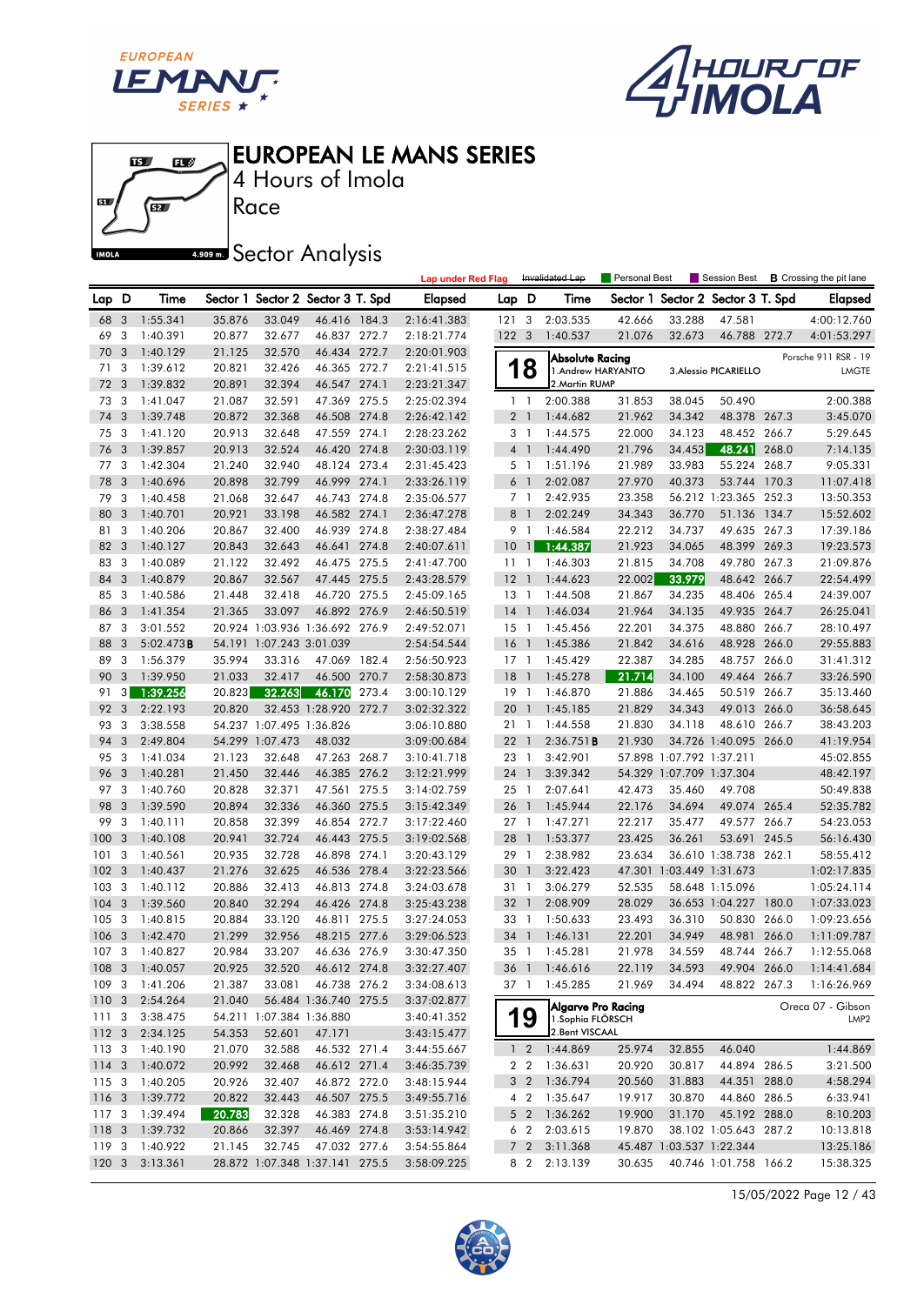





Race 4 Hours of Imola

**A.509 mm** Sector Analysis

|         |                  |               |          |                            |                                   |       | <b>Lap under Red Flag</b> |       |                | Invalidated Lap     | Personal Best |                            | Session Best                   |       | <b>B</b> Crossing the pit lane |
|---------|------------------|---------------|----------|----------------------------|-----------------------------------|-------|---------------------------|-------|----------------|---------------------|---------------|----------------------------|--------------------------------|-------|--------------------------------|
| Lap D   |                  | Time          |          |                            | Sector 1 Sector 2 Sector 3 T. Spd |       | Elapsed                   | Lap D |                | Time                | Sector 1      |                            | Sector 2 Sector 3 T. Spd       |       | <b>Elapsed</b>                 |
| 9       | $\overline{2}$   | 1:37.827      | 20.657   | 31.934                     | 45.236 285.0                      |       | 17:16.152                 | 62 2  |                | 1:35.715            | 19.829        | 31.104                     | 44.782 286.5                   |       | 1:59:21.012                    |
| 10      | $\overline{2}$   | 1:36.557      | 20.262   | 31.579                     | 44.716 286.5                      |       | 18:52.709                 | 63    | $\overline{2}$ | 1:37.155            | 20.434        | 31.066                     | 45.655 287.2                   |       | 2:00:58.167                    |
| 11      | $\overline{2}$   | 1:36.121      | 20.232   | 30.786                     | 45.103 285.7                      |       | 20:28.830                 | 64 2  |                | 1:52.718B           | 20.420        |                            | 30.513 1:01.785 290.3          |       | 2:02:50.885                    |
| $12 \,$ | $\boldsymbol{2}$ | 1:36.376      | 20.125   | 31.010                     | 45.241                            | 286.5 | 22:05.206                 | 65 1  |                | 2:30.673            | 1:14.161      | 31.575                     | 44.937 193.9                   |       | 2:05:21.558                    |
| 13      | $\overline{2}$   | 1:36.724      | 20.067   | 31.217                     | 45.440 291.1                      |       | 23:41.930                 | 66 1  |                | 1:38.885            | 20.410        | 32.479                     | 45.996 285.7                   |       | 2:07:00.443                    |
| 14      | $\overline{2}$   | 1:37.290      | 20.010   | 30.964                     | 46.316 288.8                      |       | 25:19.220                 | 67 1  |                | 1:36.583            | 20.219        | 31.485                     | 44.879 285.0                   |       | 2:08:37.026                    |
| 15      | $\overline{2}$   | 1:36.432      | 20.566   | 30.610                     | 45.256 285.7                      |       | 26:55.652                 | 68 1  |                | 1:35.934            | 20.050        | 31.057                     | 44.827 285.0                   |       | 2:10:12.960                    |
| 16      | $\overline{2}$   | 1:35.158      | 19.818   | 30.836                     | 44.504 284.2                      |       | 28:30.810                 | 69 1  |                | 1:35.919            | 20.031        | 31.101                     | 44.787                         | 285.7 | 2:11:48.879                    |
| 17      | $\overline{2}$   | 1:37.801      | 20.042   | 32.380                     | 45.379                            | 286.5 | 30:08.611                 | 70 1  |                | 1:35.856            | 20.038        | 30.959                     | 44.859                         | 285.7 | 2:13:24.735                    |
| 18      | $\overline{2}$   | 1:36.234      | 20.137   | 31.349                     | 44.748                            | 288.8 | 31:44.845                 | 71    | $\overline{1}$ | 1:36.748            | 20.100        | 31.185                     | 45.463 285.0                   |       | 2:15:01.483                    |
| 19      | $\overline{2}$   | 1:35.206      | 19.857   | 30.669                     | 44.680 286.5                      |       | 33:20.051                 | 72 1  |                | 1:36.567            | 20.466        | 31.431                     | 44.670 283.5                   |       | 2:16:38.050                    |
| 20      | $\overline{2}$   | 1:35.165      | 20.018   | 30.856                     | 44.291                            | 285.7 | 34:55.216                 | 73 1  |                | 1:36.554            | 20.472        | 31.313                     | 44.769                         | 287.2 | 2:18:14.604                    |
| 21      | $\overline{2}$   | 1:38.550      | 20.210   | 32.660                     | 45.680 287.2                      |       | 36:33.766                 | 74 1  |                | 1:37.162            | 20.078        | 32.254                     | 44.830                         | 285.0 | 2:19:51.766                    |
| 22      | $\overline{2}$   | 1:55.270B     | 20.473   |                            | 31.394 1:03.403 290.3             |       | 38:29.036                 | 75 1  |                | 1:36.112            | 20.030        | 31.129                     | 44.953 285.7                   |       | 2:21:27.878                    |
| 23      | $\overline{2}$   | 3:00.844      | 1:15.630 |                            | 32.784 1:12.430 194.6             |       | 41:29.880                 | 76 1  |                | 1:36.103            | 20.129        | 31.317                     | 44.657 288.0                   |       | 2:23:03.981                    |
| 24      | $\overline{2}$   | 3:40.942      |          | 54.470 1:08.463 1:38.009   |                                   |       | 45:10.822                 | 77 1  |                | 1:37.451            | 20.025        | 31.876                     | 45.550 286.5                   |       | 2:24:41.432                    |
| 25      | $\overline{2}$   | 3:41.249      |          | 54.518 1:08.579 1:38.152   |                                   |       | 48:52.071                 | 78 1  |                | 1:35.921            | 20.139        | 31.070                     | 44.712 285.0                   |       | 2:26:17.353                    |
| 26      | $\overline{2}$   | 1:54.360      | 37.066   | 31.944                     | 45.350                            |       | 50:46.431                 | 79    | $\overline{1}$ | 1:35.985            | 20.106        | 31.269                     | 44.610 285.0                   |       | 2:27:53.338                    |
| 27      | $\overline{2}$   | 1:35.929      | 19.993   | 31.234                     | 44.702 285.0                      |       | 52:22.360                 | 80 1  |                | 1:36.219            | 20.458        | 31.220                     | 44.541 286.5                   |       | 2:29:29.557                    |
| 28      | $\overline{2}$   | 1:37.351      | 20.218   | 31.584                     | 45.549 285.7                      |       | 53:59.711                 | 81 1  |                | 1:36.344            | 19.961        | 31.106                     | 45.277                         | 285.7 | 2:31:05.901                    |
| 29      | $\overline{2}$   | 1:57.530      | 20.683   | 39.839                     | 57.008 285.0                      |       | 55:57.241                 | 82 1  |                | 1:36.208            | 19.985        | 31.236                     | 44.987                         | 286.5 | 2:32:42.109                    |
| 30      | $\overline{2}$   | 2:49.374      | 27.022   |                            | 42.642 1:39.710 177.0             |       | 58:46.615                 | 83 1  |                | 1:36.417            | 20.460        | 31.401                     | 44.556 287.2                   |       | 2:34:18.526                    |
| 31      | $\overline{2}$   | 3:26.291      |          | 50.454 1:05.325 1:30.512   |                                   |       | 1:02:12.906               | 84 1  |                | 1:35.900            | 19.921        | 31.324                     | 44.655 287.2                   |       | 2:35:54.426                    |
| 32      | $\overline{2}$   | 3:05.015      | 52.760   |                            | 58.726 1:13.529                   |       | 1:05:17.921               | 85 1  |                | 1:35.427            | 19.968        | 30.899                     | 44.560 286.5                   |       | 2:37:29.853                    |
| 33      | $\overline{2}$   | 2:10.628      | 26.728   |                            | 37.165 1:06.735                   | 134.3 | 1:07:28.549               | 86 1  |                | 1:36.000            | 20.082        | 31.406                     | 44.512 285.7                   |       | 2:39:05.853                    |
| 34      | $\overline{2}$   | 1:39.137      | 21.423   | 31.785                     | 45.929 282.7                      |       | 1:09:07.686               | 87    | $\overline{1}$ | 1:53.643B           | 20.086        |                            | 31.141 1:02.416 286.5          |       | 2:40:59.496                    |
| 35      | $\overline{2}$   | 1:37.448      | 20.587   | 31.665                     | 45.196 289.5                      |       | 1:10:45.134               | 88 1  |                | 2:31.308            | 1:14.523      | 31.658                     | 45.127 194.6                   |       | 2:43:30.804                    |
| 36      | $\overline{2}$   | 1:37.740      | 20.030   | 31.303                     | 46.407 287.2                      |       | 1:12:22.874               | 89 1  |                | 1:38.674            | 20.201        | 32.310                     | 46.163 288.0                   |       | 2:45:09.478                    |
| 37      | $\overline{2}$   | 1:35.446      | 19.880   | 30.679                     | 44.887 286.5                      |       | 1:13:58.320               | 90 1  |                | 1:38.117            | 20.637        | 31.964                     | 45.516 287.2                   |       | 2:46:47.595                    |
| 38      | $\overline{2}$   | 1:36.516      | 19.982   | 31.413                     | 45.121 288.0                      |       | 1:15:34.836               | 91    | $\overline{1}$ | 3:00.901            |               |                            | 20.311 1:02.921 1:37.669 288.8 |       | 2:49:48.496                    |
| 39      | $\overline{2}$   | 1:37.600      | 20.116   | 31.416                     | 46.068 288.8                      |       | 1:17:12.436               | 92 1  |                | 3:40.467            |               | 54.323 1:08.342 1:37.802   |                                |       | 2:53:28.963                    |
| 40      | $\overline{2}$   | 1:36.350      | 20.238   | 30.837                     | 45.275 285.0                      |       | 1:18:48.786               | 93 1  |                | 2:21.890            | 54.482        | 41.824                     | 45.584                         |       | 2:55:50.853                    |
| 41      | $\overline{2}$   | 3:08.775B     |          |                            | 20.423 1:04.895 1:43.457 291.1    |       | 1:21:57.561               | 94 1  |                | 1:38.215            | 20.247        | 31.770                     | 46.198 285.0                   |       | 2:57:29.068                    |
| 42      | $\overline{2}$   | 4:40.148      |          | 1:53.720 1:08.480 1:37.948 |                                   |       | 1:26:37.709               | 95 1  |                | 1:39.004            | 20.829        | 31.800                     | 46.375 287.2                   |       | 2:59:08.072                    |
| 43      | $\overline{2}$   | 2:19.041      | 54.491   | 38.333                     | 46.217                            |       | 1:28:56.750               | 96 1  |                | 1:38.502            | 20.173        | 32.672                     | 45.657 288.0                   |       | 3:00:46.574                    |
| 44      | $\overline{2}$   | 1:36.380      | 20.377   | 30.938                     | 45.065 288.8                      |       | 1:30:33.130               | 97 1  |                | $3:06.302$ <b>B</b> |               |                            | 20.310 1:00.731 1:45.261       | 285.7 | 3:03:52.876                    |
| 45      | $\overline{2}$   | 1:37.109      | 20.046   | 31.235                     | 45.828 288.8                      |       | 1:32:10.239               | 98 1  |                | 4:21.059            |               | 1:36.476 1:08.293 1:36.290 |                                |       | 3:08:13.935                    |
| 46      | $\overline{2}$   | 1:36.123      | 20.020   | 30.999                     | 45.104 285.7                      |       | 1:33:46.362               | 99    | $\overline{1}$ | 1:39.231            | 22.879        | 31.628                     | 44.724 251.2                   |       | 3:09:53.166                    |
| 47      | $\overline{2}$   | 1:36.544      | 19.963   | 31.315                     | 45.266 288.8                      |       | 1:35:22.906               | 1001  |                | 1:37.326            | 20.129        | 32.292                     | 44.905 285.7                   |       | 3:11:30.492                    |
| 48      | $\overline{2}$   | 1:35.514      | 19.942   | 30.762                     | 44.810 287.2                      |       | 1:36:58.420               | 1011  |                | 1:36.731            | 20.027        | 31.778                     | 44.926 285.0                   |       | 3:13:07.223                    |
| 49      | $\overline{2}$   | 1:35.992      | 20.067   | 30.843                     | 45.082 286.5                      |       | 1:38:34.412               |       |                | 102 1 1:35.257      | 19.906        | 30.880                     | 44.471 285.7                   |       | 3:14:42.480                    |
|         |                  | 50 2 1:36.056 | 20.177   | 30.942                     | 44.937 288.8                      |       | 1:40:10.468               |       |                | 103 1 1:38.972      | 19.987        | 33.159                     | 45.826 285.0                   |       | 3:16:21.452                    |
|         |                  | 51 2 1:35.791 | 19.893   | 31.276                     | 44.622 287.2                      |       | 1:41:46.259               |       |                | 104 1 1:34.961      | 19.947        | 30.784                     | 44.230 285.0                   |       | 3:17:56.413                    |
|         |                  | 52 2 1:36.237 | 20.227   | 31.404                     | 44.606 288.0                      |       | 1:43:22.496               |       |                | 105 1 1:35.116      | 20.002        | 30.902                     | 44.212 286.5                   |       | 3:19:31.529                    |
|         |                  | 53 2 1:37.740 | 20.506   | 32.116                     | 45.118 287.2                      |       | 1:45:00.236               |       |                | 106 1 1:35.309      | 19.940        | 31.121                     | 44.248 288.8                   |       | 3:21:06.838                    |
|         |                  | 54 2 1:35.911 | 19.982   | 31.328                     | 44.601 286.5                      |       | 1:46:36.147               |       |                | 107 1 1:35.360      | 19.889        | 31.170                     | 44.301 289.5                   |       | 3:22:42.198                    |
|         |                  | 55 2 1:36.167 | 20.182   | 31.177                     | 44.808 285.0                      |       | 1:48:12.314               |       |                | 108 1 1:35.075      | 19.807        | 30.983                     | 44.285 286.5                   |       | 3:24:17.273                    |
|         |                  | 56 2 1:34.687 | 19.895   | 30.506                     | 44.286 285.7                      |       | 1:49:47.001               |       |                | 109 1 1:35.120      | 19.881        | 30.844                     | 44.395 283.5                   |       | 3:25:52.393                    |
|         |                  | 57 2 1:34.690 | 19.799   | 30.587                     | 44.304 285.0                      |       | 1:51:21.691               |       |                | 110 1 1:35.790      | 19.906        | 31.356                     | 44.528 285.7                   |       | 3:27:28.183                    |
|         |                  | 58 2 1:36.899 | 19.988   | 31.703                     | 45.208 285.7                      |       | 1:52:58.590               |       |                | 111 1 1:38.105      | 19.948        | 31.302                     | 46.855 285.7                   |       | 3:29:06.288                    |
|         |                  | 59 2 1:36.379 | 20.053   | 31.281                     | 45.045 285.7                      |       | 1:54:34.969               |       |                | 112 1 1:36.578      | 20.283        | 31.206                     | 45.089 285.7                   |       | 3:30:42.866                    |
| 60 2    |                  | 1:34.908      | 19.837   | 30.674                     | 44.397 285.0                      |       | 1:56:09.877               |       |                | 113 1 1:36.763      | 20.605        | 31.561                     | 44.597 285.7                   |       | 3:32:19.629                    |
|         |                  | 61 2 1:35.420 | 20.430   | 30.649                     | 44.341 286.5                      |       | 1:57:45.297               |       |                | 114 1 1:35.151      | 19.785        | 30.932                     | 44.434 285.7                   |       | 3:33:54.780                    |

15/05/2022 Page 13 / 43

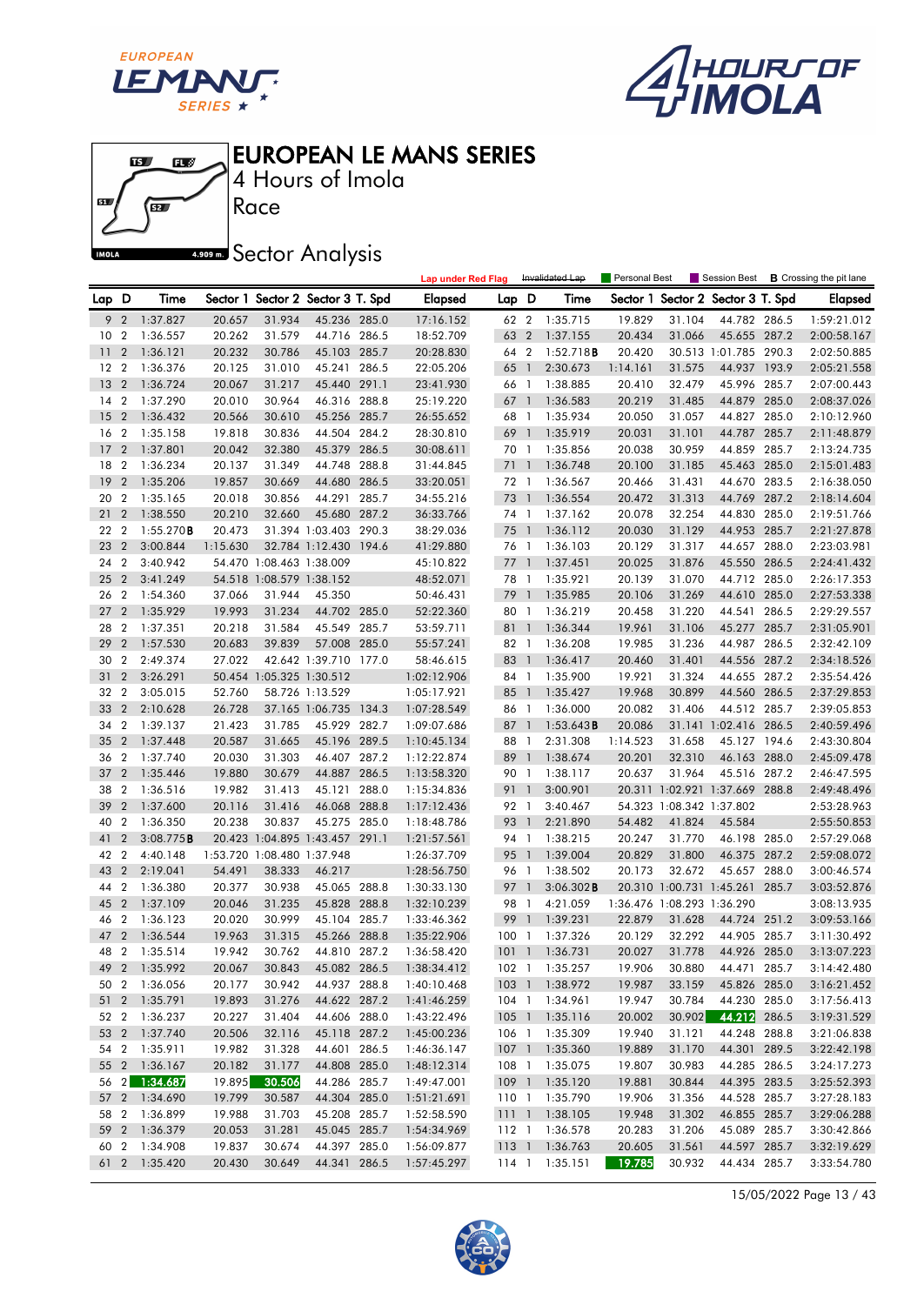





4 Hours of Imola

**A.509 mm** Sector Analysis

|                |                          |                    |        |                            |                                   |       | <b>Lap under Red Flag</b> |       |                         | Invalidated Lap | Personal Best |                            | Session Best                   |       | <b>B</b> Crossing the pit lane |
|----------------|--------------------------|--------------------|--------|----------------------------|-----------------------------------|-------|---------------------------|-------|-------------------------|-----------------|---------------|----------------------------|--------------------------------|-------|--------------------------------|
| Lap D          |                          | Time               |        |                            | Sector 1 Sector 2 Sector 3 T. Spd |       | <b>Elapsed</b>            | Lap D |                         | Time            | Sector 1      |                            | Sector 2 Sector 3 T. Spd       |       | <b>Elapsed</b>                 |
| 115            | - 1                      | 2:40.667B          | 20.175 |                            | 37.195 1:43.297 288.0             |       | 3:36:35.447               | 39    | $\overline{1}$          | 1:36.542        | 19.928        | 31.177                     | 45.437 288.8                   |       | 1:17:12.482                    |
| 116            | -1                       | 4:03.158           |        | 1:17.063 1:08.358 1:37.737 |                                   |       | 3:40:38.605               | 40    | $\overline{1}$          | 1:36.878        | 20.507        | 31.673                     | 44.698 287.2                   |       | 1:18:49.360                    |
| 117            | $\mathbf{1}$             | 2:32.551           | 54.436 | 52.486                     | 45.629                            |       | 3:43:11.156               | 41    | $\mathbf{1}$            | 3:59.947B       |               |                            | 20.438 1:04.714 2:34.795 291.1 |       | 1:22:49.307                    |
| 118            | -1                       | 1:37.170           | 20.238 | 31.226                     | 45.706 285.0                      |       | 3:44:48.326               | 42 3  |                         | 3:46.722        |               | 1:00.769 1:08.137 1:37.816 |                                |       | 1:26:36.029                    |
| 119            | $\overline{1}$           | 1:36.896           | 20.348 | 31.230                     | 45.318 280.5                      |       | 3:46:25.222               | 43    | 3                       | 2:20.591        | 54.449        | 39.923                     | 46.219                         |       | 1:28:56.620                    |
| 120            | 1                        | 1:37.724           | 20.221 | 31.982                     | 45.521                            | 282.7 | 3:48:02.946               | 44 3  |                         | 1:37.190        | 20.776        | 31.364                     | 45.050 290.3                   |       | 1:30:33.810                    |
| 121            | $\overline{1}$           | 1:36.737           | 20.461 | 31.086                     | 45.190 283.5                      |       | 3:49:39.683               | 45    | 3                       | 1:37.120        | 20.098        | 31.081                     | 45.941                         | 288.0 | 1:32:10.930                    |
| 122            | -1                       | 2:10.522B          | 20.185 |                            | 35.867 1:14.470 287.2             |       | 3:51:50.205               | 46 3  |                         | 1:36.218        | 19.966        | 30.948                     | 45.304 289.5                   |       | 1:33:47.148                    |
| 123            | $\mathbf{1}$             | 2:08.944           | 52.984 | 31.371                     | 44.589                            | 195.7 | 3:53:59.149               | 47    | 3                       | 1:36.907        | 20.056        | 31.356                     | 45.495 290.3                   |       | 1:35:24.055                    |
| 124            | 1                        | 2:08.559           | 20.346 |                            | 31.558 1:16.655                   | 285.7 | 3:56:07.708               | 48    | 3                       | 1:35.747        | 20.038        | 31.058                     | 44.651                         | 290.3 | 1:36:59.802                    |
| 125            | $\mathbf{1}$             | 3:03.591           | 54.363 |                            | 1:08.203 1:01.025                 |       | 3:59:11.299               | 49    | 3                       | 1:36.047        | 20.242        | 30.975                     | 44.830 291.9                   |       | 1:38:35.849                    |
| 126            | $\overline{1}$           | 1:37.345           | 20.443 | 31.749                     | 45.153 285.0                      |       | 4:00:48.644               | 50 3  |                         | 1:36.871        | 20.139        | 31.356                     | 45.376 291.9                   |       | 1:40:12.720                    |
|                |                          | Mühlner Motorsport |        |                            |                                   |       | Oreca 07 - Gibson         | 51    | 3                       | 1:35.786        | 19.943        | 30.845                     | 44.998                         | 289.5 | 1:41:48.506                    |
| ŋ<br>Z1        |                          | 1. Matthias KAISER |        | 3.Ugo DE WILDE             |                                   |       | LMP <sub>2</sub>          | 52 3  |                         | 1:36.098        | 19.952        | 30.975                     | 45.171                         | 290.3 | 1:43:24.604                    |
|                |                          | 2. Thomas LAURENT  |        |                            |                                   |       |                           | 53    | 3                       | 1:37.757        | 19.972        | 32.950                     | 44.835 291.9                   |       | 1:45:02.361                    |
| $1\quad$       |                          | 1:43.401           | 25.017 | 32.387                     | 45.997                            |       | 1:43.401                  | 54 3  |                         | 1:36.964        | 20.052        | 31.497                     | 45.415 292.7                   |       | 1:46:39.325                    |
| 2 1            |                          | 1:37.187           | 20.340 | 31.534                     | 45.313 284.2                      |       | 3:20.588                  | 55    | 3                       | 1:37.331        | 20.269        | 31.318                     | 45.744 291.9                   |       | 1:48:16.656                    |
| 3              | $\mathbf{1}$             | 1:37.183           | 20.153 | 31.871                     | 45.159 285.7                      |       | 4:57.771                  | 56 3  |                         | 1:35.808        | 20.202        | 30.940                     | 44.666 289.5                   |       | 1:49:52.464                    |
| 4 1            |                          | 1:35.814           | 20.018 | 31.014                     | 44.782 285.7                      |       | 6:33.585                  | 57    | 3                       | 1:35.433        | 19.893        | 30.822                     | 44.718 289.5                   |       | 1:51:27.897                    |
| 5 <sub>1</sub> |                          | 1:36.199           | 19.971 | 31.245                     | 44.983 287.2                      |       | 8:09.784                  | 58    | 3                       | 1:35.613        | 19.948        | 30.989                     | 44.676 289.5                   |       | 1:53:03.510                    |
| 6 <sub>1</sub> |                          | 2:03.485           | 20.023 |                            | 34.927 1:08.535 290.3             |       | 10:13.269                 | 59    | 3                       | 1:38.139        | 21.336        | 31.180                     | 45.623                         | 290.3 | 1:54:41.649                    |
| $7^{\circ}$    | $\mathbf{1}$             | 3:11.249           |        | 44.889 1:03.897 1:22.463   |                                   |       | 13:24.518                 | 60 3  |                         | 1:36.652        | 20.011        | 31.020                     | 45.621                         | 288.8 | 1:56:18.301                    |
| 8 1            |                          | 2:13.413           | 30.596 |                            | 40.275 1:02.542 165.6             |       | 15:37.931                 | 61    | 3                       | 1:36.657        | 20.158        | 31.067                     | 45.432                         | 291.1 | 1:57:54.958                    |
| 9              | $\overline{1}$           | 1:40.052           | 20.600 | 32.119                     | 47.333 288.0                      |       | 17:17.983                 | 62 3  |                         | 1:35.392        | 19.882        | 30.834                     | 44.676 289.5                   |       | 1:59:30.350                    |
| 10             | $\mathbf{1}$             | 1:37.564           | 20.284 | 31.640                     | 45.640 288.0                      |       | 18:55.547                 | 63 3  |                         | 1:35.540        | 19.836        | 31.121                     | 44.583 290.3                   |       | 2:01:05.890                    |
| 11             | $\mathbf{1}$             | 1:37.116           | 20.774 | 31.290                     | 45.052 286.5                      |       | 20:32.663                 | 64    | 3                       | 1:36.476        | 20.195        | 31.464                     | 44.817 291.1                   |       | 2:02:42.366                    |
| 12             | $\overline{\phantom{a}}$ | 1:36.439           | 20.084 | 31.596                     | 44.759 287.2                      |       | 22:09.102                 | 65 3  |                         | 2:59.941B       | 20.008        |                            | 30.828 2:09.105 288.8          |       | 2:05:42.307                    |
| 13             | $\mathbf{1}$             | 1:36.304           | 20.172 | 31.278                     | 44.854 288.0                      |       | 23:45.406                 | 66 3  |                         | 1:51.457        | 35.067        | 31.368                     | 45.022 194.6                   |       | 2:07:33.764                    |
| 14             | $\mathbf{1}$             | 1:52.498           | 20.171 | 47.631                     | 44.696 288.8                      |       | 25:37.904                 | 67    | 3                       | 1:38.227        | 20.193        | 32.092                     | 45.942 291.9                   |       | 2:09:11.991                    |
| 15             | -1                       | 1:34.854           | 19.740 | 30.650                     | 44.464 286.5                      |       | 27:12.758                 | 68    | 3                       | 1:37.122        | 20.105        | 31.911                     | 45.106 289.5                   |       | 2:10:49.113                    |
| 16             | $\overline{1}$           | 1:36.492           | 19.999 | 31.065                     | 45.428 288.8                      |       | 28:49.250                 | 69    | $\overline{\mathbf{3}}$ | 1:37.158        | 20.769        | 31.362                     | 45.027 289.5                   |       | 2:12:26.271                    |
| 17             | $\mathbf{1}$             | 1:37.027           | 20.392 | 31.800                     | 44.835 291.9                      |       | 30:26.277                 | 70    | 3                       | 1:36.635        | 19.983        | 31.653                     | 44.999                         | 290.3 | 2:14:02.906                    |
| 18             | 1                        | 1:38.528           | 20.978 | 31.198                     | 46.352 291.1                      |       | 32:04.805                 | 71    | 3                       | 1:36.160        | 20.066        | 31.105                     | 44.989                         | 288.8 | 2:15:39.066                    |
| 19             | $\mathbf{1}$             | 1:37.878           | 19.994 | 32.564                     | 45.320 288.8                      |       | 33:42.683                 | 72 3  |                         | 1:35.827        | 20.131        | 31.151                     | 44.545 288.0                   |       | 2:17:14.893                    |
| 20             | $\mathbf{1}$             | 1:38.558           | 20.255 | 32.429                     | 45.874 288.0                      |       | 35:21.241                 | 73    | 3                       | 1:36.115        | 19.988        | 31.070                     | 45.057                         | 288.8 | 2:18:51.008                    |
| 21             | $\overline{1}$           | 1:36.743           | 20.495 | 30.758                     | 45.490 288.8                      |       | 36:57.984                 | 74    | 3                       | 1:37.145        | 20.701        | 31.368                     | 45.076 291.1                   |       | 2:20:28.153                    |
| 22             | $\mathbf{1}$             | 1:36.035           | 19.833 | 31.271                     | 44.931                            | 287.2 | 38:34.019                 | 75    | 3                       | 1:36.218        | 20.185        | 31.253                     | 44.780                         | 289.5 | 2:22:04.371                    |
| 23             | $\mathbf{1}$             | 2:36.082B          | 19.967 |                            | 32.523 1:43.592 287.2             |       | 41:10.101                 | 76 3  |                         | 1:38.414        | 20.332        | 32.883                     | 45.199 289.5                   |       | 2:23:42.785                    |
| 24             | -1                       | 3:43.536           |        | 58.176 1:07.982 1:37.378   |                                   |       | 44:53.637                 | 77    | 3                       | 1:36.865        | 20.625        | 31.416                     | 44.824                         | 290.3 | 2:25:19.650                    |
| 25             | $\overline{1}$           | 3:40.779           |        | 54.189 1:08.399 1:38.191   |                                   |       | 48:34.416                 | 78 3  |                         | 1:36.335        | 20.179        | 31.237                     | 44.919 288.8                   |       | 2:26:55.985                    |
| 26 1           |                          | 2:06.783           | 45.782 |                            | 33.432 47.569                     |       | 50:41.199                 |       |                         | 79 3 1:37.562   | 20.072        | 31.420                     | 46.070 288.8                   |       | 2:28:33.547                    |
|                |                          | 27 1 1:38.669      | 20.471 | 32.375                     | 45.823 285.0                      |       | 52:19.868                 |       |                         | 80 3 1:36.834   | 20.279        | 31.235                     | 45.320 288.8                   |       | 2:30:10.381                    |
|                |                          | 28 1 1:37.514      | 20.108 | 31.740                     | 45.666 287.2                      |       | 53:57.382                 |       |                         | 81 3 1:38.911   | 20.821        | 32.395                     | 45.695 290.3                   |       | 2:31:49.292                    |
|                |                          | 29 1 1:58.224      | 21.295 | 38.034                     | 58.895 288.0                      |       | 55:55.606                 |       |                         | 82 3 1:36.954   | 20.172        | 31.735                     | 45.047 290.3                   |       | 2:33:26.246                    |
| 30 1           |                          | 2:50.310           | 25.736 |                            | 44.777 1:39.797 193.9             |       | 58:45.916                 |       | 83 3                    | 1:36.615        | 20.240        | 31.464                     | 44.911 289.5                   |       | 2:35:02.861                    |
|                |                          | 31 1 3:26.558      |        |                            | 50.130 1:05.371 1:31.057          |       | 1:02:12.474               |       |                         | 84 3 1:37.024   | 20.480        | 31.407                     | 45.137 288.8                   |       | 2:36:39.885                    |
| 32 1           |                          | 3:04.757           | 52.216 |                            | 58.892 1:13.649                   |       | 1:05:17.231               |       | 85 3                    | 1:37.100        | 20.127        | 31.373                     | 45.600 291.1                   |       | 2:38:16.985                    |
| $33 \quad 1$   |                          | 2:11.138           | 26.663 |                            | 37.484 1:06.991 174.5             |       | 1:07:28.369               |       | 86 3                    | 1:36.746        | 20.123        | 31.334                     | 45.289 288.8                   |       | 2:39:53.731                    |
|                |                          | 34 1 1:38.936      | 21.229 | 31.949                     | 45.758 279.1                      |       | 1:09:07.305               |       | 87 3                    | 1:37.972        | 20.233        | 32.172                     | 45.567 289.5                   |       | 2:41:31.703                    |
|                |                          | 35 1 1:37.373      | 20.752 | 31.488                     | 45.133 285.7                      |       | 1:10:44.678               |       | 88 3                    | 2:59.851B       | 21.362        |                            | 32.911 2:05.578 288.0          |       | 2:44:31.554                    |
|                |                          | 36 1 1:39.037      | 20.115 | 31.479                     | 47.443 290.3                      |       | 1:12:23.715               |       |                         | 89 2 1:50.910   | 35.015        |                            | 31.157 44.738 194.2            |       | 2:46:22.464                    |
|                |                          | 37 1 1:36.449      | 20.409 | 31.199                     | 44.841 290.3                      |       | 1:14:00.164               |       | 90 2                    | 2:34.924        | 20.725        |                            | 36.655 1:37.544 290.3          |       | 2:48:57.388                    |
|                |                          | 38 1 1:35.776      | 19.973 | 31.044                     | 44.759 288.8                      |       | 1:15:35.940               |       | 91 2                    | 3:40.644        |               | 54.271 1:08.059 1:38.314   |                                |       | 2:52:38.032                    |
|                |                          |                    |        |                            |                                   |       |                           |       |                         |                 |               |                            |                                |       |                                |

15/05/2022 Page 14 / 43

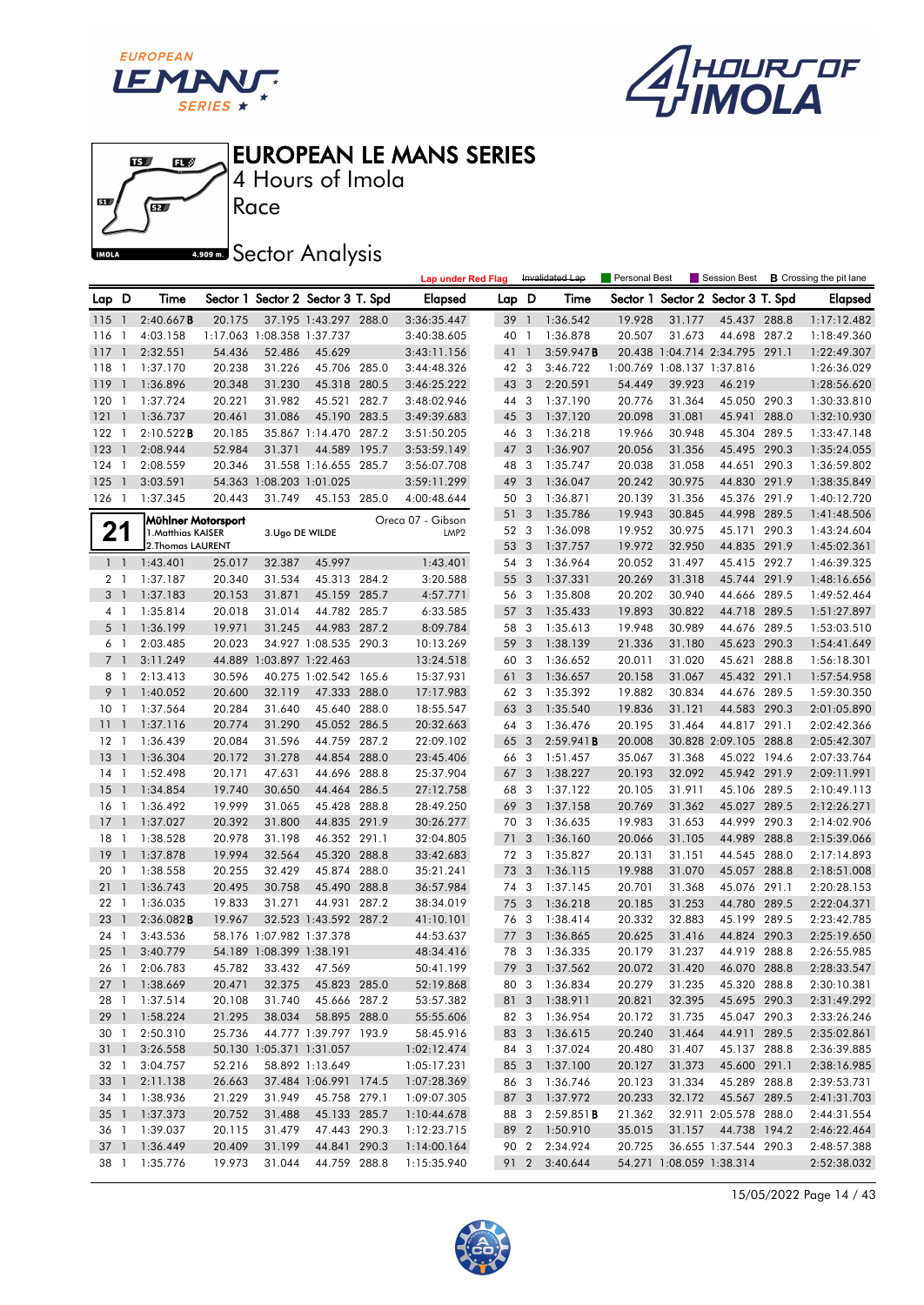





4 Hours of Imola

**A.509 mm** Sector Analysis

|                 |                |                                  |                  |                          |                                   |       | <b>Lap under Red Flag</b> |                 |                         | Invalidated Lap      | Personal Best    |                          | Session Best                      |                | <b>B</b> Crossing the pit lane |
|-----------------|----------------|----------------------------------|------------------|--------------------------|-----------------------------------|-------|---------------------------|-----------------|-------------------------|----------------------|------------------|--------------------------|-----------------------------------|----------------|--------------------------------|
| Lap D           |                | Time                             |                  |                          | Sector 1 Sector 2 Sector 3 T. Spd |       | <b>Elapsed</b>            | Lap D           |                         | Time                 |                  |                          | Sector 1 Sector 2 Sector 3 T. Spd |                | <b>Elapsed</b>                 |
| 92              | $\overline{2}$ | 2:50.327                         |                  | 54.450 1:08.181          | 47.696                            |       | 2:55:28.359               | 17 <sub>3</sub> |                         | 1:36.102             | 19.895           | 31.553                   | 44.654 288.8                      |                | 29:55.336                      |
| 93              | $\overline{2}$ | 1:37.195                         | 20.540           | 31.370                   | 45.285 288.0                      |       | 2:57:05.554               | 18              | $\overline{3}$          | 1:38.005             | 20.376           | 31.985                   | 45.644 290.3                      |                | 31:33.341                      |
| 94              | $\overline{2}$ | 1:37.106                         | 20.727           | 31.978                   | 44.401 291.1                      |       | 2:58:42.660               | 19 <sup>3</sup> |                         | 1:35.229             | 20.044           | 30.607                   | 44.578 290.3                      |                | 33:08.570                      |
| 95              | $\overline{2}$ | 1:38.714                         | 20.400           | 32.611                   | 45.703 291.1                      |       | 3:00:21.374               | 20              | $\overline{3}$          | 1:36.118             | 19.755           | 31.017                   | 45.346 288.8                      |                | 34:44.688                      |
| 96              | $\overline{2}$ | 2:27.235                         | 20.330           |                          | 31.681 1:35.224 291.1             |       | 3:02:48.609               | 21 3            |                         | 1:38.692             | 20.808           | 32.118                   | 45.766 291.1                      |                | 36:23.380                      |
| 97              | $\overline{2}$ | 3:39.623                         |                  | 54.207 1:07.931 1:37.485 |                                   |       | 3:06:28.232               | 22 <sub>3</sub> |                         | 2:31.910 <b>B</b>    | 19.787           |                          | 30.642 1:41.481                   | 286.5          | 38:55.290                      |
| 98              | $\overline{2}$ | 2:37.922                         | 54.250           | 58.077                   | 45.595                            |       | 3:09:06.154               | 23 3            |                         | 1:55.807             | 34.408           | 31.354                   | 50.045 195.7                      |                | 40:51.097                      |
| 99              | $\overline{2}$ | 1:35.430                         | 19.849           | 30.764                   | 44.817 288.0                      |       | 3:10:41.584               | 24 3            |                         | 3:38.740             |                  | 54.018 1:07.625 1:37.097 |                                   |                | 44:29.837                      |
| 100             | $\overline{2}$ | 1:35.190                         | 19.875           | 30.650                   | 44.665                            | 290.3 | 3:12:16.774               | 25 3            |                         | 3:39.050             |                  | 54.057 1:07.868 1:37.125 |                                   |                | 48:08.887                      |
| 101             | $\overline{2}$ | 1:34.629                         | 19.866           | 30.633                   | 44.130 292.7                      |       | 3:13:51.403               | 26              | $\overline{\mathbf{3}}$ | 2:18.597             | 54.277           | 37.946                   | 46.374                            |                | 50:27.484                      |
| 102             | $\overline{2}$ | 1:34.581                         | 19.741           | 30.539                   | 44.301 291.9                      |       | 3:15:25.984               | 27 3            |                         | 1:37.460             | 20.194           | 31.452                   | 45.814 284.2                      |                | 52:04.944                      |
| 103             | $\overline{2}$ | 1:35.280                         | 19.865           | 30.971                   | 44.444 291.1                      |       | 3:17:01.264               | 28              | $\overline{\mathbf{3}}$ | 1:37.726             | 20.370           | 31.674                   | 45.682 289.5                      |                | 53:42.670                      |
| 104             | $\overline{2}$ | 1:35.311                         | 19.854           | 31.000                   | 44.457 290.3                      |       | 3:18:36.575               | 29              | 3                       | 2:02.023             | 20.248           | 42.143                   | 59.632 287.2                      |                | 55:44.693                      |
| 105             | $\overline{2}$ | 1:37.138                         | 20.138           | 31.506                   | 45.494 289.5                      |       | 3:20:13.713               | 30              | 3                       | 2:51.755             | 25.981           |                          | 48.893 1:36.881 219.5             |                | 58:36.448                      |
| 106             | $\overline{2}$ | 1:34.689                         | 19.872           | 30.680                   | 44.137 289.5                      |       | 3:21:48.402               | 313             |                         | 3:29.362             |                  | 51.408 1:06.856 1:31.098 |                                   |                | 1:02:05.810                    |
| 107             | $\overline{2}$ | 1:36.201                         | 19.822           | 31.137                   | 45.242 293.5                      |       | 3:23:24.603               | 32 <sub>3</sub> |                         | 3:03.171             | 51.241           |                          | 59.531 1:12.399                   |                | 1:05:08.981                    |
| 108             | $\overline{2}$ | 1:34.991                         | 19.886           | 30.718                   | 44.387 291.1                      |       | 3:24:59.594               | 33 3            |                         | 2:11.781             | 26.645           |                          | 40.453 1:04.683 176.8             |                | 1:07:20.762                    |
| 109             | $\overline{2}$ | 1:35.027                         | 19.856           | 30.743                   | 44.428 291.1                      |       | 3:26:34.621               | 34              | 3                       | 1:38.190             | 20.910           | 32.006                   | 45.274 278.4                      |                | 1:08:58.952                    |
| 110             | $\overline{2}$ | 1:35.502                         | 19.875           | 31.377                   | 44.250 290.3                      |       | 3:28:10.123               | 35 3            |                         | 1:36.686             | 20.206           | 31.552                   | 44.928 286.5                      |                | 1:10:35.638                    |
| 111             | $\overline{2}$ | 1:35.623                         | 19.790           | 31.450                   | 44.383 291.9                      |       | 3:29:45.746               | 36 3            |                         | 1:37.673             | 19.977           | 31.559                   | 46.137                            | 288.0          | 1:12:13.311                    |
| 112             | $\overline{2}$ | 1:34.373                         | 19.690           | 30.567                   | 44.116                            | 291.1 | 3:31:20.119               | 37 3            |                         | 1:37.520             | 20.343           | 31.874                   | 45.303 290.3                      |                | 1:13:50.831                    |
| 113             | $\overline{2}$ | 1:36.298                         | 19.816           | 31.214                   | 45.268 291.9                      |       | 3:32:56.417               | 38              | 3                       | 1:35.438             | 19.934           | 30.938                   | 44.566 288.0                      |                | 1:15:26.269                    |
| 114             | $\overline{2}$ | 8:10.426B                        |                  |                          | 4:52.665 1:08.423 2:09.338 274.8  |       | 3:41:06.843               | 39 3            |                         | 1:35.143             | 19.915           | 30.806                   | 44.422 288.0                      |                | 1:17:01.412                    |
| 115             | $\overline{2}$ | 2:20.642                         | 58.038           | 36.799                   | 45.805                            |       | 3:43:27.485               | 40 3            |                         | 1:35.448             | 20.197           | 30.859                   | 44.392 287.2                      |                | 1:18:36.860                    |
| 116             | $\overline{2}$ | 1:36.803                         | 20.611           | 31.150                   | 45.042 287.2                      |       | 3:45:04.288               | 41 3            |                         | 2:51.853             | 19.959           |                          | 54.942 1:36.952 289.5             |                | 1:21:28.713                    |
| 117             | $\overline{2}$ | 1:35.354                         | 20.142           | 30.863                   | 44.349 286.5                      |       | 3:46:39.642               | 42              | 3                       | $4:34.883$ B         |                  | 54.042 1:10.211 2:30.630 |                                   |                | 1:26:03.596                    |
| 118             | $\overline{2}$ | 1:35.332                         | 19.913           | 30.811                   | 44.608                            | 288.8 | 3:48:14.974               | 43 1            |                         | 2:38.138             | 57.911           | 53.977                   | 46.250                            |                | 1:28:41.734                    |
| 119             | $\overline{2}$ | 1:35.045                         | 19.858           | 30.848                   | 44.339                            | 290.3 | 3:49:50.019               | 44 1            |                         | 1:37.285             | 20.489           | 31.427                   | 45.369 285.0                      |                | 1:30:19.019                    |
| 120             | $\overline{2}$ | 1:36.906                         | 20.102           | 31.545                   | 45.259                            | 291.1 | 3:51:26.925               | 45 1            |                         | 1:37.066             | 20.091           | 32.078                   | 44.897 288.8                      |                | 1:31:56.085                    |
| 121             | $\overline{2}$ | 1:35.019                         | 19.772           | 30.894                   | 44.353 291.9                      |       | 3:53:01.944               | 46              | $\mathbf{1}$            | 1:37.996             | 21.290           | 31.493                   | 45.213 282.0                      |                | 1:33:34.081                    |
| 122             | $\overline{2}$ | 1:35.183                         | 19.878           | 30.865                   | 44.440 291.1                      |       | 3:54:37.127               | 47 1            |                         | 1:35.462             | 19.986           | 30.863                   | 44.613 288.0                      |                | 1:35:09.543                    |
| 123             | $\overline{2}$ | 2:51.517                         | 20.718           |                          | 53.480 1:37.319 291.9             |       | 3:57:28.644               | 48              | $\overline{1}$          | 1:35.986             | 19.998           | 31.290                   | 44.698                            | 287.2          | 1:36:45.529                    |
| 124             | $\overline{2}$ | 2:21.391                         | 54.178           | 42.410                   | 44.803                            |       | 3:59:50.035               | 49              | $\overline{1}$          | 1:36.582             | 20.045           | 31.940                   | 44.597                            | 287.2          | 1:38:22.111                    |
| 125 2           |                | 1:35.817                         | 19.881           | 31.118                   | 44.818 289.5                      |       | 4:01:25.852               | 50              | $\mathbf{1}$            | 1:36.520             | 20.032           | 31.759                   | 44.729                            | 290.3          | 1:39:58.631                    |
|                 |                | United Autosports                |                  |                          |                                   |       | Oreca 07 - Gibson         | 51              | $\overline{1}$          | 1:36.692             | 19.975           | 31.233                   | 45.484 288.0                      |                | 1:41:35.323                    |
|                 | 77             | 1. Philip HANSON<br>2.Tom GAMBLE |                  | 3.Duncan TAPPY           |                                   |       | LMP <sub>2</sub>          | 52 1            |                         | 1:37.232             | 19.864           | 31.049                   | 46.319                            | 288.0          | 1:43:12.555                    |
|                 |                |                                  |                  |                          |                                   |       |                           | 53              | $\overline{1}$          | 1:36.378             | 19.970           | 31.305                   | 45.103 288.8                      |                | 1:44:48.933                    |
| 2 <sub>3</sub>  | 1 <sub>3</sub> | 1:41.110<br>1:36.414             | 23.545<br>20.215 | 31.976<br>31.162         | 45.589<br>45.037 287.2            |       | 1:41.110<br>3:17.524      | 54<br>55 1      | $\mathbf{1}$            | 1:35.828             | 20.318<br>19.860 | 30.903<br>30.597         | 44.607<br>44.601                  | 290.3<br>287.2 | 1:46:24.761<br>1:47:59.819     |
|                 | 3 <sub>3</sub> | 1:36.948                         | 20.548           | 31.394                   | 45.006 287.2                      |       | 4:54.472                  |                 | 56 1                    | 1:35.058<br>1:35.258 | 19.908           | 30.663                   | 44.687 289.5                      |                | 1:49:35.077                    |
|                 |                | 4 3 1:36.383                     | 20.236           | 31.178                   | 44.969 289.5                      |       | 6:30.855                  |                 |                         | 57 1 1:36.665        | 20.722           | 31.157                   | 44.786 270.7                      |                | 1:51:11.742                    |
|                 |                | 5 3 1:36.510                     | 20.108           |                          | 31.466 44.936 288.8               |       | 8:07.365                  |                 |                         | 58 1 1:35.845        | 20.030           | 31.129                   | 44.686 287.2                      |                | 1:52:47.587                    |
|                 | 6 3            | 2:02.735                         | 20.165           |                          | 33.901 1:08.669 291.1             |       | 10:10.100                 |                 | 59 1                    | 1:36.830             | 19.966           | 31.249                   | 45.615 288.0                      |                | 1:54:24.417                    |
|                 | 7 3            | 3:10.844                         |                  |                          | 43.966 1:04.955 1:21.923          |       | 13:20.944                 |                 |                         | 60 1 1:36.393        | 20.443           | 31.335                   | 44.615 288.0                      |                | 1:56:00.810                    |
| 8 3             |                | 2:15.073                         | 31.012           |                          | 40.234 1:03.827 158.8             |       | 15:36.017                 |                 |                         | 61 1 1:35.706        | 19.931           | 31.159                   | 44.616 288.0                      |                | 1:57:36.516                    |
| 9 3             |                | 1:35.801                         | 20.391           | 30.913                   | 44.497 289.5                      |       | 17:11.818                 |                 |                         | 62 1 1:36.623        | 20.684           | 30.816                   | 45.123 270.7                      |                | 1:59:13.139                    |
| 10 <sub>3</sub> |                | 1:35.072                         | 19.894           | 30.703                   | 44.475 287.2                      |       | 18:46.890                 |                 |                         | 63 1 1:36.055        | 19.944           | 31.366                   | 44.745 288.0                      |                | 2:00:49.194                    |
| 11 <sub>3</sub> |                | 1:35.147                         | 19.904           | 30.843                   | 44.400 288.0                      |       | 20:22.037                 |                 |                         | 64 1 1:36.923        | 20.371           | 31.680                   | 44.872 288.8                      |                | 2:02:26.117                    |
| 12 <sup>3</sup> |                | 1:34.862                         | 19.918           | 30.638                   | 44.306 288.0                      |       | 21:56.899                 |                 | 65 1                    | 2:32.181B            | 20.017           |                          | 31.214 1:40.950 288.0             |                | 2:04:58.298                    |
| 13 3            |                | 1:35.018                         | 19.863           | 30.751                   | 44.404 288.8                      |       | 23:31.917                 |                 |                         | 66 1 1:50.736        | 34.613           | 31.160                   | 44.963 195.3                      |                | 2:06:49.034                    |
| $14 \quad 3$    |                | 1:35.135                         | 19.838           | 30.837                   | 44.460 288.8                      |       | 25:07.052                 |                 |                         | 67 1 1:37.568        | 20.554           | 31.440                   | 45.574 286.5                      |                | 2:08:26.602                    |
| 15 <sub>3</sub> |                | 1:35.875                         | 19.810           | 30.811                   | 45.254 288.0                      |       | 26:42.927                 |                 |                         | 68 1 1:36.806        | 20.276           | 31.613                   | 44.917 287.2                      |                | 2:10:03.408                    |
| 16 <sub>3</sub> |                | 1:36.307                         | 19.863           | 31.708                   | 44.736 288.8                      |       | 28:19.234                 |                 |                         | 69 1 1:36.222        | 20.112           | 30.980                   | 45.130 288.0                      |                | 2:11:39.630                    |
|                 |                |                                  |                  |                          |                                   |       |                           |                 |                         |                      |                  |                          |                                   |                |                                |

15/05/2022 Page 15 / 43

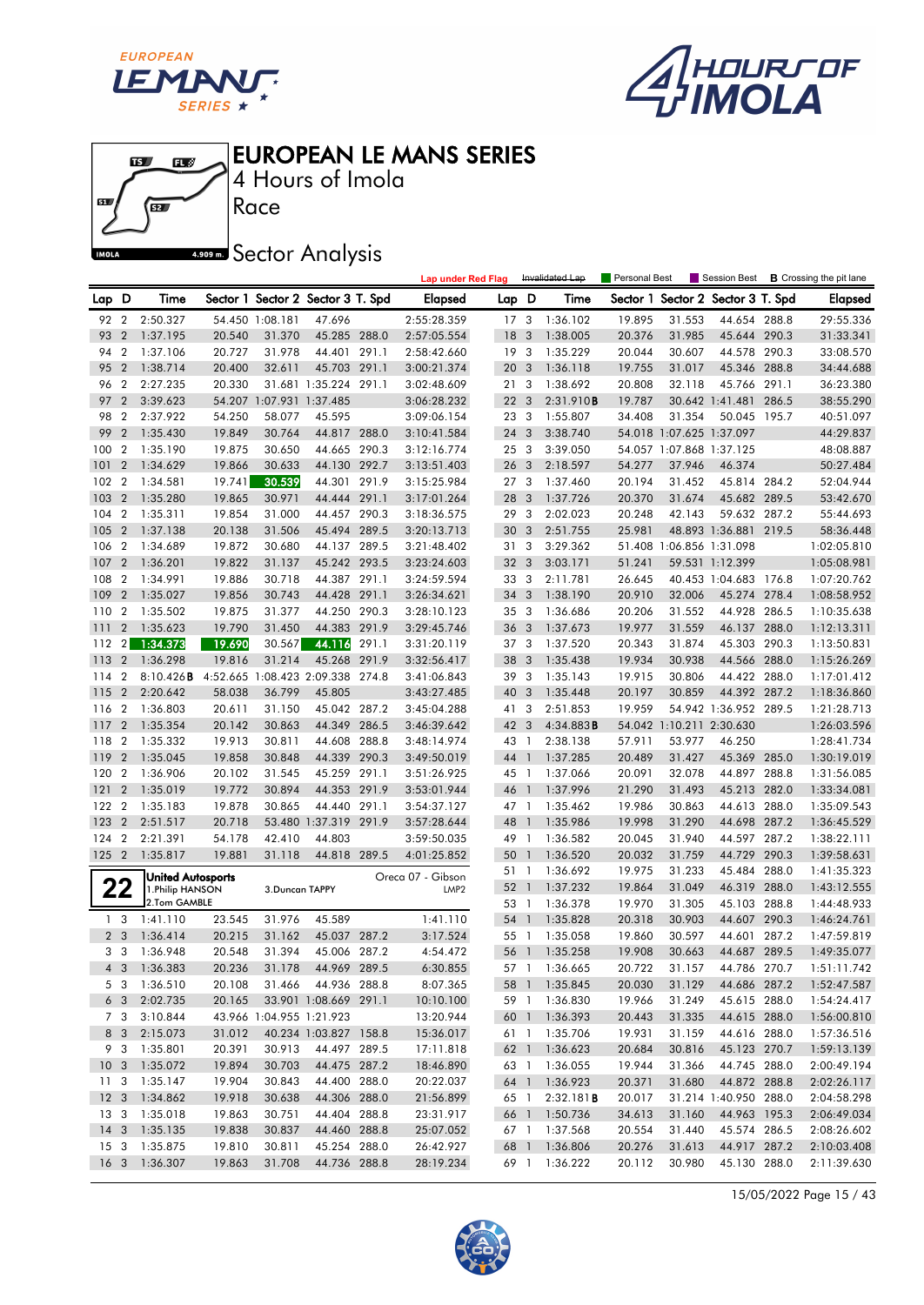





Race 4 Hours of Imola

**A.509 mm** Sector Analysis

|       |                         |                                           |        |                          |                                   |       | <b>Lap under Red Flag</b>  |                 |                         | Invalidated Lap                | <b>Personal Best</b> |                          | Session Best                                           |       | <b>B</b> Crossing the pit lane |
|-------|-------------------------|-------------------------------------------|--------|--------------------------|-----------------------------------|-------|----------------------------|-----------------|-------------------------|--------------------------------|----------------------|--------------------------|--------------------------------------------------------|-------|--------------------------------|
| Lap D |                         | Time                                      |        |                          | Sector 1 Sector 2 Sector 3 T. Spd |       | Elapsed                    | Lap D           |                         | Time                           |                      |                          | Sector 1 Sector 2 Sector 3 T. Spd                      |       | <b>Elapsed</b>                 |
| 70    | $\overline{1}$          | 1:36.870                                  | 20.092 | 31.375                   | 45.403 288.0                      |       | 2:13:16.500                | 123 2           |                         | 1:34.561                       | 19.738               | 30.660                   | 44.163 287.2                                           |       | 3:52:22.161                    |
| 71    | -1                      | 1:35.886                                  | 20.063 | 30.944                   | 44.879 288.0                      |       | 2:14:52.386                | 124             | $\overline{2}$          | 1:34.959                       | 19.961               | 30.636                   | 44.362 286.5                                           |       | 3:53:57.120                    |
| 72    | $\overline{1}$          | 1:37.062                                  | 20.420 | 31.109                   | 45.533 290.3                      |       | 2:16:29.448                | 125 2           |                         | 2:02.142                       | 20.802               |                          | 31.068 1:10.272 288.8                                  |       | 3:55:59.262                    |
| 73    | $\overline{1}$          | 1:35.829                                  | 20.064 | 30.938                   | 44.827 288.0                      |       | 2:18:05.277                | 126 2           |                         | 3:08.769                       |                      | 53.909 1:07.884 1:06.976 |                                                        |       | 3:59:08.031                    |
| 74    | $\overline{1}$          | 1:36.363                                  | 20.108 | 31.168                   | 45.087 287.2                      |       | 2:19:41.640                | 127 2           |                         | 1:35.901                       | 20.489               | 30.959                   | 44.453 287.2                                           |       | 4:00:43.932                    |
| 75    | -1                      | 1:36.593                                  | 20.139 | 31.287                   | 45.167 287.2                      |       | 2:21:18.233                |                 |                         | Nielsen Racing                 |                      |                          |                                                        |       | Oreca 07 - Gibson              |
| 76    | $\mathbf{1}$            | 1:38.062                                  | 20.153 | 32.097                   | 45.812 290.3                      |       | 2:22:56.295                |                 | 24                      | 1. Rodrigo SALES               |                      | 3.Ben HANLEY             |                                                        |       | LMP2 P/A                       |
| 77    | $\mathbf{1}$            | 1:35.905                                  | 20.029 | 31.117                   | 44.759 285.7                      |       | 2:24:32.200                |                 |                         | 2. Matthew BELL                |                      |                          |                                                        |       |                                |
| 78    | $\mathbf{1}$            | 1:36.156                                  | 20.131 | 31.206                   | 44.819                            | 288.0 | 2:26:08.356                | $\mathbf{1}$    | 3                       | 1:55.876                       | 32.630               | 37.105                   | 46.141                                                 |       | 1:55.876                       |
| 79    | 1                       | 1:37.130                                  | 20.257 | 32.031                   | 44.842 287.2                      |       | 2:27:45.486                |                 | 2 <sub>3</sub>          | 1:39.678                       | 20.820               | 32.569                   | 46.289 279.1                                           |       | 3:35.554                       |
| 80    | $\mathbf{1}$            | 2:42.900B                                 | 20.013 |                          | 31.336 1:51.551 288.8             |       | 2:30:28.386                | 3               | $\overline{\mathbf{3}}$ | 1:37.763                       | 21.059               | 31.808                   | 44.896 287.2                                           |       | 5:13.317                       |
| 81    | $\overline{2}$          | 1:49.682                                  | 34.437 | 30.808                   | 44.437 194.9                      |       | 2:32:18.068                |                 | $4 \quad 3$             | 1:35.453                       | 20.289               | 30.758                   | 44.406                                                 | 284.2 | 6:48.770                       |
| 82    | $\overline{2}$          | 1:34.705                                  | 19.783 | 30.420                   | 44.502 285.7                      |       | 2:33:52.773                |                 | 5 <sub>3</sub>          | 1:35.526                       | 19.919               | 30.732                   | 44.875                                                 | 282.7 | 8:24.296                       |
| 83    | $\overline{2}$          | 1:34.641                                  | 19.753 | 30.537                   | 44.351                            | 286.5 | 2:35:27.414                |                 | 6 3                     | 1:54.500                       | 21.261               | 33.825                   | 59.414 284.2                                           |       | 10:18.796                      |
| 84    | $\overline{2}$          | 1:35.903                                  | 19.763 | 31.183                   | 44.957 287.2                      |       | 2:37:03.317                |                 | 7 <sub>3</sub>          | 3:12.520                       |                      | 45.737 1:03.701 1:23.082 |                                                        |       | 13:31.316                      |
| 85    | $\overline{2}$          | 1:35.793                                  | 20.241 | 31.202                   | 44.350 288.0                      |       | 2:38:39.110                |                 | 8 3                     | 2:09.428                       | 32.554               | 37.219                   | 59.655 152.3                                           |       | 15:40.744                      |
| 86    | $\overline{2}$          | 1:35.977                                  | 19.702 | 30.562                   | 45.713 288.0                      |       | 2:40:15.087                | 9               | 3                       | 1:37.595                       | 20.621               | 31.770                   | 45.204 289.5                                           |       | 17:18.339                      |
| 87    | $\overline{2}$          | 1:35.062                                  | 19.862 | 30.694                   | 44.506 285.7                      |       | 2:41:50.149                | 10 <sub>3</sub> |                         | 1:37.331                       | 20.283               | 31.476                   | 45.572 284.2                                           |       | 18:55.670                      |
| 88    | $\overline{2}$          | 1:37.021                                  | 19.964 | 31.656                   | 45.401 290.3                      |       | 2:43:27.170                | 11              | 3                       | 1:36.378                       | 20.262               | 31.188                   | 44.928 290.3                                           |       | 20:32.048                      |
| 89    | $\overline{2}$          | 1:35.471                                  | 19.832 | 30.648                   | 44.991                            | 288.0 | 2:45:02.641                | 12 <sup>3</sup> |                         | 1:36.626                       | 20.165               | 31.602                   | 44.859 285.7                                           |       | 22:08.674                      |
| 90    | $\overline{2}$          | 1:36.332                                  | 19.837 | 31.420                   | 45.075 287.2                      |       | 2:46:38.973                | 13              | 3                       | 1:36.269                       | 20.097               | 31.327                   | 44.845 286.5                                           |       | 23:44.943                      |
| 91    | $\overline{2}$          | 2:53.585                                  | 19.969 |                          | 56.197 1:37.419 288.8             |       | 2:49:32.558                | 14 <sup>3</sup> |                         | 1:35.838                       | 20.226               | 30.948                   | 44.664 289.5                                           |       | 25:20.781                      |
| 92    | $\overline{2}$          | 4:07.783B                                 |        | 54.546 1:08.170 2:05.067 |                                   |       | 2:53:40.341                | 15 <sub>3</sub> |                         | 1:37.331                       | 20.287               | 31.622                   | 45.422 286.5                                           |       | 26:58.112                      |
| 93    | $\overline{2}$          | 2:17.300                                  | 57.809 | 34.434                   | 45.057                            |       | 2:55:57.641                | 16 <sub>3</sub> |                         | 1:36.958                       | 20.206               | 31.607                   | 45.145 287.2                                           |       | 28:35.070                      |
| 94    | $\overline{2}$          | 1:37.859                                  | 20.043 | 32.335                   | 45.481 288.8                      |       | 2:57:35.500                | 17              | 3                       | 1:37.551                       | 19.983               | 31.410                   | 46.158 285.7                                           |       | 30:12.621                      |
| 95    | $\overline{2}$          | 1:36.358                                  | 19.948 | 31.144                   | 45.266 287.2                      |       | 2:59:11.858                | 18 3            |                         | 1:36.586                       | 20.049               | 31.157                   | 45.380 286.5                                           |       | 31:49.207                      |
| 96    | $\overline{2}$          | 1:38.024                                  | 20.507 | 32.206                   | 45.311                            | 288.8 | 3:00:49.882                | 19              | 3                       | 1:37.637                       | 20.357               | 32.548                   | 44.732 290.3                                           |       | 33:26.844                      |
| 97    | $\overline{2}$          | 3:00.680                                  |        | 20.076 1:03.703 1:36.901 |                                   | 286.5 | 3:03:50.562                | 20 3            |                         | 1:36.872                       | 20.076               | 31.360                   | 45.436 285.7                                           |       | 35:03.716                      |
| 98    | $\overline{2}$          | 3:38.993                                  |        | 53.965 1:07.957 1:37.071 |                                   |       | 3:07:29.555                | 21              | 3                       | 1:37.192                       | 20.301               | 31.597                   | 45.294 286.5                                           |       | 36:40.908                      |
| 99    | $\overline{2}$          | 2:05.689                                  | 47.845 | 32.744                   | 45.100                            |       | 3:09:35.244                | 22 3            |                         | 1:55.588B                      | 20.142               |                          | 31.524 1:03.922 285.7                                  |       | 38:36.496                      |
| 100   | $\overline{2}$          | 1:36.301                                  | 19.897 | 31.511                   | 44.893 288.0                      |       | 3:11:11.545                | 23 1            |                         | 3:52.050                       | 1:34.421             |                          | 40.438 1:37.191 193.2                                  |       | 42:28.546                      |
| 101   | $\overline{2}$          | 1:34.939                                  | 19.803 | 30.822                   | 44.314 289.5                      |       | 3:12:46.484                | 24 1            |                         | 3:39.946                       |                      | 54.148 1:08.332 1:37.466 |                                                        |       | 46:08.492                      |
| 102   | $\overline{2}$          | 1:34.802                                  | 19.810 | 30.619                   | 44.373 290.3                      |       | 3:14:21.286                | $25 \quad 1$    |                         | 3:22.864                       |                      | 54.300 1:08.376 1:20.188 |                                                        |       | 49:31.356                      |
| 103   | $\overline{\mathbf{c}}$ | 1:34.796                                  | 19.856 | 30.607                   | 44.333 288.8                      |       | 3:15:56.082                | 26 1            |                         | 1:42.723                       | 22.202               | 33.318                   | 47.203 273.4                                           |       | 51:14.079                      |
| 104   | $\overline{2}$          | 1:34.912                                  | 19.825 | 30.889                   | 44.198 287.2                      |       | 3:17:30.994                | $27-1$          |                         | 1:42.203                       | 20.817               | 34.226                   | 47.160 285.0                                           |       | 52:56.282                      |
| 105   | $\overline{2}$          | 1:35.246                                  | 20.202 | 30.746                   | 44.298 290.3                      |       | 3:19:06.240                | 28 1            |                         | 1:42.839                       | 20.571               | 32.681                   | 49.587 282.7                                           |       | 54:39.121                      |
| 106   | $\overline{2}$          | 1:35.180                                  | 19.696 | 30.635                   | 44.849 286.5                      |       | 3:20:41.420                | 29 1            |                         | 1:55.045                       | 26.071               | 38.709                   | 50.265 202.6                                           |       | 56:34.166                      |
| 107   | $\overline{2}$          | 1:34.954                                  | 19.668 | 30.900                   | 44.386 288.0                      |       | 3:22:16.374                | 30 1            |                         | 2:27.070                       | 23.799               |                          | 36.962 1:26.309 259.6                                  |       | 59:01.236                      |
| 108   | $\overline{2}$          | 1:36.170                                  | 19.721 | 31.373                   | 45.076 288.8                      |       | 3:23:52.544                | $31 \quad 1$    |                         | 3:21.473                       |                      | 47.490 1:02.074 1:31.909 |                                                        |       | 1:02:22.709                    |
| 109   | $\overline{2}$          | 1:35.791                                  | 20.110 | 30.911                   | 44.770 288.8                      |       | 3:25:28.335                | 32 1            |                         | 3:06.582                       | 54.754               |                          | 55.416 1:16.412                                        |       | 1:05:29.291                    |
|       |                         | 110 2 1:35.064                            | 19.840 | 30.766                   | 44.458 287.2                      |       | 3:27:03.399                |                 |                         | 33 1 2:05.944                  | 30.028               |                          | 36.255 59.661 142.3                                    |       | 1:07:35.235                    |
|       |                         | 111 2 1:35.520                            | 19.863 | 30.817                   | 44.840 288.0                      |       | 3:28:38.919                |                 |                         | 34 1 1:43.737                  | 21.642               | 34.176                   | 47.919 257.8                                           |       | 1:09:18.972                    |
|       |                         | 112 2 1:37.348                            | 20.159 | 32.396                   | 44.793 289.5                      |       | 3:30:16.267                |                 |                         | 35 1 1:40.829                  | 20.895               | 33.147                   | 46.787 284.2                                           |       | 1:10:59.801                    |
|       |                         | 113 2 1:36.264<br>114 2 1:35.922          | 19.833 | 31.207                   | 45.224 287.2                      |       | 3:31:52.531                |                 |                         | 36 1 1:40.787                  | 20.753               | 33.725                   | 46.309 283.5                                           |       | 1:12:40.588                    |
|       |                         |                                           | 20.142 | 30.785                   | 44.995 289.5                      |       | 3:33:28.453                |                 |                         | 37 1 1:38.294                  | 20.374<br>20.585     | 31.941                   | 45.979 282.7                                           |       | 1:14:18.882                    |
|       |                         | 115 2 2:05.935                            | 20.840 | 53.871 1:07.693 2:10.148 | 31.261 1:13.834 288.0             |       | 3:35:34.388<br>3:39:46.100 |                 |                         | 38 1 1:38.795<br>39 1 1:37.805 | 20.393               | 32.414                   | 45.796 284.2                                           |       | 1:15:57.677                    |
|       |                         | 116 2 4:11.712 <b>B</b><br>117 2 3:02.452 |        | 58.021 1:07.905          |                                   |       | 3:42:48.552                |                 |                         |                                |                      | 31.687                   | 45.725 282.7<br>49.075 282.0                           |       | 1:17:35.482                    |
|       |                         |                                           | 20.132 |                          | 56.526                            |       |                            |                 | 41 1                    | 40 1 1:41.896<br>3:47.635B     | 21.037               | 31.784                   |                                                        |       | 1:19:17.378                    |
|       |                         | 118 2 1:36.289<br>119 2 1:36.156          | 20.419 | 31.285<br>31.178         | 44.872 285.7<br>44.559 288.8      |       | 3:44:24.841<br>3:46:00.997 |                 |                         | 42 1 4:17.171                  |                      |                          | 54.543 1:07.943 1:45.149<br>1:31.515 1:08.166 1:37.490 |       | 1:23:05.013<br>1:27:22.184     |
|       |                         | 120 2 1:36.435                            | 19.896 | 31.009                   | 45.530 288.0                      |       | 3:47:37.432                |                 |                         | 43 1 1:59.511                  | 39.067               | 33.647                   | 46.797                                                 |       | 1:29:21.695                    |
|       |                         | 121 2 1:34.999                            | 19.891 | 30.748                   | 44.360 287.2                      |       | 3:49:12.431                |                 |                         | 44 1 1:40.778                  | 21.543               | 32.206                   | 47.029 283.5                                           |       | 1:31:02.473                    |
|       |                         | 122 2 1:35.169                            | 19.764 | 31.043                   | 44.362 288.0                      |       | 3:50:47.600                |                 |                         | 45 1 1:40.709                  | 20.752               | 33.662                   | 46.295 282.7                                           |       | 1:32:43.182                    |
|       |                         |                                           |        |                          |                                   |       |                            |                 |                         |                                |                      |                          |                                                        |       |                                |

15/05/2022 Page 16 / 43

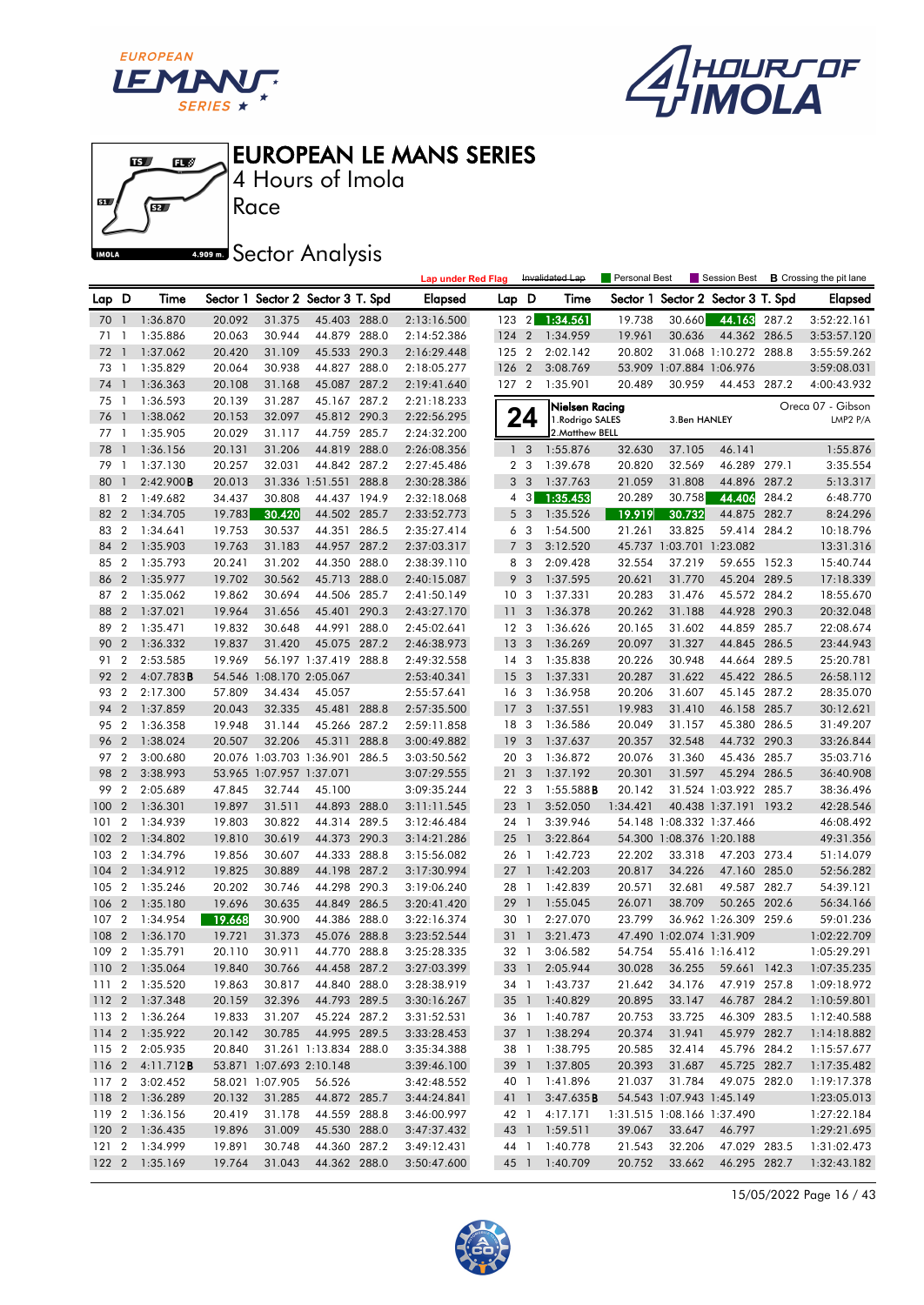





Race 4 Hours of Imola

# **A.509 mm** Sector Analysis

|      |                  |                        |          |                          |                                   |       | <b>Lap under Red Flag</b> |                 |                         | Invalidated Lap                          | <b>Personal Best</b>    |                          | Session Best                      |       | <b>B</b> Crossing the pit lane  |
|------|------------------|------------------------|----------|--------------------------|-----------------------------------|-------|---------------------------|-----------------|-------------------------|------------------------------------------|-------------------------|--------------------------|-----------------------------------|-------|---------------------------------|
| Lap  | D                | Time                   |          |                          | Sector 1 Sector 2 Sector 3 T. Spd |       | Elapsed                   | Lap D           |                         | Time                                     |                         |                          | Sector 1 Sector 2 Sector 3 T. Spd |       | <b>Elapsed</b>                  |
| 46   | $\mathbf{1}$     | 1:39.106               | 20.918   | 32.122                   | 46.066 282.7                      |       | 1:34:22.288               | 99              | $\overline{2}$          | 1:37.918                                 | 20.653                  | 31.726                   | 45.539 284.2                      |       | 3:12:23.650                     |
| 47   | $\mathbf{1}$     | 1:38.646               | 20.421   | 32.306                   | 45.919 282.7                      |       | 1:36:00.934               | 100             | $\overline{2}$          | 1:38.563                                 | 20.289                  | 31.836                   | 46.438 285.0                      |       | 3:14:02.213                     |
| 48   | -1               | 1:37.952               | 20.283   | 31.770                   | 45.899 282.7                      |       | 1:37:38.886               | 101             | $\overline{2}$          | 1:37.426                                 | 20.282                  | 31.682                   | 45.462 282.0                      |       | 3:15:39.639                     |
| 49   | $\overline{1}$   | 1:38.920               | 20.482   | 32.005                   | 46.433 282.7                      |       | 1:39:17.806               | 102 2           |                         | 1:38.138                                 | 20.648                  | 32.064                   | 45.426 282.7                      |       | 3:17:17.777                     |
| 50   | $\mathbf{1}$     | 1:37.850               | 20.324   | 31.874                   | 45.652 283.5                      |       | 1:40:55.656               | 103             | $\overline{2}$          | 1:36.881                                 | 20.290                  | 31.460                   | 45.131                            | 281.2 | 3:18:54.658                     |
| 51   | $\overline{1}$   | 1:39.939               | 20.440   | 33.247                   | 46.252 284.2                      |       | 1:42:35.595               | 104             | $\overline{2}$          | 1:36.648                                 | 20.279                  | 31.246                   | 45.123                            | 282.0 | 3:20:31.306                     |
| 52   | - 1              | 1:39.760               | 20.941   | 32.211                   | 46.608 284.2                      |       | 1:44:15.355               | 105             | $\overline{2}$          | 1:37.332                                 | 20.204                  | 31.575                   | 45.553 285.7                      |       | 3:22:08.638                     |
| 53   | $\mathbf{1}$     | 1:37.636               | 20.367   | 31.744                   | 45.525 282.7                      |       | 1:45:52.991               | 106 2           |                         | 1:38.066                                 | 20.486                  | 32.065                   | 45.515 285.7                      |       | 3:23:46.704                     |
| 54   | $\overline{1}$   | 1:38.819               | 20.395   | 32.580                   | 45.844 283.5                      |       | 1:47:31.810               | 107             | $\overline{2}$          | 1:37.331                                 | 20.290                  | 31.866                   | 45.175 284.2                      |       | 3:25:24.035                     |
| 55   | $\mathbf{1}$     | 1:38.357               | 20.609   | 32.286                   | 45.462 284.2                      |       | 1:49:10.167               | 108             | $\overline{2}$          | 1:36.473                                 | 20.258                  | 31.150                   | 45.065 283.5                      |       | 3:27:00.508                     |
| 56   | -1               | 1:39.224               | 20.499   | 32.416                   | 46.309 283.5                      |       | 1:50:49.391               | 109             | $\overline{2}$          | 1:38.351                                 | 20.303                  | 31.934                   | 46.114 282.7                      |       | 3:28:38.859                     |
| 57   | $\overline{1}$   | 1:37.608               | 20.395   | 31.524                   | 45.689 283.5                      |       | 1:52:26.999               | 110 2           |                         | 1:39.031                                 | 20.673                  | 32.891                   | 45.467 284.2                      |       | 3:30:17.890                     |
| 58   | $\mathbf{1}$     | 2:11.185               | 20.331   |                          | 31.638 1:19.216 282.7             |       | 1:54:38.184               | 111             | $\overline{2}$          | 1:56.399B                                | 20.308                  |                          | 32.076 1:04.015 285.0             |       | 3:32:14.289                     |
| 59   | $\mathbf{1}$     | 1:40.751               | 21.396   | 32.232                   | 47.123 270.0                      |       | 1:56:18.935               | 112 3           |                         | 2:59.134                                 | 1:23.293                |                          | 31.796 1:04.045 188.8             |       | 3:35:13.423                     |
| 60   | -1               | 1:38.526               | 20.557   | 31.500                   | 46.469 284.2                      |       | 1:57:57.461               | 1133            |                         | 3:39.247                                 |                         | 54.107 1:07.899 1:37.241 |                                   |       | 3:38:52.670                     |
| 61   | $\overline{1}$   | 1:40.269               | 20.841   | 32.825                   | 46.603 285.0                      |       | 1:59:37.730               | $114 - 3$       |                         | 3:28.200                                 |                         | 54.190 1:07.912 1:26.098 |                                   |       | 3:42:20.870                     |
| 62   | $\overline{1}$   | 1:40.004               | 21.200   | 32.517                   | 46.287 282.0                      |       | 2:01:17.734               | 115 3           |                         | 1:37.616                                 | 20.712                  | 31.210                   | 45.694 272.7                      |       | 3:43:58.486                     |
| 63   | -1               | 1:39.341               | 20.799   | 32.211                   | 46.331                            | 283.5 | 2:02:57.075               | 116 3           |                         | 1:36.466                                 | 20.235                  | 31.240                   | 44.991                            | 280.5 | 3:45:34.952                     |
| 64   | -1               | 1:38.332               | 20.496   | 31.790                   | 46.046 282.7                      |       | 2:04:35.407               | 117 3           |                         | 1:35.921                                 | 20.213                  | 31.072                   | 44.636 280.5                      |       | 3:47:10.873                     |
| 65   | $\mathbf{1}$     | 1:58.075B              | 20.526   |                          | 32.478 1:05.071                   | 284.2 | 2:06:33.482               | 118 3           |                         | 1:35.733                                 | 20.106                  | 30.848                   | 44.779 282.0                      |       | 3:48:46.606                     |
| 66   | $\overline{2}$   | 2:56.931               | 1:39.922 | 31.540                   | 45.469                            | 193.9 | 2:09:30.413               | 119             | $\overline{\mathbf{3}}$ | 1:35.844                                 | 20.034                  | 30.822                   | 44.988                            | 285.0 | 3:50:22.450                     |
| 67   | $\overline{2}$   | 1:36.835               | 20.119   | 31.567                   | 45.149 283.5                      |       | 2:11:07.248               | 120 3           |                         | 1:36.566                                 | 20.182                  | 31.409                   | 44.975 282.0                      |       | 3:51:59.016                     |
| 68   | $\overline{2}$   | 1:36.500               | 20.179   | 31.263                   | 45.058 282.7                      |       | 2:12:43.748               | 121             | $\overline{\mathbf{3}}$ | 1:36.662                                 | 20.859                  | 31.179                   | 44.624 282.0                      |       | 3:53:35.678                     |
| 69   | $\overline{2}$   | 1:37.399               | 20.301   | 31.633                   | 45.465 285.7                      |       | 2:14:21.147               | 122 3           |                         | 1:35.986                                 | 20.323                  | 30.902                   | 44.761 282.0                      |       | 3:55:11.664                     |
| 70   | $\overline{2}$   | 1:37.674               | 20.209   | 32.312                   | 45.153                            | 284.2 | 2:15:58.821               | 123             | $\mathbf{3}$            | 3:33.758                                 |                         | 49.727 1:07.846 1:36.185 |                                   |       | 3:58:45.422                     |
| 71   | $\overline{2}$   | 1:36.579               | 20.439   | 31.349                   | 44.791                            | 284.2 | 2:17:35.400               | 124 3           |                         | 1:39.089                                 | 22.918                  | 31.452                   | 44.719 233.3                      |       | 4:00:24.511                     |
| 72   | $\overline{2}$   | 1:36.756               | 20.196   | 31.217                   | 45.343                            | 282.0 | 2:19:12.156               | 1253            |                         | 1:36.006                                 | 20.018                  | 31.345                   | 44.643 282.7                      |       | 4:02:00.517                     |
| 73   | $\overline{2}$   | 1:37.106               | 20.953   | 31.259                   | 44.894 284.2                      |       | 2:20:49.262               |                 |                         |                                          |                         |                          |                                   |       |                                 |
| 74   | $\overline{2}$   | 1:36.149               | 20.125   | 31.260                   | 44.764                            | 282.7 | 2:22:25.411               |                 | 27                      | <b>COOL Racing</b><br>1. Nicolas MAULINI |                         |                          | 3. Antoine DOQUIN                 |       | Ligier JS P320 - Nissan<br>LMP3 |
| 75   | $\overline{2}$   | 1:37.966               | 20.627   | 32.210                   | 45.129 283.5                      |       | 2:24:03.377               |                 |                         |                                          | 2. Jean-Ludovic FOUBERT |                          |                                   |       |                                 |
| 76   | $\overline{2}$   | 1:36.956               | 20.162   | 31.367                   | 45.427 284.2                      |       | 2:25:40.333               |                 | $1\quad 2$              | 2:17.871                                 | 54.689                  | 34.691                   | 48.491                            |       | 2:17.871                        |
| 77   | $\overline{2}$   | 1:36.944               | 20.206   | 31.639                   | 45.099                            | 283.5 | 2:27:17.277               |                 | 2 <sub>2</sub>          | 1:42.695                                 | 21.418                  | 33.529                   | 47.748 269.3                      |       | 4:00.566                        |
| 78   | $\boldsymbol{2}$ | 1:36.382               | 20.141   | 31.048                   | 45.193                            | 282.7 | 2:28:53.659               |                 | 3 <sub>2</sub>          | 1:42.839                                 | 21.484                  | 33.548                   | 47.807 270.7                      |       | 5:43.405                        |
| 79   | $\overline{2}$   | 1:36.973               | 20.497   | 31.465                   | 45.011                            | 284.2 | 2:30:30.632               | $\overline{4}$  | $\overline{2}$          | 1:44.820                                 | 21.316                  | 34.740                   | 48.764 271.4                      |       | 7:28.225                        |
| 80   | $\overline{2}$   | 1:36.357               | 20.149   | 31.282                   | 44.926                            | 282.7 | 2:32:06.989               |                 | 5 <sub>2</sub>          | 1:48.434                                 | 21.465                  | 35.390                   | 51.579 275.5                      |       | 9:16.659                        |
| 81   | $\overline{2}$   | 1:37.505               | 20.142   | 32.165                   | 45.198 283.5                      |       | 2:33:44.494               | 6               | $\overline{2}$          | 1:56.609                                 | 25.882                  | 37.406                   | 53.321                            | 233.3 | 11:13.268                       |
| 82   | $\overline{2}$   | 1:36.731               | 20.217   | 31.398                   | 45.116 285.7                      |       | 2:35:21.225               |                 | 7 <sub>2</sub>          | 2:42.791                                 | 23.841                  |                          | 54.767 1:24.183 254.7             |       | 13:56.059                       |
| 83   | $\overline{2}$   | 1:38.588               | 20.438   | 32.225                   | 45.925 285.0                      |       | 2:36:59.813               | 8               | $\overline{2}$          | 2:02.570                                 | 34.477                  | 37.637                   | 50.456 125.7                      |       | 15:58.629                       |
| 84   | $\overline{2}$   | 1:36.751               | 20.161   | 31.314                   | 45.276 284.2                      |       | 2:38:36.564               |                 | 9 2                     | 1:45.151                                 | 22.393                  | 34.419                   | 48.339 274.8                      |       | 17:43.780                       |
| 85   | $\overline{2}$   | 1:36.806               | 20.174   | 31.202                   | 45.430 282.7                      |       | 2:40:13.370               | 10 <sub>2</sub> |                         | 1:43.605                                 | 21.599                  | 33.750                   | 48.256 271.4                      |       | 19:27.385                       |
|      |                  | 86 2 1:36.305          | 20.184   | 31.145                   | 44.976 283.5                      |       | 2:41:49.675               |                 |                         | 11 2 1:46.397                            | 22.071                  | 34.838                   | 49.488 262.8                      |       | 21:13.782                       |
|      |                  | 87 2 1:58.425 <b>B</b> | 20.237   |                          | 32.157 1:06.031 285.0             |       | 2:43:48.100               |                 |                         | 12 2 1:43.389                            | 21.705                  | 33.675                   | 48.009 272.0                      |       | 22:57.171                       |
| 88 2 |                  | 2:33.679               | 1:16.159 | 31.649                   | 45.871 194.6                      |       | 2:46:21.779               |                 |                         | 13 2 1:43.145                            | 21.525                  | 33.733                   | 47.887 270.0                      |       | 24:40.316                       |
|      |                  | 89 2 2:32.682          | 20.345   |                          | 35.306 1:37.031 282.7             |       | 2:48:54.461               |                 |                         | 14 2 1:43.311                            | 21.385                  | 33.821                   | 48.105 270.7                      |       | 26:23.627                       |
| 90 2 |                  | 3:38.844               |          | 53.969 1:07.773 1:37.102 |                                   |       | 2:52:33.305               |                 | 15 <sub>2</sub>         | 1:42.976                                 | 21.503                  | 33.596                   | 47.877 272.7                      |       | 28:06.603                       |
|      |                  | 91 2 2:52.215          |          | 54.077 1:07.891          | 50.247                            |       | 2:55:25.520               |                 |                         | 16 2 1:43.810                            | 21.463                  | 34.101                   | 48.246 274.1                      |       | 29:50.413                       |
|      |                  | 92 2 1:38.720          | 20.659   | 31.927                   | 46.134 281.2                      |       | 2:57:04.240               |                 |                         | 17 2 1:43.412                            | 21.538                  | 33.466                   | 48.408 272.7                      |       | 31:33.825                       |
| 93 2 |                  | 1:37.843               | 20.412   | 31.570                   | 45.861 282.0                      |       | 2:58:42.083               |                 |                         | 18 2 1:44.646                            | 21.540                  | 34.712                   | 48.394 275.5                      |       | 33:18.471                       |
| 94 2 |                  | 1:38.958               | 20.898   | 32.210                   | 45.850 282.0                      |       | 3:00:21.041               |                 | 19 2                    | 1:43.760                                 | 21.570                  | 33.848                   | 48.342 273.4                      |       | 35:02.231                       |
|      | 95 2             | 2:31.234               | 20.364   |                          | 33.781 1:37.089 284.2             |       | 3:02:52.275               |                 |                         | 20 2 1:43.817                            | 21.597                  | 33.964                   | 48.256 274.1                      |       | 36:46.048                       |
| 96 2 |                  | 3:38.287               |          | 54.022 1:07.635 1:36.630 |                                   |       | 3:06:30.562               |                 | 21 2                    | 1:45.585                                 | 21.871                  | 34.588                   | 49.126 273.4                      |       | 38:31.633                       |
|      |                  | 97 2 2:37.614          | 54.609   | 56.573                   | 46.432                            |       | 3:09:08.176               |                 |                         | 22 2 1:46.010                            | 21.627                  | 35.377                   | 49.006 272.7                      |       | 40:17.643                       |
|      |                  | 98 2 1:37.556          | 20.437   | 31.871                   | 45.248 281.2                      |       | 3:10:45.732               |                 | 23 2                    | 3:05.581                                 |                         |                          | 22.488 1:06.073 1:37.020 265.4    |       | 43:23.224                       |
|      |                  |                        |          |                          |                                   |       |                           |                 |                         |                                          |                         |                          |                                   |       |                                 |

15/05/2022 Page 17 / 43

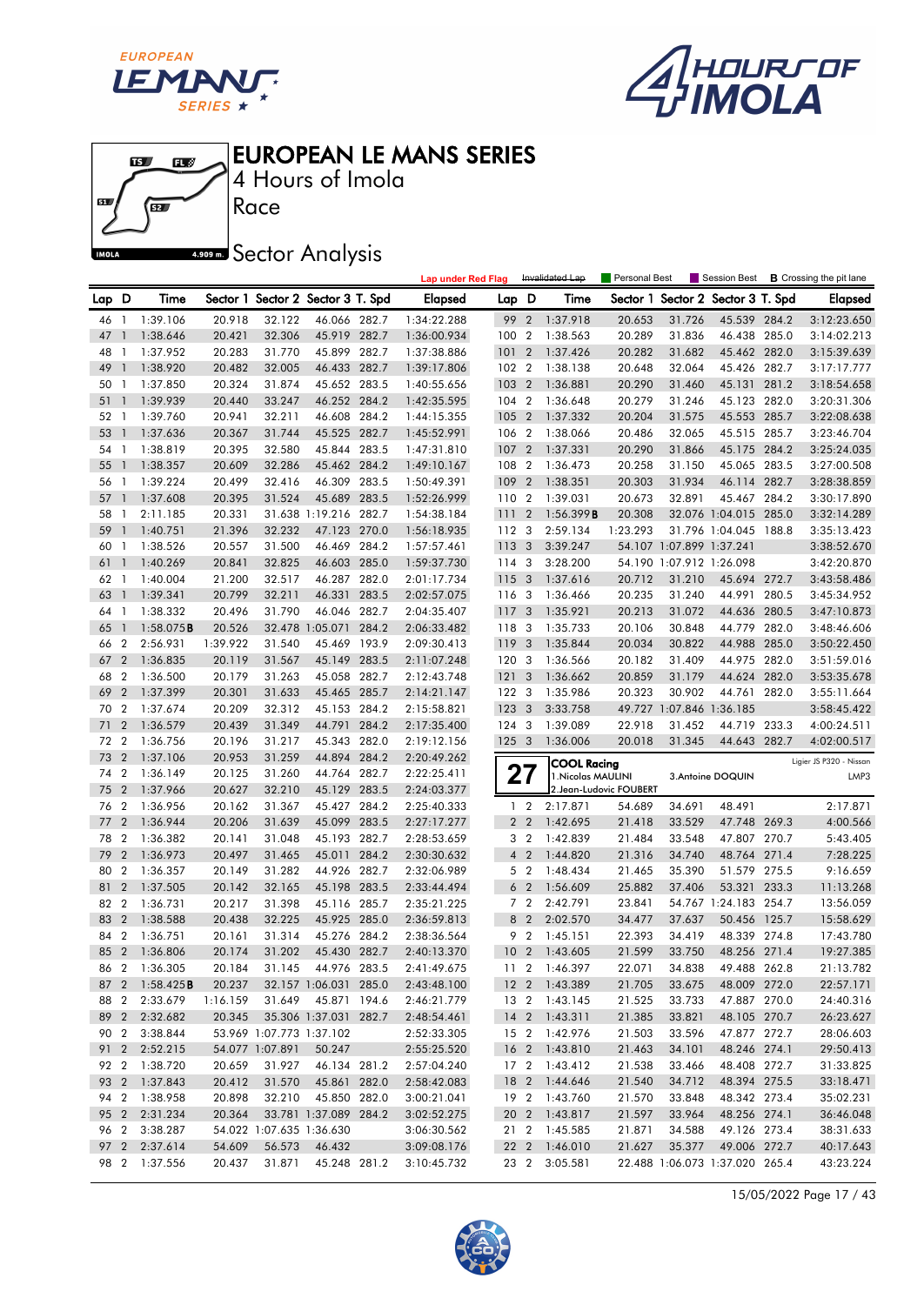





4 Hours of Imola

**A.909mm** Sector Analysis

|            |                                  |                      |                  |                          |                                   |       | <b>Lap under Red Flag</b>  |                         |                         | Invalidated Lap                       | Personal Best    |                                   | Session Best           |       | <b>B</b> Crossing the pit lane        |
|------------|----------------------------------|----------------------|------------------|--------------------------|-----------------------------------|-------|----------------------------|-------------------------|-------------------------|---------------------------------------|------------------|-----------------------------------|------------------------|-------|---------------------------------------|
| Lap D      |                                  | Time                 |                  |                          | Sector 1 Sector 2 Sector 3 T. Spd |       | <b>Elapsed</b>             | Lap D                   |                         | Time                                  |                  | Sector 1 Sector 2 Sector 3 T. Spd |                        |       | <b>Elapsed</b>                        |
| 24         | $\overline{2}$                   | 5:02.782B            |                  | 54.308 1:07.666 3:00.808 |                                   |       | 48:26.006                  | 77 1                    |                         | 1:43.042                              | 21.425           | 33.138                            | 48.479 274.1           |       | 2:30:10.544                           |
| 25         | $\boldsymbol{2}$                 | 2:16.753             | 52.526           | 34.702                   | 49.525                            |       | 50:42.759                  | 78                      | $\overline{1}$          | 1:44.221                              | 21.618           | 34.263                            | 48.340 278.4           |       | 2:31:54.765                           |
| 26         | $\overline{2}$                   | 1:44.862             | 21.755           | 34.325                   | 48.782 270.0                      |       | 52:27.621                  | 79 1                    |                         | 1:42.320                              | 21.454           | 33.390                            | 47.476 274.8           |       | 2:33:37.085                           |
| 27         | $\overline{2}$                   | 1:45.754             | 21.808           | 35.109                   | 48.837 271.4                      |       | 54:13.375                  | 80                      | $\overline{1}$          | 1:43.052                              | 21.894           | 33.222                            | 47.936 272.7           |       | 2:35:20.137                           |
| 28         | $\overline{2}$                   | 1:50.209             | 22.337           | 35.126                   | 52.746 271.4                      |       | 56:03.584                  | 81 1                    |                         | 1:43.178                              | 21.364           | 34.511                            | 47.303 275.5           |       | 2:37:03.315                           |
| 29         | $\overline{2}$                   | 2:48.398             | 28.070           |                          | 40.198 1:40.130                   | 164.9 | 58:51.982                  | 82                      | $\overline{1}$          | 1:42.683                              | 21.493           | 33.640                            | 47.550 277.6           |       | 2:38:45.998                           |
| 30         | $\overline{2}$                   | 2:25.429             | 47.603           | 47.578                   | 50.248                            |       | 1:01:17.411                | 83 1                    |                         | 1:43.357                              | 21.374           | 33.583                            | 48.400 276.2           |       | 2:40:29.355                           |
| 31         | $\overline{2}$                   | 1:52.369             | 23.208           | 37.181                   | 51.980 261.5                      |       | 1:03:09.780                | 84 1                    |                         | 1:41.794                              | 21.395           | 33.130                            | 47.269 274.1           |       | 2:42:11.149                           |
| 32         | $\overline{2}$                   | 2:30.782             | 23.884           |                          | 52.408 1:14.490 226.4             |       | 1:05:40.562                | 85 1                    |                         | 1:41.602                              | 21.208           | 33.123                            | 47.271 274.8           |       | 2:43:52.751                           |
| 33         | $\overline{2}$                   | 2:03.366             | 31.337           | 37.336                   | 54.693 129.2                      |       | 1:07:43.928                | 86                      | $\overline{1}$          | 1:43.134                              | 21.289           | 33.345                            | 48.500 275.5           |       | 2:45:35.885                           |
| 34         | $\overline{2}$                   | 1:47.470             | 22.618           | 35.042                   | 49.810 272.7                      |       | 1:09:31.398                | 87 1                    |                         | 1:53.826                              | 21.438           | 33.503                            | 58.885 274.8           |       | 2:47:29.711                           |
| 35         | $\overline{2}$                   | 1:45.458             | 21.892           | 34.339                   | 49.227 273.4                      |       | 1:11:16.856                | 88                      | $\overline{1}$          | 5:01.203B                             |                  | 54.082 1:07.029 3:00.092          |                        |       | 2:52:30.914                           |
| 36         | $\overline{2}$                   | 1:45.615             | 21.762           | 34.749                   | 49.104 276.2                      |       | 1:13:02.471                | 89                      | 3                       | 2:57.586                              |                  | 59.123 1:07.812                   | 50.651                 |       | 2:55:28.500                           |
| 37         | $\overline{2}$                   | 1:45.087             | 21.580           | 34.318                   | 49.189 276.2                      |       | 1:14:47.558                | 90                      | 3                       | 1:43.220                              | 21.846           | 33.676                            | 47.698 268.7           |       | 2:57:11.720                           |
| 38         | $\overline{2}$                   | 1:44.441             | 21.660           | 33.977                   | 48.804 272.0                      |       | 1:16:31.999                | 91 3                    |                         | 1:41.799                              | 21.360           | 33.087                            | 47.352 272.0           |       | 2:58:53.519                           |
| 39         | $\overline{2}$                   | 1:47.051             | 23.903           | 34.450                   | 48.698 274.8                      |       | 1:18:19.050                | 92 3                    |                         | 1:42.797                              | 21.313           | 33.119                            | 48.365 272.7           |       | 3:00:36.316                           |
| 40         | $\overline{2}$                   | 2:37.200             | 21.719           |                          | 38.395 1:37.086 272.0             |       | 1:20:56.250                | 93 3                    |                         | 2:55.506                              | 21.362           |                                   | 57.124 1:37.020 273.4  |       | 3:03:31.822                           |
| 41         | $\boldsymbol{2}$                 | 3:39.307             |                  | 54.336 1:07.659 1:37.312 |                                   |       | 1:24:35.557                | 94                      | 3                       | 3:39.160                              |                  | 54.355 1:07.609 1:37.196          |                        |       | 3:07:10.982                           |
| 42         | $\overline{2}$                   | 3:22.077             |                  | 54.314 1:07.633 1:20.130 |                                   |       | 1:27:57.634                | 95 3                    |                         | 2:20.665                              | 54.438           | 37.842                            | 48.385                 |       | 3:09:31.647                           |
| 43         | $\overline{2}$                   | 1:46.521             | 22.542           | 34.593                   | 49.386 266.0                      |       | 1:29:44.155                | 96 3                    |                         | 1:42.829                              | 21.533           | 33.752                            | 47.544 270.7           |       | 3:11:14.476                           |
| 44         | $\overline{2}$                   | 1:45.451             | 21.710           | 34.806                   | 48.935 270.0                      |       | 1:31:29.606                | 97 3                    |                         | 1:43.176                              | 21.599           | 33.324                            | 48.253 272.0           |       | 3:12:57.652                           |
| 45         | $\overline{2}$                   | 1:45.096             | 21.737           | 34.133                   | 49.226 271.4                      |       | 1:33:14.702                | 98                      | 3                       | 1:42.955                              | 21.413           | 33.604                            | 47.938 273.4           |       | 3:14:40.607                           |
| 46         | $\overline{2}$                   | 1:47.062             | 21.857           | 35.015                   | 50.190 272.7                      |       | 1:35:01.764                | 99 3                    |                         | 1:43.977                              | 21.300           | 33.507                            | 49.170 274.1           |       | 3:16:24.584                           |
| 47         | $\overline{2}$                   | 1:46.504             | 21.865           | 34.550                   | 50.089 273.4                      |       | 1:36:48.268                | 1003                    |                         | 1:41.818                              | 21.235           | 33.163                            | 47.420 273.4           |       | 3:18:06.402                           |
| 48         | $\overline{2}$                   | 1:45.377             | 21.953           | 34.477                   | 48.947 273.4                      |       | 1:38:33.645                | 101                     | $\overline{\mathbf{3}}$ | 1:41.454                              | 21.255           | 32.909                            | 47.290 272.0           |       | 3:19:47.856                           |
| 49         | $\overline{2}$                   | 1:45.700             | 22.406           | 34.383                   | 48.911 243.2                      |       | 1:40:19.345                | 102 <sub>3</sub>        |                         | 1:41.374                              | 21.225           | 32.993                            | 47.156 272.7           |       | 3:21:29.230                           |
| 50         | $\overline{2}$                   | 1:45.026             | 21.995           | 34.210                   | 48.821                            | 273.4 | 1:42:04.371                | 103                     | 3                       | 1:41.095                              | 21.215           | 32.766                            | 47.114 273.4           |       | 3:23:10.325                           |
| 51         | $\overline{2}$                   | 1:46.274             | 21.745           | 35.390                   | 49.139 273.4                      |       | 1:43:50.645                | $104 - 3$               |                         | 1:42.584                              | 21.197           | 32.919                            | 48.468 274.1           |       | 3:24:52.909                           |
| 52 2       |                                  | 1:44.582             | 21.665           | 34.055                   | 48.862 274.8                      |       | 1:45:35.227                | 1053                    |                         | 1:42.000                              | 21.192           | 32.779                            | 48.029 274.8           |       | 3:26:34.909                           |
| 53 2       |                                  | 1:44.751             | 21.659           | 34.010                   | 49.082 274.1                      |       | 1:47:19.978                | 106                     | $\overline{3}$          | 1:41.320                              | 21.335           | 32.886                            | 47.099 274.8           |       | 3:28:16.229                           |
| 54         | $\overline{2}$<br>$\overline{2}$ | 1:45.120             | 21.624<br>21.859 | 34.488                   | 49.008 276.2<br>49.313 273.4      |       | 1:49:05.098                | 107 <sub>3</sub><br>108 | $\overline{3}$          | 1:41.395                              | 21.409           | 32.913                            | 47.073                 | 273.4 | 3:29:57.624                           |
| 55         | $\overline{2}$                   | 1:45.711             |                  | 34.539                   |                                   |       | 1:50:50.809                |                         | $\overline{\mathbf{3}}$ | 1:41.550                              | 21.284           | 33.136<br>33.355                  | 47.130 273.4<br>47.238 | 276.2 | 3:31:39.174                           |
| 56<br>57 2 |                                  | 1:45.953<br>1:45.499 | 21.745<br>21.878 | 34.990<br>34.345         | 49.218 273.4<br>49.276 271.4      |       | 1:52:36.762                | 109<br>110              | $\overline{\mathbf{3}}$ | 1:41.886<br>2:09.067                  | 21.293<br>21.675 |                                   | 33.383 1:14.009 274.8  |       | 3:33:21.060                           |
| 58         | $\overline{2}$                   | 1:46.890             | 21.889           | 35.645                   | 49.356 271.4                      |       | 1:54:22.261<br>1:56:09.151 | 1113                    |                         | 3:38.725                              |                  | 54.250 1:07.443 1:37.032          |                        |       | 3:35:30.127<br>3:39:08.852            |
| 59         | $\overline{2}$                   | 1:46.949             | 22.258           | 34.428                   | 50.263 272.7                      |       | 1:57:56.100                | 1123                    |                         | 3:21.061                              |                  | 54.343 1:07.641 1:19.077          |                        |       | 3:42:29.913                           |
| 60         | $\overline{2}$                   | 1:46.421             | 22.126           | 34.989                   | 49.306 274.1                      |       | 1:59:42.521                | 113 3                   |                         | 1:43.189                              | 22.099           | 33.341                            | 47.749 266.0           |       | 3:44:13.102                           |
| 61 2       |                                  | 2:46.980B            | 21.679           |                          | 34.472 1:50.829 273.4             |       | 2:02:29.501                | 114 3                   |                         | 1:42.032                              | 21.584           | 33.129                            | 47.319 271.4           |       | 3:45:55.134                           |
| 62         | $\ensuremath{\mathbb{J}}$        | 1:58.377             | 36.192           | 34.041                   | 48.144 185.2                      |       | 2:04:27.878                | 115 3                   |                         | 1:42.504                              | 21.401           | 33.572                            | 47.531 272.0           |       | 3:47:37.638                           |
| 63 1       |                                  | 1:43.762             | 21.594           | 34.201                   | 47.967 271.4                      |       | 2:06:11.640                | 116 <sub>3</sub>        |                         | 1:41.451                              | 21.401           | 32.925                            | 47.125 272.0           |       | 3:49:19.089                           |
|            |                                  | 64 1 1:43.656        | 21.591           | 34.041                   | 48.024 271.4                      |       | 2:07:55.296                |                         |                         | 117 3 1:43.513                        | 22.874           | 33.302                            | 47.337 272.0           |       | 3:51:02.602                           |
|            |                                  | 65 1 1:43.342        | 21.483           | 33.517                   | 48.342 272.0                      |       | 2:09:38.638                |                         |                         | 118 3 1:41.336                        | 21.325           | 32.858                            | 47.153 273.4           |       | 3:52:43.938                           |
| 66 1       |                                  | 1:43.221             | 21.403           | 33.979                   | 47.839 273.4                      |       | 2:11:21.859                |                         |                         | 119 3 1:42.265                        | 21.119           | 33.358                            | 47.788 274.8           |       | 3:54:26.203                           |
|            |                                  | 67 1 1:42.984        | 21.524           | 33.418                   | 48.042 274.1                      |       | 2:13:04.843                |                         |                         | 120 3 2:43.567                        | 21.466           |                                   | 45.218 1:36.883 275.5  |       | 3:57:09.770                           |
| 68 1       |                                  | 1:42.106             | 21.434           | 33.262                   | 47.410 272.7                      |       | 2:14:46.949                | $121 \quad 3$           |                         | 2:35.046                              | 54.277           | 52.720                            | 48.049                 |       | 3:59:44.816                           |
|            |                                  | 69 1 1:42.592        | 21.446           | 33.656                   | 47.490 272.7                      |       | 2:16:29.541                | $122 \quad 3$           |                         | 1:44.187                              | 21.768           | 33.801                            | 48.618 270.7           |       | 4:01:29.003                           |
| 70 1       |                                  | 1:42.400             | 21.798           | 33.132                   | 47.470 260.9                      |       | 2:18:11.941                |                         |                         |                                       |                  |                                   |                        |       |                                       |
| 71 1       |                                  | 1:43.696             | 21.382           | 34.497                   | 47.817 272.7                      |       | 2:19:55.637                |                         | 28                      | <b>IDEC Sport</b><br>1. Paul LAFARGUE |                  | 3. Patrick PILET                  |                        |       | Oreca 07 - Gibson<br>LMP <sub>2</sub> |
| 72 1       |                                  | 1:42.251             | 21.472           | 33.370                   | 47.409 275.5                      |       | 2:21:37.888                |                         |                         | 2. Paul Loup CHATIN                   |                  |                                   |                        |       |                                       |
|            |                                  | 73 1 1:41.990        | 21.355           | 33.183                   | 47.452 273.4                      |       | 2:23:19.878                |                         | 1 <sup>1</sup>          | 1:42.698                              | 24.697           | 32.165                            | 45.836                 |       | 1:42.698                              |
|            |                                  | 74 1 1:42.453        | 21.404           | 33.423                   | 47.626 273.4                      |       | 2:25:02.331                |                         |                         | 2 1 1:36.993                          | 20.230           | 31.448                            | 45.315 282.7           |       | 3:19.691                              |
| 75 1       |                                  | 1:42.434             | 21.697           | 33.246                   | 47.491 262.1                      |       | 2:26:44.765                |                         | 3 1                     | 2:07.088B                             | 20.690           |                                   | 31.600 1:14.798 288.8  |       | 5:26.779                              |
| 76 1       |                                  | 1:42.737             | 21.423           | 33.645                   | 47.669 274.1                      |       | 2:28:27.502                |                         |                         | 4 1 1:52.809                          | 35.653           | 32.214                            | 44.942 194.6           |       | 7:19.588                              |
|            |                                  |                      |                  |                          |                                   |       |                            |                         |                         |                                       |                  |                                   |                        |       |                                       |

15/05/2022 Page 18 / 43

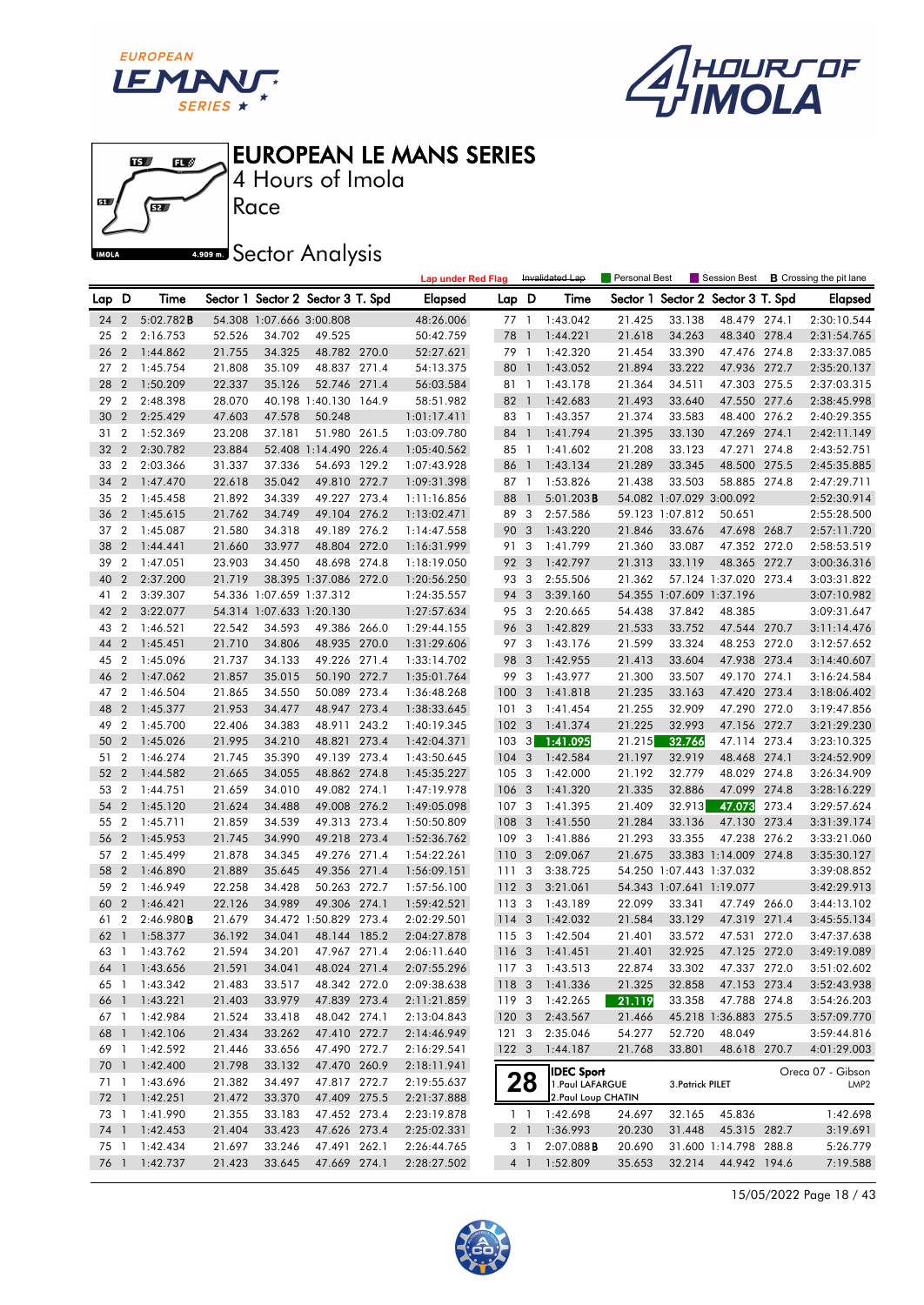





4 Hours of Imola EUROPEAN LE MANS SERIES

# **A.909mm** Sector Analysis

|              |                          |                      |                  |                          |                                   |       | <b>Lap under Red Flag</b>  |       |                | Invalidated Lap                  | Personal Best    |                          |                                                |       | Session Best <b>B</b> Crossing the pit lane |
|--------------|--------------------------|----------------------|------------------|--------------------------|-----------------------------------|-------|----------------------------|-------|----------------|----------------------------------|------------------|--------------------------|------------------------------------------------|-------|---------------------------------------------|
| Lap D        |                          | Time                 |                  |                          | Sector 1 Sector 2 Sector 3 T. Spd |       | Elapsed                    | Lap D |                | Time                             |                  |                          | Sector 1 Sector 2 Sector 3 T. Spd              |       | <b>Elapsed</b>                              |
| 5 1          |                          | 1:44.239             | 19.889           | 31.714                   | 52.636 285.0                      |       | 9:03.827                   | 58    | 3              | 1:35.840                         | 20.009           | 31.186                   | 44.645 284.2                                   |       | 1:52:49.366                                 |
| 6            | $\overline{1}$           | 1:59.332             | 28.331           | 37.985                   | 53.016 171.7                      |       | 11:03.159                  | 59 3  |                | 1:35.283                         | 19.904           | 30.528                   | 44.851 285.0                                   |       | 1:54:24.649                                 |
| 7 1          |                          | 2:45.969             | 26.047           |                          | 55.969 1:23.953 192.5             |       | 13:49.128                  | 60    | 3              | 1:36.596                         | 20.752           | 31.282                   | 44.562 289.5                                   |       | 1:56:01.245                                 |
| 8            | $\overline{1}$           | 2:02.257             | 33.381           | 35.936                   | 52.940 127.4                      |       | 15:51.385                  | 61 3  |                | 1:36.065                         | 20.004           | 31.224                   | 44.837 286.5                                   |       | 1:57:37.310                                 |
| 9 1          |                          | 1:39.617             | 21.334           | 32.510                   | 45.773 269.3                      |       | 17:31.002                  | 62    | 3              | 1:37.727                         | 22.053           | 30.975                   | 44.699                                         | 285.0 | 1:59:15.037                                 |
| 10           | $\overline{1}$           | 1:38.955             | 20.579           | 32.688                   | 45.688 283.5                      |       | 19:09.957                  | 63 3  |                | 1:36.123                         | 19.901           | 31.145                   | 45.077                                         | 285.0 | 2:00:51.160                                 |
| $11 \quad 1$ |                          | 1:37.501             | 20.539           | 32.424                   | 44.538 285.0                      |       | 20:47.458                  | 64    | 3              | 2:30.024B                        | 19.918           |                          | 31.163 1:38.943 286.5                          |       | 2:03:21.184                                 |
| 12           | $\overline{1}$           | 1:35.919             | 20.057           | 31.015                   | 44.847 284.2                      |       | 22:23.377                  | 65 3  |                | 1:51.382                         | 34.999           | 31.708                   | 44.675 194.9                                   |       | 2:05:12.566                                 |
| 13           | $\overline{1}$           | 1:35.292             | 19.890           | 30.708                   | 44.694 283.5                      |       | 23:58.669                  | 66 3  |                | 1:36.795                         | 20.533           | 31.306                   | 44.956 279.1                                   |       | 2:06:49.361                                 |
| 14           | $\mathbf{1}$             | 1:35.704             | 19.923           | 31.108                   | 44.673 284.2                      |       | 25:34.373                  | 67 3  |                | 1:37.773                         | 20.397           | 31.580                   | 45.796 286.5                                   |       | 2:08:27.134                                 |
| $15-1$       |                          | 1:36.129             | 20.006           | 30.642                   | 45.481 284.2                      |       | 27:10.502                  | 68    | 3              | 1:36.810                         | 20.157           | 31.702                   | 44.951 285.7                                   |       | 2:10:03.944                                 |
| 16           | $\overline{1}$           | 1:37.419             | 20.306           | 31.595                   | 45.518 286.5                      |       | 28:47.921                  | 69 3  |                | 1:36.258                         | 20.067           | 30.966                   | 45.225 284.2                                   |       | 2:11:40.202                                 |
| 17           | $\overline{1}$           | 1:37.339             | 19.978           | 31.817                   | 45.544 287.2                      |       | 30:25.260                  | 70 3  |                | 1:37.008                         | 20.003           | 31.482                   | 45.523                                         | 286.5 | 2:13:17.210                                 |
| 18           | $\overline{1}$           | 1:37.645             | 20.425           | 31.379                   | 45.841 288.0                      |       | 32:02.905                  | 71    | 3              | 1:36.068                         | 20.316           | 30.931                   | 44.821 285.0                                   |       | 2:14:53.278                                 |
| 19           | $\overline{1}$           | 1:36.644             | 20.781           | 31.261                   | 44.602 287.2                      |       | 33:39.549                  | 72 3  |                | 1:36.493                         | 20.374           | 31.098                   | 45.021 285.7                                   |       | 2:16:29.771                                 |
| 20           | $\mathbf{1}$             | 1:38.620             | 19.941           | 33.843                   | 44.836 285.0                      |       | 35:18.169                  | 73 3  |                | 1:36.066                         | 20.247           | 31.061                   | 44.758 287.2                                   |       | 2:18:05.837                                 |
| 21           | $\overline{1}$           | 1:36.073             | 19.807           | 31.339                   | 44.927 283.5                      |       | 36:54.242                  | 74 3  |                | 1:36.298                         | 20.121           | 31.188                   | 44.989                                         | 287.2 | 2:19:42.135                                 |
| 22           | $\overline{1}$           | 1:35.755             | 19.979           | 30.833                   | 44.943 285.7                      |       | 38:29.997                  | 75 3  |                | 1:36.992                         | 20.215           | 31.258                   | 45.519 285.0                                   |       | 2:21:19.127                                 |
| 23           | $\overline{\phantom{a}}$ | 2:32.213B            | 19.952           |                          | 31.468 1:40.793 284.2             |       | 41:02.210                  | 76 3  |                | 1:37.400                         | 19.974           | 31.886                   | 45.540 285.0                                   |       | 2:22:56.527                                 |
| 24           | $\overline{1}$           | 3:44.689             |                  | 58.405 1:08.437 1:37.847 |                                   |       | 44:46.899                  | 77 3  |                | 1:36.133                         | 20.211           | 31.106                   | 44.816 285.0                                   |       | 2:24:32.660                                 |
| 25           | $\overline{1}$           | 3:41.039             |                  | 54.608 1:08.313 1:38.118 |                                   |       | 48:27.938                  | 78    | 3              | 1:36.420                         | 20.202           | 31.201                   | 45.017 285.0                                   |       | 2:26:09.080                                 |
| 26           | $\mathbf{1}$             | 2:09.815             | 49.513           | 33.458                   | 46.844                            |       | 50:37.753                  | 79 3  |                | 1:36.939                         | 20.245           | 31.696                   | 44.998 284.2                                   |       | 2:27:46.019                                 |
| $27-1$       |                          | 1:38.148             | 20.404           | 32.362                   | 45.382 283.5                      |       | 52:15.901                  | 80 3  |                | 1:36.780                         | 20.087           | 31.062                   | 45.631 285.7                                   |       | 2:29:22.799                                 |
| 28           | $\overline{1}$           | 1:39.318             | 20.153           | 33.423                   | 45.742 285.7                      |       | 53:55.219                  | 81 3  |                | 1:35.924                         | 19.989           | 31.051                   | 44.884 285.7                                   |       | 2:30:58.723                                 |
| 29           | $\mathbf{1}$             | 1:58.414             | 20.523           | 38.460                   | 59.431 283.5                      |       | 55:53.633                  | 82 3  |                | 1:35.487                         | 19.945           | 30.633                   | 44.909 285.0                                   |       | 2:32:34.210                                 |
| 30           | $\mathbf{1}$             | 2:49.752             | 24.272           |                          | 46.265 1:39.215 223.1             |       | 58:43.385                  | 83 3  |                | 1:36.485                         | 20.223           | 31.143                   | 45.119 283.5                                   |       | 2:34:10.695                                 |
| 31           | $\overline{\phantom{a}}$ | 3:27.572             |                  | 50.707 1:05.540 1:31.325 |                                   |       | 1:02:10.957                | 84 3  |                | 1:36.326                         | 20.184           | 30.861                   | 45.281 282.7                                   |       | 2:35:47.021                                 |
| 32           | $\overline{1}$           | 3:04.254             | 52.185           |                          | 58.605 1:13.464 144.2             |       | 1:05:15.211                | 85 3  |                | 1:35.433                         | 19.886           | 30.801                   | 44.746 285.0                                   |       | 2:37:22.454                                 |
| 33           | $\overline{1}$           | 2:12.551             | 27.050           |                          | 37.865 1:07.636 194.9             |       | 1:07:27.762                | 86 3  |                | 1:36.870                         | 20.041           | 31.691                   | 45.138 286.5                                   |       | 2:38:59.324                                 |
| 34           | $\overline{1}$           | 1:38.678             | 21.057           | 31.977                   | 45.644 270.7                      |       | 1:09:06.440                | 87 3  |                | 2:49.672B                        | 20.119           |                          | 31.146 1:58.407 285.0                          |       | 2:41:48.996                                 |
| 35           | $\overline{1}$           | 1:36.572             | 20.231           | 31.386                   | 44.955 284.2                      |       | 1:10:43.012                | 88 2  |                | 1:52.401                         | 34.898           | 32.039                   | 45.464 196.0                                   |       | 2:43:41.397                                 |
| 36           | $\overline{1}$           | 1:38.375             | 20.328           | 32.571                   | 45.476 285.7                      |       | 1:12:21.387                | 89 2  |                | 1:35.514                         | 19.989           | 30.915                   | 44.610 284.2                                   |       | 2:45:16.911                                 |
| 37           | -1                       | 1:36.439             | 20.103           | 31.285                   | 45.051                            | 285.7 | 1:13:57.826                | 90    | $\overline{2}$ | 1:36.443                         | 19.948           | 30.985                   | 45.510 286.5                                   |       | 2:46:53.354                                 |
| 38           | $\mathbf{1}$             | 1:36.712             | 20.147           | 31.478                   | 45.087 287.2                      |       | 1:15:34.538                | 91 2  |                | 3:05.415                         |                  |                          | 20.819 1:07.684 1:36.912 289.5                 |       | 2:49:58.769                                 |
| 39           | -1                       | 1:37.110             | 20.071           | 31.452                   | 45.587 286.5                      |       | 1:17:11.648                | 92 2  |                | 3:39.460                         |                  | 54.199 1:07.911 1:37.350 |                                                |       | 2:53:38.229                                 |
| 40           | $\overline{1}$           | 1:36.840             | 20.083           | 31.062                   | 45.695 285.7                      |       | 1:18:48.488                | 93 2  |                | 2:18.418                         | 54.484           | 38.005                   | 45.929                                         |       | 2:55:56.647                                 |
| 41           | $\mathbf{1}$             | 3:53.938B            |                  |                          | 20.598 1:03.626 2:29.714 288.0    |       | 1:22:42.426                | 94    | $\overline{2}$ | 1:37.358                         | 20.446           | 32.024                   | 44.888 289.5                                   |       | 2:57:34.005                                 |
| 42           | $\overline{\mathbf{3}}$  | 3:43.225             |                  | 57.950 1:07.948 1:37.327 |                                   |       | 1:26:25.651                | 95 2  |                | 1:36.621                         | 19.986           | 31.423                   | 45.212 285.0                                   |       | 2:59:10.626                                 |
| 43           | 3                        | 2:23.466             | 54.631           | 42.976                   | 45.859                            |       | 1:28:49.117                | 96 2  |                | 1:36.676                         | 19.835           | 31.396                   | 45.445 287.2<br>19.931 1:00.762 1:37.626 288.0 |       | 3:00:47.302                                 |
| 44 3         |                          | 1:36.535             | 20.211           | 31.103                   | 45.221 282.7                      |       | 1:30:25.652                | 97 2  |                | 2:58.319                         |                  |                          |                                                |       | 3:03:45.621                                 |
|              |                          | 45 3 1:36.823        | 20.190           | 31.738                   | 44.895 283.5                      |       | 1:32:02.475                |       |                | 98 2 3:38.431                    |                  | 53.905 1:07.601 1:36.925 |                                                |       | 3:07:24.052                                 |
|              |                          | 46 3 1:36.343        | 19.908           | 30.726                   | 45.709 284.2                      |       | 1:33:38.818                |       |                | 99 2 2:09.813<br>100 2 1:36.571  | 51.453           | 32.960                   | 45.400                                         |       | 3:09:33.865                                 |
| 47 3<br>48 3 |                          | 1:34.633             | 19.894<br>19.876 | 30.558                   | 44.181 285.0                      |       | 1:35:13.451                |       |                |                                  | 20.090           | 31.665                   | 44.816 284.2                                   |       | 3:11:10.436                                 |
|              |                          | 1:36.010             |                  | 30.957                   | 45.177 285.0                      |       | 1:36:49.461<br>1:38:25.639 |       |                | 101 2 1:34.372<br>102 2 1:34.310 | 19.759<br>19.638 | 30.463<br>30.350         | 44.150 287.2<br>44.322 291.9                   |       | 3:12:44.808                                 |
| 49 3<br>50 3 |                          | 1:36.178<br>1:36.228 | 20.577<br>19.820 | 30.889<br>31.198         | 44.712 285.7<br>45.210 285.0      |       |                            |       |                | 103 2 1:34.579                   | 19.760           | 30.502                   | 44.317 286.5                                   |       | 3:14:19.118                                 |
| 51 3         |                          | 1:35.431             | 19.861           | 30.659                   | 44.911 285.0                      |       | 1:40:01.867<br>1:41:37.298 |       |                | 104 2 1:35.252                   | 19.909           | 30.687                   | 44.656 286.5                                   |       | 3:15:53.697<br>3:17:28.949                  |
| 52 3         |                          | 1:35.576             | 19.931           | 30.647                   | 44.998 285.0                      |       | 1:43:12.874                |       |                | 105 2 1:34.331                   | 19.743           | 30.510                   | 44.078 285.7                                   |       | 3:19:03.280                                 |
| 53 3         |                          | 1:36.261             | 19.975           | 31.464                   | 44.822 287.2                      |       | 1:44:49.135                |       |                | 106 2 1:35.092                   | 20.202           | 30.724                   | 44.166 286.5                                   |       | 3:20:38.372                                 |
| 54 3         |                          | 1:36.209             | 20.485           | 31.001                   | 44.723 287.2                      |       | 1:46:25.344                |       |                | 107 2 1:35.132                   | 19.680           | 30.725                   | 44.727 286.5                                   |       | 3:22:13.504                                 |
| 55 3         |                          | 1:35.107             | 19.914           | 30.643                   | 44.550 283.5                      |       | 1:48:00.451                |       |                | 108 2 1:36.819                   | 19.841           | 31.582                   | 45.396 287.2                                   |       | 3:23:50.323                                 |
| 56 3         |                          | 1:35.177             | 19.953           | 30.792                   | 44.432 285.7                      |       | 1:49:35.628                |       |                | 109 2 1:34.990                   | 19.743           | 30.739                   | 44.508 286.5                                   |       | 3:25:25.313                                 |
|              |                          | 57 3 1:37.898        | 20.466           | 31.411                   | 46.021 286.5                      |       | 1:51:13.526                |       |                | 110 2 1:35.749                   | 19.849           | 31.119                   | 44.781 287.2                                   |       | 3:27:01.062                                 |
|              |                          |                      |                  |                          |                                   |       |                            |       |                |                                  |                  |                          |                                                |       |                                             |

15/05/2022 Page 19 / 43

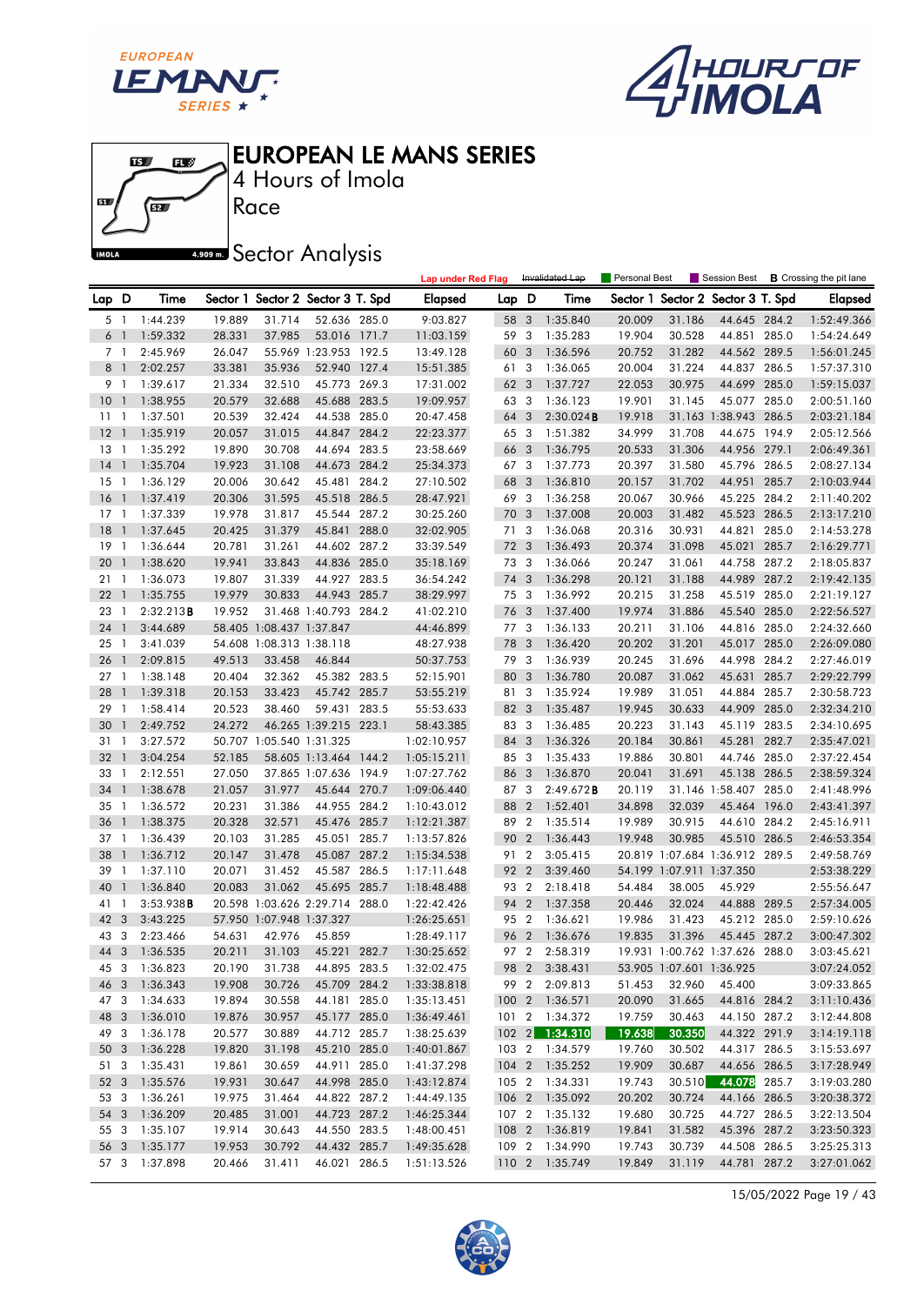





4 Hours of Imola

# **A.509 mm** Sector Analysis

|                 |                |                        |        |                          |                                   |       | <b>Lap under Red Flag</b> |        |                | Invalidated Lap | Personal Best |                          | Session Best                      |       | <b>B</b> Crossing the pit lane |
|-----------------|----------------|------------------------|--------|--------------------------|-----------------------------------|-------|---------------------------|--------|----------------|-----------------|---------------|--------------------------|-----------------------------------|-------|--------------------------------|
| Lap D           |                | Time                   |        |                          | Sector 1 Sector 2 Sector 3 T. Spd |       | <b>Elapsed</b>            | Lap D  |                | Time            |               |                          | Sector 1 Sector 2 Sector 3 T. Spd |       | Elapsed                        |
| 111             | $\overline{2}$ | 1:36.293               | 20.154 | 31.112                   | 45.027 288.8                      |       | 3:28:37.355               | 34 1   |                | 1:39.057        | 21.630        | 31.980                   | 45.447 282.7                      |       | 1:09:07.870                    |
| 112             | $\overline{2}$ | 2:29.065B              | 20.071 |                          | 31.216 1:37.778 288.0             |       | 3:31:06.420               | 35     | $\overline{1}$ | 1:38.533        | 20.726        | 32.357                   | 45.450 289.5                      |       | 1:10:46.403                    |
| 113             | $\overline{2}$ | 1:51.322               | 34.721 | 31.377                   | 45.224 194.9                      |       | 3:32:57.742               | 36 1   |                | 1:37.745        | 20.252        | 31.435                   | 46.058 284.2                      |       | 1:12:24.148                    |
| 114             | $\overline{2}$ | 1:39.632               | 23.724 | 31.246                   | 44.662 287.2                      |       | 3:34:37.374               | $37-1$ |                | 1:38.156        | 20.674        | 32.175                   | 45.307 287.2                      |       | 1:14:02.304                    |
| 115             | $\overline{2}$ | 3:24.355               |        |                          | 39.815 1:07.723 1:36.817 184.3    |       | 3:38:01.729               | 38 1   |                | 1:37.420        | 20.322        | 31.404                   | 45.694 284.2                      |       | 1:15:39.724                    |
| 116             | $\overline{2}$ | 3:38.534               |        | 53.900 1:07.724 1:36.910 |                                   |       | 3:41:40.263               | 39     | $\overline{1}$ | 1:37.445        | 20.420        | 31.517                   | 45.508 285.0                      |       | 1:17:17.169                    |
| 117 2           |                | 1:59.137               | 41.805 | 32.034                   | 45.298                            |       | 3:43:39.400               | 40 1   |                | 1:37.715        | 20.301        | 31.521                   | 45.893 283.5                      |       | 1:18:54.884                    |
| 118             | $\overline{2}$ | 1:36.478               | 20.095 | 31.138                   | 45.245 284.2                      |       | 3:45:15.878               | 41 1   |                | 4:40.231B       |               |                          | 32.819 1:07.594 2:59.818 284.2    |       | 1:23:35.115                    |
| 119             | $\overline{2}$ | 1:36.914               | 20.090 | 31.561                   | 45.263 283.5                      |       | 3:46:52.792               | 42 2   |                | 3:42.620        |               | 57.853 1:07.622 1:37.145 |                                   |       | 1:27:17.735                    |
| 120             | $\overline{2}$ | 1:35.491               | 19.955 | 31.261                   | 44.275 284.2                      |       | 3:48:28.283               | 43 2   |                | 1:57.108        | 38.873        | 31.618                   | 46.617                            |       | 1:29:14.843                    |
| 121             | $\overline{2}$ | 1:35.002               | 19.806 | 30.796                   | 44.400 285.0                      |       | 3:50:03.285               | 44 2   |                | 1:35.110        | 20.038        | 30.748                   | 44.324 285.0                      |       | 1:30:49.953                    |
| 122             | $\overline{2}$ | 1:35.542               | 20.018 | 31.101                   | 44.423 285.0                      |       | 3:51:38.827               | 45 2   |                | 1:34.374        | 19.845        | 30.449                   | 44.080                            | 285.7 | 1:32:24.327                    |
| 123             | $\overline{2}$ | 1:36.038               | 20.043 | 30.949                   | 45.046 284.2                      |       | 3:53:14.865               | 46 2   |                | 1:34.830        | 19.732        | 30.292                   | 44.806 287.2                      |       | 1:33:59.157                    |
| 124             | $\overline{2}$ | 1:37.246               | 20.149 | 32.000                   | 45.097                            | 286.5 | 3:54:52.111               | 47     | $\overline{2}$ | 1:36.077        | 21.042        | 30.894                   | 44.141                            | 288.0 | 1:35:35.234                    |
| 125             | $\overline{2}$ | 3:06.256               |        |                          | 22.325 1:07.133 1:36.798 282.0    |       | 3:57:58.367               | 48 2   |                | 1:36.067        | 19.839        | 31.119                   | 45.109 288.0                      |       | 1:37:11.301                    |
| 126             | $\overline{2}$ | 2:06.662               | 48.767 | 32.564                   | 45.331                            |       | 4:00:05.029               | 49 2   |                | 1:34.601        | 19.837        | 30.634                   | 44.130                            | 287.2 | 1:38:45.902                    |
| 127             | $\overline{2}$ | 1:38.374               | 20.336 | 31.610                   | 46.428 284.2                      |       | 4:01:43.403               | 50 2   |                | 1:34.731        | 19.825        | 30.486                   | 44.420 288.0                      |       | 1:40:20.633                    |
|                 |                | Dugueine Team          |        |                          |                                   |       | Oreca 07 - Gibson         | 51     | $\overline{2}$ | 1:36.024        | 20.662        | 30.765                   | 44.597 288.0                      |       | 1:41:56.657                    |
|                 | <b>30</b>      | 1.Memo ROJAS           |        |                          | 3. Richard BRADLEY                |       | LMP <sub>2</sub>          | 52 2   |                | 1:35.729        | 19.846        | 30.921                   | 44.962 286.5                      |       | 1:43:32.386                    |
|                 |                | 2. Reshad DE GERUS     |        |                          |                                   |       |                           | 53 2   |                | 1:36.380        | 19.825        | 30.954                   | 45.601                            | 288.0 | 1:45:08.766                    |
|                 | $1\quad$       | 1:42.057               | 23.951 | 32.432                   | 45.674                            |       | 1:42.057                  | 54 2   |                | 1:36.550        | 20.261        | 31.205                   | 45.084 291.1                      |       | 1:46:45.316                    |
|                 | 2 1            | 1:37.078               | 20.371 | 31.520                   | 45.187 287.2                      |       | 3:19.135                  | 55 2   |                | 1:35.413        | 19.878        | 31.178                   | 44.357 288.0                      |       | 1:48:20.729                    |
|                 | 3 <sub>1</sub> | 1:37.443               | 21.117 | 31.307                   | 45.019 288.8                      |       | 4:56.578                  | 56 2   |                | 1:35.748        | 20.105        | 31.067                   | 44.576 289.5                      |       | 1:49:56.477                    |
|                 | 4 1            | 1:36.517               | 20.176 | 31.239                   | 45.102 287.2                      |       | 6:33.095                  | 57 2   |                | 1:34.712        | 19.749        | 30.526                   | 44.437                            | 291.9 | 1:51:31.189                    |
| 5 <sub>1</sub>  |                | 1:36.293               | 20.006 | 31.204                   | 45.083 286.5                      |       | 8:09.388                  | 58 2   |                | 1:35.233        | 19.946        | 30.783                   | 44.504 287.2                      |       | 1:53:06.422                    |
|                 | 6 1            | 2:03.243               | 20.032 |                          | 33.881 1:09.330 288.0             |       | 10:12.631                 | 59     | $\overline{2}$ | 1:37.384        | 21.196        | 31.418                   | 44.770 288.8                      |       | 1:54:43.806                    |
|                 | 7 <sup>1</sup> | 3:10.985               |        | 44.725 1:03.930 1:22.330 |                                   |       | 13:23.616                 | 60 2   |                | 1:37.155        | 21.491        | 31.042                   | 44.622 288.8                      |       | 1:56:20.961                    |
|                 | 8 1            | 2:13.991               | 30.813 |                          | 40.174 1:03.004 147.5             |       | 15:37.607                 | 61     | $\overline{2}$ | 1:35.717        | 19.811        | 30.750                   | 45.156 288.0                      |       | 1:57:56.678                    |
| 9               | $\overline{1}$ | 1:38.046               | 20.559 | 32.111                   | 45.376 288.8                      |       | 17:15.653                 | 62 2   |                | 1:35.264        | 20.003        | 30.899                   | 44.362 288.8                      |       | 1:59:31.942                    |
| 10 <sub>1</sub> |                | 1:36.575               | 20.402 | 31.300                   | 44.873 290.3                      |       | 18:52.228                 | 63     | $\overline{2}$ | 1:35.086        | 19.806        | 30.957                   | 44.323 289.5                      |       | 2:01:07.028                    |
| 11              | $\overline{1}$ | 1:36.320               | 20.023 | 31.038                   | 45.259 285.7                      |       | 20:28.548                 | 64 2   |                | 1:35.907        | 19.952        | 31.143                   | 44.812 289.5                      |       | 2:02:42.935                    |
| 12              | $\overline{1}$ | 1:36.332               | 20.082 | 31.133                   | 45.117 285.0                      |       | 22:04.880                 | 65     | $\overline{2}$ | 2:31.720B       | 19.876        |                          | 30.916 1:40.928                   | 289.5 | 2:05:14.655                    |
| 13              | $\overline{1}$ | 1:36.667               | 20.105 | 31.135                   | 45.427                            | 286.5 | 23:41.547                 | 66     | $\overline{2}$ | 1:53.168        | 35.376        | 33.109                   | 44.683 196.0                      |       | 2:07:07.823                    |
| 14 1            |                | 1:37.552               | 20.015 | 31.138                   | 46.399 285.7                      |       | 25:19.099                 | 67     | $\overline{2}$ | 1:36.938        | 20.005        | 31.342                   | 45.591                            | 286.5 | 2:08:44.761                    |
| 15              | $\overline{1}$ | 1:37.696               | 21.263 | 31.287                   | 45.146 286.5                      |       | 26:56.795                 | 68 2   |                | 1:35.823        | 19.993        | 31.118                   | 44.712 288.0                      |       | 2:10:20.584                    |
| 16              | $\overline{1}$ | 1:36.837               | 20.077 | 31.271                   | 45.489 287.2                      |       | 28:33.632                 | 69     | $\overline{2}$ | 1:35.829        | 20.064        | 30.794                   | 44.971                            | 287.2 | 2:11:56.413                    |
| 17              | $\overline{1}$ | 1:38.148               | 19.982 | 32.158                   | 46.008 288.0                      |       | 30:11.780                 | 70 2   |                | 1:35.363        | 19.905        | 30.741                   | 44.717 288.0                      |       | 2:13:31.776                    |
| 18              | -1             | 1:37.217               | 20.036 | 31.297                   | 45.884 287.2                      |       | 31:48.997                 | 71     | $\overline{2}$ | 1:36.060        | 20.099        | 31.108                   | 44.853 288.8                      |       | 2:15:07.836                    |
| 19              | $\overline{1}$ | 1:37.095               | 20.254 | 31.477                   | 45.364 288.0                      |       | 33:26.092                 | 72 2   |                | 1:35.334        | 19.946        | 30.870                   | 44.518 288.8                      |       | 2:16:43.170                    |
| 20              | $\overline{1}$ | 1:36.844               | 20.107 | 31.440                   | 45.297 287.2                      |       | 35:02.936                 | 73 2   |                | 1:36.158        | 19.931        | 31.415                   | 44.812 288.0                      |       | 2:18:19.328                    |
|                 |                | 21 1 1:37.472          | 20.820 | 31.325                   | 45.327 288.8                      |       | 36:40.408                 |        |                | 74 2 1:36.168   | 19.931        | 31.211                   | 45.026 288.0                      |       | 2:19:55.496                    |
|                 |                | 22 1 2:33.368 <b>B</b> | 20.009 |                          | 31.454 1:41.905 287.2             |       | 39:13.776                 |        |                | 75 2 1:35.297   | 19.963        | 30.784                   | 44.550 286.5                      |       | 2:21:30.793                    |
| 23 1            |                | 2:31.014               | 35.352 |                          | 32.995 1:22.667 194.9             |       | 41:44.790                 |        |                | 76 2 1:36.051   | 20.075        | 31.188                   | 44.788 289.5                      |       | 2:23:06.844                    |
| 24 1            |                | 3:40.089               |        | 54.324 1:08.174 1:37.591 |                                   |       | 45:24.879                 |        |                | 77 2 1:38.272   | 20.061        | 31.457                   | 46.754 288.8                      |       | 2:24:45.116                    |
|                 | 25 1           | 3:40.636               |        | 54.457 1:07.970 1:38.209 |                                   |       | 49:05.515                 |        |                | 78 2 1:36.593   | 19.981        | 31.755                   | 44.857 289.5                      |       | 2:26:21.709                    |
|                 |                | 26 1 1:45.608          | 27.896 | 32.043                   | 45.669 219.1                      |       | 50:51.123                 |        |                | 79 2 1:35.843   | 19.979        | 30.875                   | 44.989 287.2                      |       | 2:27:57.552                    |
| $27-1$          |                | 1:37.410               | 20.680 | 31.408                   | 45.322 286.5                      |       | 52:28.533                 |        |                | 80 2 1:35.765   | 19.868        | 30.962                   | 44.935 287.2                      |       | 2:29:33.317                    |
| 28 1            |                | 1:39.860               | 21.004 | 33.330                   | 45.526 287.2                      |       | 54:08.393                 |        |                | 81 2 1:35.736   | 19.891        | 31.043                   | 44.802 288.0                      |       | 2:31:09.053                    |
| 29 1            |                | 1:53.252               | 22.023 | 34.116                   | 57.113 281.2                      |       | 56:01.645                 |        |                | 82 2 1:36.829   | 19.957        | 32.001                   | 44.871 287.2                      |       | 2:32:45.882                    |
| 30 1            |                | 2:48.158               | 27.123 |                          | 41.480 1:39.555 184.3             |       | 58:49.803                 |        |                | 83 2 1:36.796   | 20.572        | 31.178                   | 45.046 288.8                      |       | 2:34:22.678                    |
| $31 \quad 1$    |                | 3:24.820               |        | 48.866 1:04.439 1:31.515 |                                   |       | 1:02:14.623               |        |                | 84 2 1:36.904   | 19.994        | 31.009                   | 45.901 287.2                      |       | 2:35:59.582                    |
| 32 1            |                | 3:04.866               | 52.245 |                          | 58.411 1:14.210                   |       | 1:05:19.489               |        |                | 85 2 1:36.640   | 20.165        | 32.057                   | 44.418 286.5                      |       | 2:37:36.222                    |
| 33 1            |                | 2:09.324               | 26.424 |                          | 36.796 1:06.104 162.4             |       | 1:07:28.813               |        | 86 2           | 2:32.667B       | 19.911        |                          | 30.746 1:42.010 287.2             |       | 2:40:08.889                    |

15/05/2022 Page 20 / 43

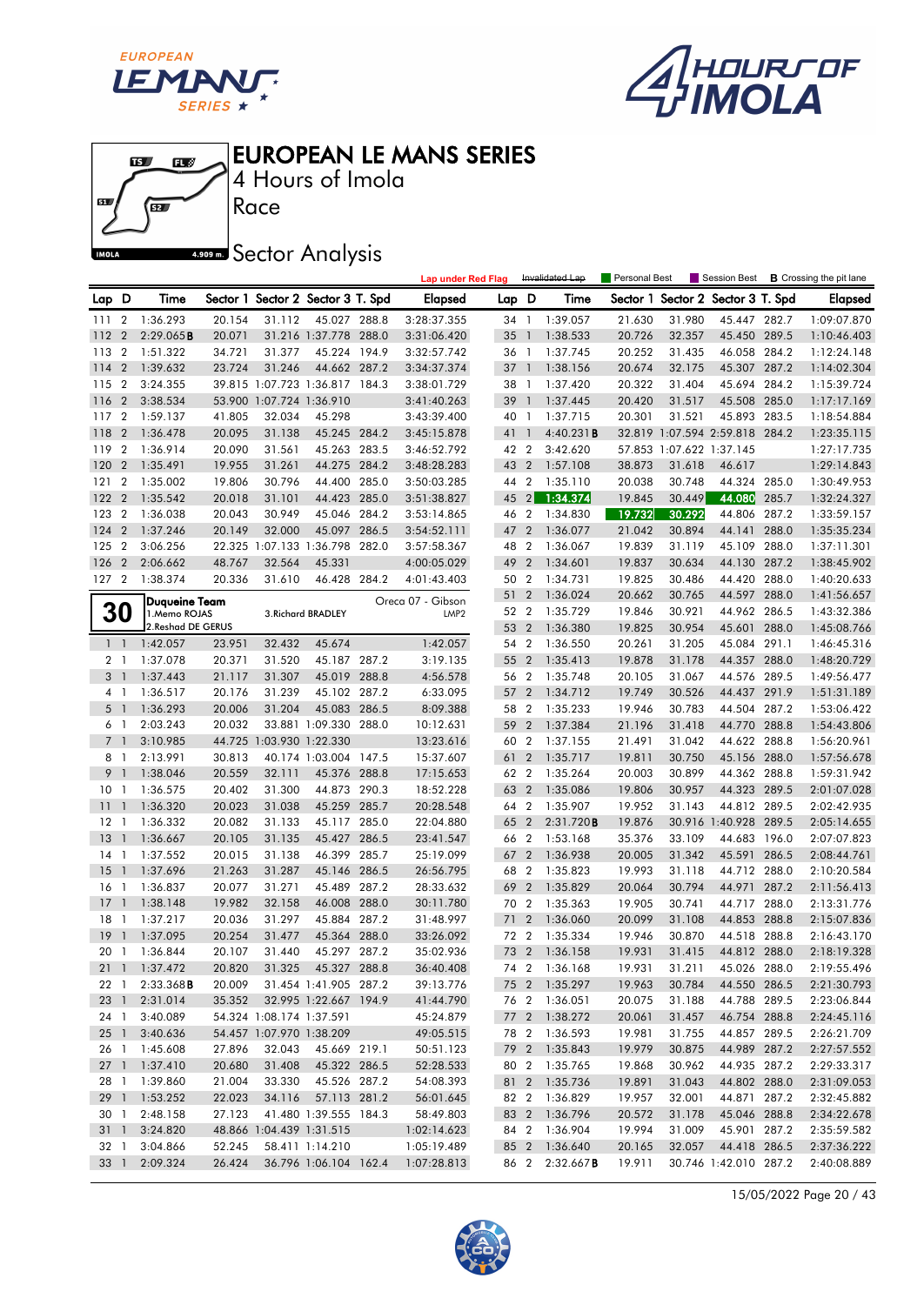





Race 4 Hours of Imola

**A.509 mm** Sector Analysis

|                |                |                               |          |                          |                                   |       | <b>Lap under Red Flag</b> |                 |                         | Invalidated Lap | Personal Best |                          | Session Best                      |       | <b>B</b> Crossing the pit lane |
|----------------|----------------|-------------------------------|----------|--------------------------|-----------------------------------|-------|---------------------------|-----------------|-------------------------|-----------------|---------------|--------------------------|-----------------------------------|-------|--------------------------------|
| Lap D          |                | Time                          |          |                          | Sector 1 Sector 2 Sector 3 T. Spd |       | Elapsed                   | Lap D           |                         | Time            |               |                          | Sector 1 Sector 2 Sector 3 T. Spd |       | <b>Elapsed</b>                 |
| 87             | 3              | 1:52.221                      | 34.974   | 31.871                   | 45.376 193.9                      |       | 2:42:01.110               | $10-1$          |                         | 1:42.684        | 20.750        | 34.293                   | 47.641                            | 283.5 | 21:08.172                      |
| 88             | 3              | 1:37.222                      | 20.374   | 31.622                   | 45.226 285.7                      |       | 2:43:38.332               | 11              | $\overline{1}$          | 1:41.403        | 21.252        | 33.176                   | 46.975 283.5                      |       | 22:49.575                      |
| 89             | 3              | 1:36.953                      | 20.145   | 31.401                   | 45.407 287.2                      |       | 2:45:15.285               | $12-1$          |                         | 1:39.952        | 20.597        | 32.466                   | 46.889 284.2                      |       | 24:29.527                      |
| 90             | 3              | 1:37.795                      | 20.090   | 31.945                   | 45.760 286.5                      |       | 2:46:53.080               | 13 1            |                         | 1:39.856        | 20.564        | 32.659                   | 46.633 285.0                      |       | 26:09.383                      |
| 91             | 3              | 3:04.911                      |          |                          | 20.762 1:06.610 1:37.539          | 287.2 | 2:49:57.991               | $14-1$          |                         | 1:39.804        | 20.818        | 32.751                   | 46.235 282.7                      |       | 27:49.187                      |
| 92             | 3              | 3:39.796                      |          | 54.421 1:07.930 1:37.445 |                                   |       | 2:53:37.787               | $15-1$          |                         | 1:40.079        | 20.372        | 32.681                   | 47.026 285.7                      |       | 29:29.266                      |
| 93             | 3              | 2:18.696                      | 54.357   | 38.426                   | 45.913                            |       | 2:55:56.483               | 16              | $\overline{1}$          | 1:38.809        | 20.578        | 31.833                   | 46.398 277.6                      |       | 31:08.075                      |
| 94             | 3              | 1:40.390                      | 20.515   | 32.874                   | 47.001 285.7                      |       | 2:57:36.873               | $17-1$          |                         | 1:39.999        | 20.923        | 33.072                   | 46.004 286.5                      |       | 32:48.074                      |
| 95             | 3              | 1:38.060                      | 20.467   | 31.890                   | 45.703                            | 285.7 | 2:59:14.933               | 18              | $\overline{1}$          | 1:38.662        | 20.453        | 31.997                   | 46.212 283.5                      |       | 34:26.736                      |
| 96             | 3              | 1:39.028                      | 20.620   | 32.302                   | 46.106 285.7                      |       | 3:00:53.961               | 19              | $\overline{1}$          | 1:40.330        | 20.397        | 31.951                   | 47.982 283.5                      |       | 36:07.066                      |
| 97             | 3              | 3:08.092                      |          |                          | 21.789 1:07.713 1:38.590 285.7    |       | 3:04:02.053               | 20              | $\overline{1}$          | 1:39.681        | 20.803        | 32.314                   | 46.564 282.0                      |       | 37:46.747                      |
| 98             | 3              | $4:20.406$ B                  |          | 53.823 1:07.214 2:19.369 |                                   |       | 3:08:22.459               | 21 1            |                         | 2:36.309B       | 20.418        |                          | 33.467 1:42.424 285.0             |       | 40:23.056                      |
| 99             | 3              | 1:52.224                      | 35.307   | 31.637                   | 45.280 192.2                      |       | 3:10:14.683               | 22 3            |                         | 3:41.837        |               | 55.757 1:08.450 1:37.630 |                                   |       | 44:04.893                      |
| 100            | 3              | 1:37.058                      | 20.143   | 31.775                   | 45.140 285.7                      |       | 3:11:51.741               | 23 3            |                         | 3:39.619        |               | 54.356 1:07.804 1:37.459 |                                   |       | 47:44.512                      |
| 101            | 3              | 1:36.544                      | 20.166   | 31.314                   | 45.064 285.7                      |       | 3:13:28.285               | 24              | 3                       | 2:32.374        | 54.441        | 50.231                   | 47.702                            |       | 50:16.886                      |
| 102            | -3             | 1:36.685                      | 20.311   | 31.263                   | 45.111 288.0                      |       | 3:15:04.970               | 25 3            |                         | 1:38.143        | 21.288        | 31.557                   | 45.298 279.8                      |       | 51:55.029                      |
| 103            | 3              | 1:37.460                      | 20.084   | 32.046                   | 45.330 285.0                      |       | 3:16:42.430               | 26 3            |                         | 1:35.868        | 20.189        | 30.811                   | 44.868 283.5                      |       | 53:30.897                      |
| 104            | 3              | 1:37.150                      | 20.055   | 32.067                   | 45.028 285.0                      |       | 3:18:19.580               | 27 <sub>3</sub> |                         | 1:50.481        | 19.972        | 34.415                   | 56.094 285.0                      |       | 55:21.378                      |
| 105            | -3             | 1:38.828                      | 20.371   | 32.805                   | 45.652 285.7                      |       | 3:19:58.408               | 28              | 3                       | 3:11.782        |               |                          | 29.661 1:05.712 1:36.409 227.4    |       | 58:33.160                      |
| 106            | 3              | 1:36.966                      | 20.085   | 31.449                   | 45.432 285.7                      |       | 3:21:35.374               | 29              | $\mathbf{3}$            | 3:30.611        |               | 52.211 1:07.391 1:31.009 |                                   |       | 1:02:03.771                    |
| 107            | 3              | 1:37.522                      | 20.149   | 32.124                   | 45.249 287.2                      |       | 3:23:12.896               | 30              | $\overline{3}$          | 3:01.734        | 50.479        |                          | 59.644 1:11.611                   |       | 1:05:05.505                    |
| 108            | 3              | 1:37.454                      | 20.118   | 31.626                   | 45.710 286.5                      |       | 3:24:50.350               | 31              | -3                      | 2:13.176        | 25.727        |                          | 42.169 1:05.280 233.3             |       | 1:07:18.681                    |
| 109            | 3              | 1:38.737                      | 20.336   | 32.348                   | 46.053 286.5                      |       | 3:26:29.087               | 32 <sub>3</sub> |                         | 1:37.549        | 20.619        | 31.443                   | 45.487 283.5                      |       | 1:08:56.230                    |
| 110            | -3             | 1:36.631                      | 20.116   | 31.353                   | 45.162 285.7                      |       | 3:28:05.718               | 333             |                         | 1:38.105        | 20.365        | 31.577                   | 46.163 283.5                      |       | 1:10:34.335                    |
| 111            | 3              | 1:36.762                      | 20.034   | 31.376                   | 45.352 286.5                      |       | 3:29:42.480               | 34 3            |                         | 1:36.351        | 20.251        | 31.247                   | 44.853 285.7                      |       | 1:12:10.686                    |
| 112            | -3             | 1:36.683                      | 20.157   | 31.375                   | 45.151 285.0                      |       | 3:31:19.163               | 35 3            |                         | 1:34.833        | 19.951        | 30.461                   | 44.421 282.0                      |       | 1:13:45.519                    |
| 113            | 3              | 1:37.060                      | 20.160   | 31.499                   | 45.401                            | 285.7 | 3:32:56.223               | 36 3            |                         | 1:34.761        | 19.838        | 30.458                   | 44.465 284.2                      |       | 1:15:20.280                    |
| 114            | -3             | 1:45.914                      | 27.584   | 32.486                   | 45.844 286.5                      |       | 3:34:42.137               | 373             |                         | 1:34.387        | 19.749        | 30.541                   | 44.097 283.5                      |       | 1:16:54.667                    |
| 115            | 3              | 4:11.775B                     |          | 52.833 1:07.202 2:11.740 |                                   |       | 3:38:53.912               | 38 3            |                         | 1:36.262        | 19.859        | 30.550                   | 45.853 285.0                      |       | 1:18:30.929                    |
| 116            | -3             | 3:28.333                      |          | 57.804 1:07.149 1:23.380 |                                   |       | 3:42:22.245               | 39 3            |                         | 3:31.896B       | 20.170        |                          | 45.218 2:26.508 285.0             |       | 1:22:02.825                    |
| 117            | 3              | 1:38.042                      | 20.936   | 31.797                   | 45.309 276.9                      |       | 3:44:00.287               | 40 3            |                         | 3:43.460        |               | 57.977 1:07.994 1:37.489 |                                   |       | 1:25:46.285                    |
| 118            | 3              | 1:37.026                      | 20.431   | 31.480                   | 45.115 285.0                      |       | 3:45:37.313               | 41 3            |                         | 2:48.827        |               | 54.371 1:05.696          | 48.760                            |       | 1:28:35.112                    |
| 119            | 3              | 1:36.720                      | 20.230   | 31.345                   | 45.145 285.0                      |       | 3:47:14.033               | 42 3            |                         | 1:37.067        | 20.453        | 31.753                   | 44.861                            | 282.7 | 1:30:12.179                    |
| 120            | -3             | 1:36.680                      | 20.199   | 31.341                   | 45.140 286.5                      |       | 3:48:50.713               | 43 3            |                         | 1:35.666        | 19.780        | 30.955                   | 44.931 285.7                      |       | 1:31:47.845                    |
| 121            | 3              | 1:37.374                      | 20.217   | 31.672                   | 45.485 285.7                      |       | 3:50:28.087               | 44 3            |                         | 1:36.408        | 19.810        | 31.535                   | 45.063 285.7                      |       | 1:33:24.253                    |
| 122            | 3              | 1:37.682                      | 20.176   | 31.610                   | 45.896                            | 285.7 | 3:52:05.769               | 45 3            |                         | 1:34.646        | 19.818        | 30.515                   | 44.313 285.0                      |       | 1:34:58.899                    |
| 123            | $\mathbf{3}$   | 1:37.511                      | 20.502   | 31.776                   | 45.233 285.7                      |       | 3:53:43.280               | 46 3            |                         | 1:35.909        | 19.699        | 30.439                   | 45.771                            | 286.5 | 1:36:34.808                    |
| 124            | -3             | 1:50.054                      | 20.312   | 31.649                   | 58.093 285.0                      |       | 3:55:33.334               | 473             |                         | 1:35.176        | 19.899        | 30.878                   | 44.399 282.0                      |       | 1:38:09.984                    |
| 125            | 3              | 3:20.798                      |          | 53.993 1:07.209 1:19.596 |                                   |       | 3:58:54.132               | 48              | $\overline{\mathbf{3}}$ | 1:36.139        | 20.052        | 31.515                   | 44.572 288.0                      |       | 1:39:46.123                    |
| 126            | 3              | 1:36.623                      | 20.324   | 31.403                   | 44.896 284.2                      |       | 4:00:30.755               | 49              | $\mathbf{3}$            | 1:35.559        | 19.648        | 31.041                   | 44.870 287.2                      |       | 1:41:21.682                    |
|                |                | 127 3 1:37.312                | 20.234   | 31.462                   | 45.616 284.2                      |       | 4:02:08.067               |                 |                         | 50 3 1:35.560   | 20.671        | 30.607                   | 44.282 285.7                      |       | 1:42:57.242                    |
|                |                | <b>TDS Racing x Vaillante</b> |          |                          |                                   |       | Oreca 07 - Gibson         | 51 3            |                         | 1:36.421        | 20.062        | 32.116                   | 44.243 285.7                      |       | 1:44:33.663                    |
| 31             |                | 1. Philippe CIMADOMO          |          |                          | 3. Tijmen VAN DER HELM            |       | LMP2 P/A                  | 52 3            |                         | 1:34.691        | 19.779        | 30.441                   | 44.471 285.7                      |       | 1:46:08.354                    |
|                |                | 2. Mathias BECHE              |          |                          |                                   |       |                           | 53 3            |                         | 1:36.550        | 20.219        | 30.726                   | 45.605 286.5                      |       | 1:47:44.904                    |
|                | 1 <sub>1</sub> | 4:08.031                      | 2:45.909 | 33.625                   | 48.497                            |       | 4:08.031                  | 54 3            |                         | 1:34.999        | 19.769        | 30.812                   | 44.418 286.5                      |       | 1:49:19.903                    |
| 2 <sub>1</sub> |                | 1:39.337                      | 20.644   | 32.550                   | 46.143 281.2                      |       | 5:47.368                  | 55 3            |                         | 1:34.145        | 19.809        | 30.248                   | 44.088 285.7                      |       | 1:50:54.048                    |
|                | 31             | 1:41.595                      | 20.601   | 32.531                   | 48.463 284.2                      |       | 7:28.963                  | 56 3            |                         | 1:34.662        | 19.730        | 30.637                   | 44.295 285.7                      |       | 1:52:28.710                    |
| 4 1            |                | 1:47.091                      | 21.004   | 34.449                   | 51.638 285.7                      |       | 9:16.054                  | 57 3            |                         | 1:35.536        | 19.712        | 30.753                   | 45.071 286.5                      |       | 1:54:04.246                    |
|                | 51             | 1:56.363                      | 25.290   | 37.766                   | 53.307 241.1                      |       | 11:12.417                 | 58 3            |                         | 1:35.478        | 19.808        | 31.233                   | 44.437 285.0                      |       | 1:55:39.724                    |
|                | 6 1            | 2:42.985                      | 23.828   |                          | 54.834 1:24.323 244.3             |       | 13:55.402                 | 59 3            |                         | 1:36.538        | 19.723        | 30.608                   | 46.207 285.7                      |       | 1:57:16.262                    |
|                | 7 1            | 2:02.930                      | 33.808   | 38.276                   | 50.846 132.2                      |       | 15:58.332                 | 60 3            |                         | 1:37.834        | 21.053        | 32.067                   | 44.714 281.2                      |       | 1:58:54.096                    |
| 8 1            |                | 1:42.502                      | 21.893   | 33.973                   | 46.636 275.5                      |       | 17:40.834                 | 61 3            |                         | 1:35.184        | 19.790        | 30.739                   | 44.655 287.2                      |       | 2:00:29.280                    |
|                | 91             | 1:44.654                      | 21.632   | 34.537                   | 48.485 267.3                      |       | 19:25.488                 | 62 3            |                         | 2:33.761B       | 20.074        |                          | 31.024 1:42.663 287.2             |       | 2:03:03.041                    |

15/05/2022 Page 21 / 43

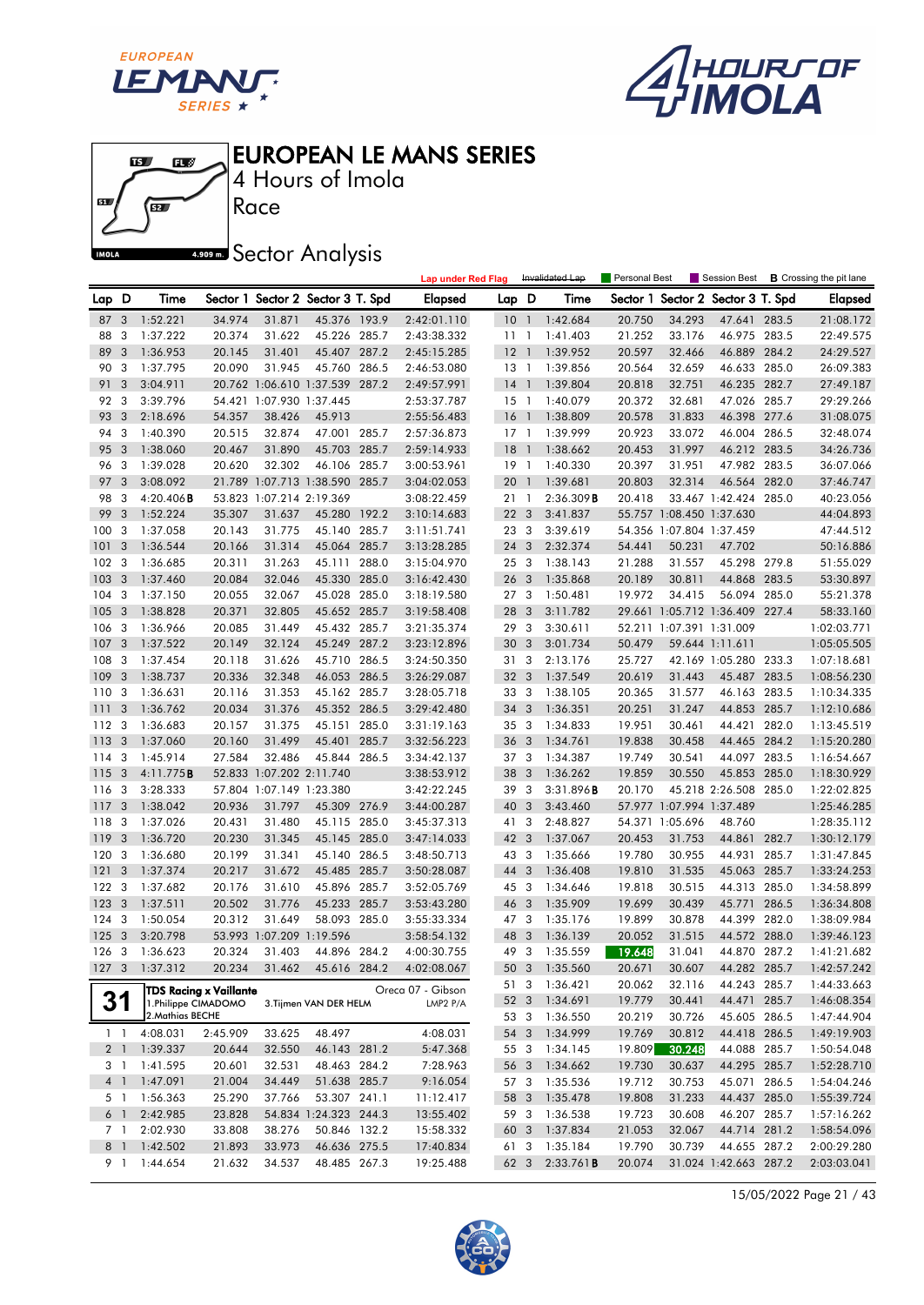





4 Hours of Imola

# **A.509 mm** Sector Analysis

|       |                |                              |        |                          |                                   |       | <b>Lap under Red Flag</b> |                 |                | Invalidated Lap    | <b>Personal Best</b> |                 | Session Best                      | <b>B</b> Crossing the pit lane |
|-------|----------------|------------------------------|--------|--------------------------|-----------------------------------|-------|---------------------------|-----------------|----------------|--------------------|----------------------|-----------------|-----------------------------------|--------------------------------|
| Lap D |                | Time                         |        |                          | Sector 1 Sector 2 Sector 3 T. Spd |       | Elapsed                   | Lap D           |                | Time               |                      |                 | Sector 1 Sector 2 Sector 3 T. Spd | <b>Elapsed</b>                 |
| 63    | $\overline{2}$ | 1:51.165                     | 34.535 | 31.701                   | 44.929 195.7                      |       | 2:04:54.206               | 116 2           |                | 1:35.946           | 20.088               | 31.271          | 44.587 287.2                      | 3:44:44.599                    |
| 64    | $\overline{2}$ | 1:35.140                     | 19.979 | 30.741                   | 44.420 285.0                      |       | 2:06:29.346               | 117             | $\overline{2}$ | 1:36.381           | 19.980               | 31.129          | 45.272 288.8                      | 3:46:20.980                    |
| 65    | $\overline{2}$ | 1:36.327                     | 19.932 | 31.278                   | 45.117 285.0                      |       | 2:08:05.673               | 118             | $\overline{2}$ | 1:36.537           | 20.194               | 31.743          | 44.600 290.3                      | 3:47:57.517                    |
| 66    | $\overline{2}$ | 1:34.664                     | 19.849 | 30.436                   | 44.379 287.2                      |       | 2:09:40.337               | 119             | $\overline{2}$ | 1:36.203           | 19.944               | 31.553          | 44.706 288.8                      | 3:49:33.720                    |
| 67    | $\overline{2}$ | 1:36.099                     | 19.982 | 31.229                   | 44.888 287.2                      |       | 2:11:16.436               | 120             | $\overline{2}$ | 1:34.842           | 19.782               | 30.516          | 44.544 289.5                      | 3:51:08.562                    |
| 68    | $\overline{2}$ | 1:35.321                     | 19.936 | 31.076                   | 44.309 286.5                      |       | 2:12:51.757               | 121             | $\overline{2}$ | 1:35.187           | 20.301               | 30.473          | 44.413 268.7                      | 3:52:43.749                    |
| 69    | $\overline{2}$ | 1:34.970                     | 19.893 | 30.740                   | 44.337 286.5                      |       | 2:14:26.727               | $122 \quad 2$   |                | 1:34.233           | 19.813               | 30.422          | 43.998 288.0                      | 3:54:17.982                    |
| 70    | $\overline{2}$ | 1:36.597                     | 20.828 | 30.946                   | 44.823 276.2                      |       | 2:16:03.324               | 123 2           |                | 2:25.782           | 20.662               |                 | 30.839 1:34.281 289.5             | 3:56:43.764                    |
| 71    | $\overline{2}$ | 1:36.239                     | 20.271 | 30.903                   | 45.065 288.0                      |       | 2:17:39.563               | 124 2           |                | 2:46.011           |                      | 54.056 1:06.102 | 45.853                            | 3:59:29.775                    |
| 72    | $\overline{2}$ | 1:34.672                     | 19.896 | 30.448                   | 44.328 285.7                      |       | 2:19:14.235               | 125 2           |                | 1:34.476           | 19.990               | 30.446          | 44.040 285.7                      | 4:01:04.251                    |
| 73    | $\overline{2}$ | 1:36.242                     | 20.320 | 31.291                   | 44.631 287.2                      |       | 2:20:50.477               |                 |                | Rinaldi Racing     |                      |                 |                                   | Ferrari 488 GTE Evo            |
| 74    | $\overline{2}$ | 1:35.825                     | 19.881 | 31.005                   | 44.939                            | 288.0 | 2:22:26.302               |                 | 32             | 1. Pierre EHRET    |                      |                 | 3. Gabriele LANCIERI              | <b>LMGTE</b>                   |
| 75    | $\overline{2}$ | 1:37.631                     | 20.052 | 32.298                   | 45.281                            | 288.0 | 2:24:03.933               |                 |                | 2. Nicolas VARRONE |                      |                 |                                   |                                |
| 76    | $\overline{2}$ | 1:36.957                     | 21.553 | 30.758                   | 44.646 287.2                      |       | 2:25:40.890               | 1 <sup>1</sup>  |                | 3:02.315B          | 31.433               |                 | 40.957 1:49.925                   | 3:02.315                       |
| 77 2  |                | 1:36.730                     | 19.861 | 31.820                   | 45.049 288.8                      |       | 2:27:17.620               |                 | 2 <sub>1</sub> | 2:08.767           | 38.813               | 38.189          | 51.765 175.0                      | 5:11.082                       |
| 78    | $\overline{2}$ | 1:36.224                     | 20.068 | 31.198                   | 44.958 288.0                      |       | 2:28:53.844               |                 | 3 <sup>1</sup> | 1:48.745           | 22.795               | 36.060          | 49.890 260.2                      | 6:59.827                       |
| 79    | $\overline{2}$ | 1:37.241                     | 20.404 | 31.774                   | 45.063 289.5                      |       | 2:30:31.085               |                 | $4-1$          | 1:54.260           | 22.538               | 38.294          | 53.428 259.6                      | 8:54.087                       |
| 80    | $\overline{2}$ | 1:36.170                     | 20.070 | 31.306                   | 44.794 288.8                      |       | 2:32:07.255               | 5               | $\overline{1}$ | 1:50.513           | 25.525               | 35.047          | 49.941 203.4                      | 10:44.600                      |
| 81    | $\overline{2}$ | 1:36.028                     | 20.059 | 31.555                   | 44.414 288.8                      |       | 2:33:43.283               |                 | 6 1            | 2:56.417           |                      |                 | 30.567 1:00.931 1:24.919 260.2    | 13:41.017                      |
| 82    | $\overline{2}$ | 1:35.117                     | 19.801 | 30.775                   | 44.541                            | 287.2 | 2:35:18.400               | $\overline{7}$  | - 1            | 2:07.388           | 33.470               | 36.957          | 56.961 130.1                      | 15:48.405                      |
| 83    | $\overline{2}$ | 1:35.686                     | 19.838 | 31.034                   | 44.814                            | 288.0 | 2:36:54.086               |                 | 8 1            | 1:50.084           | 23.907               | 36.197          | 49.980 254.1                      | 17:38.489                      |
| 84    | $\overline{2}$ | $2:38.601$ B                 | 19.973 |                          | 30.847 1:47.781                   | 291.1 | 2:39:32.687               | 9               | $\mathbf{1}$   | 1:47.399           | 23.094               | 34.636          | 49.669 247.1                      | 19:25.888                      |
| 85    | $\overline{1}$ | 1:58.834                     | 37.847 | 34.154                   | 46.833 196.0                      |       | 2:41:31.521               | 10 <sub>1</sub> |                | 1:47.426           | 22.319               | 35.139          | 49.968 260.2                      | 21:13.314                      |
| 86    | $\mathbf{1}$   | 1:42.120                     | 21.120 | 33.170                   | 47.830 287.2                      |       | 2:43:13.641               | 11 <sub>1</sub> |                | 1:50.018           | 23.216               | 36.605          | 50.197 260.2                      | 23:03.332                      |
| 87    | $\overline{1}$ | 1:40.515                     | 21.797 | 32.179                   | 46.539 283.5                      |       | 2:44:54.156               | $12-1$          |                | 1:46.669           | 22.371               | 34.534          | 49.764 260.9                      | 24:50.001                      |
| 88    |                | 1:40.773                     | 20.642 | 32.802                   | 47.329 282.7                      |       | 2:46:34.929               | 13              | $\overline{1}$ | 1:47.564           | 22.525               | 34.804          | 50.235 259.6                      | 26:37.565                      |
| 89    | -1             | 2:53.867                     | 20.533 |                          | 54.608 1:38.726 283.5             |       | 2:49:28.796               | $14-1$          |                | 1:46.932           | 22.306               | 35.151          | 49.475 262.1                      | 28:24.497                      |
| 90    | $\mathbf{1}$   | 3:41.025                     |        | 54.572 1:07.521 1:38.932 |                                   |       | 2:53:09.821               | 15              | $\overline{1}$ | 1:47.999           | 22.441               | 35.514          | 50.044 260.9                      | 30:12.496                      |
| 91    | $\mathbf{1}$   | 2:36.301                     | 54.500 | 52.979                   | 48.822                            |       | 2:55:46.122               | $16-1$          |                | 1:47.429           | 22.371               | 35.655          | 49.403 262.8                      | 31:59.925                      |
| 92    | $\mathbf{1}$   | 1:42.759                     | 21.105 | 34.822                   | 46.832 283.5                      |       | 2:57:28.881               | 17              | $\overline{1}$ | 1:47.239           | 22.408               | 35.574          | 49.257 262.1                      | 33:47.164                      |
| 93    | -1             | 1:42.661                     | 22.791 | 32.793                   | 47.077 283.5                      |       | 2:59:11.542               | 18 1            |                | 1:46.177           | 22.290               | 34.658          | 49.229 262.1                      | 35:33.341                      |
| 94    | $\overline{1}$ | 1:40.647                     | 20.662 | 33.320                   | 46.665 286.5                      |       | 3:00:52.189               | $19-1$          |                | 1:46.533           | 22.659               | 34.736          | 49.138 261.5                      | 37:19.874                      |
| 95    | $\mathbf{1}$   | 3:56.255B                    |        |                          | 21.644 1:09.361 2:25.250 284.2    |       | 3:04:48.444               |                 |                | Rinaldi Racing     |                      |                 |                                   | Ferrari 488 GTE Evo            |
| 96    | $\overline{2}$ | 3:31.859                     |        | 57.802 1:07.675 1:26.382 |                                   |       | 3:08:20.303               |                 | 33             | 1. Christian HOOK  |                      |                 | 3. Fabrizio CRESTANI              | <b>LMGTE</b>                   |
| 97    | $\overline{2}$ | 1:39.097                     | 21.359 | 31.851                   | 45.887 261.5                      |       | 3:09:59.400               |                 |                | 2. Oscar TUNJO     |                      |                 |                                   |                                |
| 98    | $\overline{2}$ | 1:35.667                     | 20.079 | 30.925                   | 44.663 285.0                      |       | 3:11:35.067               |                 | $1\quad$       | 2:02.065           | 33.489               | 37.790          | 50.786                            | 2:02.065                       |
| 99    | $\overline{2}$ | 1:36.150                     | 20.005 | 31.168                   | 44.977 288.0                      |       | 3:13:11.217               |                 | 2 <sub>1</sub> | 1:48.867           | 23.428               | 35.300          | 50.139 264.1                      | 3:50.932                       |
| 100   | $\overline{2}$ | 1:35.000                     | 19.904 | 30.657                   | 44.439 285.7                      |       | 3:14:46.217               |                 | 3 <sub>1</sub> | 1:47.406           | 22.487               | 35.314          | 49.605 262.8                      | 5:38.338                       |
| 101   | $\overline{2}$ | 1:35.637                     | 19.738 | 30.626                   | 45.273 285.0                      |       | 3:16:21.854               |                 | 4 <sup>1</sup> | 1:46.673           | 22.359               | 35.112          | 49.202 260.2                      | 7:25.011                       |
|       |                | 102 2 1:35.166               | 19.891 | 30.835                   | 44.440 287.2                      |       | 3:17:57.020               |                 | 5 1            | 1:50.517           | 22.108               | 35.265          | 53.144 262.1                      | 9:15.528                       |
|       |                | 103 2 1:35.607               | 19.802 | 31.645                   | 44.160 287.2                      |       | 3:19:32.627               |                 |                | 6 1 1:56.229       | 25.179               | 37.679          | 53.371 236.8                      | 11:11.757                      |
|       |                | 104 2 1:35.057               | 19.818 | 30.723                   | 44.516 286.5                      |       | 3:21:07.684               |                 |                | 7 1 2:42.358       | 23.541               |                 | 54.777 1:24.040 259.6             | 13:54.115                      |
|       |                | 105 2 1:35.001               | 19.704 | 30.889                   | 44.408 288.0                      |       | 3:22:42.685               |                 | 8 <sup>1</sup> | 2:03.652           | 34.328               | 37.784          | 51.540 124.9                      | 15:57.767                      |
|       |                | 106 2 1:35.053               | 19.709 | 30.942                   | 44.402 288.8                      |       | 3:24:17.738               |                 |                | 9 1 1:48.022       | 22.569               | 36.083          | 49.370 263.4                      | 17:45.789                      |
|       |                | 107 2 1:35.024               | 19.774 | 30.805                   | 44.445 288.0                      |       | 3:25:52.762               |                 |                | 10 1 1:46.758      | 22.293               | 34.928          | 49.537 260.9                      | 19:32.547                      |
|       |                | 108 2 1:35.759               | 19.961 | 31.180                   | 44.618 288.0                      |       | 3:27:28.521               |                 |                | 11 1:46.842        | 22.211               | 35.490          | 49.141 260.9                      | 21:19.389                      |
|       |                | 109 2 1:36.963               | 20.023 | 31.074                   | 45.866 288.8                      |       | 3:29:05.484               |                 |                | 12 1 1:47.313      | 22.379               | 34.798          | 50.136 260.2                      | 23:06.702                      |
|       |                | 110 2 1:36.165               | 20.027 | 31.183                   | 44.955 287.2                      |       | 3:30:41.649               |                 |                | 13 1 1:46.877      | 22.383               | 34.941          | 49.553 260.2                      | 24:53.579                      |
|       |                | $111 \quad 2 \quad 1:33.764$ | 19.665 | 30.271                   | 43.828                            | 285.7 | 3:32:15.413               |                 |                | 14 1 1:47.098      | 22.406               | 34.958          | 49.734 260.9                      | 26:40.677                      |
|       |                | 112 2 1:33.936               | 19.688 | 30.304                   | 43.944 285.7                      |       | 3:33:49.349               |                 |                | 15 1 1:47.688      | 22.313               | 35.638          | 49.737 261.5                      | 28:28.365                      |
|       |                | 113 2 2:57.684 <b>B</b>      | 20.580 |                          | 31.193 2:05.911 287.2             |       | 3:36:47.033               |                 |                | 16 1 1:48.652      | 22.246               | 35.539          | 50.867 261.5                      | 30:17.017                      |
|       |                | 114 2 3:43.432               |        | 57.546 1:08.043 1:37.843 |                                   |       | 3:40:30.465               |                 |                | 17 1 1:48.532      | 22.361               | 35.037          | 51.134 262.1                      | 32:05.549                      |
|       |                | 115 2 2:38.188               | 54.414 | 57.794                   | 45.980                            |       | 3:43:08.653               |                 |                | 18 1 1:47.704      | 22.804               | 35.431          | 49.469 262.8                      | 33:53.253                      |

15/05/2022 Page 22 / 43

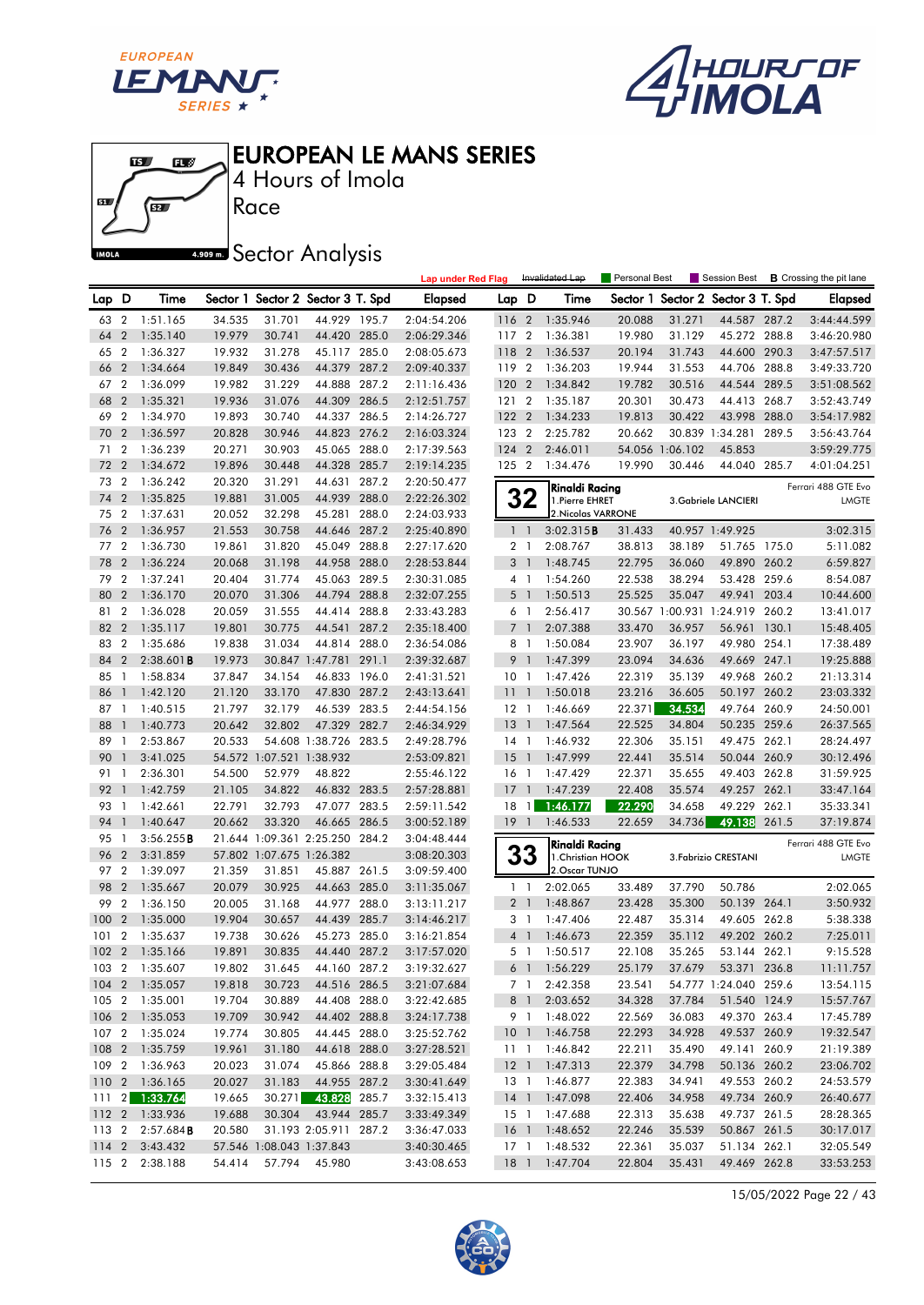





Race 4 Hours of Imola

**A.909mm** Sector Analysis

|       |                  |                          |        |                          |                                   |       | <b>Lap under Red Flag</b> |                  |                         | Invalidated Lap                      | Personal Best    |                          | Session Best                      |       | <b>B</b> Crossing the pit lane |
|-------|------------------|--------------------------|--------|--------------------------|-----------------------------------|-------|---------------------------|------------------|-------------------------|--------------------------------------|------------------|--------------------------|-----------------------------------|-------|--------------------------------|
| Lap D |                  | Time                     |        |                          | Sector 1 Sector 2 Sector 3 T. Spd |       | Elapsed                   | Lap D            |                         | Time                                 |                  |                          | Sector 1 Sector 2 Sector 3 T. Spd |       | <b>Elapsed</b>                 |
| 19    | $\overline{1}$   | 1:47.629                 | 22.523 | 35.559                   | 49.547 260.9                      |       | 35:40.882                 | 72 2             |                         | 1:45.626                             | 22.029           | 34.503                   | 49.094 260.9                      |       | 2:25:42.665                    |
| 20    | $\mathbf{1}$     | 1:47.018                 | 22.422 | 35.193                   | 49.403 259.6                      |       | 37:27.900                 | 73 2             |                         | 1:45.345                             | 22.150           | 34.137                   | 49.058 261.5                      |       | 2:27:28.010                    |
| 21    | $\overline{1}$   | 1:47.908                 | 22.307 | 35.684                   | 49.917 259.6                      |       | 39:15.808                 | 74               | $\overline{2}$          | 1:45.504                             | 22.070           | 34.330                   | 49.104 261.5                      |       | 2:29:13.514                    |
| 22    | $\mathbf{1}$     | 4:35.080B                |        |                          | 1:05.759 1:04.233 2:25.088 259.6  |       | 43:50.888                 | 75 2             |                         | 1:44.988                             | 22.089           | 34.414                   | 48.485 260.9                      |       | 2:30:58.502                    |
| 23    | $\overline{1}$   | 3:44.084                 |        |                          | 58.656 1:07.749 1:37.679          |       | 47:34.972                 | 76               | $\overline{2}$          | 1:45.972                             | 22.097           | 34.649                   | 49.226 261.5                      |       | 2:32:44.474                    |
| 24    | $\mathbf{1}$     | 2:41.218                 | 54.400 | 56.343                   | 50.475                            |       | 50:16.190                 | 77 2             |                         | 2:58.483B                            | 22.181           |                          | 34.419 2:01.883                   | 262.1 | 2:35:42.957                    |
| 25    | $\overline{1}$   | 1:49.404                 | 24.037 | 36.035                   | 49.332 259.6                      |       | 52:05.594                 | 78               | 3                       | 1:59.537                             | 36.587           | 34.521                   | 48.429 175.0                      |       | 2:37:42.494                    |
| 26    | $\overline{1}$   | 1:46.519                 | 22.184 | 34.971                   | 49.364 260.2                      |       | 53:52.113                 | 79 3             |                         | 1:43.372                             | 21.856           | 33.657                   | 47.859 260.2                      |       | 2:39:25.866                    |
| 27    | $\overline{1}$   | 1:57.938                 | 23.033 | 37.498                   | 57.407 259.6                      |       | 55:50.051                 | 80               | 3                       | 1:44.075                             | 22.478           | 33.782                   | 47.815 257.8                      |       | 2:41:09.941                    |
| 28    | $\mathbf{1}$     | 2:52.768                 | 25.619 |                          | 48.058 1:39.091 194.9             |       | 58:42.819                 | 81               | 3                       | 1:43.095                             | 21.816           | 33.617                   | 47.662 259.6                      |       | 2:42:53.036                    |
| 29    | $\mathbf{1}$     | 3:27.600                 |        |                          | 50.335 1:05.689 1:31.576          |       | 1:02:10.419               | 82               | 3                       | 1:43.513                             | 21.698           | 33.997                   | 47.818 260.2                      |       | 2:44:36.549                    |
| 30    | $\mathbf{1}$     | 3:04.094                 | 51.993 |                          | 58.424 1:13.677 143.0             |       | 1:05:14.513               | 83               | 3                       | 1:42.919                             | 21.803           | 33.559                   | 47.557                            | 260.2 | 2:46:19.468                    |
| 31    | $\overline{1}$   | 2:13.104                 | 26.820 |                          | 38.383 1:07.901 202.2             |       | 1:07:27.617               | 84               | 3                       | 2:57.460B                            | 21.750           |                          | 39.670 1:56.040 261.5             |       | 2:49:16.928                    |
| 32    | $\overline{1}$   | 1:51.674                 | 24.921 | 36.505                   | 50.248 248.8                      |       | 1:09:19.291               | 85 3             |                         | 3:41.558                             |                  | 57.790 1:07.397 1:36.371 |                                   |       | 2:52:58.486                    |
| 33    | $\overline{1}$   | 1:47.082                 | 22.455 | 35.470                   | 49.157 262.1                      |       | 1:11:06.373               | 86               | 3                       | 2:42.795                             | 54.638           | 58.441                   | 49.716                            |       | 2:55:41.281                    |
| 34    | $\mathbf{1}$     | 1:46.848                 | 22.363 | 34.606                   | 49.879 259.6                      |       | 1:12:53.221               | 87 3             |                         | 1:44.247                             | 21.982           | 34.271                   | 47.994 259.0                      |       | 2:57:25.528                    |
| 35    | $\overline{1}$   | 1:46.103                 | 22.402 | 34.655                   | 49.046 259.6                      |       | 1:14:39.324               | 88               | 3                       | 1:44.710                             | 21.987           | 33.933                   | 48.790                            | 260.9 | 2:59:10.238                    |
| 36    | $\mathbf{1}$     | 1:47.252                 | 22.403 | 35.275                   | 49.574 259.6                      |       | 1:16:26.576               | 89               | 3                       | 1:46.468                             | 21.926           | 35.419                   | 49.123 257.1                      |       | 3:00:56.706                    |
| 37    | $\overline{1}$   | 1:54.399                 | 29.029 | 36.040                   | 49.330 259.0                      |       | 1:18:20.975               | 90               | 3                       | 3:30.370B                            |                  |                          | 29.060 1:07.376 1:53.934 261.5    |       | 3:04:27.076                    |
| 38    | $\mathbf{1}$     | 2:47.218                 | 22.610 |                          | 47.402 1:37.206 259.6             |       | 1:21:08.193               | 91               | 3                       | 3:41.814                             |                  | 57.875 1:07.413 1:36.526 |                                   |       | 3:08:08.890                    |
| 39    | $\mathbf{1}$     | 3:39.053                 |        | 54.249 1:07.513 1:37.291 |                                   |       | 1:24:47.246               | 92 3             |                         | 1:50.916                             | 28.045           | 34.495                   | 48.376 212.2                      |       | 3:09:59.806                    |
| 40    | $\mathbf{1}$     | 3:20.393                 |        |                          | 54.262 1:07.545 1:18.586          |       | 1:28:07.639               | 93 3             |                         | 1:43.978                             | 21.943           | 33.889                   | 48.146 260.2                      |       | 3:11:43.784                    |
| 41 1  |                  | 1:47.965                 | 23.418 | 35.230                   | 49.317 256.5                      |       | 1:29:55.604               | 94               | 3                       | 1:43.523                             | 21.803           | 33.814                   | 47.906 262.1                      |       | 3:13:27.307                    |
| 42    | $\overline{1}$   | 1:46.960                 | 22.882 | 34.813                   | 49.265 259.0                      |       | 1:31:42.564               | 95 3             |                         | 1:44.404                             | 22.218           | 34.247                   | 47.939 260.9                      |       | 3:15:11.711                    |
| 43    | $\mathbf{1}$     | 3:00.590B                | 22.336 |                          | 35.075 2:03.179 260.9             |       | 1:34:43.154               | 96 3             |                         | 1:43.847                             | 21.830           | 33.926                   | 48.091                            | 260.2 | 3:16:55.558                    |
| 44    | $\overline{2}$   | 2:09.550                 | 45.261 | 35.576                   | 48.713 156.7                      |       | 1:36:52.704               | 97 3             |                         | 1:44.492                             | 21.946           | 34.054                   | 48.492 259.0                      |       | 3:18:40.050                    |
| 45    | $\overline{2}$   | 1:44.884                 | 21.920 | 33.673                   | 49.291 259.6                      |       | 1:38:37.588               | 98 3             |                         | 1:43.720                             | 21.927           | 33.892                   | 47.901 259.6                      |       | 3:20:23.770                    |
| 46    | $\overline{2}$   | 1:43.416                 | 21.851 | 33.591                   | 47.974 260.9                      |       | 1:40:21.004               | 99               | 3                       | 1:43.722                             | 21.780           | 33.872                   | 48.070 260.9                      |       | 3:22:07.492                    |
| 47    | $\overline{2}$   | 1:44.105                 | 22.020 | 33.552                   | 48.533 260.9                      |       | 1:42:05.109               | 100              | $\overline{\mathbf{3}}$ | 1:45.112                             | 21.740           | 35.030                   | 48.342 260.9                      |       | 3:23:52.604                    |
| 48    | $\overline{2}$   | 1:44.101                 | 21.945 | 33.786                   | 48.370 260.2                      |       | 1:43:49.210               | 101              | $_{3}$                  | 1:43.895                             | 21.788           | 33.978                   | 48.129 263.4                      |       | 3:25:36.499                    |
| 49    | 2                | 1:43.592                 | 21.940 | 33.501                   | 48.151                            | 259.0 | 1:45:32.802               | 1023             |                         | 1:44.024                             | 21.849           | 33.824                   | 48.351 260.9                      |       | 3:27:20.523                    |
| 50    | $\overline{2}$   | 1:43.590                 | 21.852 | 33.722                   | 48.016 259.6                      |       | 1:47:16.392               | 1033             |                         | 1:44.113                             | 22.031           | 34.069                   | 48.013 259.0                      |       | 3:29:04.636                    |
| 51    | $\boldsymbol{2}$ | 1:43.650                 | 21.822 | 33.735                   | 48.093 259.6                      |       | 1:49:00.042               | 104              | 3                       | 1:44.954                             | 22.104           | 34.606                   | 48.244 260.9                      |       | 3:30:49.590                    |
| 52    | $\overline{2}$   | 1:43.974                 | 21.885 | 33.843                   | 48.246 260.2                      |       | 1:50:44.016               | 1053             |                         | 1:44.580                             | 22.296           | 34.308                   | 47.976 261.5                      |       | 3:32:34.170                    |
| 53    | $\overline{2}$   | 1:44.509                 | 21.935 | 33.680                   | 48.894 260.9                      |       | 1:52:28.525               | 106 3            |                         | 1:43.566                             | 21.832           | 33.838                   | 47.896 262.1                      |       | 3:34:17.736                    |
| 54    | $\overline{2}$   | 1:44.691                 | 21.973 | 34.171                   | 48.547                            | 262.1 | 1:54:13.216               | 107              | $\mathbf{3}$            | 3:02.491                             |                  |                          | 22.033 1:04.148 1:36.310 261.5    |       | 3:37:20.227                    |
| 55    | $\overline{2}$   | 1:44.329                 | 22.163 | 33.828                   | 48.338 258.4                      |       | 1:55:57.545               | 108              | $\overline{\mathbf{3}}$ | 3:38.350                             |                  | 54.651 1:07.362 1:36.337 |                                   |       | 3:40:58.577                    |
| 56    | $\overline{2}$   | 1:44.762                 | 21.958 | 34.191                   | 48.613 260.2                      |       | 1:57:42.307               | 109              | $\mathbf{3}$            | 2:27.709                             | 54.632           | 44.736                   | 48.341                            |       | 3:43:26.286                    |
| 57    | $\overline{2}$   | 1:44.947                 | 21.924 | 34.279                   | 48.744 261.5                      |       | 1:59:27.254               | 1103             |                         | 1:43.986                             | 22.012           | 33.991                   | 47.983 259.0                      |       | 3:45:10.272                    |
| 58    |                  | 2 1:45.357               | 22.135 | 34.609                   | 48.613 260.2                      |       | 2:01:12.611               | 1113             |                         | 1:44.107                             | 21.950           | 33.844                   | 48.313 258.4                      |       | 3:46:54.379                    |
|       |                  | 59 2 1:44.477            | 21.993 | 34.009                   | 48.475 260.9                      |       | 2:02:57.088               |                  |                         | 112 3 1:43.822                       | 22.110           |                          | 33.945 47.767 259.6               |       | 3:48:38.201                    |
|       |                  | 60 2 1:44.622            | 22.077 | 34.059                   | 48.486 260.2                      |       | 2:04:41.710               |                  |                         | 113 3 1:44.706                       | 21.781           |                          | 33.873 49.052 260.9               |       | 3:50:22.907                    |
|       |                  | 61 2 1:44.423            | 22.009 | 34.051                   | 48.363 260.2                      |       | 2:06:26.133               |                  |                         | 114 3 1:44.353                       | 21.846           | 34.033                   | 48.474 264.1                      |       | 3:52:07.260                    |
|       |                  | 62 2 1:46.110            | 21.997 | 34.855                   | 49.258 261.5                      |       | 2:08:12.243               | 115 3            |                         | 1:59.908B                            | 21.994           |                          | 34.157 1:03.757 262.1             |       | 3:54:07.168                    |
|       |                  | 63 2 1:44.251            | 21.975 | 34.030                   | 48.246 262.1                      |       | 2:09:56.494               | 116 3            |                         | 2:55.420                             | 36.035           |                          | 42.611 1:36.774 178.8             |       | 3:57:02.588                    |
|       |                  | 64 2 1:45.294            | 21.971 | 34.052                   | 49.271 265.4                      |       | 2:11:41.788               | 117 <sub>3</sub> |                         | 2:38.810                             | 54.078           | 56.185                   | 48.547                            |       | 3:59:41.398                    |
|       |                  | 65 2 1:44.562            | 22.058 | 33.871                   | 48.633 262.1                      |       | 2:13:26.350               |                  |                         | 118 3 1:43.746                       | 21.939           | 33.946                   | 47.861 260.2                      |       | 4:01:25.144                    |
|       |                  | 66 2 1:44.553            | 22.069 | 34.039                   | 48.445 262.1                      |       | 2:15:10.903               |                  |                         | <b>Racing Team Turkey</b>            |                  |                          |                                   |       | Oreca 07 - Gibson              |
|       |                  | 67 2 1:45.378            | 21.984 | 34.094                   | 49.300 261.5                      |       | 2:16:56.281               |                  | 34                      | 1.Salih YOLUC<br>2. Charlie EASTWOOD |                  | 3. Jack AITKEN           |                                   |       | LMP2 P/A                       |
|       |                  | 68 2 1:44.848            | 22.109 | 34.192                   | 48.547 260.9                      |       | 2:18:41.129               |                  |                         | 1:43.898                             |                  |                          |                                   |       |                                |
| 69    |                  | 2 1:45.362<br>2 1:44.822 | 22.067 | 34.310                   | 48.985 262.1                      |       | 2:20:26.491               |                  | $1\quad1$               |                                      | 25.024<br>20.580 | 33.103                   | 45.771                            |       | 1:43.898                       |
| 70    |                  |                          | 22.047 | 34.378                   | 48.397 260.9                      |       | 2:22:11.313               |                  |                         | 2 1 1:37.488                         | 20.534           | 31.442<br>33.720         | 45.466 284.2                      |       | 3:21.386<br>5:01.509           |
|       |                  | 71 2 1:45.726            | 22.053 | 34.122                   | 49.551 261.5                      |       | 2:23:57.039               |                  | 3 1                     | 1:40.123                             |                  |                          | 45.869 287.2                      |       |                                |

15/05/2022 Page 23 / 43

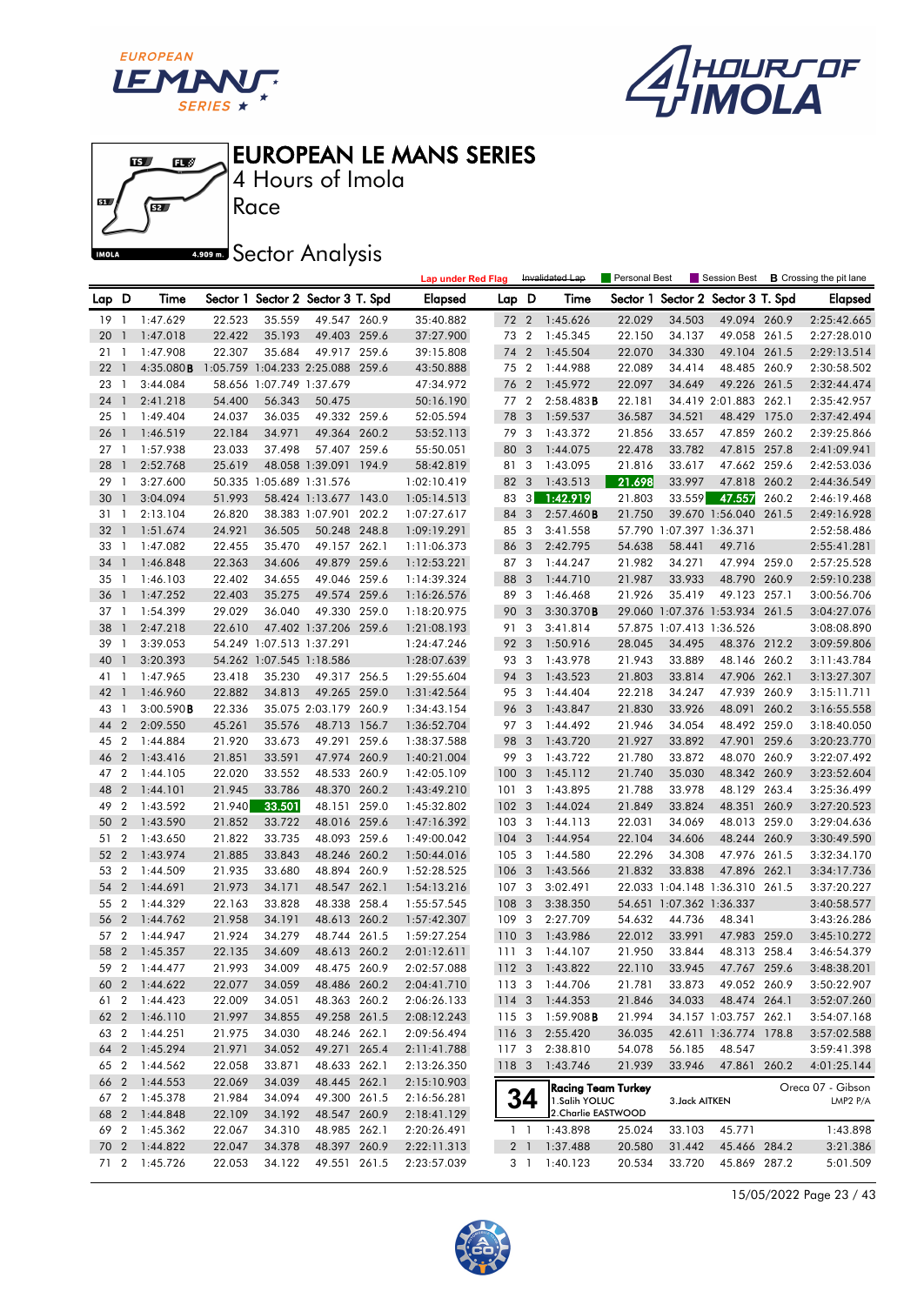





Race 4 Hours of Imola

**A.509 mm** Sector Analysis

|                 |                          |               |        |                            |                                   |       | <b>Lap under Red Flag</b> |       |                | Invalidated Lap   | Personal Best |                          | Session Best                   |       | <b>B</b> Crossing the pit lane |
|-----------------|--------------------------|---------------|--------|----------------------------|-----------------------------------|-------|---------------------------|-------|----------------|-------------------|---------------|--------------------------|--------------------------------|-------|--------------------------------|
| Lap D           |                          | Time          |        |                            | Sector 1 Sector 2 Sector 3 T. Spd |       | Elapsed                   | Lap D |                | Time              | Sector 1      |                          | Sector 2 Sector 3 T. Spd       |       | Elapsed                        |
| 4               | $\overline{1}$           | 1:37.052      | 20.474 | 31.325                     | 45.253 283.5                      |       | 6:38.561                  | 57 2  |                | 1:35.204          | 19.868        | 30.778                   | 44.558 285.0                   |       | 1:51:26.659                    |
| 5 1             |                          | 1:36.632      | 20.313 | 31.332                     | 44.987 282.0                      |       | 8:15.193                  | 58    | $\overline{2}$ | 1:36.015          | 19.905        | 30.891                   | 45.219 285.0                   |       | 1:53:02.674                    |
| 6 1             |                          | 2:00.737      | 20.101 |                            | 37.630 1:03.006 283.5             |       | 10:15.930                 | 59 2  |                | 1:37.563          | 19.852        | 31.188                   | 46.523 285.7                   |       | 1:54:40.237                    |
| 7 <sub>1</sub>  |                          | 3:11.120      |        | 45.496 1:03.410 1:22.214   |                                   |       | 13:27.050                 | 60 2  |                | 1:37.657          | 19.940        | 31.877                   | 45.840 285.7                   |       | 1:56:17.894                    |
| 8 <sup>1</sup>  |                          | 2:12.429      | 32.009 |                            | 39.015 1:01.405 160.0             |       | 15:39.479                 | 61 2  |                | 1:35.751          | 19.896        | 30.871                   | 44.984 285.7                   |       | 1:57:53.645                    |
| 9 1             |                          | 1:38.181      | 20.697 | 31.684                     | 45.800                            | 284.2 | 17:17.660                 | 62 2  |                | 1:35.139          | 19.813        | 30.706                   | 44.620 285.0                   |       | 1:59:28.784                    |
| 10 <sub>1</sub> |                          | 1:37.453      | 20.340 | 31.553                     | 45.560 284.2                      |       | 18:55.113                 | 63 2  |                | 1:35.985          | 20.320        | 30.927                   | 44.738 287.2                   |       | 2:01:04.769                    |
| 11              | $\overline{1}$           | 1:36.672      | 20.239 | 31.378                     | 45.055 285.0                      |       | 20:31.785                 | 64 2  |                | 2:54.853B         | 20.520        |                          | 30.941 2:03.392 288.0          |       | 2:03:59.622                    |
| 12              | $\overline{1}$           | 1:36.629      | 20.213 | 31.410                     | 45.006 285.7                      |       | 22:08.414                 | 65 2  |                | 1:50.253          | 34.511        | 31.006                   | 44.736 194.2                   |       | 2:05:49.875                    |
| 13              | $\mathbf{1}$             | 1:36.415      | 20.140 | 31.218                     | 45.057 285.0                      |       | 23:44.829                 | 66 2  |                | 1:36.148          | 20.327        | 30.979                   | 44.842 283.5                   |       | 2:07:26.023                    |
| 14              | $\overline{1}$           | 1:37.836      | 20.673 | 32.109                     | 45.054 285.7                      |       | 25:22.665                 | 67 2  |                | 1:36.975          | 21.084        | 31.316                   | 44.575 286.5                   |       | 2:09:02.998                    |
| 15              | $\mathbf{1}$             | 1:36.660      | 20.348 | 31.131                     | 45.181 284.2                      |       | 26:59.325                 | 68 2  |                | 1:35.766          | 19.807        | 31.024                   | 44.935 286.5                   |       | 2:10:38.764                    |
| 16              | $\overline{1}$           | 1:37.328      | 20.197 | 31.344                     | 45.787 285.7                      |       | 28:36.653                 | 69 2  |                | 1:35.965          | 20.125        | 31.369                   | 44.471                         | 285.0 | 2:12:14.729                    |
| 17              | $\overline{1}$           | 1:37.539      | 20.113 | 31.830                     | 45.596 289.5                      |       | 30:14.192                 | 70 2  |                | 1:35.798          | 19.813        | 31.010                   | 44.975 285.7                   |       | 2:13:50.527                    |
| 18              | $\mathbf{1}$             | 1:38.597      | 21.593 | 31.885                     | 45.119 287.2                      |       | 31:52.789                 | 71 2  |                | 1:34.852          | 19.734        | 30.452                   | 44.666 285.7                   |       | 2:15:25.379                    |
| 19              | $\overline{1}$           | 1:38.212      | 20.333 | 32.418                     | 45.461 285.7                      |       | 33:31.001                 | 72 2  |                | 1:35.619          | 19.757        | 30.933                   | 44.929                         | 286.5 | 2:17:00.998                    |
| 20              | $\overline{1}$           | 1:38.644      | 20.169 | 32.106                     | 46.369 285.0                      |       | 35:09.645                 | 73 2  |                | 1:35.607          | 19.863        | 31.086                   | 44.658 285.7                   |       | 2:18:36.605                    |
| 21              | $\mathbf{1}$             | 1:37.654      | 20.264 | 32.070                     | 45.320 285.7                      |       | 36:47.299                 | 74    | $\overline{2}$ | 1:35.286          | 19.820        | 31.052                   | 44.414 285.7                   |       | 2:20:11.891                    |
| 22              | $\overline{1}$           | 1:37.309      | 20.515 | 31.792                     | 45.002 285.7                      |       | 38:24.608                 | 75 2  |                | 1:34.634          | 19.779        | 30.657                   | 44.198 285.7                   |       | 2:21:46.525                    |
| 23              | $\overline{1}$           | 2:36.744B     | 21.457 |                            | 32.226 1:43.061 285.7             |       | 41:01.352                 | 76 2  |                | 1:34.812          | 19.826        | 30.597                   | 44.389                         | 285.7 | 2:23:21.337                    |
| 24              | $\overline{\phantom{a}}$ | 3:43.508      |        | 58.331 1:08.057 1:37.120   |                                   |       | 44:44.860                 | 77 2  |                | 1:34.703          | 19.970        | 30.574                   | 44.159                         | 285.0 | 2:24:56.040                    |
| 25              | $\overline{1}$           | 3:39.237      |        | 54.024 1:07.889 1:37.324   |                                   |       | 48:24.097                 | 78 2  |                | 1:35.763          | 20.396        | 30.690                   | 44.677 288.0                   |       | 2:26:31.803                    |
| 26              | -1                       | 2:11.453      | 51.569 | 33.676                     | 46.208                            |       | 50:35.550                 | 79 2  |                | 1:36.214          | 19.858        | 31.315                   | 45.041                         | 285.7 | 2:28:08.017                    |
| 27              | $\overline{1}$           | 1:38.526      | 20.425 | 31.979                     | 46.122 284.2                      |       | 52:14.076                 | 80 2  |                | 1:35.506          | 19.738        | 30.537                   | 45.231                         | 284.2 | 2:29:43.523                    |
| 28              | $\overline{\phantom{a}}$ | 1:38.880      | 21.252 | 31.984                     | 45.644 286.5                      |       | 53:52.956                 | 81 2  |                | 1:35.135          | 19.884        | 30.475                   | 44.776 284.2                   |       | 2:31:18.658                    |
| 29              | $\mathbf{1}$             | 1:56.357      | 21.338 | 35.364                     | 59.655 285.7                      |       | 55:49.313                 | 82    | $\overline{2}$ | 1:35.400          | 20.301        | 30.686                   | 44.413 285.0                   |       | 2:32:54.058                    |
| 30              | $\overline{1}$           | 2:52.217      | 25.508 |                            | 48.046 1:38.663 201.5             |       | 58:41.530                 | 83 2  |                | 1:35.490          | 19.857        | 30.863                   | 44.770 285.7                   |       | 2:34:29.548                    |
| 31              | $\overline{1}$           | 3:27.676      |        | 50.769 1:05.367 1:31.540   |                                   |       | 1:02:09.206               | 84 2  |                | 1:35.049          | 19.918        | 30.579                   | 44.552 285.7                   |       | 2:36:04.597                    |
| 32              | $\overline{1}$           | 3:04.517      | 51.786 |                            | 59.012 1:13.719                   | 139.0 | 1:05:13.723               | 85 2  |                | 1:36.363          | 20.664        | 30.948                   | 44.751                         | 287.2 | 2:37:40.960                    |
| 33              | $\mathbf{1}$             | 2:12.172      | 25.776 |                            | 39.556 1:06.840 216.4             |       | 1:07:25.895               | 86    | $\overline{2}$ | 2:31.918 <b>B</b> | 19.948        |                          | 30.875 1:41.095 285.0          |       | 2:40:12.878                    |
| 34              | $\overline{1}$           | 1:39.145      | 20.868 | 32.553                     | 45.724 287.2                      |       | 1:09:05.040               | 87 3  |                | 1:51.627          | 34.934        | 31.625                   | 45.068 194.9                   |       | 2:42:04.505                    |
| 35              | $\overline{1}$           | 1:37.363      | 20.396 | 31.620                     | 45.347 286.5                      |       | 1:10:42.403               | 88    | 3              | 1:37.867          | 20.291        | 31.838                   | 45.738 285.7                   |       | 2:43:42.372                    |
| 36              | $\mathbf{1}$             | 1:38.282      | 20.388 | 32.505                     | 45.389 285.7                      |       | 1:12:20.685               | 89 3  |                | 1:35.986          | 20.004        | 31.165                   | 44.817                         | 288.0 | 2:45:18.358                    |
| 37 1            |                          | 1:36.747      | 20.248 | 31.359                     | 45.140 285.7                      |       | 1:13:57.432               | 90    | 3              | 1:36.301          | 20.060        | 31.154                   | 45.087                         | 286.5 | 2:46:54.659                    |
| 38              | $\mathbf{1}$             | 1:36.625      | 20.362 | 31.259                     | 45.004                            | 286.5 | 1:15:34.057               | 91    | 3              | 3:13.765          |               |                          | 29.368 1:07.547 1:36.850 287.2 |       | 2:50:08.424                    |
| 39              | $\overline{1}$           | 1:36.373      | 20.168 | 31.151                     | 45.054 285.7                      |       | 1:17:10.430               | 92    | 3              | 3:38.545          |               | 53.875 1:07.674 1:36.996 |                                |       | 2:53:46.969                    |
| 40              | -1                       | 1:37.747      | 20.168 | 31.840                     | 45.739 285.7                      |       | 1:18:48.177               | 93 3  |                | 2:13.560          | 54.082        | 33.832                   | 45.646                         |       | 2:56:00.529                    |
| 41              | $\overline{1}$           | 4:02.014B     |        |                            | 20.276 1:03.346 2:38.392 286.5    |       | 1:22:50.191               | 94    | 3              | 1:36.674          | 20.331        | 31.237                   | 45.106 284.2                   |       | 2:57:37.203                    |
| 42              | $\overline{2}$           | 3:46.284      |        | 1:00.444 1:07.997 1:37.843 |                                   |       | 1:26:36.475               | 95 3  |                | 1:38.020          | 20.431        | 31.993                   | 45.596 283.5                   |       | 2:59:15.223                    |
| 43              | $\overline{2}$           | 2:19.489      | 54.725 | 38.854                     | 45.910                            |       | 1:28:55.964               | 96 3  |                | 1:39.030          | 20.894        | 32.177                   | 45.959 285.7                   |       | 3:00:54.253                    |
|                 |                          | 44 2 1:36.787 | 20.307 | 31.499                     | 44.981 284.2                      |       | 1:30:32.751               | 97 3  |                | 3:10.802          |               |                          | 26.192 1:07.755 1:36.855 274.8 |       | 3:04:05.055                    |
|                 |                          | 45 2 1:37.154 | 20.008 | 31.289                     | 45.857 285.0                      |       | 1:32:09.905               |       |                | 98 3 3:38.532     |               | 53.876 1:07.616 1:37.040 |                                |       | 3:07:43.587                    |
|                 |                          | 46 2 1:36.802 | 19.922 | 31.089                     | 45.791 285.0                      |       | 1:33:46.707               |       |                | 99 3 1:58.570     | 40.601        | 32.187                   | 45.782                         |       | 3:09:42.157                    |
|                 |                          | 47 2 1:36.977 | 19.966 | 31.651                     | 45.360 288.0                      |       | 1:35:23.684               |       |                | 100 3 1:36.804    | 20.706        | 31.187                   | 44.911 290.3                   |       | 3:11:18.961                    |
|                 |                          | 48 2 1:35.872 | 19.940 | 30.958                     | 44.974 287.2                      |       | 1:36:59.556               | 1013  |                | 1:37.758          | 20.083        | 31.322                   | 46.353 288.0                   |       | 3:12:56.719                    |
|                 |                          | 49 2 1:35.622 | 19.917 | 30.870                     | 44.835 285.7                      |       | 1:38:35.178               |       |                | 102 3 1:36.268    | 20.114        | 31.379                   | 44.775 287.2                   |       | 3:14:32.987                    |
| 50 2            |                          | 1:36.353      | 20.623 | 30.935                     | 44.795 288.0                      |       | 1:40:11.531               |       |                | 103 3 1:37.514    | 20.084        | 31.983                   | 45.447 287.2                   |       | 3:16:10.501                    |
| 51 2            |                          | 1:35.895      | 19.888 | 30.990                     | 45.017 286.5                      |       | 1:41:47.426               |       |                | 104 3 1:35.836    | 20.156        | 31.057                   | 44.623 285.7                   |       | 3:17:46.337                    |
| 52 2            |                          | 1:36.765      | 19.819 | 31.505                     | 45.441 288.0                      |       | 1:43:24.191               | 105 3 |                | 1:35.563          | 20.078        | 30.923                   | 44.562 285.7                   |       | 3:19:21.900                    |
| 53 2            |                          | 1:37.293      | 19.896 | 32.239                     | 45.158 286.5                      |       | 1:45:01.484               |       |                | 106 3 1:36.110    | 20.544        | 30.954                   | 44.612 288.0                   |       | 3:20:58.010                    |
|                 |                          | 54 2 1:37.641 | 20.277 | 31.796                     | 45.568 288.0                      |       | 1:46:39.125               |       |                | 107 3 1:36.218    | 20.013        | 31.636                   | 44.569 287.2                   |       | 3:22:34.228                    |
| 55 2            |                          | 1:36.914      | 20.201 | 31.132                     | 45.581 286.5                      |       | 1:48:16.039               |       |                | 108 3 1:35.764    | 19.974        | 31.180                   | 44.610 285.0                   |       | 3:24:09.992                    |
| 56 2            |                          | 1:35.416      | 19.980 | 30.838                     | 44.598 285.7                      |       | 1:49:51.455               |       |                | 109 3 1:36.503    | 20.254        | 31.396                   | 44.853 291.1                   |       | 3:25:46.495                    |

15/05/2022 Page 24 / 43

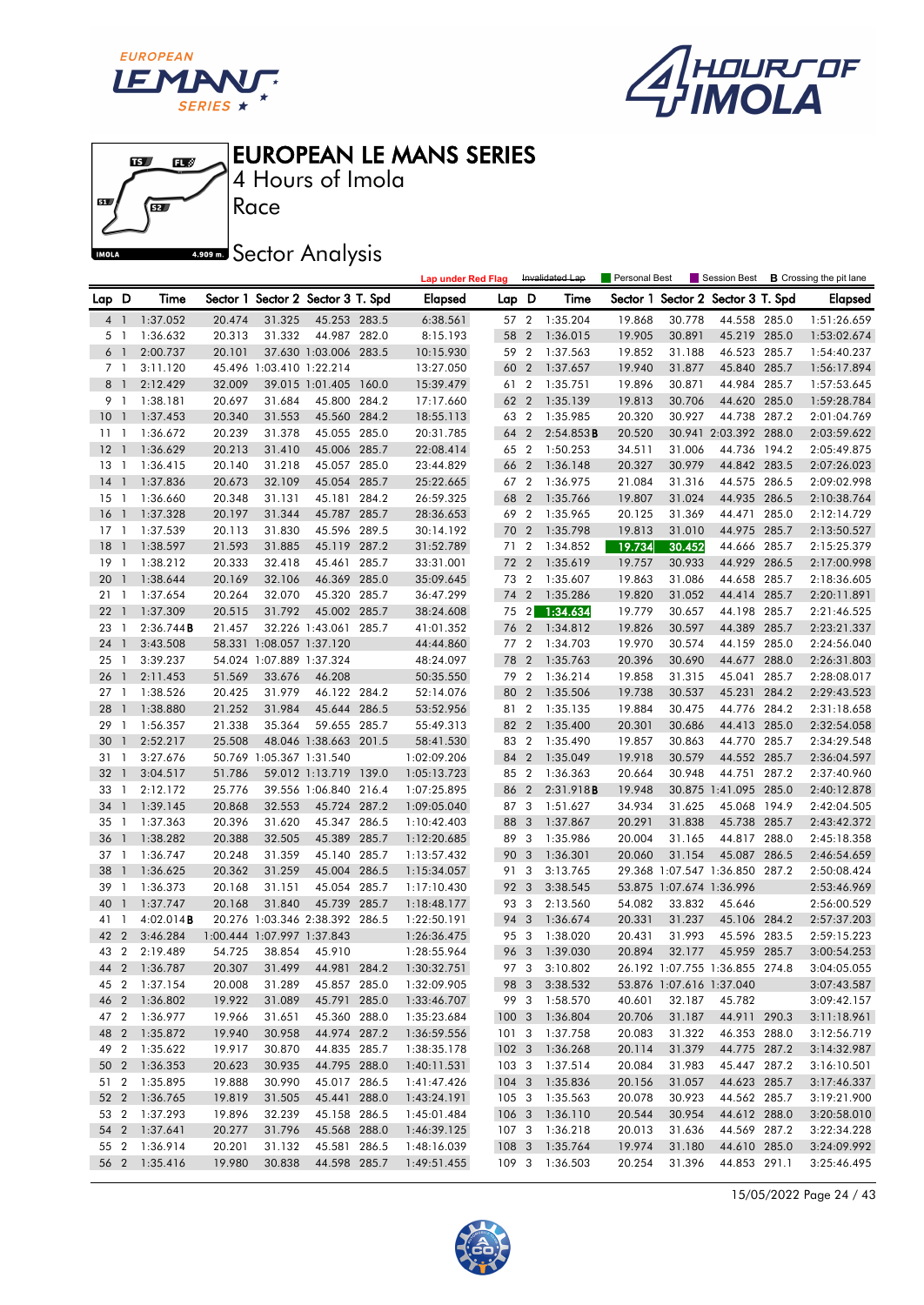





4 Hours of Imola

**A.909mm** Sector Analysis

|                |                          |                       |          |                          |                                   |       | <b>Lap under Red Flag</b> |        |                | Invalidated Lap     | Personal Best |                            | Session Best             |       | <b>B</b> Crossing the pit lane |
|----------------|--------------------------|-----------------------|----------|--------------------------|-----------------------------------|-------|---------------------------|--------|----------------|---------------------|---------------|----------------------------|--------------------------|-------|--------------------------------|
| Lap D          |                          | Time                  |          |                          | Sector 1 Sector 2 Sector 3 T. Spd |       | <b>Elapsed</b>            | Lap D  |                | Time                | Sector 1      |                            | Sector 2 Sector 3 T. Spd |       | <b>Elapsed</b>                 |
| 110            | $\overline{\mathbf{3}}$  | 1:37.376              | 20.094   | 31.548                   | 45.734 286.5                      |       | 3:27:23.871               | 33     | $\overline{1}$ | 1:38.530            | 20.699        | 32.112                     | 45.719 280.5             |       | 1:08:55.542                    |
| 111            | 3                        | 1:36.952              | 20.376   | 32.044                   | 44.532 288.0                      |       | 3:29:00.823               | 34     | $\overline{1}$ | 1:38.385            | 20.567        | 31.819                     | 45.999 282.0             |       | 1:10:33.927                    |
| 112            | 3                        | 2:38.765B             | 20.000   |                          | 31.235 1:47.530 286.5             |       | 3:31:39.588               | 35     | $\mathbf{1}$   | 1:38.846            | 20.365        | 32.515                     | 45.966 281.2             |       | 1:12:12.773                    |
| 113            | 3                        | 1:50.811              | 34.743   | 31.514                   | 44.554 194.9                      |       | 3:33:30.399               | 36 1   |                | 1:38.756            | 20.724        | 31.706                     | 46.326 283.5             |       | 1:13:51.529                    |
| 114            | 3                        | 2:12.750              | 20.330   |                          | 31.852 1:20.568                   | 284.2 | 3:35:43.149               | $37-1$ |                | 1:38.994            | 21.140        | 32.126                     | 45.728 254.1             |       | 1:15:30.523                    |
| 115            | 3                        | 3:38.054              |          | 53.790 1:07.548 1:36.716 |                                   |       | 3:39:21.203               | 38     | $\overline{1}$ | 1:38.357            | 20.325        | 31.940                     | 46.092 284.2             |       | 1:17:08.880                    |
| 116            | 3                        | 3:13.877              |          | 53.869 1:07.668 1:12.340 |                                   |       | 3:42:35.080               | 39     | $\overline{1}$ | 1:38.001            | 20.650        | 31.961                     | 45.390 282.7             |       | 1:18:46.881                    |
| 117            | 3                        | 1:36.653              | 20.424   | 31.307                   | 44.922 281.2                      |       | 3:44:11.733               | 40 1   |                | 3:01.374B           | 20.467        |                            | 59.912 1:40.995 284.2    |       | 1:21:48.255                    |
| 118            | 3                        | 1:36.051              | 20.268   | 31.321                   | 44.462 282.0                      |       | 3:45:47.784               | 41     | 3              | 4:45.113            |               | 1:58.134 1:08.638 1:38.341 |                          |       | 1:26:33.368                    |
| 119            | 3                        | 1:35.494              | 20.178   | 30.898                   | 44.418 284.2                      |       | 3:47:23.278               | 42 3   |                | 2:21.766            | 54.684        | 41.471                     | 45.611                   |       | 1:28:55.134                    |
| 120            | -3                       | 1:34.827              | 19.966   | 30.586                   | 44.275                            | 285.0 | 3:48:58.105               | 43     | 3              | 1:36.720            | 20.378        | 31.370                     | 44.972 279.8             |       | 1:30:31.854                    |
| 121            | 3                        | 1:34.754              | 19.894   | 30.729                   | 44.131                            | 285.0 | 3:50:32.859               | 44 3   |                | 1:36.357            | 20.177        | 31.293                     | 44.887 282.7             |       | 1:32:08.211                    |
| 122            | 3                        | 1:35.319              | 19.859   | 31.061                   | 44.399                            | 286.5 | 3:52:08.178               | 45     | 3              | 1:36.343            | 20.077        | 31.336                     | 44.930 283.5             |       | 1:33:44.554                    |
| 123            | 3                        | 1:36.948              | 20.738   | 31.053                   | 45.157                            | 288.8 | 3:53:45.126               | 46 3   |                | 1:36.983            | 20.126        | 32.249                     | 44.608 284.2             |       | 1:35:21.537                    |
| 124            | 3                        | 1:53.224              | 20.291   |                          | 30.860 1:02.073 285.7             |       | 3:55:38.350               | 47     | 3              | 1:35.922            | 20.090        | 31.120                     | 44.712 282.7             |       | 1:36:57.459                    |
| 125            | 3                        | 3:19.690              |          | 53.835 1:07.444 1:18.411 |                                   |       | 3:58:58.040               | 48 3   |                | 1:36.437            | 20.185        | 31.142                     | 45.110 284.2             |       | 1:38:33.896                    |
| 126            | 3                        | 1:35.504              | 20.337   | 30.836                   | 44.331                            | 282.7 | 4:00:33.544               | 49     | 3              | 1:35.804            | 20.178        | 31.037                     | 44.589                   | 285.7 | 1:40:09.700                    |
| 127            | $\mathbf{3}$             | 1:34.921              | 19.969   | 30.652                   | 44.300 285.0                      |       | 4:02:08.465               | 50     | 3              | 1:35.622            | 20.020        | 31.267                     | 44.335                   | 285.7 | 1:41:45.322                    |
|                |                          | <b>BHK Motorsport</b> |          |                          |                                   |       | Oreca 07 - Gibson         | 51     | 3              | 1:36.387            | 20.163        | 31.469                     | 44.755                   | 285.0 | 1:43:21.709                    |
|                | 35                       | 1. Francesco DRACONE  |          |                          | 3. Markus POMMER                  |       | LMP <sub>2</sub>          | 52     | 3              | 1:39.466            | 20.916        | 32.801                     | 45.749                   | 284.2 | 1:45:01.175                    |
|                |                          | 2.Sergio CAMPANA      |          |                          |                                   |       |                           | 53     | 3              | 1:37.478            | 20.164        | 32.020                     | 45.294                   | 282.7 | 1:46:38.653                    |
|                | $1\quad$                 | 1:46.637              | 26.369   | 33.527                   | 46.741                            |       | 1:46.637                  | 54 3   |                | 1:38.389            | 20.009        | 31.009                     | 47.371                   | 284.2 | 1:48:17.042                    |
|                | 2 1                      | 1:39.536              | 21.198   | 32.271                   | 46.067 282.7                      |       | 3:26.173                  | 55     | 3              | 1:36.785            | 20.818        | 31.250                     | 44.717                   | 284.2 | 1:49:53.827                    |
| 3              | $\overline{1}$           | 1:40.160              | 20.742   | 32.782                   | 46.636 284.2                      |       | 5:06.333                  | 56 3   |                | 1:35.726            | 20.040        | 30.834                     | 44.852 285.0             |       | 1:51:29.553                    |
| 4              | $\overline{1}$           | 1:38.688              | 20.540   | 31.859                   | 46.289 284.2                      |       | 6:45.021                  | 57     | 3              | 1:35.910            | 20.029        | 31.043                     | 44.838 285.0             |       | 1:53:05.463                    |
|                | $5-1$                    | 1:38.618              | 20.559   | 31.937                   | 46.122 285.0                      |       | 8:23.639                  | 58     | 3              | 1:37.591            | 20.078        | 31.983                     | 45.530 285.0             |       | 1:54:43.054                    |
|                | 6 1                      | 1:54.565              | 20.597   |                          | 33.462 1:00.506 285.0             |       | 10:18.204                 | 59     | 3              | 1:36.598            | 20.738        | 31.133                     | 44.727 284.2             |       | 1:56:19.652                    |
| $\overline{7}$ | $\mathbf{1}$             | 3:12.415              |          | 45.629 1:03.235 1:23.551 |                                   |       | 13:30.619                 | 60     | 3              | 1:37.959            | 20.178        | 32.093                     | 45.688 285.0             |       | 1:57:57.611                    |
| 8              | $\overline{\phantom{a}}$ | 2:09.931              | 32.279   |                          | 37.611 1:00.041                   | 153.2 | 15:40.550                 | 61     | 3              | 1:40.180            | 20.908        | 32.854                     | 46.418 284.2             |       | 1:59:37.791                    |
| 9              | $\overline{1}$           | 1:39.799              | 21.384   | 32.289                   | 46.126 282.7                      |       | 17:20.349                 | 62 3   |                | 1:36.245            | 20.477        | 31.203                     | 44.565 282.7             |       | 2:01:14.036                    |
| 10             | $\overline{1}$           | 1:38.728              | 20.418   | 32.259                   | 46.051 285.0                      |       | 18:59.077                 | 63 3   |                | 1:36.366            | 20.329        | 31.013                     | 45.024 285.7             |       | 2:02:50.402                    |
| 11             | $\mathbf{1}$             | 1:38.284              | 20.489   | 31.970                   | 45.825 284.2                      |       | 20:37.361                 | 64     | 3              | $1:58.684$ <b>B</b> | 20.423        |                            | 32.326 1:05.935 272.7    |       | 2:04:49.086                    |
| 12             | 1                        | 1:38.097              | 20.565   | 31.682                   | 45.850 284.2                      |       | 22:15.458                 | 65     | 3              | 2:31.893            | 1:14.053      | 32.388                     | 45.452 191.8             |       | 2:07:20.979                    |
| 13             | $\mathbf{1}$             | 1:38.029              | 20.535   | 31.804                   | 45.690 282.7                      |       | 23:53.487                 | 66     | 3              | 1:37.561            | 20.271        | 31.507                     | 45.783 282.7             |       | 2:08:58.540                    |
| 14             | $\mathbf{1}$             | 1:38.649              | 20.399   | 32.304                   | 45.946 285.0                      |       | 25:32.136                 | 67     | 3              | 1:36.901            | 20.678        | 31.349                     | 44.874 272.0             |       | 2:10:35.441                    |
| <sup>15</sup>  | $\overline{1}$           | 1:37.969              | 20.317   | 31.800                   | 45.852 285.0                      |       | 27:10.105                 | 68     | 3              | 1:36.822            | 20.409        | 31.469                     | 44.944                   | 283.5 | 2:12:12.263                    |
| 16             | 1                        | 1:37.421              | 20.175   | 31.850                   | 45.396 285.7                      |       | 28:47.526                 | 69     | 3              | 1:37.967            | 20.244        | 32.686                     | 45.037                   | 284.2 | 2:13:50.230                    |
| 17             | $\mathbf{1}$             | 1:37.442              | 20.102   | 31.835                   | 45.505 284.2                      |       | 30:24.968                 | 70 3   |                | 1:37.522            | 20.930        | 31.354                     | 45.238 264.1             |       | 2:15:27.752                    |
| 18             | $\mathbf{1}$             | 1:37.683              | 20.288   | 31.582                   | 45.813 286.5                      |       | 32:02.651                 | 71     | 3              | 1:36.991            | 20.458        | 31.520                     | 45.013 284.2             |       | 2:17:04.743                    |
| 19             |                          | $1 \quad 1:39.841$    | 21.058   | 33.270                   | 45.513 286.5                      |       | 33:42.492                 | 72 3   |                | 1:36.697            | 20.247        | 31.206                     | 45.244 283.5             |       | 2:18:41.440                    |
|                |                          | 20 1 1:54.975B        | 20.185   |                          | 32.422 1:02.368 286.5             |       | 35:37.467                 |        |                | 73 3 1:38.081       | 20.401        |                            | 32.177 45.503 285.7      |       | 2:20:19.521                    |
|                |                          | 21 1 2:30.128         | 1:11.109 | 32.335                   | 46.684 194.9                      |       | 38:07.595                 |        |                | 74 3 1:37.212       | 20.312        | 31.991                     | 44.909 284.2             |       | 2:21:56.733                    |
| 22 1           |                          | $1:56.353$ <b>B</b>   | 21.034   |                          | 32.769 1:02.550 280.5             |       | 40:03.948                 |        |                | 75 3 1:35.974       | 20.224        | 30.944                     | 44.806 281.2             |       | 2:23:32.707                    |
|                |                          | 23 1 3:14.022         |          |                          | 34.542 1:01.714 1:37.766 195.3    |       | 43:17.970                 |        |                | 76 3 1:36.559       | 20.109        | 31.087                     | 45.363 283.5             |       | 2:25:09.266                    |
| 24 1           |                          | 3:40.827              |          | 54.443 1:08.339 1:38.045 |                                   |       | 46:58.797                 |        | 773            | 1:36.740            | 20.340        | 31.115                     | 45.285 285.0             |       | 2:26:46.006                    |
|                | $25 \quad 1$             | 2:55.895              |          | 54.613 1:08.369          | 52.913                            |       | 49:54.692                 |        | 78 3           | 1:38.256            | 20.397        | 32.224                     | 45.635 284.2             |       | 2:28:24.262                    |
|                |                          | 26 1 1:39.930         | 20.909   | 32.387                   | 46.634 278.4                      |       | 51:34.622                 |        |                | 79 3 1:38.968       | 20.669        | 32.220                     | 46.079 282.7             |       | 2:30:03.230                    |
|                |                          | 27 1 1:38.812         | 20.352   | 31.786                   | 46.674 282.7                      |       | 53:13.434                 |        | 80 3           | 1:38.864            | 20.410        | 32.883                     | 45.571 283.5             |       | 2:31:42.094                    |
| 28 1           |                          | 1:43.045              | 20.543   | 32.485                   | 50.017 284.2                      |       | 54:56.479                 |        | 81 3           | 1:37.136            | 20.313        | 31.605                     | 45.218 284.2             |       | 2:33:19.230                    |
|                | 29 1                     | 3:29.704              |          |                          | 44.213 1:09.591 1:35.900 122.3    |       | 58:26.183                 |        |                | 82 3 1:37.549       | 20.363        | 31.238                     | 45.948 282.7             |       | 2:34:56.779                    |
| 30 1           |                          | 3:35.190              |          | 52.469 1:10.822 1:31.899 |                                   |       | 1:02:01.373               |        |                | 83 3 1:38.433       | 20.358        | 31.433                     | 46.642 282.7             |       | 2:36:35.212                    |
|                | $31\quad1$               | 3:01.036              |          |                          | 49.634 1:00.745 1:10.657          |       | 1:05:02.409               |        | 84 3           | 1:38.619            | 21.101        | 32.302                     | 45.216 261.5             |       | 2:38:13.831                    |
|                | 32 1                     | 2:14.603              | 26.008   |                          | 43.025 1:05.570 248.8             |       | 1:07:17.012               |        |                | 85 3 1:37.248       | 20.274        | 31.979                     | 44.995 285.0             |       | 2:39:51.079                    |

15/05/2022 Page 25 / 43

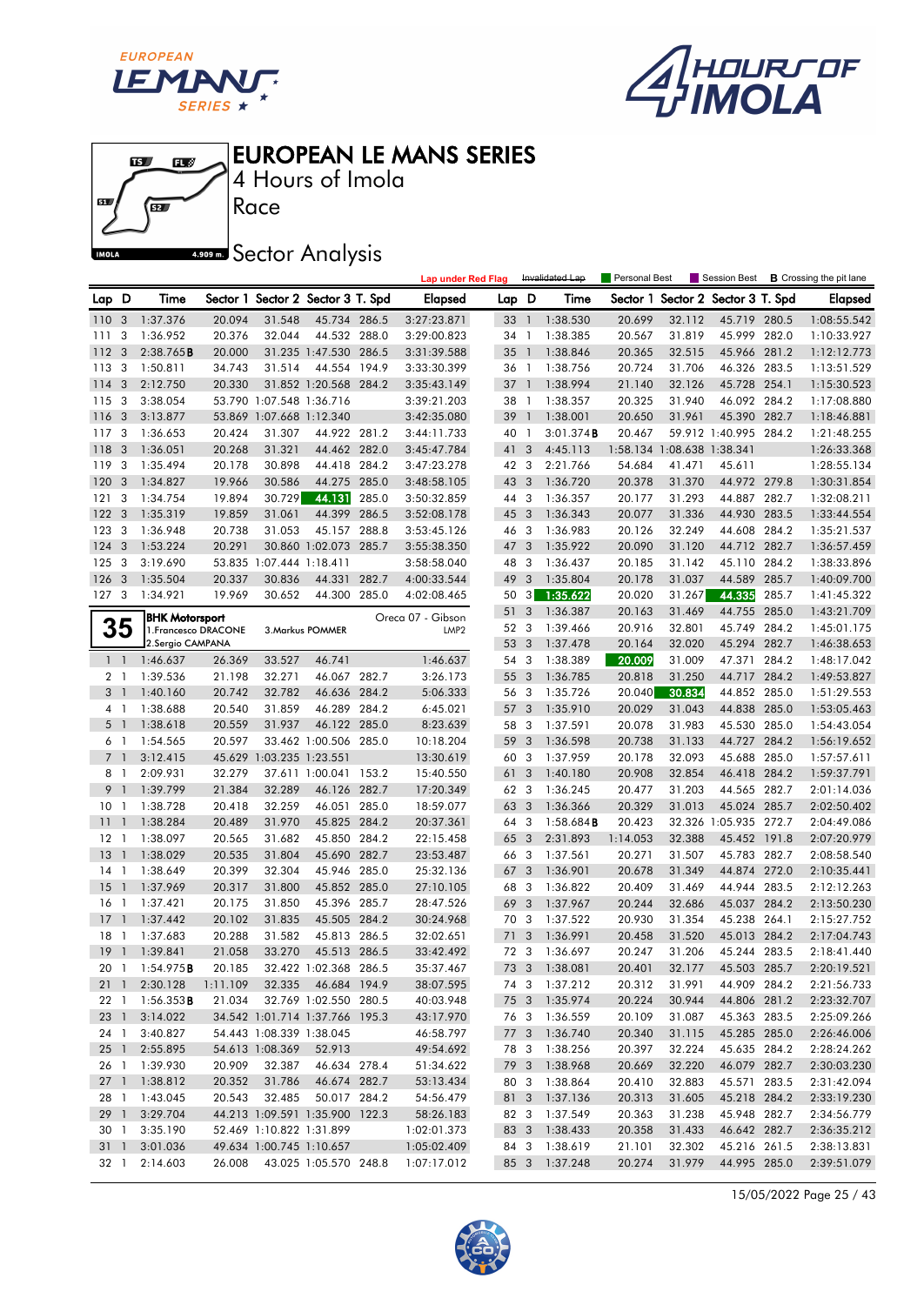





Race 4 Hours of Imola

**A.509 mm** Sector Analysis

|                 |                |                            |          |                            |                                   |       | <b>Lap under Red Flag</b> |       |                | Invalidated Lap | Personal Best |                          | Session Best             |       | <b>B</b> Crossing the pit lane |
|-----------------|----------------|----------------------------|----------|----------------------------|-----------------------------------|-------|---------------------------|-------|----------------|-----------------|---------------|--------------------------|--------------------------|-------|--------------------------------|
| Lap             | D              | Time                       |          |                            | Sector 1 Sector 2 Sector 3 T. Spd |       | <b>Elapsed</b>            | Lap D |                | Time            | Sector 1      |                          | Sector 2 Sector 3 T. Spd |       | <b>Elapsed</b>                 |
| 86              | 3              | 1:59.276B                  | 20.365   |                            | 33.619 1:05.292 285.7             |       | 2:41:50.355               | 14 2  |                | 1:34.996        | 19.866        | 30.861                   | 44.269 286.5             |       | 25:07.860                      |
| 87              | $\overline{2}$ | 3:09.654                   | 1:52.081 | 32.259                     | 45.314 192.9                      |       | 2:45:00.009               | 15    | $\overline{2}$ | 1:35.706        | 19.848        | 30.937                   | 44.921                   | 284.2 | 26:43.566                      |
| 88              | $\overline{2}$ | 1:38.158                   | 20.284   | 31.941                     | 45.933 285.0                      |       | 2:46:38.167               | 16 2  |                | 1:36.837        | 19.845        | 31.941                   | 45.051 287.2             |       | 28:20.403                      |
| 89              | $\overline{2}$ | 2:54.044                   | 20.451   |                            | 56.003 1:37.590 283.5             |       | 2:49:32.211               | 17    | $\overline{2}$ | 1:35.991        | 19.829        | 31.463                   | 44.699 286.5             |       | 29:56.394                      |
| 90              | $\overline{2}$ | 3:40.336                   |          | 54.477 1:08.172 1:37.687   |                                   |       | 2:53:12.547               | 18    | $\overline{2}$ | 1:37.084        | 19.996        | 31.797                   | 45.291                   | 288.8 | 31:33.478                      |
| 91              | $\overline{2}$ | 2:33.835                   | 54.753   | 51.426                     | 47.656                            |       | 2:55:46.382               | 19    | $\overline{2}$ | 1:35.729        | 20.078        | 31.253                   | 44.398 293.5             |       | 33:09.207                      |
| 92              | $\overline{2}$ | 1:39.295                   | 21.106   | 32.753                     | 45.436 285.0                      |       | 2:57:25.677               | 20 2  |                | 1:35.918        | 19.849        | 31.437                   | 44.632 287.2             |       | 34:45.125                      |
| 93              | $\overline{2}$ | 1:38.059                   | 20.322   | 31.935                     | 45.802 284.2                      |       | 2:59:03.736               | 21 2  |                | 1:38.882        | 20.604        | 32.664                   | 45.614 288.8             |       | 36:24.007                      |
| 94              | $\overline{2}$ | 8:30.750                   |          |                            | 20.210 6:32.361 1:38.179          | 285.0 | 3:07:34.486               | 22 2  |                | 1:35.721        | 19.907        | 31.214                   | 44.600 284.2             |       | 37:59.728                      |
| 95              | $\overline{2}$ | 2:06.233                   | 46.282   | 33.462                     | 46.489                            |       | 3:09:40.719               | 23    | $\overline{2}$ | 2:30.531B       | 20.236        |                          | 30.972 1:39.323 285.7    |       | 40:30.259                      |
| 96              | $\overline{2}$ | 1:37.295                   | 20.538   | 31.631                     | 45.126 282.7                      |       | 3:11:18.014               | 24 2  |                | 3:41.870        |               | 57.599 1:07.466 1:36.805 |                          |       | 44:12.129                      |
| 97              | $\overline{2}$ | 1:37.851                   | 20.193   | 31.546                     | 46.112 285.7                      |       | 3:12:55.865               | 25 2  |                | 3:38.318        |               | 53.855 1:07.634 1:36.829 |                          |       | 47:50.447                      |
| 98              | $\overline{2}$ | 1:36.595                   | 20.401   | 31.246                     | 44.948                            | 287.2 | 3:14:32.460               | 26 2  |                | 2:26.801        | 53.937        | 46.637                   | 46.227                   |       | 50:17.248                      |
| 99              | $\overline{2}$ | 1:36.370                   | 20.150   | 31.165                     | 45.055 282.7                      |       | 3:16:08.830               | 27    | $\overline{2}$ | 1:38.938        | 21.801        | 31.884                   | 45.253 282.0             |       | 51:56.186                      |
| 100             | $\overline{2}$ | 1:36.256                   | 20.105   | 31.263                     | 44.888 286.5                      |       | 3:17:45.086               | 28 2  |                | 1:36.198        | 20.027        | 31.240                   | 44.931 285.0             |       | 53:32.384                      |
| 101             | $\overline{2}$ | 1:35.982                   | 20.185   | 31.078                     | 44.719                            | 282.7 | 3:19:21.068               | 29 2  |                | 1:56.169        | 20.099        |                          | 33.659 1:02.411          | 286.5 | 55:28.553                      |
| 102             | $\overline{2}$ | 1:35.938                   | 20.125   | 30.993                     | 44.820 282.7                      |       | 3:20:57.006               | 30 2  |                | 3:05.346        | 29.703        |                          | 59.016 1:36.627 152.8    |       | 58:33.899                      |
| 103             | $\overline{2}$ | 1:36.585                   | 20.424   | 31.339                     | 44.822 285.7                      |       | 3:22:33.591               | 31    | $\overline{2}$ | 3:30.340        |               | 52.149 1:07.239 1:30.952 |                          |       | 1:02:04.239                    |
| 104             | $\overline{2}$ | 1:35.892                   | 20.051   | 31.114                     | 44.727 284.2                      |       | 3:24:09.483               | 32 2  |                | 3:02.630        | 50.541        |                          | 59.693 1:12.396          |       | 1:05:06.869                    |
| 105             | $\overline{2}$ | 1:37.332                   | 20.017   | 31.465                     | 45.850                            | 285.0 | 3:25:46.815               | 33 2  |                | 2:11.882        | 26.089        |                          | 41.031 1:04.762 201.5    |       | 1:07:18.751                    |
| 106             | $\overline{2}$ | 1:37.685                   | 20.438   | 31.659                     | 45.588                            | 282.7 | 3:27:24.500               | 34 2  |                | 1:37.597        | 21.251        | 31.421                   | 44.925 279.8             |       | 1:08:56.348                    |
| 107             | $\overline{2}$ | 1:40.308                   | 21.108   | 32.974                     | 46.226                            | 288.0 | 3:29:04.808               | 35 2  |                | 1:38.410        | 20.619        | 31.509                   | 46.282 272.0             |       | 1:10:34.758                    |
| 108             | $\overline{2}$ | 1:37.731                   | 20.315   | 31.395                     | 46.021                            | 284.2 | 3:30:42.539               | 36 2  |                | 1:38.239        | 20.170        | 32.099                   | 45.970 288.0             |       | 1:12:12.997                    |
| 109             | $\overline{2}$ | 1:38.197                   | 20.752   | 31.344                     | 46.101                            | 284.2 | 3:32:20.736               | 37 2  |                | 1:35.299        | 20.057        | 30.876                   | 44.366 290.3             |       | 1:13:48.296                    |
| 110             | $\overline{2}$ | 1:54.779B                  | 20.269   |                            | 31.962 1:02.548                   | 284.2 | 3:34:15.515               | 38 2  |                | 1:34.908        | 19.856        | 30.642                   | 44.410                   | 287.2 | 1:15:23.204                    |
| 111             | $\overline{2}$ | 4:17.508                   |          | 1:31.148 1:08.390 1:37.970 |                                   |       | 3:38:33.023               | 39    | $\overline{2}$ | 1:34.610        | 19.843        | 30.585                   | 44.182 286.5             |       | 1:16:57.814                    |
| 112             | $\overline{2}$ | 3:40.896                   |          | 54.578 1:08.660 1:37.658   |                                   |       | 3:42:13.919               | 40 2  |                | 1:34.766        | 19.889        | 30.594                   | 44.283 286.5             |       | 1:18:32.580                    |
| 113             | $\overline{2}$ | 1:42.379                   | 23.154   | 33.160                     | 46.065 244.9                      |       | 3:43:56.298               | 41    | $\overline{2}$ | 3:35.809B       | 20.996        |                          | 46.617 2:28.196 289.5    |       | 1:22:08.389                    |
| 114             | $\overline{2}$ | 1:36.947                   | 20.316   | 31.317                     | 45.314 279.8                      |       | 3:45:33.245               | 42 1  |                | 3:42.130        |               | 57.679 1:07.549 1:36.902 |                          |       | 1:25:50.519                    |
| 115             | $\overline{2}$ | 1:38.751                   | 20.340   | 31.506                     | 46.905 279.8                      |       | 3:47:11.996               | 43    | $\overline{1}$ | 2:45.083        |               | 53.913 1:04.373          | 46.797                   |       | 1:28:35.602                    |
| 116             | $\overline{2}$ | 1:37.041                   | 20.363   | 31.595                     | 45.083 283.5                      |       | 3:48:49.037               | 44 1  |                | 1:37.317        | 20.497        | 32.323                   | 44.497 285.7             |       | 1:30:12.919                    |
| 117             | $\overline{2}$ | 1:37.316                   | 20.147   | 31.689                     | 45.480 283.5                      |       | 3:50:26.353               | 45 1  |                | 1:36.495        | 19.991        | 30.891                   | 45.613                   | 286.5 | 1:31:49.414                    |
| 118             | $\overline{2}$ | 1:39.087                   | 20.225   | 32.539                     | 46.323                            | 284.2 | 3:52:05.440               | 46    | $\overline{1}$ | 1:35.910        | 19.936        | 30.901                   | 45.073 285.7             |       | 1:33:25.324                    |
| 119             | $\overline{2}$ | 1:40.101                   | 21.043   | 32.660                     | 46.398                            | 282.0 | 3:53:45.541               | 47    | $\mathbf{1}$   | 1:34.469        | 19.868        | 30.405                   | 44.196 286.5             |       | 1:34:59.793                    |
| 120             | $\overline{2}$ | 1:56.923                   | 21.124   |                            | 31.833 1:03.966 280.5             |       | 3:55:42.464               | 48 1  |                | 1:35.562        | 20.122        | 31.210                   | 44.230 288.8             |       | 1:36:35.355                    |
| 121             | $\overline{2}$ | 3:19.969                   |          | 54.438 1:08.280 1:17.251   |                                   |       | 3:59:02.433               | 49    | $\overline{1}$ | 1:35.257        | 19.938        | 30.948                   | 44.371                   | 288.8 | 1:38:10.612                    |
| 122 2           |                | 1:39.352                   | 20.813   | 32.226                     | 46.313 281.2                      |       | 4:00:41.785               | 50    | $\overline{1}$ | 1:36.232        | 19.809        | 31.879                   | 44.544                   | 288.8 | 1:39:46.844                    |
|                 |                | <b>COOL Racing</b>         |          |                            |                                   |       | Oreca 07 - Gibson         | 51    | $\overline{1}$ | 1:36.358        | 19.712        | 31.077                   | 45.569 289.5             |       | 1:41:23.202                    |
|                 |                | 1. Nicolas LAPIERRE        |          | 3. Yifei YE                |                                   |       | LMP <sub>2</sub>          | 52 1  |                | 1:34.948        | 19.766        | 31.016                   | 44.166 288.8             |       | 1:42:58.150                    |
|                 |                | 2. Niklas KRUETTEN         |          |                            |                                   |       |                           | 53 1  |                | 1:36.073        | 19.798        | 31.964                   | 44.311 288.0             |       | 1:44:34.223                    |
|                 |                | $1 \quad 2 \quad 1:40.537$ | 23.295   | 31.930                     | 45.312                            |       | 1:40.537                  |       |                | 54 1 1:34.803   | 19.913        | 30.586                   | 44.304 287.2             |       | 1:46:09.026                    |
|                 |                | 2 2 1:36.257               | 20.386   | 31.080                     | 44.791 288.0                      |       | 3:16.794                  |       |                | 55 1 1:36.115   | 19.848        | 30.983                   | 45.284 289.5             |       | 1:47:45.141                    |
|                 |                | 3 2 1:35.796               | 20.393   | 31.325                     | 44.078 287.2                      |       | 4:52.590                  |       |                | 56 1 1:35.922   | 20.138        | 30.690                   | 45.094 289.5             |       | 1:49:21.063                    |
|                 |                | 4 2 1:34.668               | 19.790   | 30.631                     | 44.247 286.5                      |       | 6:27.258                  |       |                | 57 1 1:34.162   | 19.777        |                          | 30.427 43.958 286.5      |       | 1:50:55.225                    |
|                 |                | 5 2 1:34.939               | 19.863   | 30.692                     | 44.384 286.5                      |       | 8:02.197                  |       |                | 58 1 1:34.823   | 19.914        | 30.570                   | 44.339 287.2             |       | 1:52:30.048                    |
|                 |                | 6 2 2:06.208               | 19.851   |                            | 35.056 1:11.301 288.0             |       | 10:08.405                 |       |                | 59 1 1:35.270   | 20.146        | 30.759                   | 44.365 281.2             |       | 1:54:05.318                    |
|                 | $7\quad2$      | 3:11.660                   |          |                            | 44.522 1:05.228 1:21.910          |       | 13:20.065                 |       |                | 60 1 1:35.235   | 19.890        | 30.956                   | 44.389 289.5             |       | 1:55:40.553                    |
|                 | 8 2            | 2:15.646                   | 30.747   |                            | 40.826 1:04.073 167.4             |       | 15:35.711                 |       |                | 61 1 1:35.809   | 20.041        | 30.720                   | 45.048 279.8             |       | 1:57:16.362                    |
|                 |                | 9 2 1:37.335               | 21.812   | 31.234                     | 44.289 284.2                      |       | 17:13.046                 |       |                | 62 1 1:36.788   | 20.928        | 31.443                   | 44.417 288.8             |       | 1:58:53.150                    |
|                 |                | 10 2 1:34.781              | 19.887   | 30.763                     | 44.131 285.0                      |       | 18:47.827                 |       |                | 63 1 1:34.810   | 19.820        | 30.610                   | 44.380 288.0             |       | 2:00:27.960                    |
|                 |                | 11 2 1:34.662              | 19.757   | 30.763                     | 44.142 285.7                      |       | 20:22.489                 |       | 64 1           | 2:31.516B       | 20.013        |                          | 31.203 1:40.300 291.9    |       | 2:02:59.476                    |
| 12 <sub>2</sub> |                | 1:34.985                   | 19.898   | 30.796                     | 44.291 286.5                      |       | 21:57.474                 |       |                | 65 1 1:50.434   | 34.457        | 31.124                   | 44.853 196.0             |       | 2:04:49.910                    |
|                 |                | 13 2 1:35.390              | 19.843   | 30.962                     | 44.585 286.5                      |       | 23:32.864                 |       |                | 66 1 1:35.701   | 19.977        | 30.779                   | 44.945 285.7             |       | 2:06:25.611                    |

15/05/2022 Page 26 / 43

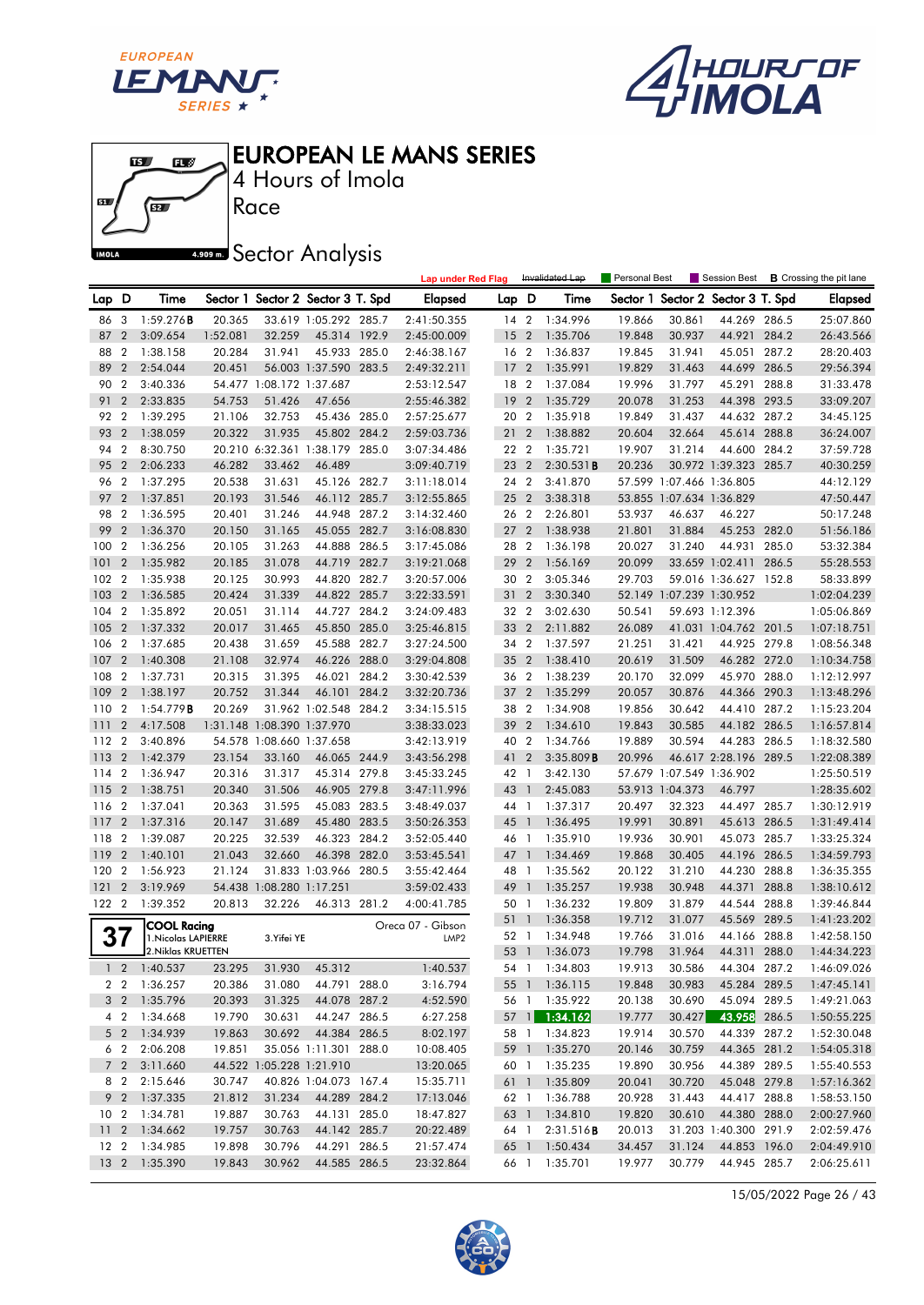





4 Hours of Imola

**A.509 mm** Sector Analysis

|               |                              |                            |                  |                          |                                   |       | <b>Lap under Red Flag</b>  |                  |                | Invalidated Lap                | Personal Best    |                          | Session Best                                   |       | <b>B</b> Crossing the pit lane |
|---------------|------------------------------|----------------------------|------------------|--------------------------|-----------------------------------|-------|----------------------------|------------------|----------------|--------------------------------|------------------|--------------------------|------------------------------------------------|-------|--------------------------------|
| Lap D         |                              | Time                       |                  |                          | Sector 1 Sector 2 Sector 3 T. Spd |       | Elapsed                    | Lap D            |                | Time                           |                  |                          | Sector 1 Sector 2 Sector 3 T. Spd              |       | <b>Elapsed</b>                 |
| 67            | $\overline{1}$               | 1:36.075                   | 20.043           | 31.465                   | 44.567 285.7                      |       | 2:08:01.686                | 120 3            |                | 1:35.982                       | 19.960           | 31.411                   | 44.611 288.0                                   |       | 3:47:58.082                    |
| 68            | -1                           | 1:35.093                   | 19.932           | 30.614                   | 44.547 286.5                      |       | 2:09:36.779                | 121              | 3              | 1:37.370                       | 19.858           | 32.441                   | 45.071 290.3                                   |       | 3:49:35.452                    |
| 69            | $\mathbf{1}$                 | 1:35.146                   | 19.990           | 30.721                   | 44.435 286.5                      |       | 2:11:11.925                | $122 - 3$        |                | 1:35.407                       | 20.481           | 30.634                   | 44.292 289.5                                   |       | 3:51:10.859                    |
| 70            | $\mathbf{1}$                 | 1:35.049                   | 20.094           | 30.555                   | 44.400 287.2                      |       | 2:12:46.974                | 1233             |                | 1:36.281                       | 19.770           | 32.248                   | 44.263 288.8                                   |       | 3:52:47.140                    |
| 71            | $\mathbf{1}$                 | 1:35.694                   | 19.942           | 31.083                   | 44.669 288.0                      |       | 2:14:22.668                | 124 3            |                | 1:34.609                       | 19.725           | 30.732                   | 44.152 288.0                                   |       | 3:54:21.749                    |
| 72            | $\mathbf{1}$                 | 1:36.926                   | 20.021           | 31.527                   | 45.378 285.7                      |       | 2:15:59.594                | 1253             |                | 2:27.732                       | 20.325           |                          | 31.158 1:36.249 287.2                          |       | 3:56:49.481                    |
| 73            | $\overline{1}$               | 1:36.479                   | 20.636           | 31.443                   | 44.400 272.0                      |       | 2:17:36.073                | 126 3            |                | 2:43.995                       |                  | 54.194 1:03.789          | 46.012                                         |       | 3:59:33.476                    |
| 74            | $\mathbf{1}$                 | 1:36.663                   | 20.069           | 31.029                   | 45.565 288.8                      |       | 2:19:12.736                | 127 <sub>3</sub> |                | 1:34.979                       | 19.971           | 30.734                   | 44.274 285.7                                   |       | 4:01:08.455                    |
| 75            | $\mathbf{1}$                 | 1:37.079                   | 20.514           | 31.845                   | 44.720 288.0                      |       | 2:20:49.815                |                  |                | <b>Graff Racing</b>            |                  |                          |                                                |       | Oreca 07 - Gibson              |
| 76            | 1                            | 1:35.917                   | 19.989           | 31.324                   | 44.604 289.5                      |       | 2:22:25.732                |                  | 40             | 1. Eric TROUILLET              |                  | 3. David DROUX           |                                                |       | LMP <sub>2</sub> $P/A$         |
| 77            | $\mathbf{1}$                 | 1:35.912                   | 20.308           | 31.033                   | 44.571                            | 288.8 | 2:24:01.644                |                  |                | 2. Sébastien PAGE              |                  |                          |                                                |       |                                |
| 78            | $\mathbf{1}$                 | 1:36.271                   | 20.026           | 31.426                   | 44.819                            | 286.5 | 2:25:37.915                |                  | 1 <sub>2</sub> | 1:46.082                       | 25.690           | 33.655                   | 46.737                                         |       | 1:46.082                       |
| 79            | $\overline{1}$               | 1:35.510                   | 20.112           | 30.869                   | 44.529                            | 286.5 | 2:27:13.425                |                  | 2 <sub>2</sub> | 1:39.412                       | 20.775           | 32.452                   | 46.185 284.2                                   |       | 3:25.494                       |
| 80            | 1                            | 1:35.492                   | 19.991           | 30.777                   | 44.724                            | 287.2 | 2:28:48.917                |                  | 3 <sub>2</sub> | 1:39.832                       | 20.551           | 32.966                   | 46.315 285.0                                   |       | 5:05.326                       |
| 81            | $\overline{1}$               | 1:35.435                   | 20.031           | 30.839                   | 44.565 286.5                      |       | 2:30:24.352                |                  | 4 <sup>2</sup> | 1:39.093                       | 20.526           | 32.312                   | 46.255 285.0                                   |       | 6:44.419                       |
| 82            | -1                           | 1:35.440                   | 20.057           | 30.820                   | 44.563 285.7                      |       | 2:31:59.792                |                  | 5 <sub>2</sub> | 1:38.488                       | 20.462           | 31.965                   | 46.061                                         | 284.2 | 8:22.907                       |
| 83            | $\mathbf{1}$                 | 1:37.376                   | 20.075           | 31.725                   | 45.576 288.8                      |       | 2:33:37.168                |                  | 6 <sub>2</sub> | 1:54.388                       | 20.406           |                          | 33.326 1:00.656 285.0                          |       | 10:17.295                      |
| 84            | 1                            | 1:36.570                   | 20.145           | 31.331                   | 45.094 288.8                      |       | 2:35:13.738                |                  | 7 <sub>2</sub> | 3:12.490                       |                  | 45.396 1:03.462 1:23.632 |                                                |       | 13:29.785                      |
| 85            | $\mathbf{1}$                 | 1:36.543                   | 20.424           | 30.966                   | 45.153 285.7                      |       | 2:36:50.281                | 8                | $\overline{2}$ | 2:10.157                       | 31.910           |                          | 37.707 1:00.540 158.4                          |       | 15:39.942                      |
| 86            | $\overline{1}$               | 1:35.933                   | 19.964           | 31.003                   | 44.966 288.8                      |       | 2:38:26.214                |                  | 9 <sub>2</sub> | 1:39.733                       | 21.145           | 32.694                   | 45.894 285.0                                   |       | 17:19.675                      |
| 87            | $\mathbf{1}$                 | 2:53.174B                  | 20.110           |                          | 30.853 2:02.211                   | 276.2 | 2:41:19.388                | 10               | $\overline{2}$ | 1:38.468                       | 20.667           | 31.871                   | 45.930 285.0                                   |       | 18:58.143                      |
| 88            | 3                            | 1:54.299                   | 34.983           | 32.017                   | 47.299 196.7                      |       | 2:43:13.687                | 11 <sub>2</sub>  |                | 1:38.597                       | 20.516           | 32.097                   | 45.984 288.0                                   |       | 20:36.740                      |
| 89            | 3                            | 1:35.382                   | 20.234           | 30.724                   | 44.424                            | 286.5 | 2:44:49.069                | 12 <sub>2</sub>  |                | 1:37.996                       | 20.429           | 31.864                   | 45.703 285.0                                   |       | 22:14.736                      |
| 90            | 3                            | 1:34.787                   | 19.929           | 30.489                   | 44.369 288.0                      |       | 2:46:23.856                | 13 2             |                | 1:38.101                       | 20.416           | 31.992                   | 45.693 284.2                                   |       | 23:52.837                      |
| 91            | 3                            | 2:37.996                   | 20.005           |                          | 40.721 1:37.270 283.5             |       | 2:49:01.852                | 14               | $\overline{2}$ | 1:38.733                       | 20.472           | 32.507                   | 45.754 285.0                                   |       | 25:31.570                      |
| 92            | -3                           | 3:38.243                   |                  | 53.886 1:07.515 1:36.842 |                                   |       | 2:52:40.095                | 15 <sub>2</sub>  |                | 1:37.982                       | 20.447           | 31.877                   | 45.658 284.2                                   |       | 27:09.552                      |
| 93            | 3                            | 2:48.759                   |                  | 54.534 1:07.372          | 46.853                            |       | 2:55:28.854                | 16               | $\overline{2}$ | 1:39.486                       | 20.346           | 33.251                   | 45.889 285.0                                   |       | 28:49.038                      |
| 94            | 3                            | 1:37.130                   | 20.350           | 31.737                   | 45.043 291.9                      |       | 2:57:05.984                | 17 <sub>2</sub>  |                | 1:38.896                       | 20.471           | 32.606                   | 45.819 288.0                                   |       | 30:27.934                      |
| 95            | 3                            | 1:37.149                   | 20.458           | 32.128                   | 44.563 290.3                      |       | 2:58:43.133                | 18               | $\overline{2}$ | 1:38.914                       | 20.555           | 32.507                   | 45.852 288.8                                   |       | 32:06.848                      |
| 96            | - 3                          | 1:37.102                   | 20.026           | 32.272                   | 44.804 290.3                      |       | 3:00:20.235                | 19 <sup>2</sup>  |                | 1:39.814                       | 21.138           | 32.320                   | 46.356 287.2                                   |       | 33:46.662                      |
| 97            | 3                            | 2:24.280                   | 19.836           |                          | 30.667 1:33.777 287.2             |       | 3:02:44.515                | 20 2             |                | 1:39.330                       | 20.560           | 32.849                   | 45.921 285.0                                   |       | 35:25.992                      |
| 98            | 3                            | 3:38.236                   |                  | 53.923 1:07.542 1:36.771 |                                   |       | 3:06:22.751                | 21 2             |                | 1:40.814                       | 20.601           | 32.321                   | 47.892 284.2                                   |       | 37:06.806                      |
| 99            | 3                            | 2:41.638                   |                  | 53.922 1:01.437          | 46.279                            |       | 3:09:04.389                | 22               | $\overline{2}$ | 2:40.558B                      | 20.748           |                          | 32.275 1:47.535 283.5                          |       | 39:47.364                      |
| 100           | -3                           | 1:36.213                   | 20.023           | 30.707                   | 45.483 286.5                      |       | 3:10:40.602                | 23 2             |                | 3:17.683                       |                  |                          | 35.908 1:03.927 1:37.848 192.2                 |       | 43:05.047                      |
| 101           | 3                            | 1:35.642                   | 19.825           | 30.650                   | 45.167                            | 288.0 | 3:12:16.244                | 24               | $\overline{2}$ | 3:39.702                       |                  | 54.430 1:07.945 1:37.327 |                                                |       | 46:44.749                      |
| 102           | 3                            | 1:34.343                   | 19.767           | 30.472                   | 44.104 288.0                      |       | 3:13:50.587                | 25 2             |                | 3:06.460                       |                  | 54.567 1:09.913 1:01.980 |                                                |       | 49:51.209                      |
| 103           | 3                            | 1:34.883                   | 19.773           | 30.489                   | 44.621                            | 288.8 | 3:15:25.470                | 26               | $\overline{2}$ | 1:41.688<br>1:39.791           | 21.450           | 33.676                   | 46.562 282.0                                   |       | 51:32.897                      |
| 104           | -3                           | 1:35.255                   | 19.725           | 30.764                   | 44.766 288.8                      |       | 3:17:00.725                | 27 <sub>2</sub>  |                |                                | 20.601           | 32.447                   | 46.743 285.0                                   |       | 53:12.688                      |
| 105           | $\mathbf{3}$<br>$\mathbf{3}$ | 1:34.834<br>1:36.951       | 19.843<br>21.022 | 30.616<br>31.431         | 44.375 288.0<br>44.498 286.5      |       | 3:18:35.559<br>3:20:12.510 | 28 2<br>29       | $\overline{2}$ | 1:45.226<br>3:29.894           | 20.984           | 33.545                   | 50.697 284.2<br>44.330 1:09.945 1:35.619 129.7 |       | 54:57.914<br>58:27.808         |
| 106           |                              |                            |                  |                          | 45.065 288.8                      |       |                            |                  |                |                                |                  |                          |                                                |       |                                |
|               |                              | 107 3 1:35.121             | 19.674           | 30.382                   |                                   |       | 3:21:47.631                |                  |                | 30 2 3:35.106                  |                  | 52.936 1:10.893 1:31.277 |                                                |       | 1:02:02.914                    |
|               |                              | 108 3 1:35.564             | 19.852<br>19.735 | 31.223                   | 44.489 288.0<br>45.007 288.8      |       | 3:23:23.195                |                  |                | 31 2 3:01.839<br>32 2 2:13.678 |                  | 49.720 1:00.019 1:12.100 |                                                |       | 1:05:04.753                    |
|               |                              | 109 3 1:35.358<br>1:34.715 | 19.712           | 30.616<br>30.313         | 44.690 288.8                      |       | 3:24:58.553                |                  |                |                                | 25.458<br>22.132 |                          | 42.436 1:05.784 245.5<br>46.711 282.7          |       | 1:07:18.431                    |
| 110 3<br>1113 |                              | 1:34.785                   | 20.343           | 30.407                   | 44.035 287.2                      |       | 3:26:33.268                |                  |                | 33 2 1:41.689<br>34 2 1:40.975 | 21.300           | 32.846<br>32.938         | 46.737 285.7                                   |       | 1:09:00.120                    |
| 112 3         |                              | 2:28.149B                  | 19.642           |                          | 31.474 1:37.033 290.3             |       | 3:28:08.053<br>3:30:36.202 |                  |                | 35 2 1:42.403                  | 20.874           | 33.719                   | 47.810 286.5                                   |       | 1:10:41.095<br>1:12:23.498     |
| 1133          |                              | 1:51.085                   | 35.445           | 30.780                   | 44.860 196.4                      |       | 3:32:27.287                |                  |                | 36 2 1:41.316                  | 21.183           | 33.533                   | 46.600 286.5                                   |       | 1:14:04.814                    |
| 114 3         |                              | 1:35.192                   | 20.221           | 30.632                   | 44.339 286.5                      |       | 3:34:02.479                |                  |                | 37 2 1:39.738                  | 20.691           | 32.334                   | 46.713 285.7                                   |       | 1:15:44.552                    |
| 1153          |                              | 2:47.126                   | 20.709           |                          | 48.885 1:37.532 289.5             |       | 3:36:49.605                |                  |                | 38 2 1:39.793                  | 20.717           | 32.478                   | 46.598 285.0                                   |       | 1:17:24.345                    |
| 116 3         |                              | 3:40.453                   |                  | 54.247 1:08.408 1:37.798 |                                   |       | 3:40:30.058                |                  | 39 2           | $2:56.846$ <b>B</b>            | 22.242           |                          | 33.676 2:00.928 283.5                          |       | 1:20:21.191                    |
| 1173          |                              | 2:39.065                   | 54.441           | 58.567                   | 46.057                            |       | 3:43:09.123                |                  |                | 40 1 3:44.182                  |                  |                          | 58.458 1:07.939 1:37.785                       |       | 1:24:05.373                    |
| 118 3         |                              | 1:36.181                   | 20.200           | 31.305                   | 44.676 288.0                      |       | 3:44:45.304                |                  | 41 1           | 3:38.818                       |                  |                          | 54.364 1:07.776 1:36.678                       |       | 1:27:44.191                    |
| 119 3         |                              | 1:36.796                   | 19.904           | 30.952                   | 45.940 288.8                      |       | 3:46:22.100                |                  |                | 42 1 1:44.046                  | 23.996           |                          | 33.153 46.897 242.7                            |       | 1:29:28.237                    |
|               |                              |                            |                  |                          |                                   |       |                            |                  |                |                                |                  |                          |                                                |       |                                |

15/05/2022 Page 27 / 43

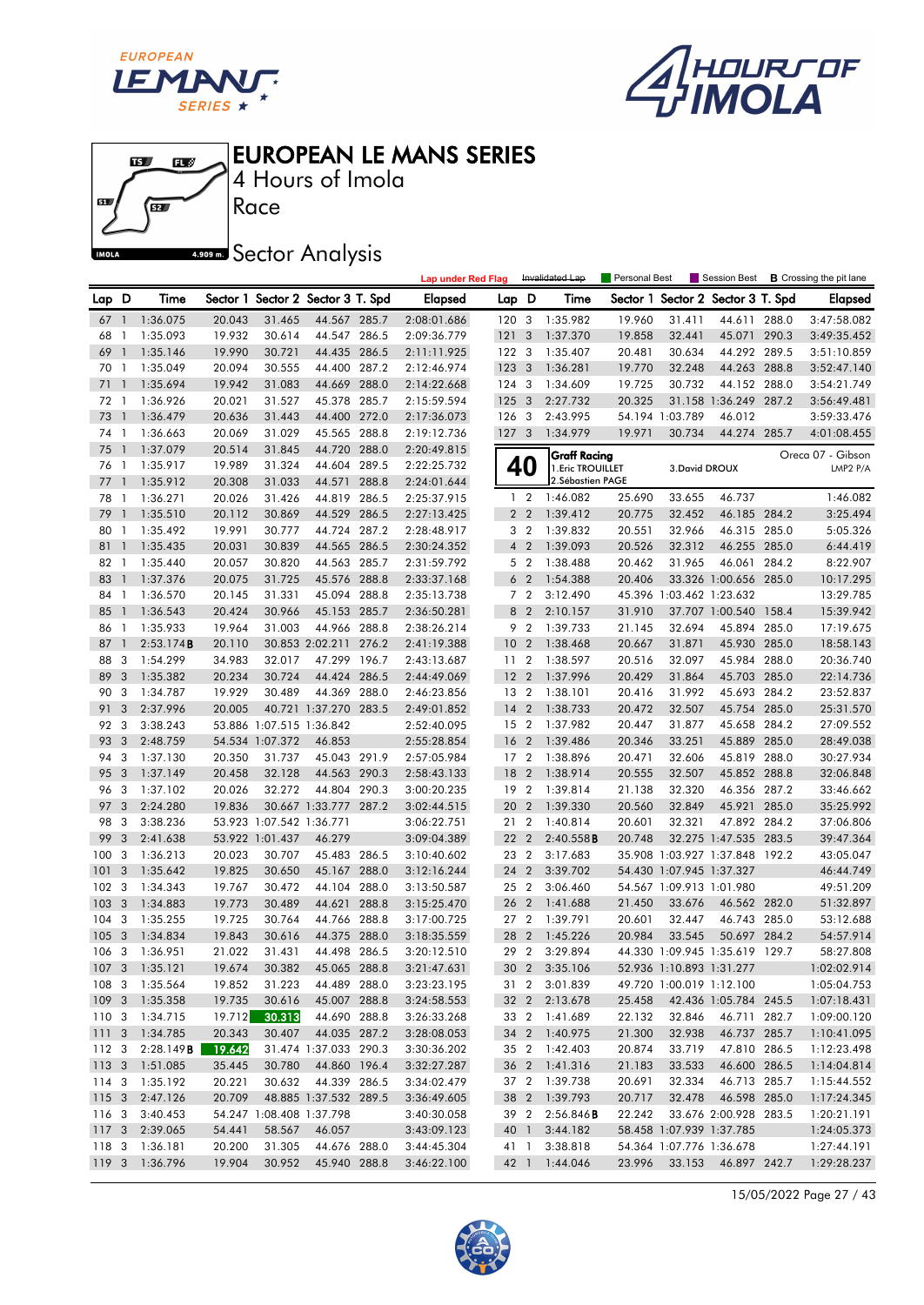





4 Hours of Imola

**A.509 mm** Sector Analysis

|      |                          |                        |        |                          |                                   |       | <b>Lap under Red Flag</b> |                  |                | Invalidated Lap  | Personal Best                                |                          | Session Best                      |       | <b>B</b> Crossing the pit lane |
|------|--------------------------|------------------------|--------|--------------------------|-----------------------------------|-------|---------------------------|------------------|----------------|------------------|----------------------------------------------|--------------------------|-----------------------------------|-------|--------------------------------|
| Lap  | D                        | Time                   |        |                          | Sector 1 Sector 2 Sector 3 T. Spd |       | <b>Elapsed</b>            | Lap D            |                | Time             |                                              |                          | Sector 1 Sector 2 Sector 3 T. Spd |       | <b>Elapsed</b>                 |
| 43   | $\mathbf{1}$             | 1:40.350               | 20.944 | 32.714                   | 46.692 285.0                      |       | 1:31:08.587               | 96               | 3              | 2:21.254         | 54.223                                       | 41.732                   | 45.299                            |       | 3:09:22.582                    |
| 44   | $\mathbf{1}$             | 1:40.965               | 20.841 | 33.510                   | 46.614 285.7                      |       | 1:32:49.552               | 97 3             |                | 1:35.791         | 20.003                                       | 31.051                   | 44.737 285.0                      |       | 3:10:58.373                    |
| 45   | -1                       | 1:40.694               | 20.947 | 32.416                   | 47.331 285.0                      |       | 1:34:30.246               | 98               | 3              | 1:35.731         | 19.994                                       | 31.028                   | 44.709 286.5                      |       | 3:12:34.104                    |
| 46   | $\overline{1}$           | 1:40.585               | 20.709 | 33.297                   | 46.579 287.2                      |       | 1:36:10.831               | 99 3             |                | 1:35.763         | 19.961                                       | 31.085                   | 44.717 287.2                      |       | 3:14:09.867                    |
| 47   | -1                       | 1:40.249               | 20.686 | 32.767                   | 46.796 282.7                      |       | 1:37:51.080               | 100              | 3              | 1:36.037         | 20.430                                       | 30.865                   | 44.742 288.0                      |       | 3:15:45.904                    |
| 48   | $\mathbf{1}$             | 1:39.300               | 20.736 | 32.391                   | 46.173 285.0                      |       | 1:39:30.380               | 101              | 3              | 1:36.205         | 20.048                                       | 30.896                   | 45.261                            | 285.0 | 3:17:22.109                    |
| 49   | $\mathbf{1}$             | 1:39.361               | 20.525 | 32.248                   | 46.588 285.7                      |       | 1:41:09.741               | 102 <sub>3</sub> |                | 1:35.871         | 20.135                                       | 31.180                   | 44.556 283.5                      |       | 3:18:57.980                    |
| 50   | $\mathbf{1}$             | 1:39.844               | 20.630 | 32.640                   | 46.574                            | 286.5 | 1:42:49.585               | 103 <sub>3</sub> |                | 1:35.542         | 19.928                                       | 31.024                   | 44.590 285.0                      |       | 3:20:33.522                    |
| 51   | $\overline{1}$           | 1:39.272               | 20.600 | 32.234                   | 46.438 285.0                      |       | 1:44:28.857               | 104              | 3              | 1:37.115         | 19.818                                       | 31.938                   | 45.359                            | 287.2 | 3:22:10.637                    |
| 52   | $\mathbf{1}$             | 1:39.029               | 20.842 | 32.152                   | 46.035 285.0                      |       | 1:46:07.886               | 1053             |                | 1:36.823         | 20.027                                       | 31.708                   | 45.088                            | 288.0 | 3:23:47.460                    |
| 53   | $\mathbf{1}$             | 1:40.189               | 20.903 | 32.589                   | 46.697 285.0                      |       | 1:47:48.075               | 106              | 3              | 1:37.038         | 20.005                                       | 31.918                   | 45.115 288.0                      |       | 3:25:24.498                    |
| 54   | $\overline{\phantom{a}}$ | 1:39.363               | 20.685 | 32.617                   | 46.061                            | 283.5 | 1:49:27.438               | 107              | $\mathbf{3}$   | 1:36.272         | 20.070                                       | 31.282                   | 44.920 287.2                      |       | 3:27:00.770                    |
| 55   | $\mathbf{1}$             | 1:39.474               | 20.920 | 32.477                   | 46.077                            | 285.7 | 1:51:06.912               | 108              | 3              | 1:37.416         | 20.609                                       | 31.606                   | 45.201                            | 288.8 | 3:28:38.186                    |
| 56   | $\overline{\phantom{a}}$ | 1:38.716               | 20.711 | 32.008                   | 45.997 285.0                      |       | 1:52:45.628               | 109              | $\mathbf{3}$   | 1:37.072         | 20.567                                       | 31.662                   | 44.843                            | 288.0 | 3:30:15.258                    |
| 57 1 |                          | 1:38.516               | 20.669 | 31.984                   | 45.863 285.0                      |       | 1:54:24.144               | 110              | -3             | 1:36.239         | 19.959                                       | 31.420                   | 44.860 287.2                      |       | 3:31:51.497                    |
| 58   | $\mathbf{1}$             | 1:40.066               | 22.384 | 32.103                   | 45.579 285.0                      |       | 1:56:04.210               | 111              | -3             | 1:35.758         | 19.904                                       | 31.212                   | 44.642 287.2                      |       | 3:33:27.255                    |
| 59   | $\mathbf{1}$             | 1:37.853               | 20.544 | 31.644                   | 45.665                            | 286.5 | 1:57:42.063               | 112 3            |                | 2:42.049B        | 20.094                                       |                          | 31.113 1:50.842 287.2             |       | 3:36:09.304                    |
| 60   | -1                       | 1:37.604               | 20.522 | 31.669                   | 45.413 285.0                      |       | 1:59:19.667               | 113 3            |                | 3:42.306         |                                              | 57.548 1:07.711 1:37.047 |                                   |       | 3:39:51.610                    |
| 61   | -1                       | 1:38.200               | 20.549 | 31.737                   | 45.914 286.5                      |       | 2:00:57.867               | 114              | 3              | 2:58.854         |                                              | 54.391 1:07.909          | 56.554                            |       | 3:42:50.464                    |
| 62   | $\mathbf{1}$             | 1:38.165               | 21.201 | 31.529                   | 45.435 287.2                      |       | 2:02:36.032               | 115 <sub>3</sub> |                | 1:37.696         | 20.463                                       | 31.581                   | 45.652 283.5                      |       | 3:44:28.160                    |
| 63   | $\mathbf{1}$             | $2:40.046$ <b>B</b>    | 20.580 |                          | 32.286 1:47.180                   | 287.2 | 2:05:16.078               | 116 3            |                | 1:37.167         | 20.389                                       | 31.331                   | 45.447                            | 285.0 | 3:46:05.327                    |
| 64   |                          | 1:53.747               | 35.196 | 32.689                   | 45.862 194.2                      |       | 2:07:09.825               | 117 3            |                | 1:36.983         | 20.320                                       | 31.811                   | 44.852 285.0                      |       | 3:47:42.310                    |
| 65   | - 1                      | 1:39.320               | 20.520 | 32.008                   | 46.792 282.7                      |       | 2:08:49.145               | 118              | $\overline{3}$ | 1:37.183         | 20.040                                       | 31.884                   | 45.259                            | 285.7 | 3:49:19.493                    |
| 66   | $\mathbf{1}$             | 1:38.145               | 20.628 | 31.779                   | 45.738 285.0                      |       | 2:10:27.290               | 119              | $\mathbf{3}$   | 1:36.252         | 20.368                                       | 31.131                   | 44.753 285.7                      |       | 3:50:55.745                    |
| 67   | $\overline{1}$           | 1:38.401               | 20.691 | 31.823                   | 45.887 287.2                      |       | 2:12:05.691               | 120              | 3              | 1:36.066         | 20.145                                       | 31.030                   | 44.891                            | 285.7 | 3:52:31.811                    |
| 68   |                          | 1:39.095               | 20.587 | 32.302                   | 46.206 285.0                      |       | 2:13:44.786               | 121              | 3              | 1:35.457         | 20.039                                       | 30.863                   | 44.555                            | 284.2 | 3:54:07.268                    |
| 69   | - 1                      | 1:38.581               | 20.442 | 31.883                   | 46.256 285.7                      |       | 2:15:23.367               | 122              | 3              | 2:10.996         | 20.041                                       |                          | 31.202 1:19.753                   | 285.0 | 3:56:18.264                    |
| 70   | $\overline{1}$           | 1:38.918               | 20.443 | 31.996                   | 46.479                            | 285.7 | 2:17:02.285               | 123.3            |                | 2:58.589         |                                              | 53.812 1:07.162          | 57.615                            |       | 3:59:16.853                    |
| 71   | $\overline{1}$           | 1:38.569               | 20.413 | 32.004                   | 46.152                            | 285.7 | 2:18:40.854               | $124 - 3$        |                | 1:36.636         | 20.468                                       | 31.352                   | 44.816 285.0                      |       | 4:00:53.489                    |
| 72   | $\mathbf{1}$             | 1:40.627               | 20.498 | 33.476                   | 46.653 285.7                      |       | 2:20:21.481               |                  |                |                  | Inter Europol Competition                    |                          |                                   |       | Oreca 07 - Gibson              |
| 73   | -1                       | 1:39.062               | 20.454 | 32.296                   | 46.312 285.7                      |       | 2:22:00.543               |                  | 43             |                  | 1. David HEINEMEIER-HANS3. Pietro FITTIPALDI |                          |                                   |       | LMP <sub>2</sub>               |
| 74   | $\overline{1}$           | 1:38.355               | 20.589 | 31.879                   | 45.887                            | 285.7 | 2:23:38.898               |                  |                | 2. Fabio SCHERER |                                              |                          |                                   |       |                                |
| 75   | -1                       | 1:37.549               | 20.432 | 31.617                   | 45.500                            | 285.0 | 2:25:16.447               |                  | $1\quad$       | 1:44.525         | 25.204                                       | 33.409                   | 45.912                            |       | 1:44.525                       |
| 76   | $\mathbf{1}$             | 1:37.925               | 20.296 | 31.647                   | 45.982 285.7                      |       | 2:26:54.372               |                  | 2 <sub>1</sub> | 1:37.990         | 21.477                                       | 31.444                   | 45.069 283.5                      |       | 3:22.515                       |
| 77   | $\mathbf{1}$             | 1:40.131               | 20.391 | 32.456                   | 47.284                            | 285.7 | 2:28:34.503               |                  | 3 1            | 1:37.288         | 20.353                                       | 32.373                   | 44.562 288.0                      |       | 4:59.803                       |
| 78   | $\mathbf{1}$             | 1:38.396               | 20.401 | 32.125                   | 45.870 288.0                      |       | 2:30:12.899               |                  | 4 <sup>1</sup> | 1:35.687         | 20.191                                       | 30.815                   | 44.681                            | 284.2 | 6:35.490                       |
| 79   | -1                       | 1:39.411               | 20.337 | 32.779                   | 46.295 287.2                      |       | 2:31:52.310               |                  | 5 1            | 1:35.430         | 20.135                                       | 30.779                   | 44.516 284.2                      |       | 8:10.920                       |
| 80   | $\mathbf{1}$             | 1:39.656               | 20.517 | 33.232                   | 45.907 286.5                      |       | 2:33:31.966               |                  | 6 1            | 2:03.804         | 20.135                                       |                          | 37.979 1:05.690 286.5             |       | 10:14.724                      |
| 81   | $\mathbf{1}$             | 1:38.647               | 20.879 | 32.018                   | 45.750                            | 287.2 | 2:35:10.613               | 7 <sup>1</sup>   |                | 3:11.258         | 45.401                                       | 1:03.536 1:22.321        |                                   |       | 13:25.982                      |
| 82 1 |                          | 1:38.785               | 20.475 | 32.357                   | 45.953 287.2                      |       | 2:36:49.398               |                  | 8 <sup>1</sup> | 2:12.676         | 30.616                                       |                          | 40.411 1:01.649 185.6             |       | 15:38.658                      |
|      |                          | 83 1 1:41.297          | 21.297 | 33.337                   | 46.663 286.5                      |       | 2:38:30.695               |                  | 9 1            | 1:38.360         | 20.742                                       |                          | 31.784 45.834 286.5               |       | 17:17.018                      |
|      |                          | 84 1 2:39.800 <b>B</b> | 20.415 |                          | 32.100 1:47.285 287.2             |       | 2:41:10.495               |                  |                | 10 1 1:40.255    | 20.280                                       | 31.078                   | 48.897 285.0                      |       | 18:57.273                      |
| 85 3 |                          | 1:52.031               | 35.124 | 31.507                   | 45.400 192.9                      |       | 2:43:02.526               |                  |                | 11 1 1:35.899    | 20.026                                       | 31.008                   | 44.865 285.7                      |       | 20:33.172                      |
| 86 3 |                          | 1:36.539               | 19.974 | 31.208                   | 45.357 285.0                      |       | 2:44:39.065               |                  |                | 12 1 1:36.441    | 20.062                                       | 31.290                   | 45.089 285.7                      |       | 22:09.613                      |
| 87 3 |                          | 1:36.449               | 20.085 | 31.414                   | 44.950 285.0                      |       | 2:46:15.514               |                  | 13 1           | 1:36.206         | 19.999                                       | 31.438                   | 44.769 286.5                      |       | 23:45.819                      |
| 88 3 |                          | 2:26.594               | 19.977 |                          | 31.526 1:35.091 285.0             |       | 2:48:42.108               |                  |                | 14 1 1:38.230    | 20.017                                       | 33.721                   | 44.492 288.8                      |       | 25:24.049                      |
| 89 3 |                          | 4:25.628B              |        | 54.256 1:07.709 2:23.663 |                                   |       | 2:53:07.736               |                  |                | 15 1 1:36.219    | 19.931                                       | 31.144                   | 45.144 285.7                      |       | 27:00.268                      |
| 90 3 |                          | 2:36.129               | 57.577 | 52.179                   | 46.373                            |       | 2:55:43.865               |                  |                | 16 1 1:37.507    | 20.065                                       | 31.672                   | 45.770 290.3                      |       | 28:37.775                      |
| 91 3 |                          | 1:37.368               | 20.099 | 31.754                   | 45.515 285.7                      |       | 2:57:21.233               |                  |                | 17 1 1:36.979    | 20.117                                       | 31.557                   | 45.305 288.0                      |       | 30:14.754                      |
| 92 3 |                          | 1:36.284               | 20.230 | 31.445                   | 44.609 286.5                      |       | 2:58:57.517               |                  |                | 18 1 1:38.735    | 21.473                                       | 32.260                   | 45.002 290.3                      |       | 31:53.489                      |
| 93 3 |                          | 1:36.888               | 20.023 | 31.647                   | 45.218 287.2                      |       | 3:00:34.405               |                  |                | 19 1 1:38.367    | 19.997                                       | 32.622                   | 45.748 288.8                      |       | 33:31.856                      |
| 94 3 |                          | 2:48.337               | 19.995 |                          | 51.277 1:37.065 287.2             |       | 3:03:22.742               |                  |                | 20 1 1:38.126    | 20.194                                       | 31.653                   | 46.279 287.2                      |       | 35:09.982                      |
| 95 3 |                          | 3:38.586               |        | 54.421 1:07.235 1:36.930 |                                   |       | 3:07:01.328               |                  |                | 21 1 1:37.783    | 20.070                                       | 32.140                   | 45.573 288.0                      |       | 36:47.765                      |

15/05/2022 Page 28 / 43

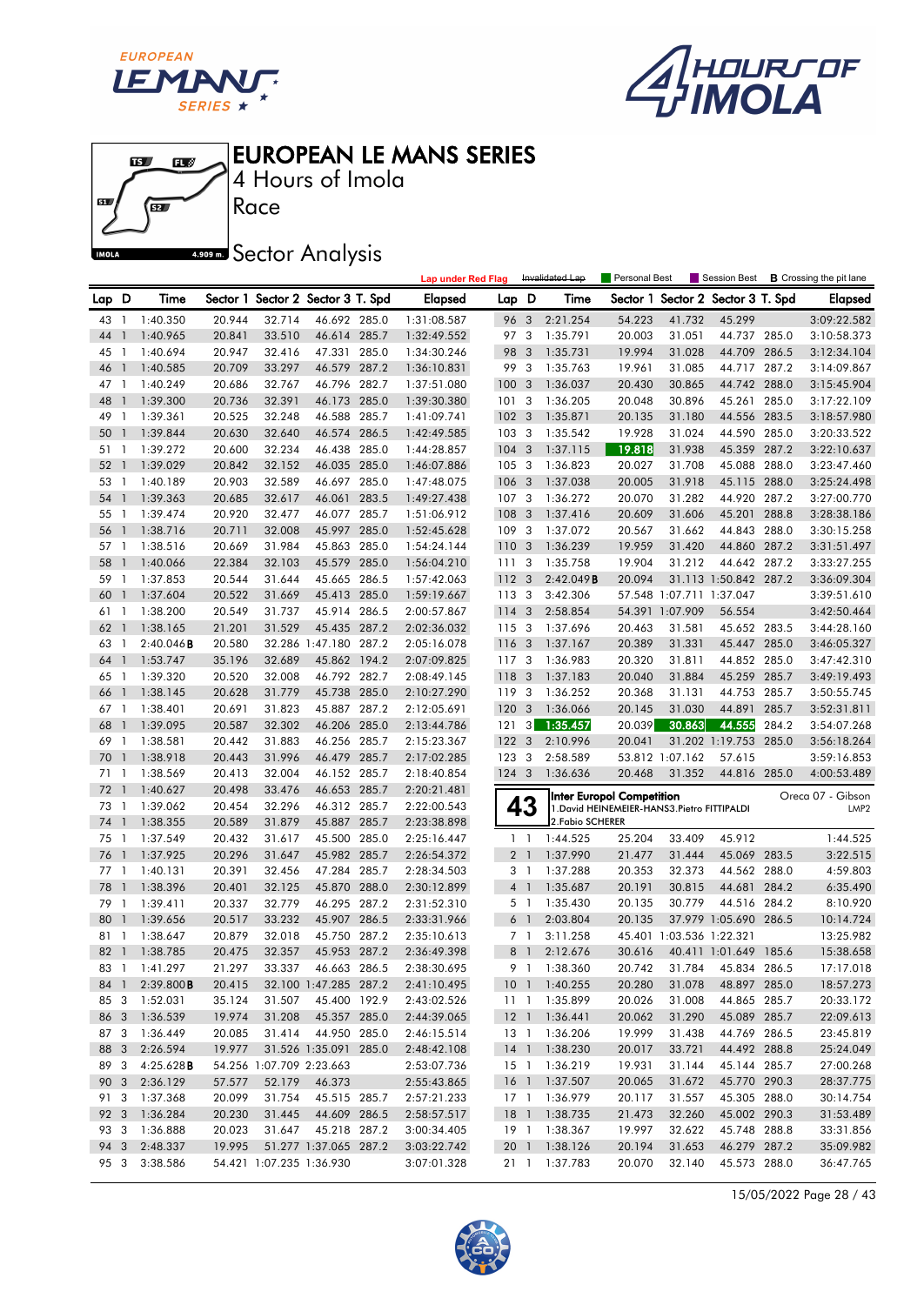





Race 4 Hours of Imola

**A.909mm** Sector Analysis

|       |                          |               |        |                          |                                   |       | <b>Lap under Red Flag</b> |       |                  | Invalidated Lap | Personal Best |                          |                                   |       | Session Best <b>B</b> Crossing the pit lane |
|-------|--------------------------|---------------|--------|--------------------------|-----------------------------------|-------|---------------------------|-------|------------------|-----------------|---------------|--------------------------|-----------------------------------|-------|---------------------------------------------|
| Lap D |                          | Time          |        |                          | Sector 1 Sector 2 Sector 3 T. Spd |       | <b>Elapsed</b>            | Lap D |                  | Time            |               |                          | Sector 1 Sector 2 Sector 3 T. Spd |       | <b>Elapsed</b>                              |
| 22    | $\overline{1}$           | 2:34.205B     | 20.147 |                          | 32.199 1:41.859 286.5             |       | 39:21.970                 | 75 3  |                  | 1:36.260        | 20.041        | 31.501                   | 44.718 288.0                      |       | 2:22:05.078                                 |
| 23    | $\mathbf{1}$             | 2:40.974      | 34.982 |                          | 32.805 1:33.187 192.5             |       | 42:02.944                 | 76    | 3                | 1:36.959        | 19.964        | 32.022                   | 44.973 288.8                      |       | 2:23:42.037                                 |
| 24    | $\overline{1}$           | 3:39.765      |        | 54.039 1:07.894 1:37.832 |                                   |       | 45:42.709                 | 77 3  |                  | 1:35.716        | 20.029        | 30.893                   | 44.794 283.5                      |       | 2:25:17.753                                 |
| 25    | - 1                      | 3:34.617      |        | 54.167 1:08.406 1:32.044 |                                   |       | 49:17.326                 | 78 3  |                  | 1:36.990        | 19.913        | 31.135                   | 45.942 285.7                      |       | 2:26:54.743                                 |
| 26    | -1                       | 1:41.191      | 22.540 | 32.378                   | 46.273 258.4                      |       | 50:58.517                 | 79    | 3                | 1:36.457        | 20.223        | 31.453                   | 44.781                            | 288.0 | 2:28:31.200                                 |
| 27    | $\overline{1}$           | 1:37.277      | 20.339 | 31.524                   | 45.414 282.7                      |       | 52:35.794                 | 80    | 3                | 1:37.752        | 20.005        | 31.387                   | 46.360 286.5                      |       | 2:30:08.952                                 |
| 28    | $\mathbf{1}$             | 1:39.387      | 20.903 | 33.526                   | 44.958 286.5                      |       | 54:15.181                 | 81 3  |                  | 1:37.162        | 20.034        | 31.492                   | 45.636 286.5                      |       | 2:31:46.114                                 |
| 29    | $\overline{1}$           | 1:48.937      | 22.012 | 34.403                   | 52.522 252.3                      |       | 56:04.118                 | 82 3  |                  | 1:37.090        | 20.252        | 31.942                   | 44.896 287.2                      |       | 2:33:23.204                                 |
| 30    | $\overline{1}$           | 2:48.786      | 28.476 |                          | 39.993 1:40.317 163.6             |       | 58:52.904                 | 83 3  |                  | 1:35.288        | 19.869        | 30.709                   | 44.710 285.7                      |       | 2:34:58.492                                 |
| 31    | $\mathbf{1}$             | 3:23.379      |        | 48.018 1:03.633 1:31.728 |                                   |       | 1:02:16.283               | 84    | 3                | 1:36.975        | 20.317        | 30.907                   | 45.751                            | 286.5 | 2:36:35.467                                 |
| 32    | $\overline{1}$           | 3:05.645      | 51.894 |                          | 59.235 1:14.516 121.9             |       | 1:05:21.928               | 85 3  |                  | 1:35.713        | 20.323        | 30.720                   | 44.670 287.2                      |       | 2:38:11.180                                 |
| 33    | $\mathbf{1}$             | 2:08.250      | 26.055 |                          | 36.744 1:05.451 161.9             |       | 1:07:30.178               | 86 3  |                  | 1:35.470        | 19.950        | 30.689                   | 44.831                            | 285.0 | 2:39:46.650                                 |
| 34    | $\overline{\phantom{a}}$ | 1:39.118      | 22.295 | 31.921                   | 44.902 263.4                      |       | 1:09:09.296               | 87    | 3                | 2:52.887B       | 20.113        |                          | 30.797 2:01.977                   | 286.5 | 2:42:39.537                                 |
| 35    | $\mathbf{1}$             | 1:37.845      | 20.641 | 31.794                   | 45.410 287.2                      |       | 1:10:47.141               | 88 2  |                  | 1:52.004        | 35.197        | 31.562                   | 45.245 192.9                      |       | 2:44:31.541                                 |
| 36    | $\overline{1}$           | 1:37.299      | 20.267 | 31.434                   | 45.598 286.5                      |       | 1:12:24.440               | 89 2  |                  | 1:36.440        | 20.224        | 31.554                   | 44.662 285.0                      |       | 2:46:07.981                                 |
| 37    | $\overline{1}$           | 1:38.373      | 20.725 | 32.222                   | 45.426 288.0                      |       | 1:14:02.813               | 90 2  |                  | 2:13.868        | 19.989        |                          | 30.964 1:22.915 284.2             |       | 2:48:21.849                                 |
| 38    | $\overline{\phantom{a}}$ | 1:37.217      | 20.084 | 31.464                   | 45.669 287.2                      |       | 1:15:40.030               | 91    | $\overline{2}$   | 3:40.306        |               | 54.078 1:08.060 1:38.168 |                                   |       | 2:52:02.155                                 |
| 39    | -1                       | 1:37.622      | 20.410 | 31.685                   | 45.527 288.0                      |       | 1:17:17.652               | 92    | $\overline{2}$   | 3:07.552        |               | 54.613 1:08.362 1:04.577 |                                   |       | 2:55:09.707                                 |
| 40    | $\mathbf{1}$             | 1:37.459      | 20.299 | 31.525                   | 45.635 285.7                      |       | 1:18:55.111               | 93 2  |                  | 1:37.554        | 20.764        | 31.847                   | 44.943 283.5                      |       | 2:56:47.261                                 |
| 41    | -1                       | 5:36.300B     |        |                          | 1:26.443 1:07.801 3:02.056 288.8  |       | 1:24:31.411               | 94 2  |                  | 1:35.243        | 19.992        | 30.688                   | 44.563 285.0                      |       | 2:58:22.504                                 |
| 42    | $\overline{\mathbf{3}}$  | 3:26.996      |        | 59.194 1:08.084 1:19.718 |                                   |       | 1:27:58.407               | 95 2  |                  | 1:35.128        | 19.960        | 30.810                   | 44.358 285.7                      |       | 2:59:57.632                                 |
| 43    | 3                        | 1:39.780      | 21.725 | 32.149                   | 45.906 272.0                      |       | 1:29:38.187               | 96    | $\overline{2}$   | 2:04.151        | 19.822        |                          | 31.774 1:12.555 286.5             |       | 3:02:01.783                                 |
| 44    | 3                        | 1:39.455      | 21.890 | 31.867                   | 45.698 249.4                      |       | 1:31:17.642               | 97 2  |                  | 3:38.842        |               | 53.954 1:07.663 1:37.225 |                                   |       | 3:05:40.625                                 |
| 45    | -3                       | 1:36.629      | 19.990 | 31.190                   | 45.449 284.2                      |       | 1:32:54.271               | 98 2  |                  | 3:03.591        |               | 54.150 1:07.987 1:01.454 |                                   |       | 3:08:44.216                                 |
| 46    | 3                        | 1:37.181      | 19.820 | 31.717                   | 45.644 285.0                      |       | 1:34:31.452               | 99 2  |                  | 1:35.762        | 20.221        | 31.016                   | 44.525 283.5                      |       | 3:10:19.978                                 |
| 47    | - 3                      | 1:36.824      | 19.858 | 31.692                   | 45.274 285.7                      |       | 1:36:08.276               | 100 2 |                  | 1:34.993        | 19.869        | 30.597                   | 44.527 286.5                      |       | 3:11:54.971                                 |
| 48    | 3                        | 1:34.923      | 19.785 | 30.686                   | 44.452 284.2                      |       | 1:37:43.199               | 1012  |                  | 1:35.286        | 19.980        | 30.571                   | 44.735 287.2                      |       | 3:13:30.257                                 |
| 49    | 3                        | 1:35.943      | 19.734 | 30.514                   | 45.695 285.0                      |       | 1:39:19.142               | 102 2 |                  | 1:35.800        | 19.865        | 31.148                   | 44.787                            | 288.0 | 3:15:06.057                                 |
| 50    | $\overline{3}$           | 1:36.704      | 19.834 | 31.263                   | 45.607 286.5                      |       | 1:40:55.846               | 103 2 |                  | 1:37.859        | 20.027        | 31.749                   | 46.083                            | 288.0 | 3:16:43.916                                 |
| 51 3  |                          | 1:37.292      | 20.294 | 31.919                   | 45.079 288.8                      |       | 1:42:33.138               | 1042  |                  | 1:36.659        | 20.041        | 31.587                   | 45.031                            | 285.0 | 3:18:20.575                                 |
| 52    | $\overline{3}$           | 1:35.423      | 19.893 | 31.062                   | 44.468 285.7                      |       | 1:44:08.561               | 105 2 |                  | 1:38.555        | 20.171        | 32.636                   | 45.748 285.0                      |       | 3:19:59.130                                 |
| 53    | 3                        | 1:35.432      | 19.811 | 31.181                   | 44.440 285.7                      |       | 1:45:43.993               | 106 2 |                  | 1:36.690        | 20.072        | 31.541                   | 45.077 288.0                      |       | 3:21:35.820                                 |
| 54    | 3                        | 1:35.708      | 19.781 | 30.524                   | 45.403 285.0                      |       | 1:47:19.701               | 107   | $\overline{2}$   | 1:37.546        | 20.069        | 32.189                   | 45.288                            | 288.0 | 3:23:13.366                                 |
| 55    | $\overline{\mathbf{3}}$  | 1:34.906      | 19.795 | 30.801                   | 44.310 286.5                      |       | 1:48:54.607               | 108   | $\overline{2}$   | 1:37.213        | 19.983        | 31.624                   | 45.606 288.0                      |       | 3:24:50.579                                 |
| 56    | 3                        | 1:36.266      | 19.779 | 31.583                   | 44.904                            | 287.2 | 1:50:30.873               | 109 2 |                  | 1:37.966        | 20.210        | 32.456                   | 45.300 290.3                      |       | 3:26:28.545                                 |
| 57    | -3                       | 1:34.855      | 19.800 | 30.355                   | 44.700 285.7                      |       | 1:52:05.728               | 110   | $\overline{2}$   | 1:34.681        | 19.881        | 30.713                   | 44.087                            | 285.0 | 3:28:03.226                                 |
| 58    | $\overline{3}$           | 1:36.605      | 19.869 | 31.474                   | 45.262 286.5                      |       | 1:53:42.333               | 111   | $\boldsymbol{2}$ | 1:34.534        | 19.888        | 30.658                   | 43.988                            | 285.7 | 3:29:37.760                                 |
| 59    | $\overline{\mathbf{3}}$  | 1:37.372      | 21.082 | 30.981                   | 45.309 288.0                      |       | 1:55:19.705               | 112 2 |                  | 2:28.411B       | 19.716        |                          | 30.510 1:38.185 285.0             |       | 3:32:06.171                                 |
| 60    | $\mathbf{3}$             | 1:35.493      | 19.777 | 31.256                   | 44.460 285.0                      |       | 1:56:55.198               | 113 2 |                  | 1:49.673        | 34.283        | 31.050                   | 44.340 194.2                      |       | 3:33:55.844                                 |
| 61    | $\mathbf{3}$             | 1:35.550      | 19.774 | 30.759                   | 45.017 285.7                      |       | 1:58:30.748               | 114 2 |                  | 2:35.147        | 20.037        |                          | 38.173 1:36.937 285.7             |       | 3:36:30.991                                 |
|       |                          | 62 3 1:34.555 | 19.729 | 30.447                   | 44.379 285.0                      |       | 2:00:05.303               | 115 2 |                  | 3:39.035        |               | 53.925 1:07.754 1:37.356 |                                   |       | 3:40:10.026                                 |
|       |                          | 63 3 1:36.483 | 20.955 | 30.863                   | 44.665 285.7                      |       | 2:01:41.786               |       |                  | 116 2 2:48.641  |               | 54.407 1:07.887          | 46.347                            |       | 3:42:58.667                                 |
| 64 3  |                          | 2:30.266B     | 19.918 |                          | 30.637 1:39.711 285.0             |       | 2:04:12.052               |       |                  | 117 2 1:37.119  | 20.403        | 31.481                   | 45.235 285.7                      |       | 3:44:35.786                                 |
| 65 3  |                          | 1:50.348      | 34.405 | 30.882                   | 45.061 194.9                      |       | 2:06:02.400               |       |                  | 118 2 1:35.740  | 20.156        | 30.976                   | 44.608 284.2                      |       | 3:46:11.526                                 |
| 66 3  |                          | 1:36.310      | 20.017 | 31.648                   | 44.645 283.5                      |       | 2:07:38.710               |       |                  | 119 2 1:35.439  | 20.015        | 30.886                   | 44.538 285.0                      |       | 3:47:46.965                                 |
| 67 3  |                          | 1:35.625      | 19.997 | 30.685                   | 44.943 285.7                      |       | 2:09:14.335               |       |                  | 120 2 1:36.590  | 20.316        | 30.891                   | 45.383 285.7                      |       | 3:49:23.555                                 |
| 68 3  |                          | 1:36.751      | 20.018 | 31.239                   | 45.494 287.2                      |       | 2:10:51.086               |       |                  | 121 2 1:35.300  | 19.852        | 31.102                   | 44.346 286.5                      |       | 3:50:58.855                                 |
| 69 3  |                          | 1:36.010      | 19.884 | 31.145                   | 44.981 286.5                      |       | 2:12:27.096               |       |                  | 122 2 1:36.893  | 20.023        | 31.936                   | 44.934 285.7                      |       | 3:52:35.748                                 |
| 70 3  |                          | 1:37.440      | 19.953 | 31.935                   | 45.552 288.0                      |       | 2:14:04.536               |       |                  | 123 2 1:35.565  | 19.999        | 31.216                   | 44.350 285.7                      |       | 3:54:11.313                                 |
| 71 3  |                          | 1:36.439      | 19.997 | 31.008                   | 45.434 287.2                      |       | 2:15:40.975               |       |                  | 124 2 2:14.530  | 20.034        |                          | 31.158 1:23.338 285.0             |       | 3:56:25.843                                 |
|       |                          | 72 3 1:35.600 | 19.970 | 30.942                   | 44.688 285.0                      |       | 2:17:16.575               |       |                  | 125 2 2:54.917  |               | 53.890 1:07.681          | 53.346                            |       | 3:59:20.760                                 |
| 73 3  |                          | 1:35.517      | 19.920 | 30.812                   | 44.785 285.7                      |       | 2:18:52.092               |       |                  | 126 2 1:35.814  | 20.151        | 31.229                   | 44.434 285.0                      |       | 4:00:56.574                                 |
|       |                          | 74 3 1:36.726 | 19.966 | 31.379                   | 45.381 285.7                      |       | 2:20:28.818               |       |                  |                 |               |                          |                                   |       |                                             |

15/05/2022 Page 29 / 43

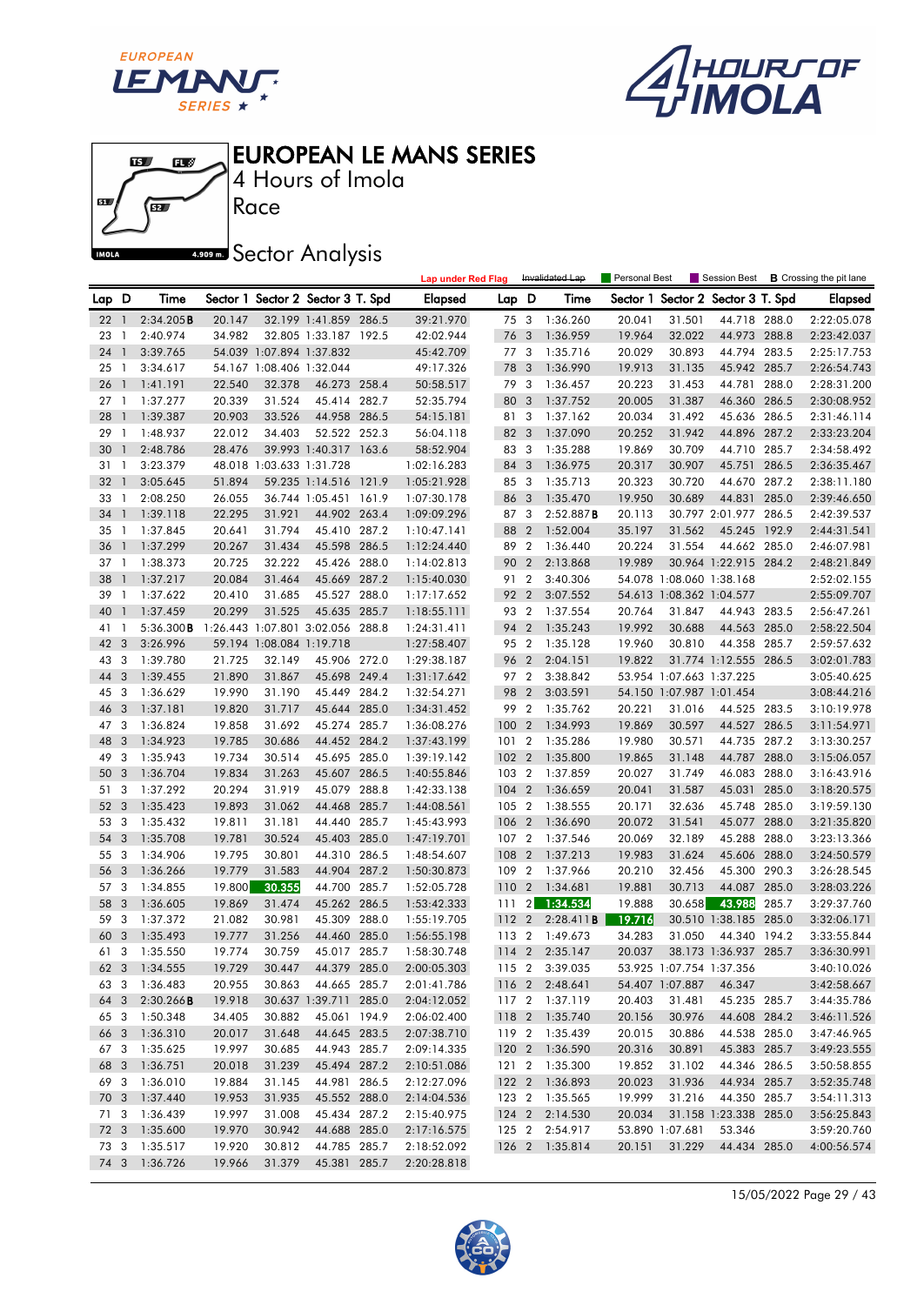

 $\mathbf{E}$ 

 $\mathbf{B}$ 

何

61

**IMOLA** 



EUROPEAN LE MANS SERIES

4 Hours of Imola

**A.909mm** Sector Analysis

Race

|                 |                |                    |        |                            |                                   |       | <b>Lap under Red Flag</b> |       |                | Invalidated Lap | Personal Best |                          | Session Best             |       | <b>B</b> Crossing the pit lane |
|-----------------|----------------|--------------------|--------|----------------------------|-----------------------------------|-------|---------------------------|-------|----------------|-----------------|---------------|--------------------------|--------------------------|-------|--------------------------------|
| Lap D           |                | Time               |        |                            | Sector 1 Sector 2 Sector 3 T. Spd |       | <b>Elapsed</b>            | Lap D |                | Time            | Sector 1      |                          | Sector 2 Sector 3 T. Spd |       | Elapsed                        |
|                 |                | Algarve Pro Racing |        |                            |                                   |       | Oreca 07 - Gibson         | 51    | 3              | 1:34.932        | 19.728        | 30.385                   | 44.819 286.5             |       | 1:47:22.107                    |
|                 | 47             | 1. John FALB       |        |                            | 3. Alexander PERONI               |       | LMP2 $P/A$                | 52    | 3              | 1:35.818        | 19.906        | 31.450                   | 44.462 284.2             |       | 1:48:57.925                    |
|                 |                | 2. James ALLEN     |        |                            |                                   |       |                           | 53 3  |                | 1:35.073        | 19.795        | 30.809                   | 44.469 285.7             |       | 1:50:32.998                    |
|                 | $1 \quad 1$    | 1:41.756           | 23.807 | 32.132                     | 45.817                            |       | 1:41.756                  | 54    | 3              | 1:34.247        | 19.753        | 30.361                   | 44.133 287.2             |       | 1:52:07.245                    |
|                 | 2 <sub>1</sub> | 1:36.988           | 20.313 | 31.275                     | 45.400 283.5                      |       | 3:18.744                  | 55 3  |                | 1:36.341        | 20.442        | 31.562                   | 44.337                   | 288.8 | 1:53:43.586                    |
|                 | 3 1            | 1:37.209           | 21.067 | 31.056                     | 45.086 285.0                      |       | 4:55.953                  | 56    | 3              | 1:37.349        | 20.738        | 31.846                   | 44.765 289.5             |       | 1:55:20.935                    |
|                 | 4 1            | 1:36.415           | 20.263 | 31.125                     | 45.027 283.5                      |       | 6:32.368                  | 57 3  |                | 1:35.641        | 20.066        | 31.056                   | 44.519 287.2             |       | 1:56:56.576                    |
|                 | 5 <sub>1</sub> | 1:36.111           | 20.239 | 31.060                     | 44.812 285.0                      |       | 8:08.479                  | 58    | $\mathbf{3}$   | 1:35.836        | 19.838        | 31.080                   | 44.918 287.2             |       | 1:58:32.412                    |
|                 | 6 <sub>1</sub> | 2:03.251           | 20.351 |                            | 33.642 1:09.258 286.5             |       | 10:11.730                 | 59 3  |                | 1:36.445        | 21.110        | 31.285                   | 44.050                   | 287.2 | 2:00:08.857                    |
|                 | 7 <sup>1</sup> | 3:11.278           | 44.488 |                            | 1:04.506 1:22.284                 |       | 13:23.008                 | 60    | 3              | 1:36.122        | 19.753        | 31.907                   | 44.462 287.2             |       | 2:01:44.979                    |
| 8               | -1             | 2:14.288           | 30.953 |                            | 39.888 1:03.447 158.4             |       | 15:37.296                 | 61 3  |                | 1:52.035B       | 19.804        |                          | 30.706 1:01.525 286.5    |       | 2:03:37.014                    |
|                 | 9 1            | 1:38.126           | 20.658 | 32.059                     | 45.409 287.2                      |       | 17:15.422                 | 62 3  |                | 2:28.774        | 1:12.713      | 31.706                   | 44.355 194.2             |       | 2:06:05.788                    |
| 10 <sub>1</sub> |                | 1:38.964           | 20.475 | 32.900                     | 45.589 284.2                      |       | 18:54.386                 | 63 3  |                | 1:36.058        | 19.905        | 31.327                   | 44.826 285.7             |       | 2:07:41.846                    |
| 11              | -1             | 1:36.785           | 20.368 | 31.360                     | 45.057 283.5                      |       | 20:31.171                 | 64    | 3              | 1:35.141        | 19.876        | 30.750                   | 44.515 285.0             |       | 2:09:16.987                    |
| 12              | $\overline{1}$ | 1:36.401           | 20.412 | 31.047                     | 44.942 283.5                      |       | 22:07.572                 | 65 3  |                | 1:36.467        | 20.389        | 30.913                   | 45.165 288.8             |       | 2:10:53.454                    |
| 13              | $\overline{1}$ | 1:36.329           | 20.511 | 31.005                     | 44.813 287.2                      |       | 23:43.901                 | 66 3  |                | 1:36.528        | 19.947        | 31.543                   | 45.038 287.2             |       | 2:12:29.982                    |
| 14              | $\overline{1}$ | 1:36.248           | 20.350 | 31.020                     | 44.878 283.5                      |       | 25:20.149                 | 67 3  |                | 1:37.176        | 20.721        | 30.797                   | 45.658 287.2             |       | 2:14:07.158                    |
| 15              | -1             | 1:37.637           | 20.452 | 31.850                     | 45.335 285.0                      |       | 26:57.786                 | 68    | 3              | 1:35.738        | 20.587        | 30.865                   | 44.286 287.2             |       | 2:15:42.896                    |
| 16              | $\overline{1}$ | 1:37.880           | 20.320 | 31.539                     | 46.021                            | 285.7 | 28:35.666                 | 69 3  |                | 1:35.330        | 20.068        | 30.793                   | 44.469 286.5             |       | 2:17:18.226                    |
| 17              | $\overline{1}$ | 1:37.964           | 20.514 | 31.912                     | 45.538 286.5                      |       | 30:13.630                 | 70 3  |                | 1:35.552        | 20.036        | 30.882                   | 44.634                   | 287.2 | 2:18:53.778                    |
| 18              | $\overline{1}$ | 1:37.486           | 21.161 | 31.472                     | 44.853 288.0                      |       | 31:51.116                 | 71 3  |                | 1:35.833        | 19.888        | 31.193                   | 44.752                   | 286.5 | 2:20:29.611                    |
| 19              | $\overline{1}$ | 1:38.174           | 21.396 | 31.697                     | 45.081 289.5                      |       | 33:29.290                 | 72 3  |                | 1:36.297        | 20.052        | 31.469                   | 44.776 288.0             |       | 2:22:05.908                    |
| 20              | $\overline{1}$ | 1:41.420           | 20.321 | 34.973                     | 46.126 286.5                      |       | 35:10.710                 | 73 3  |                | 1:37.338        | 19.950        | 31.933                   | 45.455 287.2             |       | 2:23:43.246                    |
| 21              | $\overline{1}$ | 1:37.660           | 20.425 | 31.788                     | 45.447 288.0                      |       | 36:48.370                 | 74    | 3              | 1:37.226        | 20.387        | 32.287                   | 44.552 288.0             |       | 2:25:20.472                    |
| 22              | $\overline{1}$ | 1:37.566           | 20.450 | 31.877                     | 45.239 287.2                      |       | 38:25.936                 | 75 3  |                | 1:36.042        | 19.999        | 31.112                   | 44.931                   | 287.2 | 2:26:56.514                    |
| 23              | $\overline{1}$ | 1:56.322B          | 20.471 |                            | 32.538 1:03.313 286.5             |       | 40:22.258                 | 76    | 3              | 1:37.271        | 19.961        | 31.369                   | 45.941                   | 288.0 | 2:28:33.785                    |
| 24              | $\overline{1}$ | 4:24.325           |        | 1:38.006 1:08.364 1:37.955 |                                   |       | 44:46.583                 | 77 3  |                | 1:36.752        | 20.242        | 31.386                   | 45.124 288.8             |       | 2:30:10.537                    |
| 25              | $\overline{1}$ | 3:41.029           |        | 54.537 1:08.412 1:38.080   |                                   |       | 48:27.612                 | 78    | 3              | 1:37.503        | 20.768        | 31.961                   | 44.774 290.3             |       | 2:31:48.040                    |
| 26              | $\overline{1}$ | 2:09.293           | 48.581 | 34.305                     | 46.407                            |       | 50:36.905                 | 79 3  |                | 1:36.809        | 20.229        | 31.651                   | 44.929                   | 288.0 | 2:33:24.849                    |
| 27              | $\overline{1}$ | 1:38.408           | 20.843 | 32.086                     | 45.479 284.2                      |       | 52:15.313                 | 80    | 3              | 1:35.642        | 20.168        | 31.074                   | 44.400 287.2             |       | 2:35:00.491                    |
| 28              |                | 1 10:10.204        |        |                            | 20.361 8:18.905 1:30.938 286.5    |       | 1:02:25.517               | 81 3  |                | 1:35.774        | 20.009        | 31.226                   | 44.539 287.2             |       | 2:36:36.265                    |
| 29              | $\mathbf{1}$   | 3:06.892           | 54.106 |                            | 54.644 1:18.142                   |       | 1:05:32.409               | 82    | 3              | 1:36.523        | 20.516        | 31.251                   | 44.756                   | 289.5 | 2:38:12.788                    |
| 30              | $\mathbf{1}$   | 2:04.633           | 28.741 |                            | 35.772 1:00.120                   | 168.2 | 1:07:37.042               | 83 3  |                | 1:35.441        | 19.954        | 30.949                   | 44.538                   | 287.2 | 2:39:48.229                    |
| 31              | $\overline{1}$ | 1:42.160           | 21.338 | 33.012                     | 47.810 276.9                      |       | 1:09:19.202               | 84    | 3              | 1:57.162B       | 22.598        |                          | 32.674 1:01.890 287.2    |       | 2:41:45.391                    |
| 32              | $\overline{1}$ | 1:41.235           | 20.863 | 33.613                     | 46.759 284.2                      |       | 1:11:00.437               | 85 2  |                | 2:42.546        | 1:25.400      | 31.924                   | 45.222 194.2             |       | 2:44:27.937                    |
| 33              | $\overline{1}$ | 1:40.955           | 20.585 | 33.943                     | 46.427                            | 285.0 | 1:12:41.392               | 86    | $\overline{2}$ | 1:35.530        | 20.063        | 30.818                   | 44.649 285.0             |       | 2:46:03.467                    |
| 34              | $\overline{1}$ | 1:38.110           | 20.632 | 31.649                     | 45.829 286.5                      |       | 1:14:19.502               | 87    | $\overline{2}$ | 2:13.066        | 19.901        |                          | 30.964 1:22.201          | 285.0 | 2:48:16.533                    |
| 35              | $\overline{1}$ | 1:38.735           | 20.572 | 32.109                     | 46.054 288.0                      |       | 1:15:58.237               | 88    | $\overline{2}$ | 3:40.484        |               | 54.381 1:08.272 1:37.831 |                          |       | 2:51:57.017                    |
| 36              | $\overline{1}$ | 1:37.839           | 20.375 | 31.673                     | 45.791                            | 285.0 | 1:17:36.076               | 89 2  |                | 3:10.593        |               | 54.408 1:08.377 1:07.808 |                          |       | 2:55:07.610                    |
| 37 1            |                | 1:41.640           | 20.849 | 31.838                     | 48.953 284.2                      |       | 1:19:17.716               | 90 2  |                | 1:37.111        | 20.749        | 31.452                   | 44.910 283.5             |       | 2:56:44.721                    |
|                 | 38 1           | 3:46.725B          |        | 54.888 1:08.198 1:43.639   |                                   |       | 1:23:04.441               |       |                | 91 2 1:35.484   | 20.065        |                          | 30.810 44.609 285.0      |       | 2:58:20.205                    |
|                 |                | 39 3 4:44.043      |        |                            | 2:04.110 1:08.620 1:31.313        |       | 1:27:48.484               |       |                | 92 2 1:35.330   | 20.059        | 30.767                   | 44.504 286.5             |       | 2:59:55.535                    |
| 40 3            |                | 1:58.024           | 21.176 |                            | 31.921 1:04.927 266.0             |       | 1:29:46.508               |       |                | 93 2 1:56.373   | 20.097        |                          | 31.434 1:04.842 288.8    |       | 3:01:51.908                    |
| 41 3            |                | 1:36.210           | 19.913 | 31.275                     | 45.022 285.7                      |       | 1:31:22.718               |       |                | 94 2 3:40.455   |               | 54.377 1:08.282 1:37.796 |                          |       | 3:05:32.363                    |
| 42 3            |                | 1:35.739           | 20.683 | 30.917                     | 44.139 288.0                      |       | 1:32:58.457               | 95 2  |                | 3:07.094        |               | 54.411 1:08.377 1:04.306 |                          |       | 3:08:39.457                    |
| 43 3            |                | 1:36.074           | 19.938 | 31.391                     | 44.745 285.7                      |       | 1:34:34.531               |       |                | 96 2 1:36.844   | 20.329        | 31.476                   | 45.039 282.7             |       | 3:10:16.301                    |
| 44 3            |                | 1:36.616           | 19.814 | 31.621                     | 45.181 287.2                      |       | 1:36:11.147               |       |                | 97 2 1:37.047   | 20.029        | 31.786                   | 45.232 288.0             |       | 3:11:53.348                    |
| 45 3            |                | 1:38.254           | 20.466 | 32.955                     | 44.833 288.8                      |       | 1:37:49.401               |       |                | 98 2 1:35.955   | 19.977        | 30.927                   | 45.051 288.0             |       | 3:13:29.303                    |
| 46 3            |                | 1:34.619           | 19.826 | 30.607                     | 44.186 285.7                      |       | 1:39:24.020               |       | 99 2           | 1:36.336        | 20.070        | 31.135                   | 45.131 288.8             |       | 3:15:05.639                    |
| 47 3            |                | 1:35.011           | 19.750 | 30.963                     | 44.298 286.5                      |       | 1:40:59.031               |       |                | 100 2 1:37.846  | 20.060        | 31.885                   | 45.901 287.2             |       | 3:16:43.485                    |
| 48 3            |                | 1:36.761           | 19.788 | 30.843                     | 46.130 286.5                      |       | 1:42:35.792               |       |                | 101 2 1:36.716  | 20.122        | 31.392                   | 45.202 286.5             |       | 3:18:20.201                    |
| 49 3            |                | 1:37.004           | 20.246 | 31.837                     | 44.921 289.5                      |       | 1:44:12.796               |       |                | 102 2 1:38.643  | 20.177        | 32.641                   | 45.825 286.5             |       | 3:19:58.844                    |
| 50 3            |                | 1:34.379           | 19.773 | 30.410                     | 44.196 285.7                      |       | 1:45:47.175               |       |                | 103 2 1:38.432  | 20.145        | 31.312                   | 46.975 288.8             |       | 3:21:37.276                    |

15/05/2022 Page 30 / 43

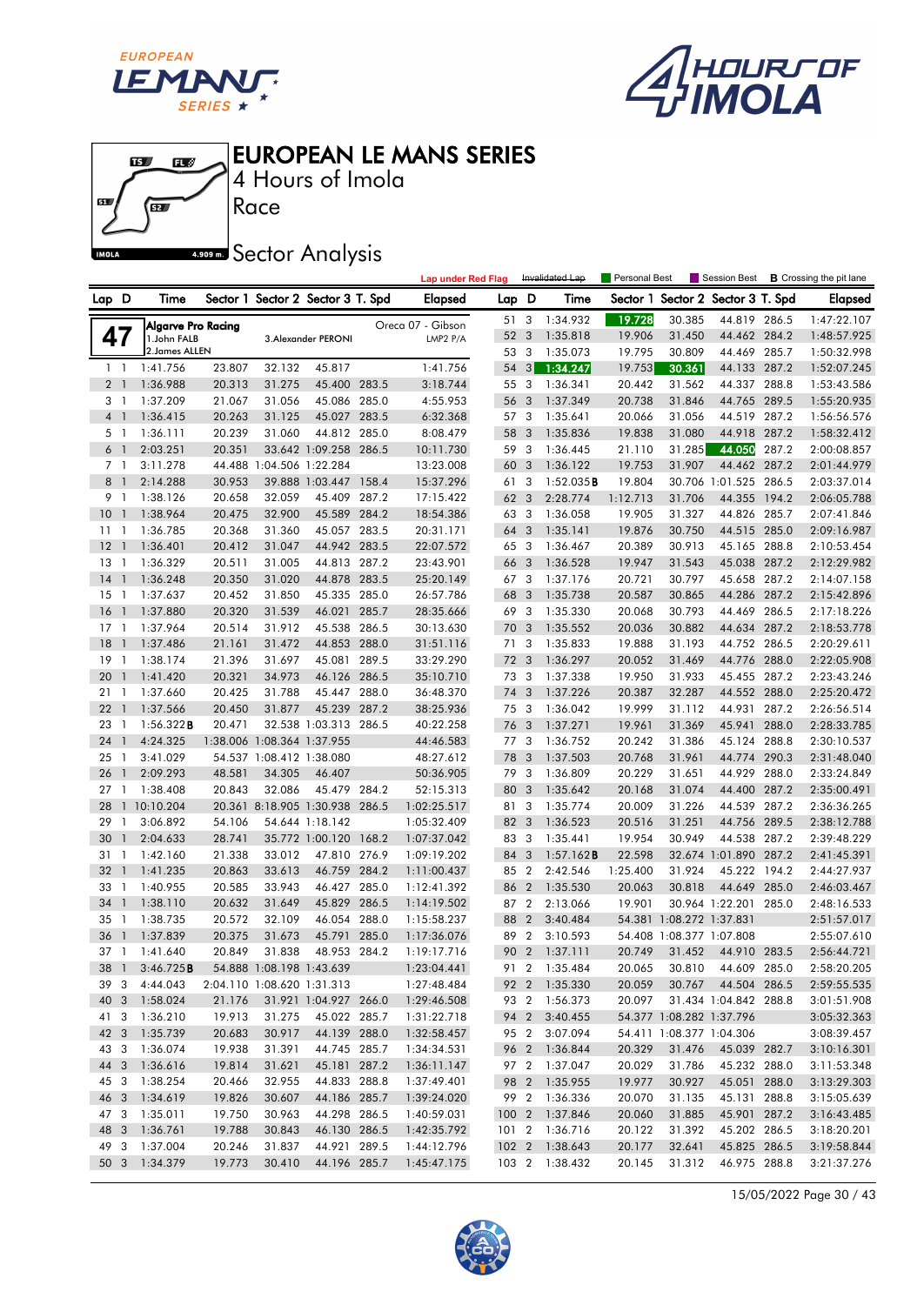





4 Hours of Imola

**A.509 mm** Sector Analysis

|                |                |                        |          |                          |                                   |       | <b>Lap under Red Flag</b> |       |                         | Invalidated Lap | Personal Best |                          | Session Best             |       | <b>B</b> Crossing the pit lane |
|----------------|----------------|------------------------|----------|--------------------------|-----------------------------------|-------|---------------------------|-------|-------------------------|-----------------|---------------|--------------------------|--------------------------|-------|--------------------------------|
| Lap D          |                | Time                   |          |                          | Sector 1 Sector 2 Sector 3 T. Spd |       | <b>Elapsed</b>            | Lap D |                         | Time            | Sector 1      |                          | Sector 2 Sector 3 T. Spd |       | <b>Elapsed</b>                 |
| 104            | $\overline{2}$ | 1:36.861               | 19.938   | 31.219                   | 45.704 288.0                      |       | 3:23:14.137               | 31 1  |                         | 3:06.534        | 52.779        |                          | 58.268 1:15.487          |       | 1:05:23.367                    |
| 105            | $\overline{2}$ | 1:37.416               | 20.033   | 31.077                   | 46.306                            | 288.0 | 3:24:51.553               | 32    | $\overline{1}$          | 3:20.010B       | 27.844        |                          | 35.693 2:16.473 188.8    |       | 1:08:43.377                    |
| 106            | $\overline{2}$ | 1:37.752               | 20.043   | 32.006                   | 45.703 288.8                      |       | 3:26:29.305               | 33    | 3                       | 1:56.844        | 35.561        | 34.764                   | 46.519 196.0             |       | 1:10:40.221                    |
| 107            | $\overline{2}$ | 1:36.815               | 20.174   | 31.484                   | 45.157 289.5                      |       | 3:28:06.120               | 34 3  |                         | 1:36.252        | 20.408        | 31.452                   | 44.392 282.0             |       | 1:12:16.473                    |
| 108            | $\overline{2}$ | 1:36.958               | 20.091   | 31.164                   | 45.703                            | 288.8 | 3:29:43.078               | 35    | 3                       | 1:35.481        | 19.919        | 30.956                   | 44.606 282.0             |       | 1:13:51.954                    |
| 109            | $\overline{2}$ | 1:36.421               | 20.053   | 31.159                   | 45.209                            | 288.0 | 3:31:19.499               | 36 3  |                         | 1:35.778        | 20.424        | 30.831                   | 44.523 283.5             |       | 1:15:27.732                    |
| 110            | $\overline{2}$ | $1:54.681$ <b>B</b>    | 20.149   |                          | 31.807 1:02.725 288.8             |       | 3:33:14.180               | 37    | 3                       | 1:35.430        | 20.111        | 30.969                   | 44.350 284.2             |       | 1:17:03.162                    |
| 111            | $\overline{2}$ | 3:34.728               | 1:07.708 |                          | 49.189 1:37.831 195.3             |       | 3:36:48.908               | 38    | 3                       | 1:35.475        | 20.179        | 30.820                   | 44.476 284.2             |       | 1:18:38.637                    |
| 112            | $\overline{2}$ | 3:40.830               |          | 54.628 1:08.327 1:37.875 |                                   |       | 3:40:29.738               | 39    | 3                       | 2:52.119        | 20.035        |                          | 55.103 1:36.981          | 287.2 | 1:21:30.756                    |
| 113            | $\overline{2}$ | 2:38.410               | 54.425   | 58.136                   | 45.849                            |       | 3:43:08.148               | 40    | 3                       | 3:45.229        |               | 54.455 1:08.527 1:42.247 |                          |       | 1:25:15.985                    |
| 114            | $\overline{2}$ | 1:35.999               | 20.164   | 31.133                   | 44.702 284.2                      |       | 3:44:44.147               | 41    | 3                       | 3:02.267        |               | 54.438 1:08.168          | 59.661                   |       | 1:28:18.252                    |
| 115            | $\overline{2}$ | 1:36.538               | 20.153   | 31.172                   | 45.213 286.5                      |       | 3:46:20.685               | 42 3  |                         | 1:39.221        | 20.615        | 32.647                   | 45.959 281.2             |       | 1:29:57.473                    |
| 116            | $\overline{2}$ | 1:36.440               | 20.238   | 31.536                   | 44.666 287.2                      |       | 3:47:57.125               | 43    | 3                       | 1:37.986        | 20.762        | 32.155                   | 45.069                   | 282.7 | 1:31:35.459                    |
| 117            | $\overline{2}$ | 1:37.672               | 20.282   | 32.275                   | 45.115 287.2                      |       | 3:49:34.797               | 44 3  |                         | 1:35.459        | 19.915        | 30.577                   | 44.967 281.2             |       | 1:33:10.918                    |
| 118            | $\overline{2}$ | 1:36.665               | 19.979   | 31.046                   | 45.640 286.5                      |       | 3:51:11.462               | 45    | 3                       | 1:35.186        | 19.988        | 30.616                   | 44.582 282.0             |       | 1:34:46.104                    |
| 119            | $\overline{2}$ | 1:37.217               | 20.097   | 31.863                   | 45.257 288.0                      |       | 3:52:48.679               | 46 3  |                         | 1:36.152        | 19.935        | 31.358                   | 44.859 282.7             |       | 1:36:22.256                    |
| 120            | $\overline{2}$ | 1:37.361               | 19.955   | 31.169                   | 46.237 286.5                      |       | 3:54:26.040               | 47    | 3                       | 1:35.149        | 20.069        | 30.798                   | 44.282                   | 282.7 | 1:37:57.405                    |
| 121            | $\overline{2}$ | 2:38.864               | 20.392   |                          | 40.720 1:37.752 286.5             |       | 3:57:04.904               | 48    | 3                       | 1:35.489        | 20.267        | 31.231                   | 43.991                   | 285.0 | 1:39:32.894                    |
| 122            | $\overline{2}$ | 2:34.640               | 54.440   | 54.442                   | 45.758                            |       | 3:59:39.544               | 49    | 3                       | 1:35.193        | 19.838        | 30.737                   | 44.618 282.7             |       | 1:41:08.087                    |
| 123 2          |                | 1:37.608               | 20.483   | 31.721                   | 45.404 285.7                      |       | 4:01:17.152               | 50    | 3                       | 1:35.924        | 20.984        | 30.785                   | 44.155 283.5             |       | 1:42:44.011                    |
|                |                | Team Virage            |          |                          |                                   |       | Oreca 07 - Gibson         | 51    | 3 <sup>1</sup>          | 1:34.644        | 19.957        | 30.636                   | 44.051                   | 283.5 | 1:44:18.655                    |
| 51             |                | 1.Rob HODES            |          |                          | 3. Jazeman JAAFAR                 |       | LMP2 P/A                  | 52 3  |                         | 1:37.208        | 20.910        | 31.833                   | 44.465 285.0             |       | 1:45:55.863                    |
|                |                | 2. Gabriel AUBRY       |          |                          |                                   |       |                           | 53    | 3                       | 1:36.111        | 20.161        | 30.819                   | 45.131                   | 282.7 | 1:47:31.974                    |
| $1\quad$       |                | 1:49.107               | 27.166   | 34.410                   | 47.531                            |       | 1:49.107                  | 54 3  |                         | 1:35.844        | 20.529        | 31.090                   | 44.225 286.5             |       | 1:49:07.818                    |
| 21             |                | 1:38.600               | 20.822   | 32.267                   | 45.511 281.2                      |       | 3:27.707                  | 55    | $\overline{\mathbf{3}}$ | 1:35.579        | 19.929        | 30.804                   | 44.846                   | 283.5 | 1:50:43.397                    |
| 3 <sup>1</sup> |                | 1:39.686               | 20.689   | 32.210                   | 46.787 282.7                      |       | 5:07.393                  | 56 3  |                         | 1:35.085        | 19.961        | 30.466                   | 44.658 282.7             |       | 1:52:18.482                    |
| 41             |                | 1:38.442               | 20.468   | 32.121                   | 45.853 282.0                      |       | 6:45.835                  | 57    | 3                       | 2:30.614B       | 20.330        |                          | 30.911 1:39.373 283.5    |       | 1:54:49.096                    |
| 5 <sub>1</sub> |                | 1:39.315               | 20.822   | 32.048                   | 46.445 284.2                      |       | 8:25.150                  | 58    | 3                       | 1:50.026        | 34.674        | 30.869                   | 44.483 193.5             |       | 1:56:39.122                    |
| 61             |                | 1:55.319               | 23.469   | 33.493                   | 58.357 284.2                      |       | 10:20.469                 | 59    | $\overline{\mathbf{3}}$ | 1:36.469        | 20.170        | 31.301                   | 44.998 280.5             |       | 1:58:15.591                    |
| 7              | $\overline{1}$ | 3:11.795               |          | 44.790 1:03.743 1:23.262 |                                   |       | 13:32.264                 | 60 3  |                         | 1:35.286        | 20.065        | 30.777                   | 44.444 282.7             |       | 1:59:50.877                    |
| 8              | $\overline{1}$ | 2:09.740               | 33.746   | 36.614                   | 59.380 154.9                      |       | 15:42.004                 | 61    | 3                       | 1:35.365        | 20.077        | 30.705                   | 44.583 282.7             |       | 2:01:26.242                    |
| 9              | $\overline{1}$ | 1:40.735               | 21.914   | 32.755                   | 46.066 272.7                      |       | 17:22.739                 | 62 3  |                         | 1:35.243        | 20.038        | 30.717                   | 44.488 282.7             |       | 2:03:01.485                    |
| 10             | -1             | 1:38.937               | 20.735   | 32.016                   | 46.186 282.0                      |       | 19:01.676                 | 63    | $\overline{\mathbf{3}}$ | 1:36.065        | 20.250        | 31.229                   | 44.586                   | 283.5 | 2:04:37.550                    |
| 11             | $\mathbf{1}$   | 2:34.809               |          | 20.486 1:28.305          | 46.018 282.0                      |       | 21:36.485                 | 64 3  |                         | 1:37.147        | 20.139        | 31.395                   | 45.613 282.7             |       | 2:06:14.697                    |
| 12             | -1             | 1:40.167               | 20.394   | 32.913                   | 46.860 280.5                      |       | 23:16.652                 | 65 3  |                         | 1:36.425        | 20.455        | 31.413                   | 44.557                   | 282.0 | 2:07:51.122                    |
| 13             | $\overline{1}$ | 1:39.917               | 20.526   | 32.752                   | 46.639 278.4                      |       | 24:56.569                 | 66 3  |                         | 1:36.807        | 20.229        | 31.332                   | 45.246 283.5             |       | 2:09:27.929                    |
| 14             | 1              | 1:39.377               | 20.341   | 32.595                   | 46.441                            | 283.5 | 26:35.946                 | 67    | 3                       | 1:35.223        | 20.044        | 30.783                   | 44.396 282.0             |       | 2:11:03.152                    |
| 15             | -1             | 1:39.178               | 20.451   | 32.682                   | 46.045 282.7                      |       | 28:15.124                 | 68    | 3                       | 1:36.757        | 20.219        | 31.558                   | 44.980 282.0             |       | 2:12:39.909                    |
| 16             | -1             | 1:39.337               | 20.303   | 32.810                   | 46.224 282.7                      |       | 29:54.461                 | 69    | 3                       | 1:37.503        | 20.104        | 31.588                   | 45.811                   | 285.0 | 2:14:17.412                    |
|                |                | 17 1 1:40.782          | 21.119   | 33.264                   | 46.399 283.5                      |       | 31:35.243                 | 70 3  |                         | 1:37.162        | 20.174        | 31.730                   | 45.258 283.5             |       | 2:15:54.574                    |
|                |                | 18 1 1:40.070          | 20.507   | 33.344                   | 46.219 286.5                      |       | 33:15.313                 |       |                         | 71 3 1:35.385   | 19.923        | 30.759                   | 44.703 282.7             |       | 2:17:29.959                    |
|                |                | 19 1 1:39.358          | 20.284   | 32.565                   | 46.509 283.5                      |       | 34:54.671                 |       |                         | 72 3 1:37.656   | 20.694        | 32.012                   | 44.950 285.0             |       | 2:19:07.615                    |
|                |                | 20 1 1:38.845          | 20.327   | 32.658                   | 45.860 284.2                      |       | 36:33.516                 |       |                         | 73 3 1:34.786   | 19.948        | 30.576                   | 44.262 282.7             |       | 2:20:42.401                    |
|                |                | 21 1 2:35.110 <b>B</b> | 21.576   |                          | 33.455 1:40.079 283.5             |       | 39:08.626                 |       |                         | 74 3 1:35.732   | 19.958        | 31.342                   | 44.432 283.5             |       | 2:22:18.133                    |
| 22 1           |                | 2:36.620               | 38.161   |                          | 35.010 1:23.449 193.2             |       | 41:45.246                 |       |                         | 75 3 1:35.950   | 20.091        | 30.872                   | 44.987 283.5             |       | 2:23:54.083                    |
|                | 23 1           | 3:40.066               |          | 54.263 1:08.112 1:37.691 |                                   |       | 45:25.312                 |       |                         | 76 3 1:35.957   | 20.025        | 31.169                   | 44.763 282.7             |       | 2:25:30.040                    |
| 24 1           |                | 3:40.513               |          | 54.423 1:08.125 1:37.965 |                                   |       | 49:05.825                 |       |                         | 77 3 1:35.531   | 20.031        | 30.870                   | 44.630 283.5             |       | 2:27:05.571                    |
| $25 \quad 1$   |                | 1:50.013               | 29.201   | 33.892                   | 46.920 217.3                      |       | 50:55.838                 |       | 783                     | 1:35.456        | 19.981        | 30.726                   | 44.749 282.0             |       | 2:28:41.027                    |
| 26 1           |                | 1:39.680               | 20.799   | 32.527                   | 46.354 279.1                      |       | 52:35.518                 |       | 79 3                    | 1:35.437        | 20.022        | 30.888                   | 44.527 283.5             |       | 2:30:16.464                    |
| $27-1$         |                | 1:41.988               | 20.902   | 34.818                   | 46.268 281.2                      |       | 54:17.506                 |       |                         | 80 3 1:36.377   | 19.997        | 31.137                   | 45.243 284.2             |       | 2:31:52.841                    |
| 28 1           |                | 1:49.081               | 22.361   | 35.545                   | 51.175 260.2                      |       | 56:06.587                 |       | 81 3                    | 3:05.850B       | 20.245        |                          | 32.393 2:13.212 286.5    |       | 2:34:58.691                    |
| 29 1           |                | 2:47.179               | 27.395   |                          | 39.348 1:40.436 167.7             |       | 58:53.766                 |       |                         | 82 2 1:52.664   | 35.671        | 31.930                   | 45.063 193.5             |       | 2:36:51.355                    |
| 30 1           |                | 3:23.067               |          | 48.289 1:03.280 1:31.498 |                                   |       | 1:02:16.833               |       |                         | 83 2 1:37.317   | 20.215        | 31.566                   | 45.536 282.7             |       | 2:38:28.672                    |

15/05/2022 Page 31 / 43

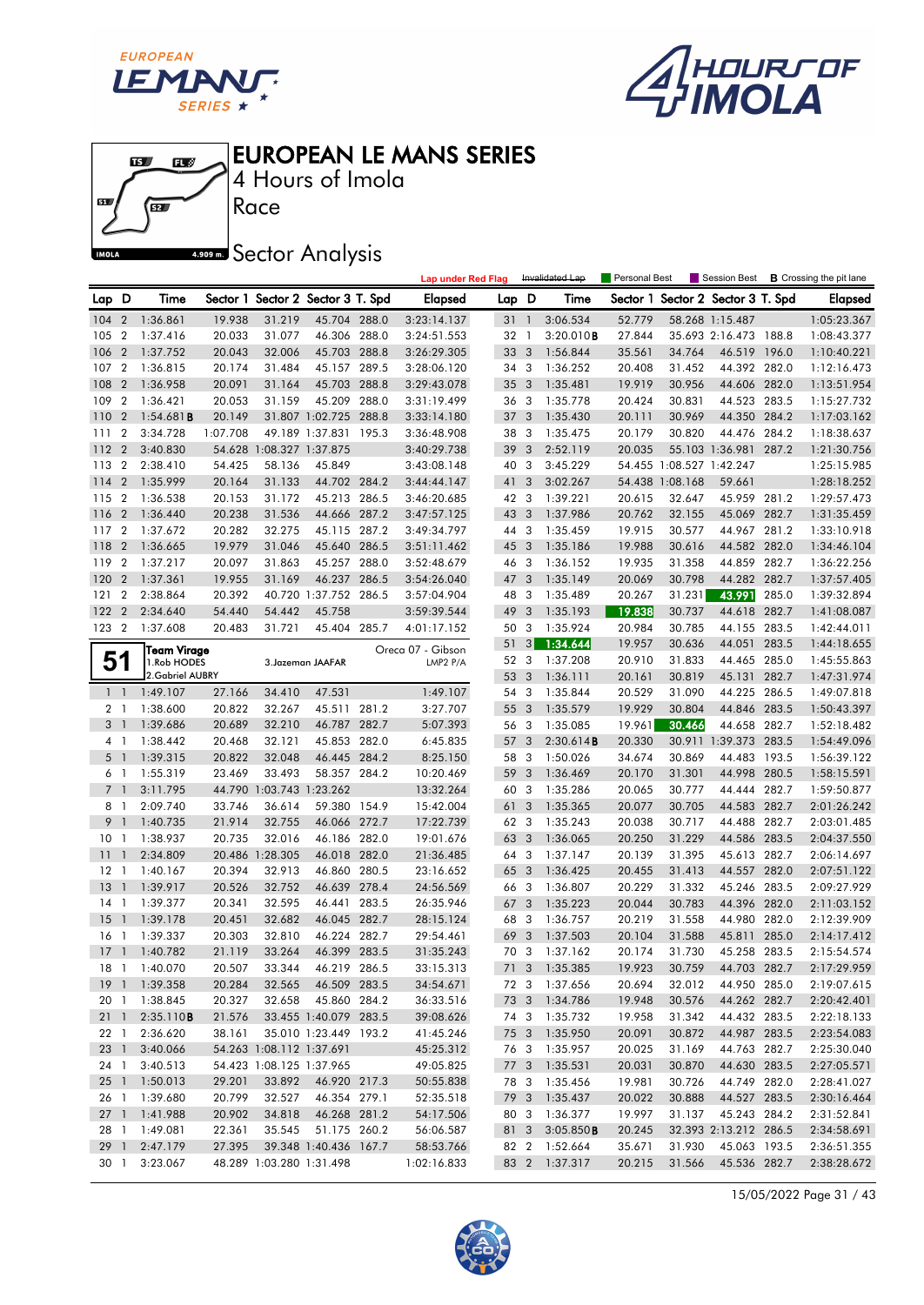





4 Hours of Imola

**A.509 mm** Sector Analysis

|                    |                                |                                |                  |                            |                                       |       | <b>Lap under Red Flag</b>  |       |                        | Invalidated Lap                | Personal Best              |                          | Session Best                      |       | <b>B</b> Crossing the pit lane |
|--------------------|--------------------------------|--------------------------------|------------------|----------------------------|---------------------------------------|-------|----------------------------|-------|------------------------|--------------------------------|----------------------------|--------------------------|-----------------------------------|-------|--------------------------------|
| Lap D              |                                | Time                           |                  |                            | Sector 1 Sector 2 Sector 3 T. Spd     |       | <b>Elapsed</b>             | Lap D |                        | Time                           |                            |                          | Sector 1 Sector 2 Sector 3 T. Spd |       | <b>Elapsed</b>                 |
| 84                 | $\overline{2}$                 | 1:36.723                       | 20.270           | 31.518                     | 44.935 281.2                          |       | 2:40:05.395                |       | 47 1                   | 1:45.789                       | 22.275                     | 34.552                   | 48.962 261.5                      |       | 1:38:45.960                    |
| 85                 | $\overline{2}$                 | 1:36.569                       | 20.161           | 31.539                     | 44.869 282.7                          |       | 2:41:41.964                | 48    | $\overline{1}$         | 1:45.693                       | 22.133                     | 34.472                   | 49.088 260.9                      |       | 1:40:31.653                    |
| 86                 | $\overline{2}$                 | 1:36.505                       | 20.109           | 30.998                     | 45.398 282.7                          |       | 2:43:18.469                | 49 1  |                        | 1:45.333                       | 22.182                     | 34.243                   | 48.908 260.2                      |       | 1:42:16.986                    |
| 87                 | $\overline{2}$                 | 1:36.622                       | 20.183           | 31.506                     | 44.933 282.7                          |       | 2:44:55.091                | 50 1  |                        | 1:46.630                       | 22.165                     | 34.378                   | 50.087 260.2                      |       | 1:44:03.616                    |
|                    |                                | <b>Spirit of Race</b>          |                  |                            |                                       |       | Ferrari 488 GTE Evo        | 51 1  |                        | 1:45.825                       | 22.175                     | 34.779                   | 48.871                            | 259.6 | 1:45:49.441                    |
|                    | 55                             | 1. Duncan CAMERON              |                  | 3. David PEREL             |                                       |       | <b>LMGTE</b>               | 52    | $\overline{1}$         | 1:46.097                       | 22.018                     | 34.617                   | 49.462 260.9                      |       | 1:47:35.538                    |
|                    |                                | 2. Matthew GRIFFIN             |                  |                            |                                       |       |                            | 53 1  |                        | 1:46.852                       | 22.210                     | 34.985                   | 49.657 261.5                      |       | 1:49:22.390                    |
|                    | $1\quad$                       | 2:00.654                       | 32.431           | 37.959                     | 50.264                                |       | 2:00.654                   | 54 1  |                        | 1:46.306                       | 22.264                     | 34.755                   | 49.287                            | 260.9 | 1:51:08.696                    |
|                    | 2 <sub>1</sub>                 | 1:45.234                       | 22.219           | 34.360                     | 48.655 264.7                          |       | 3:45.888                   | 55 1  |                        | 1:46.628                       | 22.114                     | 35.196                   | 49.318 260.9                      |       | 1:52:55.324                    |
|                    | 3 1                            | 1:44.977                       | 22.087           | 34.282                     | 48.608 263.4                          |       | 5:30.865                   | 56    | $\overline{1}$         | 1:47.023                       | 22.317                     | 35.074                   | 49.632 259.0                      |       | 1:54:42.347                    |
|                    | 4 1                            | 1:44.593                       | 22.061           | 34.099                     | 48.433 261.5                          |       | 7:15.458                   | 57 1  |                        | 1:47.322                       | 23.116                     | 34.764                   | 49.442 260.2                      |       | 1:56:29.669                    |
|                    | 51                             | 1:51.078                       | 21.878           | 34.178                     | 55.022 262.8                          |       | 9:06.536                   | 58 1  |                        | 1:46.564                       | 22.711                     | 34.720                   | 49.133 259.0                      |       | 1:58:16.233                    |
|                    | 6 <sup>1</sup>                 | 2:01.572                       | 27.260           | 40.384                     | 53.928                                | 179.1 | 11:08.108                  | 59    | $\overline{1}$         | 2:04.352B                      | 23.393                     |                          | 35.077 1:05.882 260.2             |       | 2:00:20.585                    |
|                    | 7 <sub>1</sub>                 | 2:43.494                       | 23.367           |                            | 56.178 1:23.949 252.9                 |       | 13:51.602                  | 60    | $\overline{2}$         | 2:54.585                       | 1:31.299                   | 34.285                   | 49.001 177.6                      |       | 2:03:15.170                    |
| 8                  | $\overline{1}$                 | 2:01.569                       | 34.095           | 36.666                     | 50.808 149.2                          |       | 15:53.171                  | 61 2  |                        | 1:44.846                       | 22.108                     | 34.084                   | 48.654 258.4                      |       | 2:05:00.016                    |
|                    | 9 1                            | 1:46.381                       | 22.174           | 34.650                     | 49.557 264.7                          |       | 17:39.552                  | 62 2  |                        | 1:44.269                       | 21.868                     | 34.065                   | 48.336 260.2                      |       | 2:06:44.285                    |
| 10                 | $\overline{1}$                 | 1:47.175                       | 22.152           | 34.881                     | 50.142 265.4                          |       | 19:26.727                  | 63 2  |                        | 1:44.651                       | 21.947                     | 33.717                   | 48.987 259.0                      |       | 2:08:28.936                    |
| 11                 | -1                             | 1:47.420                       | 22.168           | 34.860                     | 50.392 261.5                          |       | 21:14.147                  | 64    | $\overline{2}$         | 1:43.962                       | 21.760                     | 33.800                   | 48.402 260.9                      |       | 2:10:12.898                    |
| 12                 | $\overline{1}$                 | 1:46.238                       | 22.618           | 34.616                     | 49.004 262.8                          |       | 23:00.385                  | 65 2  |                        | 1:43.952                       | 21.821                     | 33.848                   | 48.283 260.2                      |       | 2:11:56.850                    |
| 13                 | $\overline{1}$                 | 1:44.786                       | 22.125           | 34.058                     | 48.603 260.2                          |       | 24:45.171                  | 66 2  |                        | 1:43.881                       | 21.788                     | 33.872                   | 48.221                            | 260.9 | 2:13:40.731                    |
| 14                 | $\overline{1}$                 | 1:44.980                       | 21.991           | 34.280                     | 48.709                                | 260.9 | 26:30.151                  | 67 2  |                        | 1:44.536                       | 21.817                     | 33.796                   | 48.923 259.6                      |       | 2:15:25.267                    |
| 15                 | $\overline{1}$                 | 1:44.767                       | 22.031           | 34.065                     | 48.671 261.5                          |       | 28:14.918                  | 68    | $\overline{2}$         | 1:43.898                       | 21.854                     | 33.947                   | 48.097 260.2                      |       | 2:17:09.165                    |
| 16                 | $\overline{1}$                 | 1:45.000                       | 22.038           | 34.209                     | 48.753 262.8                          |       | 29:59.918                  | 69 2  |                        | 1:44.754                       | 21.982                     | 33.935                   | 48.837 259.6                      |       | 2:18:53.919                    |
| 17                 | $\overline{1}$                 | 1:50.216                       | 21.973           | 34.432                     | 53.811 261.5                          |       | 31:50.134                  | 70    | $\overline{2}$         | 1:44.303                       | 21.723                     | 34.089                   | 48.491                            | 262.1 | 2:20:38.222                    |
| 18                 | $\mathbf{1}$                   | 1:46.888                       | 22.411           | 35.752                     | 48.725 260.9                          |       | 33:37.022                  | 71    | $\overline{2}$         | 1:44.231                       | 21.897                     | 33.957                   | 48.377 260.2                      |       | 2:22:22.453                    |
| 19                 | - 1                            | 1:54.561                       | 22.004           | 43.330                     | 49.227 261.5                          |       | 35:31.583                  | 72    | $\overline{2}$         | 1:44.374                       | 21.769                     | 34.192                   | 48.413 259.6                      |       | 2:24:06.827                    |
| 20                 | $\overline{1}$                 | 1:45.258                       | 22.045           | 34.295                     | 48.918 259.0                          |       | 37:16.841                  | 73 2  |                        | 1:44.355                       | 21.997                     | 34.076                   | 48.282 260.2                      |       | 2:25:51.182                    |
| 21                 | -1                             | 1:45.854                       | 22.279           | 34.497                     | 49.078 258.4                          |       | 39:02.695                  | 74    | $\overline{2}$         | 1:44.350                       | 21.858                     | 34.131                   | 48.361                            | 259.6 | 2:27:35.532                    |
| 22                 | $\overline{1}$                 | $2:06.076$ B                   | 22.267           |                            | 35.402 1:08.407 258.4                 |       | 41:08.771                  | 75 2  |                        | 1:45.152                       | 22.039                     | 34.687                   | 48.426 260.2                      |       | 2:29:20.684                    |
| 23                 | - 1                            | 4:35.590                       |                  | 1:48.849 1:07.907 1:38.834 |                                       |       | 45:44.361                  | 76    | $\overline{2}$         | 1:44.705                       | 21.921                     | 34.489                   | 48.295 260.2                      |       | 2:31:05.389                    |
| 24                 | $\mathbf{1}$                   | 3:34.034                       |                  | 54.286 1:07.474 1:32.274   |                                       |       | 49:18.395                  | 77 2  |                        | 1:44.169                       | 21.878                     | 34.031                   | 48.260 260.2                      |       | 2:32:49.558                    |
| 25                 | $\overline{1}$                 | 1:50.840                       | 24.042           | 36.361                     | 50.437 242.2                          |       | 51:09.235                  | 78    | $\overline{2}$         | 1:44.613                       | 22.263                     | 34.127                   | 48.223 260.2                      |       | 2:34:34.171                    |
| 26                 | $\mathbf{1}$                   | 1:47.145                       | 23.298           | 34.374                     | 49.473 252.3                          |       | 52:56.380                  | 79    | $\overline{2}$         | 1:44.104                       | 21.904                     | 33.919                   | 48.281                            | 260.2 | 2:36:18.275                    |
| 27                 | - 1                            | 1:47.051                       | 22.255           | 34.948                     | 49.848 259.6                          |       | 54:43.431                  | 80    | $\overline{2}$         | 1:43.909                       | 21.917                     | 33.869                   | 48.123 259.6                      |       | 2:38:02.184                    |
| 28                 | $\mathbf{1}$                   | 1:51.785                       | 23.013           | 38.005                     | 50.767 254.1                          |       | 56:35.216                  | 81    | $\overline{2}$         | 1:44.194                       | 22.027                     | 34.033                   | 48.134 259.6                      |       | 2:39:46.378                    |
| 29                 | $\overline{1}$                 | 2:27.517                       | 23.339           |                            | 37.045 1:27.133 257.8                 |       | 59:02.733                  | 82    | $\overline{2}$         | 1:49.318                       | 24.583                     | 36.037                   | 48.698 259.0                      |       | 2:41:35.696                    |
| 30                 | $\mathbf{1}$                   | 3:21.494                       |                  | 46.906 1:01.963 1:32.625   |                                       |       | 1:02:24.227                | 83 2  |                        | 1:44.507                       | 21.831                     | 33.895                   | 48.781                            | 260.9 | 2:43:20.203                    |
| $31 \quad 1$<br>32 |                                | 3:06.144<br>2:06.601           | 54.476           |                            | 54.614 1:17.054                       |       | 1:05:30.371                | 84    | $\overline{2}$<br>85 2 | 1:44.861                       | 22.385                     | 34.189                   | 48.287 254.7<br>48.482 262.1      |       | 2:45:05.064                    |
| 33                 | $\mathbf{1}$<br>$\overline{1}$ | 1:48.924                       | 29.914<br>22.943 | 35.332                     | 36.028 1:00.659 163.1<br>50.649 252.3 |       | 1:07:36.972<br>1:09:25.896 | 86 2  |                        | 1:44.002<br>3:08.227B          | 21.736                     | 33.784                   | 21.986 1:03.778 1:42.463 262.8    |       | 2:46:49.066<br>2:49:57.293     |
|                    |                                |                                | 22.468           | 34.773                     | 49.276 257.8                          |       | 1:11:12.413                |       | 87 3                   | 4:32.091                       | 1:47.824 1:07.283 1:36.984 |                          |                                   |       | 2:54:29.384                    |
|                    |                                | 34 1 1:46.517                  |                  |                            |                                       |       |                            |       |                        |                                | 33.654                     | 34.490                   |                                   |       |                                |
|                    |                                | 35 1 1:47.425<br>36 1 1:48.586 | 22.602<br>22.931 | 34.975<br>35.315           | 49.848 251.2<br>50.340 257.8          |       | 1:12:59.838<br>1:14:48.424 |       |                        | 88 3 1:56.637<br>89 3 1:43.956 | 21.976                     | 33.809                   | 48.493 168.7<br>48.171 258.4      |       | 2:56:26.021                    |
| 37 1               |                                | 1:46.431                       | 22.179           | 34.686                     | 49.566 259.6                          |       | 1:16:34.855                |       |                        | 90 3 1:43.500                  | 21.825                     | 33.633                   | 48.042 258.4                      |       | 2:58:09.977                    |
| 38 1               |                                | 1:47.383                       | 23.980           | 34.444                     | 48.959 259.0                          |       | 1:18:22.238                |       | 91 3                   | 2:12.614                       | 21.795                     |                          | 34.358 1:16.461 259.0             |       | 2:59:53.477<br>3:02:06.091     |
|                    |                                | 39 1 2:46.501                  | 22.257           |                            | 47.162 1:37.082 260.2                 |       | 1:21:08.739                |       | 92 3                   | 3:43.491B                      |                            | 54.159 1:07.218 1:42.114 |                                   |       | 3:05:49.582                    |
| 40 1               |                                | 3:39.134                       |                  | 54.238 1:07.545 1:37.351   |                                       |       | 1:24:47.873                |       | 93 3                   | 3:07.138                       |                            | 1:07.935 1:07.251        | 51.952                            |       | 3:08:56.720                    |
| 41 1               |                                | 3:18.900                       |                  |                            | 54.309 1:07.464 1:17.127              |       | 1:28:06.773                |       |                        | 94 3 1:44.440                  | 22.078                     | 33.946                   | 48.416 256.5                      |       | 3:10:41.160                    |
| 42 1               |                                | 1:48.005                       | 23.029           | 35.215                     | 49.761 257.1                          |       | 1:29:54.778                |       |                        | 95 3 1:44.695                  | 22.655                     | 33.912                   | 48.128 260.9                      |       | 3:12:25.855                    |
| 43 1               |                                | 1:46.087                       | 22.391           | 34.972                     | 48.724 258.4                          |       | 1:31:40.865                |       |                        | 96 3 1:43.120                  | 21.802                     | 33.619                   | 47.699 261.5                      |       | 3:14:08.975                    |
| 44 1               |                                | 1:46.386                       | 22.195           | 34.770                     | 49.421 259.6                          |       | 1:33:27.251                |       |                        | 97 3 1:44.205                  | 22.358                     | 33.725                   | 48.122 259.6                      |       | 3:15:53.180                    |
| 45 1               |                                | 1:45.955                       | 22.242           | 34.694                     | 49.019 260.2                          |       | 1:35:13.206                |       |                        | 98 3 1:43.815                  | 21.922                     | 33.818                   | 48.075 257.8                      |       | 3:17:36.995                    |
| 46 1               |                                | 1:46.965                       | 22.296           | 34.779                     | 49.890 260.2                          |       | 1:37:00.171                |       |                        | 99 3 1:43.817                  | 21.919                     | 33.675                   | 48.223 259.0                      |       | 3:19:20.812                    |
|                    |                                |                                |                  |                            |                                       |       |                            |       |                        |                                |                            |                          |                                   |       |                                |

15/05/2022 Page 32 / 43

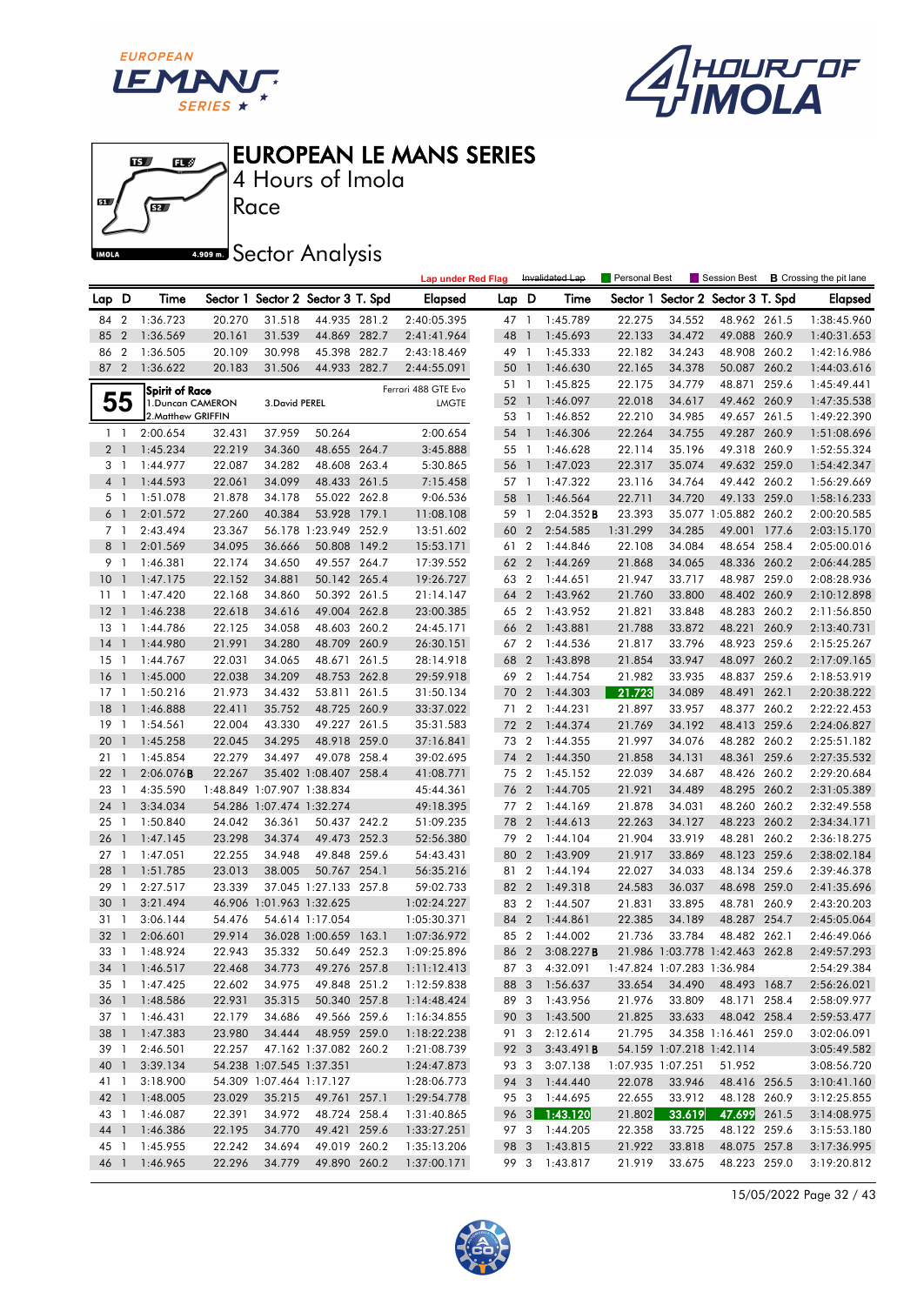





4 Hours of Imola

**A.909mm** Sector Analysis

|                 |                |                        |        |                          |                                   |       | <b>Lap under Red Flag</b> |       |                | Invalidated Lap        | <b>Personal Best</b> |                          | Session Best             |       | <b>B</b> Crossing the pit lane |
|-----------------|----------------|------------------------|--------|--------------------------|-----------------------------------|-------|---------------------------|-------|----------------|------------------------|----------------------|--------------------------|--------------------------|-------|--------------------------------|
| Lap D           |                | Time                   |        |                          | Sector 1 Sector 2 Sector 3 T. Spd |       | <b>Elapsed</b>            | Lap D |                | Time                   | Sector 1             |                          | Sector 2 Sector 3 T. Spd |       | <b>Elapsed</b>                 |
| 100             | 3              | 1:43.519               | 21.910 | 33.765                   | 47.844 259.0                      |       | 3:21:04.331               | 30    | $\overline{1}$ | 1:53.373               | 24.724               | 37.342                   | 51.307 225.9             |       | 1:03:06.493                    |
| 101             | 3              | 1:44.171               | 21.794 | 34.395                   | 47.982 259.6                      |       | 3:22:48.502               | 31    | -1             | 2:31.585               | 23.339               |                          | 52.351 1:15.895 255.9    |       | 1:05:38.078                    |
| 102             | 3              | 1:43.767               | 21.868 | 33.819                   | 48.080 260.2                      |       | 3:24:32.269               | 32    | $\overline{1}$ | 2:04.380               | 29.959               | 37.387                   | 57.034 176.2             |       | 1:07:42.458                    |
| 103             | 3              | 1:43.956               | 21.852 | 33.833                   | 48.271 259.6                      |       | 3:26:16.225               | 33 1  |                | 1:49.047               | 22.982               | 35.551                   | 50.514 262.1             |       | 1:09:31.505                    |
| 104             | 3              | 1:44.083               | 21.968 | 33.799                   | 48.316 258.4                      |       | 3:28:00.308               | 34 1  |                | 1:46.689               | 22.583               | 34.489                   | 49.617                   | 261.5 | 1:11:18.194                    |
| 105             | 3              | 1:45.151               | 21.882 | 33.995                   | 49.274                            | 258.4 | 3:29:45.459               | 35 1  |                | 1:46.622               | 22.453               | 34.660                   | 49.509 265.4             |       | 1:13:04.816                    |
| 106             | 3              | 1:44.136               | 21.923 | 33.918                   | 48.295 258.4                      |       | 3:31:29.595               | 36    | $\mathbf{1}$   | 1:46.305               | 22.233               | 35.075                   | 48.997 262.1             |       | 1:14:51.121                    |
| 107             | 3              | 1:44.882               | 22.046 | 34.189                   | 48.647 259.0                      |       | 3:33:14.477               | 37 1  |                | 1:45.994               | 22.178               | 34.807                   | 49.009 262.1             |       | 1:16:37.115                    |
| 108             | 3              | 2:04.482               | 23.645 |                          | 34.220 1:06.617 261.5             |       | 3:35:18.959               | 38    | $\overline{1}$ | 1:48.279               | 24.053               | 35.339                   | 48.887                   | 260.9 | 1:18:25.394                    |
| 109             | 3              | 3:37.966               |        | 54.057 1:07.171 1:36.738 |                                   |       | 3:38:56.925               | 39    | -1             | 2:47.437               | 22.471               |                          | 47.092 1:37.874 260.9    |       | 1:21:12.831                    |
| 110             | 3              | 3:25.456               |        | 54.073 1:07.210 1:24.173 |                                   |       | 3:42:22.381               | 40    | $\overline{1}$ | 3:38.499               |                      | 54.163 1:07.363 1:36.973 |                          |       | 1:24:51.330                    |
| 111             | 3              | 1:46.018               | 22.691 | 34.617                   | 48.710 254.7                      |       | 3:44:08.399               | 41    | $\overline{1}$ | 3:22.998               |                      | 54.172 1:07.518 1:21.308 |                          |       | 1:28:14.328                    |
| 112             | 3              | 1:46.571               | 22.164 | 34.288                   | 50.119 257.8                      |       | 3:45:54.970               | 42 1  |                | 1:48.297               | 22.944               | 35.332                   | 50.021 258.4             |       | 1:30:02.625                    |
| 113             | 3              | 1:44.837               | 22.179 | 34.299                   | 48.359 259.6                      |       | 3:47:39.807               | 43    | - 1            | 2:46.197B              | 22.893               |                          | 34.885 1:48.419 261.5    |       | 1:32:48.822                    |
| 114             | 3              | 1:44.335               | 21.864 | 34.194                   | 48.277 261.5                      |       | 3:49:24.142               | 44 2  |                | 1:57.629               | 36.155               | 33.907                   | 47.567 178.2             |       | 1:34:46.451                    |
| 115             | 3              | 1:43.933               | 21.844 | 33.960                   | 48.129 263.4                      |       | 3:51:08.075               | 45 2  |                | 1:42.626               | 21.582               | 33.651                   | 47.393 262.1             |       | 1:36:29.077                    |
| 116             | 3              | 1:45.365               | 22.156 | 34.864                   | 48.345 260.9                      |       | 3:52:53.440               | 46    | $\overline{2}$ | 1:43.139               | 21.638               | 33.560                   | 47.941                   | 262.1 | 1:38:12.216                    |
| 117             | 3              | 1:43.954               | 21.942 | 33.805                   | 48.207 260.9                      |       | 3:54:37.394               | 47 2  |                | 1:43.032               | 21.488               | 33.580                   | 47.964 263.4             |       | 1:39:55.248                    |
| 118             | 3              | 2:55.751               | 22.184 |                          | 56.827 1:36.740 261.5             |       | 3:57:33.145               | 48    | $\overline{2}$ | 1:43.420               | 21.712               | 33.604                   | 48.104 262.1             |       | 1:41:38.668                    |
| 119             | 3              | 2:24.127               | 54.098 | 41.778                   | 48.251                            |       | 3:59:57.272               | 49 2  |                | 1:43.061               | 21.492               | 33.776                   | 47.793 264.7             |       | 1:43:21.729                    |
| 120             | 3              | 1:44.830               | 22.017 | 34.092                   | 48.721                            | 260.2 | 4:01:42.102               | 50    | $\overline{2}$ | 1:44.702               | 22.203               | 34.267                   | 48.232 262.8             |       | 1:45:06.431                    |
|                 |                | Kessel Racing          |        |                          |                                   |       | Ferrari 488 GTE Evo       | 51    | $\overline{2}$ | 1:42.701               | 21.555               | 33.574                   | 47.572 262.8             |       | 1:46:49.132                    |
| 57              |                | 1.Takeshi KIMURA       |        | 3. Mikkel JENSEN         |                                   |       | <b>LMGTE</b>              | 52 2  |                | 1:42.553               | 21.511               | 33.580                   | 47.462 261.5             |       | 1:48:31.685                    |
|                 |                | 2. Frederik SCHANDORFF |        |                          |                                   |       |                           | 53 2  |                | 1:43.847               | 22.329               | 33.750                   | 47.768 263.4             |       | 1:50:15.532                    |
| 1 <sub>1</sub>  |                | 2:02.252               | 33.184 | 38.446                   | 50.622                            |       | 2:02.252                  | 54    | $\overline{2}$ | 1:43.484               | 21.719               | 34.041                   | 47.724 264.7             |       | 1:51:59.016                    |
| 2 <sub>1</sub>  |                | 1:47.578               | 22.640 | 35.356                   | 49.582 265.4                      |       | 3:49.830                  | 55 2  |                | 1:43.860               | 21.784               | 33.963                   | 48.113 264.1             |       | 1:53:42.876                    |
| 3 <sup>1</sup>  |                | 1:44.860               | 22.053 | 34.195                   | 48.612 261.5                      |       | 5:34.690                  | 56 2  |                | 1:45.777               | 22.366               | 34.401                   | 49.010 264.1             |       | 1:55:28.653                    |
| 4 <sup>1</sup>  |                | 1:45.042               | 22.277 | 34.246                   | 48.519 260.2                      |       | 7:19.732                  | 57 2  |                | 1:43.627               | 21.768               | 33.964                   | 47.895 259.6             |       | 1:57:12.280                    |
| 5 <sub>1</sub>  |                | 1:48.280               | 22.127 | 34.482                   | 51.671                            | 262.1 | 9:08.012                  | 58    | $\overline{2}$ | 1:43.761               | 21.747               | 33.948                   | 48.066 261.5             |       | 1:58:56.041                    |
| 6 1             |                | 2:01.320               | 26.973 | 40.030                   | 54.317 170.1                      |       | 11:09.332                 | 59 2  |                | 1:42.973               | 21.622               | 33.632                   | 47.719 260.9             |       | 2:00:39.014                    |
| 7 <sup>1</sup>  |                | 2:43.162               | 23.905 |                          | 55.067 1:24.190 232.8             |       | 13:52.494                 | 60    | $\overline{2}$ | 1:43.183               | 21.665               | 33.778                   | 47.740 262.1             |       | 2:02:22.197                    |
| 8               | $\overline{1}$ | 2:01.570               | 34.343 | 37.223                   | 50.004 139.7                      |       | 15:54.064                 | 61 2  |                | 1:43.334               | 21.626               | 33.787                   | 47.921 260.9             |       | 2:04:05.531                    |
| 9               | - 1            | 1:46.063               | 22.496 | 34.381                   | 49.186 262.8                      |       | 17:40.127                 | 62    | $\overline{2}$ | 1:43.173               | 21.609               | 33.901                   | 47.663 261.5             |       | 2:05:48.704                    |
| 10              | $\mathbf{1}$   | 1:46.989               | 22.427 | 34.889                   | 49.673 262.8                      |       | 19:27.116                 | 63 2  |                | 1:43.428               | 21.636               | 34.059                   | 47.733 260.9             |       | 2:07:32.132                    |
| 11              | -1             | 1:47.490               | 22.898 | 35.108                   | 49.484 262.8                      |       | 21:14.606                 | 64 2  |                | 1:43.813               | 21.650               | 34.169                   | 47.994 261.5             |       | 2:09:15.945                    |
| 12              | $\overline{1}$ | 1:46.163               | 22.425 | 34.814                   | 48.924 262.8                      |       | 23:00.769                 | 65 2  |                | 1:43.389               | 21.652               | 33.917                   | 47.820 262.8             |       | 2:10:59.334                    |
| 13              | -1             | 1:45.119               | 22.382 | 34.144                   | 48.593 260.2                      |       | 24:45.888                 | 66    | $\overline{2}$ | 1:43.149               | 21.557               | 33.830                   | 47.762 262.8             |       | 2:12:42.483                    |
| 14              | $\overline{1}$ | 1:45.363               | 22.148 | 34.284                   | 48.931 259.6                      |       | 26:31.251                 | 672   |                | 1:43.799               | 21.588               | 34.245                   | 47.966 262.8             |       | 2:14:26.282                    |
| 15              | -1             | 1:45.261               | 22.120 | 34.102                   | 49.039 261.5                      |       | 28:16.512                 | 68    | $\overline{2}$ | 1:44.101               | 21.895               | 34.182                   | 48.024                   | 263.4 | 2:16:10.383                    |
| 16 <sub>1</sub> |                | 1:44.729               | 22.106 | 34.338                   | 48.285 261.5                      |       | 30:01.241                 | 69    | $\overline{2}$ | 1:43.237               | 21.604               | 33.921                   | 47.712 262.8             |       | 2:17:53.620                    |
|                 |                | 17 1 1:45.856          | 21.980 | 34.248                   | 49.628 262.8                      |       | 31:47.097                 |       |                | 70 2 1:43.354          | 21.664               | 33.903                   | 47.787 264.1             |       | 2:19:36.974                    |
|                 |                | 18 1 1:47.486          | 22.077 | 35.738                   | 49.671 261.5                      |       | 33:34.583                 |       |                | 71 2 1:43.667          | 21.660               | 33.819                   | 48.188 261.5             |       | 2:21:20.641                    |
| 19 1            |                | 1:45.717               | 22.090 | 34.716                   | 48.911 261.5                      |       | 35:20.300                 |       |                | 72 2 1:43.265          | 21.690               | 33.864                   | 47.711 263.4             |       | 2:23:03.906                    |
|                 |                | 20 1 1:47.748          | 22.647 |                          | 34.333 50.768 260.2               |       | 37:08.048                 |       |                | 73 2 1:43.580          | 21.618               | 33.854                   | 48.108 264.1             |       | 2:24:47.486                    |
| 21 1            |                | 2:46.819B              | 22.457 |                          | 34.561 1:49.801 258.4             |       | 39:54.867                 |       |                | 74 2 1:44.658          | 21.731               | 34.352                   | 48.575 263.4             |       | 2:26:32.144                    |
|                 |                | 22 1 3:13.933          | 36.907 |                          | 59.956 1:37.070 176.8             |       | 43:08.800                 |       |                | 75 2 1:44.952          | 22.269               | 34.118                   | 48.565 264.7             |       | 2:28:17.096                    |
| 23 1            |                | 3:38.838               |        | 54.293 1:07.492 1:37.053 |                                   |       | 46:47.638                 |       |                | 76 2 1:43.987          | 21.718               | 34.051                   | 48.218 260.9             |       | 2:30:01.083                    |
| 24 1            |                | 3:04.059               |        | 54.255 1:07.771 1:02.033 |                                   |       | 49:51.697                 |       |                | 77 2 1:45.568          | 21.826               | 34.180                   | 49.562 261.5             |       | 2:31:46.651                    |
| 25 1            |                | 1:46.562               | 22.553 | 34.895                   | 49.114 259.6                      |       | 51:38.259                 |       |                | 78 2 2:50.319 <b>B</b> | 21.824               |                          | 34.994 1:53.501 262.1    |       | 2:34:36.970                    |
| 26 1            |                | 1:45.678               | 22.211 | 34.510                   | 48.957 260.2                      |       | 53:23.937                 |       |                | 79 2 1:58.545          | 36.150               | 34.212                   | 48.183 173.1             |       | 2:36:35.515                    |
| 27 1            |                | 1:50.074               | 22.314 | 35.558                   | 52.202 261.5                      |       | 55:14.011                 |       |                | 80 2 1:43.921          | 22.241               | 33.786                   | 47.894 260.9             |       | 2:38:19.436                    |
| 28 1            |                | 3:17.973               |        |                          | 32.762 1:08.527 1:36.684 257.1    |       | 58:31.984                 |       |                | 81 2 1:42.919          | 21.710               | 33.667                   | 47.542 260.9             |       | 2:40:02.355                    |
| 29 1            |                | 2:41.136               | 52.399 | 54.895                   | 53.842                            |       | 1:01:13.120               |       |                | 82 2 1:43.225          | 21.653               | 33.891                   | 47.681 260.9             |       | 2:41:45.580                    |

15/05/2022 Page 33 / 43

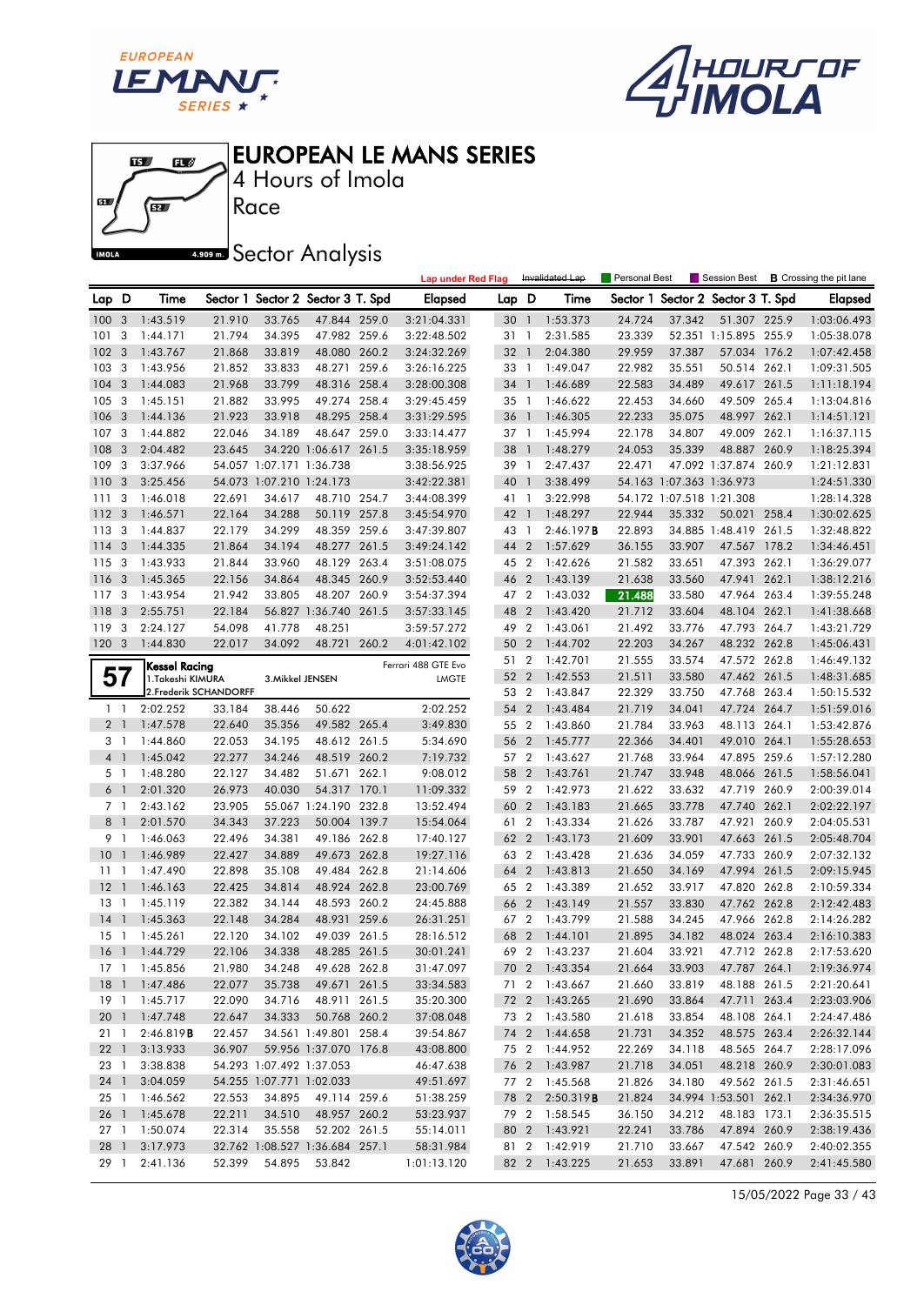





4 Hours of Imola

**A.509 mm** Sector Analysis

|              |                |                      |        |                 |                                   |       | <b>Lap under Red Flag</b> |        |                          | Invalidated Lap | Personal Best |                          | Session Best                   |       | <b>B</b> Crossing the pit lane |
|--------------|----------------|----------------------|--------|-----------------|-----------------------------------|-------|---------------------------|--------|--------------------------|-----------------|---------------|--------------------------|--------------------------------|-------|--------------------------------|
| Lap D        |                | Time                 |        |                 | Sector 1 Sector 2 Sector 3 T. Spd |       | Elapsed                   | Lap D  |                          | Time            | Sector 1      |                          | Sector 2 Sector 3 T. Spd       |       | <b>Elapsed</b>                 |
| 83           | $\overline{2}$ | 1:43.110             | 21.582 | 33.442          | 48.086 260.9                      |       | 2:43:28.690               | $13-1$ |                          | 1:47.244        | 22.470        | 34.776                   | 49.998 258.4                   |       | 24:57.832                      |
| 84           | $\overline{2}$ | 1:43.872             | 21.997 | 34.188          | 47.687 262.1                      |       | 2:45:12.562               | 14     | $\overline{1}$           | 1:50.931        | 22.560        | 35.055                   | 53.316 259.0                   |       | 26:48.763                      |
| 85           | $\overline{2}$ | 1:43.849             | 21.589 | 34.129          | 48.131 262.1                      |       | 2:46:56.411               | $15-1$ |                          | 1:49.731        | 22.713        | 35.154                   | 51.864 258.4                   |       | 28:38.494                      |
| 86           | $\overline{2}$ | 3:54.200B            |        |                 | 29.429 1:07.416 2:17.355 261.5    |       | 2:50:50.611               | 16     | $\overline{\phantom{0}}$ | 1:46.405        | 22.625        | 34.730                   | 49.050                         | 260.9 | 30:24.899                      |
| 87           | 3              | 3:43.069             |        |                 | 58.189 1:07.612 1:37.268          |       | 2:54:33.680               | 17     | $\overline{1}$           | 1:46.461        | 22.580        | 34.820                   | 49.061                         | 258.4 | 32:11.360                      |
| 88           | 3              | 1:53.165             | 30.851 | 34.211          | 48.103 192.9                      |       | 2:56:26.845               | 18     | $\overline{\phantom{a}}$ | 1:45.852        | 22.529        | 34.444                   | 48.879 260.2                   |       | 33:57.212                      |
| 89           | -3             | 1:43.640             | 21.845 | 33.786          | 48.009 262.1                      |       | 2:58:10.485               | $19-1$ |                          | 1:46.090        | 22.590        | 34.602                   | 48.898 259.0                   |       | 35:43.302                      |
| 90           | 3              | 1:43.515             | 21.761 | 33.774          | 47.980 260.9                      |       | 2:59:54.000               | 201    |                          | 1:46.410        | 22.492        | 35.065                   | 48.853 259.0                   |       | 37:29.712                      |
| 91           | 3              | 2:12.410             | 21.685 |                 | 34.226 1:16.499 262.1             |       | 3:02:06.410               | 21 1   |                          | 1:49.774        | 22.474        | 36.010                   | 51.290 260.2                   |       | 39:19.486                      |
| 92           | 3              | 3:37.984             |        |                 | 54.204 1:07.360 1:36.420          |       | 3:05:44.394               | 22     | $\overline{1}$           | 3:31.116B       | 25.357        |                          | 35.706 2:30.053 258.4          |       | 42:50.602                      |
| 93           | 3              | 3:04.174             |        |                 | 54.782 1:07.538 1:01.854          |       | 3:08:48.568               | 23 1   |                          | 3:44.321        |               | 58.706 1:07.644 1:37.971 |                                |       | 46:34.923                      |
| 94           | 3              | 1:46.106             | 22.351 | 35.005          | 48.750 254.1                      |       | 3:10:34.674               | 24 1   |                          | 3:09.474        |               | 54.306 1:07.659 1:07.509 |                                |       | 49:44.397                      |
| 95           | 3              | 1:44.181             | 22.044 | 34.103          | 48.034 252.3                      |       | 3:12:18.855               | 25 1   |                          | 1:50.851        | 24.151        | 35.837                   | 50.863 251.7                   |       | 51:35.248                      |
| 96           | 3              | 1:43.503             | 21.792 | 33.818          | 47.893 260.9                      |       | 3:14:02.358               | 26     | $\overline{\phantom{a}}$ | 1:47.277        | 23.055        | 34.925                   | 49.297 258.4                   |       | 53:22.525                      |
| 97           | -3             | 1:43.560             | 21.982 | 33.903          | 47.675 251.2                      |       | 3:15:45.918               | 27 1   |                          | 1:48.652        | 22.434        | 35.286                   | 50.932 258.4                   |       | 55:11.177                      |
| 98           | 3              | 1:43.475             | 21.845 | 34.026          | 47.604 254.7                      |       | 3:17:29.393               | 28     | $\overline{1}$           | 3:19.463        |               |                          | 34.573 1:08.540 1:36.350 230.8 |       | 58:30.640                      |
| 99           | 3              | 1:43.517             | 21.861 | 33.926          | 47.730 259.0                      |       | 3:19:12.910               | 29     | $\overline{1}$           | 2:41.648        | 52.462        | 54.370                   | 54.816                         |       | 1:01:12.288                    |
| 100          | 3              | 1:42.944             | 21.632 | 33.773          | 47.539 260.2                      |       | 3:20:55.854               | 30     | $\mathbf{1}$             | 1:51.975        | 24.418        | 36.465                   | 51.092 250.0                   |       | 1:03:04.263                    |
| 101          | 3              | 1:43.593             | 21.734 | 34.095          | 47.764 260.9                      |       | 3:22:39.447               | 31 1   |                          | 2:32.203        | 23.388        |                          | 53.358 1:15.457 254.7          |       | 1:05:36.466                    |
| 102          | 3              | 1:43.260             | 21.673 | 34.025          | 47.562 258.4                      |       | 3:24:22.707               | 32 1   |                          | 2:05.366        | 29.904        | 36.833                   | 58.629 149.8                   |       | 1:07:41.832                    |
| 103          | 3              | 1:42.881             | 21.698 | 33.704          | 47.479                            | 257.8 | 3:26:05.588               | 33 1   |                          | 1:48.006        | 22.708        | 35.895                   | 49.403 259.6                   |       | 1:09:29.838                    |
| 104          | 3              | 1:42.857             | 21.711 | 33.639          | 47.507 259.6                      |       | 3:27:48.445               | 34     | $\overline{1}$           | 1:48.270        | 22.336        | 35.905                   | 50.029 259.6                   |       | 1:11:18.108                    |
| 105          | -3             | 1:43.056             | 21.644 | 33.800          | 47.612 259.0                      |       | 3:29:31.501               | 35 1   |                          | 1:47.608        | 23.135        | 34.885                   | 49.588 260.2                   |       | 1:13:05.716                    |
| 106          | 3              | 1:43.569             | 21.778 | 33.866          | 47.925 257.1                      |       | 3:31:15.070               | 36 1   |                          | 1:46.322        | 22.402        | 34.807                   | 49.113                         | 260.9 | 1:14:52.038                    |
| 107          | 3              | 1:44.123             | 21.740 | 33.761          | 48.622 257.8                      |       | 3:32:59.193               | 37 1   |                          | 1:46.672        | 22.719        | 34.810                   | 49.143                         | 261.5 | 1:16:38.710                    |
| 108          | -3             | 1:49.104             | 22.925 | 33.894          | 52.285 259.6                      |       | 3:34:48.297               | 38     | $\mathbf{1}$             | 1:48.094        | 23.991        | 34.912                   | 49.191                         | 260.2 | 1:18:26.804                    |
| 109          | 3              | 3:38.819             |        |                 | 54.245 1:07.516 1:37.058          |       | 3:38:27.116               | 39 1   |                          | 2:50.080        | 23.305        |                          | 49.722 1:37.053 260.9          |       | 1:21:16.884                    |
| 110          | 3              | 3:38.894             |        |                 | 54.245 1:07.546 1:37.103          |       | 3:42:06.010               | 40 1   |                          | 3:38.270        |               | 54.150 1:07.469 1:36.651 |                                |       | 1:24:55.154                    |
| 111          | 3              | 1:52.830             | 29.746 | 34.727          | 48.357 203.8                      |       | 3:43:58.840               | 41 1   |                          | 3:15.046        |               | 54.779 1:07.492 1:12.775 |                                |       | 1:28:10.200                    |
| 112          | -3             | 1:43.785             | 22.017 | 34.055          | 47.713 261.5                      |       | 3:45:42.625               | 42     | $\overline{1}$           | 1:52.335        | 24.999        | 36.995                   | 50.341 226.4                   |       | 1:30:02.535                    |
| 113          | 3              | 1:43.270             | 21.879 | 33.611          | 47.780 259.0                      |       | 3:47:25.895               | 43 1   |                          | 1:48.681        | 23.324        | 35.311                   | 50.046 256.5                   |       | 1:31:51.216                    |
| 114          | 3              | 1:42.799             | 21.782 | 33.569          | 47.448                            | 262.8 | 3:49:08.694               | 44 1   |                          | 1:48.264        | 22.672        | 34.774                   | 50.818 258.4                   |       | 1:33:39.480                    |
| 115          | 3 <sup>1</sup> | 1:42.230             | 21.498 | 33.360          | 47.372                            | 261.5 | 3:50:50.924               | 45     | $\overline{1}$           | 2:49.081B       | 22.692        |                          | 35.117 1:51.272 260.2          |       | 1:36:28.561                    |
| 116          | 3              | 1:42.385             | 21.577 | 33.380          | 47.428 261.5                      |       | 3:52:33.309               | 46     | $\overline{2}$           | 2:00.222        | 36.644        | 35.461                   | 48.117 177.0                   |       | 1:38:28.783                    |
| 117          | 3              | 1:43.052             | 21.651 | 33.918          | 47.483 263.4                      |       | 3:54:16.361               | 47 2   |                          | 1:44.680        | 21.898        | 33.861                   | 48.921 259.6                   |       | 1:40:13.463                    |
| 118          | 3              | 2:32.739             | 22.327 |                 | 34.188 1:36.224 260.9             |       | 3:56:49.100               | 48     | $\overline{2}$           | 1:43.862        | 22.031        | 33.794                   | 48.037                         | 260.2 | 1:41:57.325                    |
| 119          | 3              | 2:47.254             |        | 54.199 1:03.711 | 49.344                            |       | 3:59:36.354               | 49     | $\overline{2}$           | 1:43.379        | 21.788        | 33.672                   | 47.919 259.6                   |       | 1:43:40.704                    |
| 120.3        |                | 1:45.045             | 22.268 | 34.273          | 48.504 259.6                      |       | 4:01:21.399               | 50     | $\overline{2}$           | 1:44.237        | 22.530        | 33.667                   | 48.040 258.4                   |       | 1:45:24.941                    |
|              |                | Iron Lynx            |        |                 |                                   |       | Ferrari 488 GTE Evo       | 51     | $\overline{2}$           | 1:43.751        | 21.936        | 34.005                   | 47.810 259.0                   |       | 1:47:08.692                    |
|              | 60             | 1. Claudio SCHIAVONI |        | 3. Davide RIGON |                                   |       | <b>LMGTE</b>              | 52 2   |                          | 1:43.669        | 22.069        | 33.816                   | 47.784 259.0                   |       | 1:48:52.361                    |
|              |                | 2. Matteo CRESSONI   |        |                 |                                   |       |                           |        |                          | 53 2 1:44.466   | 21.941        | 34.414                   | 48.111 259.0                   |       | 1:50:36.827                    |
|              |                | 1 1 2:06.089         | 34.849 | 38.523          | 52.717                            |       | 2:06.089                  |        |                          | 54 2 1:43.763   | 21.864        | 33.746                   | 48.153 258.4                   |       | 1:52:20.590                    |
|              |                | 2 1 1:47.917         | 23.149 | 35.077          | 49.691 259.6                      |       | 3:54.006                  |        |                          | 55 2 1:44.039   | 21.996        | 33.999                   | 48.044 258.4                   |       | 1:54:04.629                    |
|              |                | 3 1 1:46.938         | 22.631 | 35.025          | 49.282 260.2                      |       | 5:40.944                  |        |                          | 56 2 1:45.020   | 22.120        | 33.919                   | 48.981 259.6                   |       | 1:55:49.649                    |
|              |                | 4 1 1:48.300         | 23.005 | 35.195          | 50.100 259.6                      |       | 7:29.244                  |        | 57 2                     | 1:45.674        | 22.053        | 35.320                   | 48.301 260.2                   |       | 1:57:35.323                    |
|              |                | 5 1 1:51.423         | 22.497 | 35.403          | 53.523 260.9                      |       | 9:20.667                  |        |                          | 58 2 1:44.488   | 22.077        | 34.216                   | 48.195 258.4                   |       | 1:59:19.811                    |
|              |                | 6 1 1:55.155         | 25.634 | 37.060          | 52.461 219.5                      |       | 11:15.822                 |        |                          | 59 2 1:43.902   | 21.930        | 33.921                   | 48.051 260.9                   |       | 2:01:03.713                    |
|              | 7 1            | 2:41.881             | 23.759 |                 | 54.197 1:23.925 252.9             |       | 13:57.703                 |        |                          | 60 2 1:44.056   | 21.922        | 34.219                   | 47.915 259.6                   |       | 2:02:47.769                    |
|              | 8 1            | 2:04.292             | 35.026 | 38.320          | 50.946 128.1                      |       | 16:01.995                 |        |                          | 61 2 1:45.487   | 22.988        | 34.346                   | 48.153 259.6                   |       | 2:04:33.256                    |
|              |                | 9 1 1:47.644         | 22.931 | 34.972          | 49.741 259.0                      |       | 17:49.639                 |        |                          | 62 2 1:44.242   | 22.006        | 34.163                   | 48.073 258.4                   |       | 2:06:17.498                    |
|              |                | 10 1 1:46.561        | 22.540 | 34.936          | 49.085 257.8                      |       | 19:36.200                 |        |                          | 63 2 1:44.225   | 22.078        | 34.041                   | 48.106 259.0                   |       | 2:08:01.723                    |
| $11 \quad 1$ |                | 1:47.192             | 22.722 | 35.330          | 49.140 259.0                      |       | 21:23.392                 |        |                          | 64 2 1:44.629   | 21.995        | 33.841                   | 48.793 259.6                   |       | 2:09:46.352                    |
| $12-1$       |                | 1:47.196             | 22.616 | 35.144          | 49.436 259.0                      |       | 23:10.588                 |        |                          | 65 2 1:47.212   | 21.964        | 34.055                   | 51.193 260.9                   |       | 2:11:33.564                    |

15/05/2022 Page 34 / 43

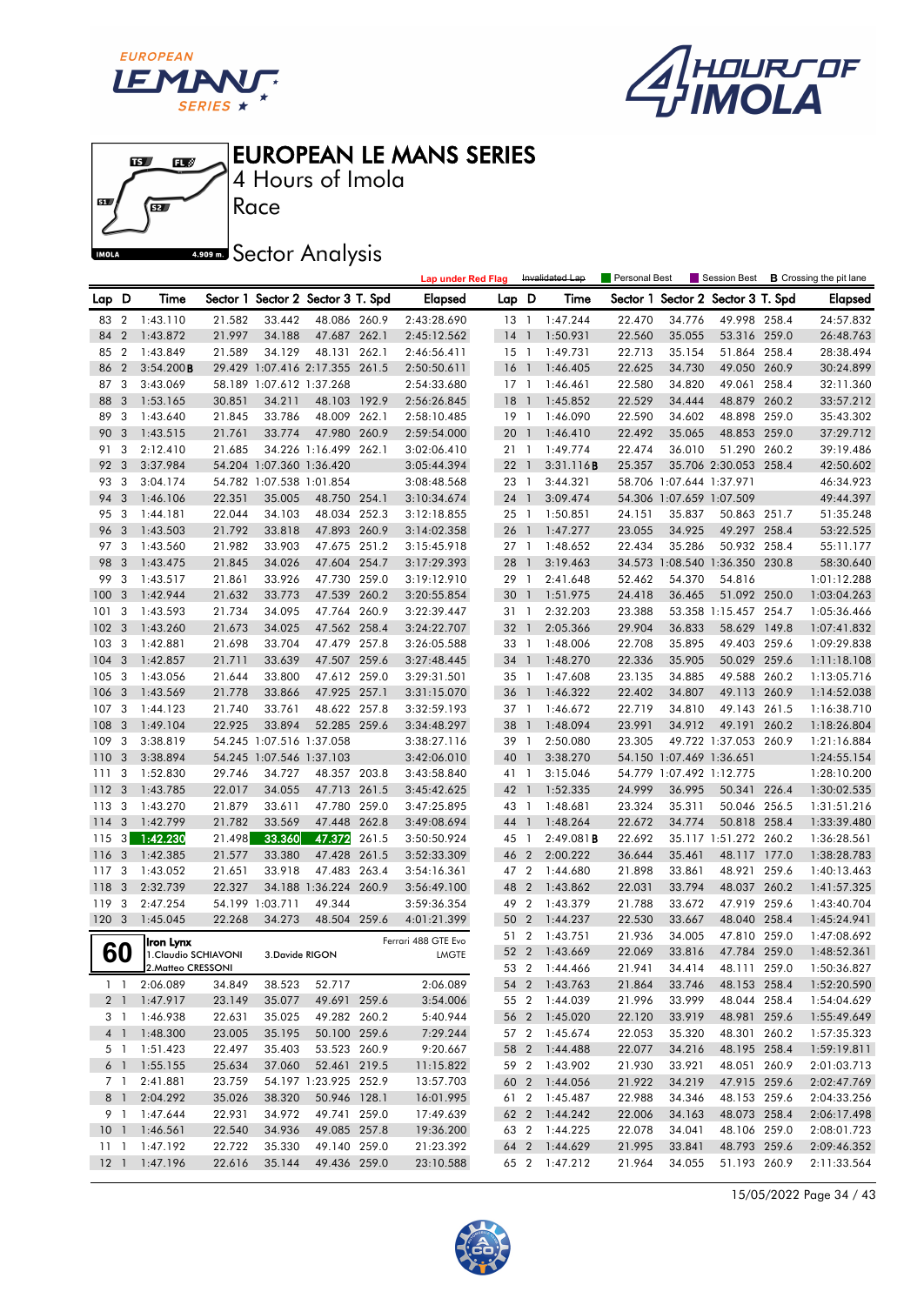





4 Hours of Imola

**A.909mm** Sector Analysis

|                  |                         |                |        |                                   |                       |       | <b>Lap under Red Flag</b> |                 |                | Invalidated Lap                | Personal Best    |                          | Session Best             |       | <b>B</b> Crossing the pit lane |
|------------------|-------------------------|----------------|--------|-----------------------------------|-----------------------|-------|---------------------------|-----------------|----------------|--------------------------------|------------------|--------------------------|--------------------------|-------|--------------------------------|
| Lap D            |                         | Time           |        | Sector 1 Sector 2 Sector 3 T. Spd |                       |       | Elapsed                   | Lap D           |                | Time                           | Sector 1         |                          | Sector 2 Sector 3 T. Spd |       | <b>Elapsed</b>                 |
| 66               | $\overline{2}$          | 1:46.077       | 22.184 | 34.270                            | 49.623 259.0          |       | 2:13:19.641               | 119 3           |                | 1:44.737                       | 22.348           | 34.165                   | 48.224 259.0             |       | 4:00:52.724                    |
| 67               | $\boldsymbol{2}$        | 1:44.523       | 22.018 | 33.991                            | 48.514 260.2          |       | 2:15:04.164               |                 |                | Panis Racing                   |                  |                          |                          |       | Oreca 07 - Gibson              |
| 68               | $\overline{2}$          | 1:44.120       | 21.993 | 33.967                            | 48.160 259.6          |       | 2:16:48.284               |                 | 65             | 1. Julien CANAL                |                  |                          | 3.Job VAN UITERT         |       | LMP <sub>2</sub>               |
| 69               | $\overline{2}$          | 1:43.976       | 21.936 | 33.931                            | 48.109 259.0          |       | 2:18:32.260               |                 |                | 2. Nicolas JAMIN               |                  |                          |                          |       |                                |
| 70               | $\overline{2}$          | 1:44.739       | 21.920 | 34.506                            | 48.313 258.4          |       | 2:20:16.999               |                 | $1\quad$       | 1:40.299                       | 22.939           | 32.052                   | 45.308                   |       | 1:40.299                       |
| 71               | $\overline{2}$          | 1:45.653       | 22.042 | 34.542                            | 49.069 259.0          |       | 2:22:02.652               |                 | 2 <sub>1</sub> | 1:36.082                       | 20.274           | 31.086                   | 44.722 282.7             |       | 3:16.381                       |
| 72               | $\overline{2}$          | 1:45.489       | 21.900 | 35.307                            | 48.282 260.2          |       | 2:23:48.141               |                 | 3 <sup>1</sup> | 1:35.639                       | 20.408           | 30.804                   | 44.427 287.2             |       | 4:52.020                       |
| 73               | $\overline{2}$          | 1:44.819       | 22.087 | 34.519                            | 48.213 259.6          |       | 2:25:32.960               |                 | $4-1$          | 1:34.693                       | 19.939           | 30.560                   | 44.194 278.4             |       | 6:26.713                       |
| 74               | $\overline{2}$          | 1:44.731       | 22.143 | 34.118                            | 48.470 259.6          |       | 2:27:17.691               |                 | 5 <sub>1</sub> | 1:35.102                       | 19.839           | 30.988                   | 44.275 284.2             |       | 8:01.815                       |
| 75               | $\overline{2}$          | 1:44.705       | 22.015 | 34.455                            | 48.235 262.1          |       | 2:29:02.396               |                 | 6 1            | 2:05.965                       | 19.888           |                          | 34.877 1:11.200 285.0    |       | 10:07.780                      |
| 76               | $\overline{2}$          | 1:44.402       | 22.076 | 34.121                            | 48.205 260.2          |       | 2:30:46.798               |                 | 7 <sup>1</sup> | 3:11.447                       | 44.425           |                          | 1:05.515 1:21.507 131.7  |       | 13:19.227                      |
| 77               | $\overline{2}$          | 1:44.385       | 22.026 | 34.160                            | 48.199 259.6          |       | 2:32:31.183               |                 | 8 1            | 2:16.386                       | 29.811           |                          | 41.447 1:05.128 184.0    |       | 15:35.613                      |
| 78               | $\overline{2}$          | 1:44.135       | 21.996 | 34.084                            | 48.055 259.0          |       | 2:34:15.318               | 9               | $\overline{1}$ | 1:35.471                       | 20.269           | 30.799                   | 44.403 282.0             |       | 17:11.084                      |
| 79               | $\overline{2}$          | 2:45.494B      | 22.028 |                                   | 34.187 1:49.279 259.6 |       | 2:37:00.812               | 10 <sub>1</sub> |                | 1:35.176                       | 19.979           | 30.678                   | 44.519 283.5             |       | 18:46.260                      |
| 80               | $\overline{2}$          | 1:58.234       | 36.026 | 34.101                            | 48.107 179.4          |       | 2:38:59.046               | $11-1$          |                | 1:34.806                       | 19.817           | 30.724                   | 44.265 284.2             |       | 20:21.066                      |
| 81               | $\overline{2}$          | 1:44.236       | 22.304 | 33.753                            | 48.179 258.4          |       | 2:40:43.282               | $12-1$          |                | 1:35.157                       | 19.924           | 30.849                   | 44.384 283.5             |       | 21:56.223                      |
| 82               | $\overline{2}$          | 1:43.392       | 22.116 | 33.611                            | 47.665 259.6          |       | 2:42:26.674               | $13-1$          |                | 1:35.020                       | 20.063           | 30.810                   | 44.147                   | 283.5 | 23:31.243                      |
| 83               | $\overline{2}$          | 1:43.118       | 21.822 | 33.597                            | 47.699 259.6          |       | 2:44:09.792               | $14-1$          |                | 1:35.016                       | 19.871           | 30.914                   | 44.231                   | 284.2 | 25:06.259                      |
| 84               | $\overline{2}$          | 1:43.238       | 21.852 | 33.646                            | 47.740 259.6          |       | 2:45:53.030               | $15-1$          |                | 1:53.623                       | 19.899           |                          | 30.814 1:02.910 285.0    |       | 26:59.882                      |
| 85               | $\overline{2}$          | 2:11.893       | 21.900 |                                   | 33.806 1:16.187 259.6 |       | 2:48:04.923               | 16 1            |                | 1:37.111                       | 20.160           | 31.535                   | 45.416 287.2             |       | 28:36.993                      |
| 86               | $\overline{2}$          | 4:25.134B      |        | 54.691 1:07.430 2:23.013          |                       |       | 2:52:30.057               | $17-1$          |                | 1:37.273                       | 20.147           | 31.717                   | 45.409                   | 288.0 | 30:14.266                      |
| 87               | 3                       | 2:57.095       |        | 57.944 1:07.705                   | 51.446                |       | 2:55:27.152               | 18 1            |                | 1:38.862                       | 21.832           | 31.896                   | 45.134 291.9             |       | 31:53.128                      |
| 88               | 3                       | 1:44.309       | 22.045 | 34.315                            | 47.949 259.0          |       | 2:57:11.461               | $19-1$          |                | 1:38.089                       | 20.124           | 32.516                   | 45.449 290.3             |       | 33:31.217                      |
| 89               | 3                       | 1:43.998       | 22.208 | 33.954                            | 47.836 259.6          |       | 2:58:55.459               | 20 1            |                | 1:37.702                       | 20.154           | 31.789                   | 45.759 291.1             |       | 35:08.919                      |
| 90               | 3                       | 1:43.781       | 21.825 | 34.111                            | 47.845 260.2          |       | 3:00:39.240               | 211             |                | 1:37.221                       | 20.310           | 31.553                   | 45.358 287.2             |       | 36:46.140                      |
| 91               | 3                       | 2:58.887       | 22.059 |                                   | 59.527 1:37.301 259.0 |       | 3:03:38.127               | 22 1            |                | 1:36.452                       | 20.148           | 31.234                   | 45.070 285.0             |       | 38:22.592                      |
| 92               | 3                       | 3:39.221       |        | 54.451 1:07.889 1:36.881          |                       |       | 3:07:17.348               | 23 1            |                | 2:34.272B                      | 20.346           |                          | 31.888 1:42.038 284.2    |       | 40:56.864                      |
| 93               | 3                       | 2:19.539       | 54.814 | 35.960                            | 48.765                |       | 3:09:36.887               | 24 1            |                | 3:43.470                       |                  | 57.833 1:07.899 1:37.738 |                          |       | 44:40.334                      |
| 94               | 3                       | 1:43.702       | 21.799 | 33.815                            | 48.088 259.0          |       | 3:11:20.589               | $25 \quad 1$    |                | 3:39.864                       |                  | 54.464 1:07.708 1:37.692 |                          |       | 48:20.198                      |
| 95               | $\overline{\mathbf{3}}$ | 1:59.830B      | 22.153 |                                   | 33.661 1:04.016 261.5 |       | 3:13:20.419               | 26 1            |                | 2:12.647                       | 53.190           | 33.489                   | 45.968                   |       | 50:32.845                      |
| 96               | 3                       | 1:57.896       | 36.104 | 33.891                            | 47.901 178.8          |       | 3:15:18.315               | $27-1$          |                | 1:37.817                       | 20.371           | 31.716                   | 45.730 284.2             |       | 52:10.662                      |
| 97               | 3                       | 1:43.126       | 21.953 | 33.531                            | 47.642 259.0          |       | 3:17:01.441               | 28 1            |                | 1:36.635                       | 20.149           | 31.363                   | 45.123 285.7             |       | 53:47.297                      |
| 98               | 3                       | 1:42.782       | 21.792 | 33.552                            | 47.438                | 260.9 | 3:18:44.223               | 29 1            |                | 1:58.360                       | 20.283           | 38.764                   | 59.313 285.7             |       | 55:45.657                      |
| 99               | 3                       | 1:43.026       | 21.819 | 33.681                            | 47.526 259.6          |       | 3:20:27.249               | 30 1            |                | 2:53.174                       | 26.256           |                          | 48.814 1:38.104 204.2    |       | 58:38.831                      |
| 100              | 3                       | 1:43.933       | 21.770 | 33.612                            | 48.551                | 260.2 | 3:22:11.182               | 31 1            |                | 3:27.572                       |                  | 50.218 1:06.461 1:30.893 |                          |       | 1:02:06.403                    |
| 101              | 3                       | 1:44.227       | 21.903 | 34.230                            | 48.094 260.9          |       | 3:23:55.409               | 32 1            |                | 3:03.558                       | 51.679           |                          | 59.085 1:12.794          |       | 1:05:09.961                    |
| 102              | $\overline{3}$          | 1:43.124       | 21.859 | 33.657                            | 47.608 261.5          |       | 3:25:38.533               | 33 1            |                | 2:11.280                       | 26.188           |                          | 41.140 1:03.952 196.0    |       | 1:07:21.241                    |
| 103              | $\overline{\mathbf{3}}$ | 1:43.580       | 21.923 | 33.609                            | 48.048 260.2          |       | 3:27:22.113               | 34 1            |                | 1:39.109                       | 20.761           | 31.950                   | 46.398 285.7             |       | 1:09:00.350                    |
| 104              | $\mathbf{3}$            | 1:44.778       | 21.874 | 33.910                            | 48.994 260.9          |       | 3:29:06.891               | 35 <sup>1</sup> |                | 1:37.003                       | 20.222           | 32.135                   | 44.646 288.8             |       | 1:10:37.353                    |
| 105              | $\mathbf{3}$            | 1:43.744       | 21.964 | 33.798                            | 47.982 261.5          |       | 3:30:50.635               | 36 1            |                | 1:36.498                       | 20.085           | 31.240                   | 45.173 284.2             |       | 1:12:13.851                    |
|                  |                         | 106 3 1:44.667 | 22.704 | 34.128                            | 47.835 247.7          |       | 3:32:35.302               |                 |                | 37 1 1:37.819                  | 20.065           |                          | 31.900 45.854 286.5      |       | 1:13:51.670                    |
|                  |                         | 107 3 1:43.914 |        | 21.955 33.855 48.104 262.1        |                       |       | 3:34:19.216               |                 |                | 38 1 1:35.653                  | 20.051           | 30.912                   | 44.690 288.8             |       | 1:15:27.323                    |
| 108 <sub>3</sub> |                         | 3:06.669       |        | 23.163 1:07.170 1:36.336 261.5    |                       |       | 3:37:25.885               |                 |                | 39 1 1:35.557                  | 20.251           | 30.802                   | 44.504 286.5             |       | 1:17:02.880                    |
| 109 3            |                         | 3:38.756       |        | 54.659 1:07.238 1:36.859          |                       |       | 3:41:04.641               |                 |                | 40 1 1:35.330                  | 20.045           | 30.840                   | 44.445 285.0             |       | 1:18:38.210                    |
|                  |                         | 110 3 2:23.281 | 54.126 | 41.227                            | 47.928                |       | 3:43:27.922               |                 | 41 1           | 3:41.364B                      | 20.226           |                          | 54.650 2:26.488 287.2    |       | 1:22:19.574                    |
|                  |                         | 111 3 1:43.656 | 21.990 | 33.838                            | 47.828 260.9          |       | 3:45:11.578               |                 |                | 42 2 3:42.174                  |                  | 57.904 1:07.476 1:36.794 |                          |       | 1:26:01.748                    |
| 1123             |                         | 1:44.115       | 22.196 | 34.093                            | 47.826 259.0          |       | 3:46:55.693               |                 |                | 43 2 2:37.633                  | 54.040           | 56.686                   | 46.907                   |       | 1:28:39.381                    |
| 113 3            |                         | 1:43.301       | 21.893 | 33.706                            | 47.702 260.9          |       | 3:48:38.994               |                 | 44 2           | 1:37.475                       | 20.434           | 31.420                   | 45.621 285.7             |       | 1:30:16.856                    |
| $114 - 3$        |                         | 1:43.515       | 21.773 | 33.681                            | 48.061 262.1          |       | 3:50:22.509               |                 | 45 2           | 1:36.004                       | 20.115           | 30.680                   | 45.209 285.0             |       | 1:31:52.860                    |
| 115 3            |                         | 1:43.240       | 21.894 | 33.672                            | 47.674 260.9          |       | 3:52:05.749               |                 |                | 46 2 1:36.534                  | 20.753           | 31.030                   | 44.751 287.2             |       | 1:33:29.394                    |
|                  |                         | 116 3 1:44.034 | 22.018 | 33.757                            | 48.259 260.9          |       | 3:53:49.783               |                 |                | 47 2 1:35.184<br>48 2 1:35.995 | 19.964           | 30.703                   | 44.517 286.5             |       | 1:35:04.578                    |
| 117 3            |                         | 2:04.399       | 22.270 |                                   | 33.989 1:08.140 259.6 |       | 3:55:54.182               |                 |                |                                | 20.242<br>20.027 | 31.362                   | 44.391 286.5             |       | 1:36:40.573                    |
| 118 3            |                         | 3:13.805       |        | 54.126 1:07.358 1:12.321          |                       |       | 3:59:07.987               |                 |                | 49 2 1:36.260                  |                  | 31.261                   | 44.972 288.0             |       | 1:38:16.833                    |

15/05/2022 Page 35 / 43

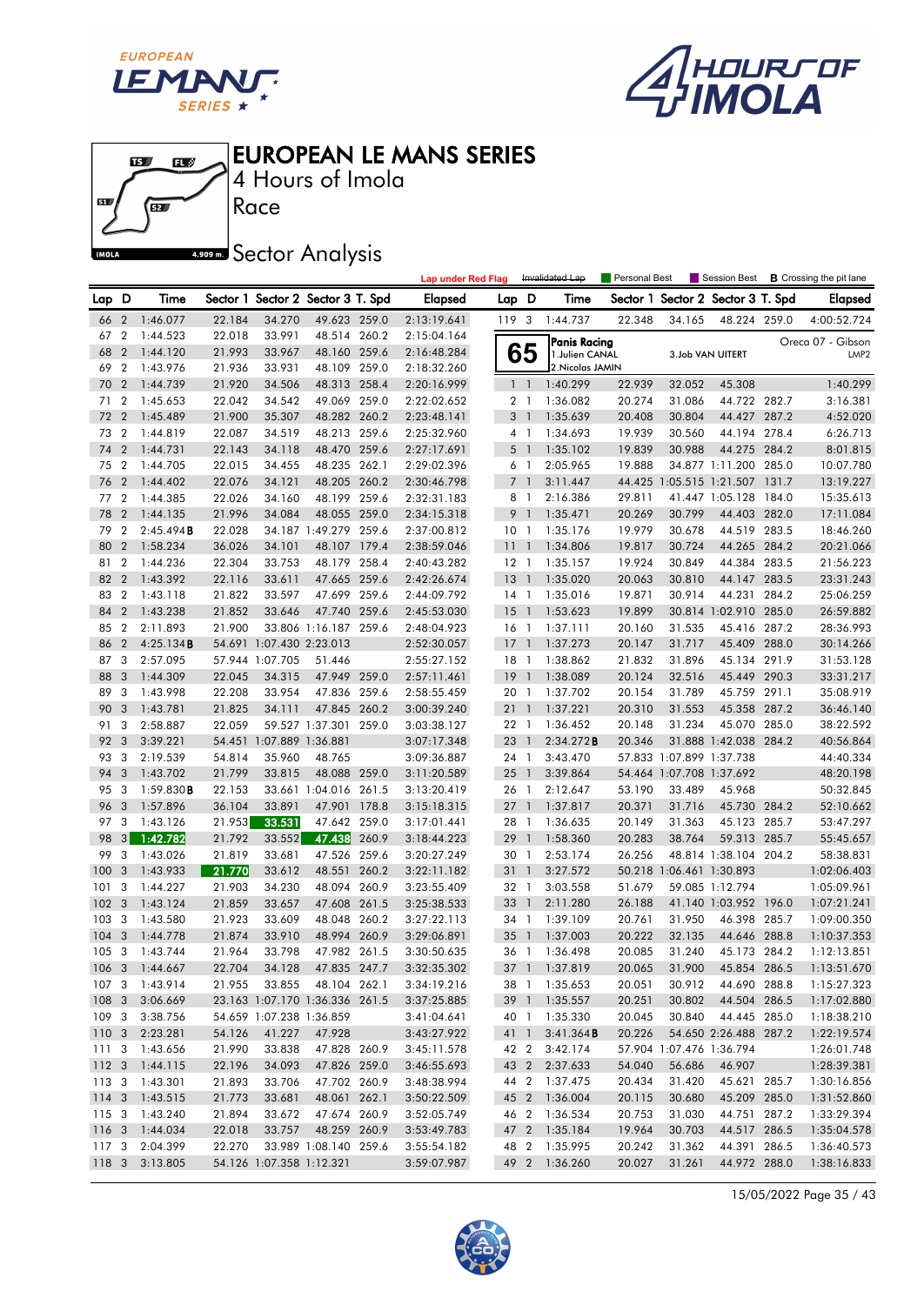





Race 4 Hours of Imola

**A.509 mm** Sector Analysis

|      |                  |               |        |                          |                                     |       | <b>Lap under Red Flag</b> |                  |                         | Invalidated Lap                                | Personal Best |                                      | Session Best                   |       | <b>B</b> Crossing the pit lane      |
|------|------------------|---------------|--------|--------------------------|-------------------------------------|-------|---------------------------|------------------|-------------------------|------------------------------------------------|---------------|--------------------------------------|--------------------------------|-------|-------------------------------------|
| Lap  | D                | Time          |        |                          | Sector 1 Sector 2 Sector 3 T. Spd   |       | Elapsed                   | Lap D            |                         | Time                                           | Sector 1      |                                      | Sector 2 Sector 3 T. Spd       |       | <b>Elapsed</b>                      |
| 50   | $\overline{2}$   | 1:36.998      | 19.992 | 31.932                   | 45.074 288.0                        |       | 1:39:53.831               | 103 <sub>3</sub> |                         | 1:34.619                                       | 19.883        | 30.556                               | 44.180 286.5                   |       | 3:15:24.356                         |
| 51   | $\boldsymbol{2}$ | 1:36.591      | 20.423 | 30.963                   | 45.205 289.5                        |       | 1:41:30.422               | 104              | 3                       | 1:35.384                                       | 19.797        | 31.035                               | 44.552 285.7                   |       | 3:16:59.740                         |
| 52 2 |                  | 1:36.225      | 19.951 | 31.440                   | 44.834 285.7                        |       | 1:43:06.647               | 105              | -3                      | 1:35.167                                       | 19.766        | 31.071                               | 44.330 285.7                   |       | 3:18:34.907                         |
| 53   | $\overline{2}$   | 1:35.392      | 19.870 | 31.229                   | 44.293 286.5                        |       | 1:44:42.039               | 106 3            |                         | 1:36.290                                       | 21.019        | 30.844                               | 44.427 286.5                   |       | 3:20:11.197                         |
| 54   | $\overline{2}$   | 1:34.536      | 19.816 | 30.584                   | 44.136 286.5                        |       | 1:46:16.575               | 107              | 3                       | 1:34.764                                       | 19.775        | 30.743                               | 44.246 286.5                   |       | 3:21:45.961                         |
| 55   | $\overline{2}$   | 1:34.811      | 19.823 | 30.725                   | 44.263 285.7                        |       | 1:47:51.386               | 108              | 3                       | 1:35.724                                       | 19.724        | 31.630                               | 44.370 291.9                   |       | 3:23:21.685                         |
| 56 2 |                  | 1:36.185      | 19.885 | 31.466                   | 44.834 287.2                        |       | 1:49:27.571               | 109              | -3                      | 1:35.548                                       | 19.685        | 31.078                               | 44.785 288.0                   |       | 3:24:57.233                         |
| 57   | $\overline{2}$   | 1:35.682      | 20.167 | 31.135                   | 44.380 290.3                        |       | 1:51:03.253               | 1103             |                         | 1:36.465                                       | 19.738        | 30.614                               | 46.113 286.5                   |       | 3:26:33.698                         |
| 58   | 2 <sub>1</sub>   | 1:34.532      | 19.948 | 30.377                   | 44.207                              | 285.0 | 1:52:37.785               | 111              | $\overline{\mathbf{3}}$ | 2:26.673B                                      | 20.102        |                                      | 31.101 1:35.470                | 290.3 | 3:29:00.371                         |
| 59   | $\overline{2}$   | 1:36.010      | 20.739 | 30.744                   | 44.527 285.7                        |       | 1:54:13.795               | 112 3            |                         | 1:50.233                                       | 34.521        | 31.141                               | 44.571                         | 194.6 | 3:30:50.604                         |
| 60   | $\overline{2}$   | 1:35.296      | 20.009 | 30.613                   | 44.674 287.2                        |       | 1:55:49.091               | 113 3            |                         | 1:37.162                                       | 21.322        | 31.206                               | 44.634                         | 286.5 | 3:32:27.766                         |
| 61   | $\overline{2}$   | 1:35.317      | 19.914 | 31.140                   | 44.263 285.7                        |       | 1:57:24.408               | 114 3            |                         | 1:35.951                                       | 20.085        | 31.278                               | 44.588 289.5                   |       | 3:34:03.717                         |
| 62   | $\overline{2}$   | 1:36.143      | 19.807 | 30.800                   | 45.536 287.2                        |       | 1:59:00.551               | 115 3            |                         | 2:49.546                                       | 20.049        |                                      | 53.259 1:36.238 285.7          |       | 3:36:53.263                         |
| 63   | $\overline{2}$   | 1:36.099      | 20.620 | 30.754                   | 44.725 288.0                        |       | 2:00:36.650               | 116 3            |                         | 3:37.519                                       |               | 53.638 1:07.331 1:36.550             |                                |       | 3:40:30.782                         |
| 64   | $\overline{2}$   | 2:32.210B     | 19.813 |                          | 30.781 1:41.616 286.5               |       | 2:03:08.860               | 117 3            |                         | 2:38.657                                       | 54.396        | 58.132                               | 46.129                         |       | 3:43:09.439                         |
| 65   | $\overline{2}$   | 1:50.590      | 34.625 | 31.007                   | 44.958                              | 194.9 | 2:04:59.450               | 118 3            |                         | 1:37.245                                       | 20.312        | 31.373                               | 45.560 288.0                   |       | 3:44:46.684                         |
| 66   | $\overline{2}$   | 1:35.561      | 20.286 | 30.817                   | 44.458 285.0                        |       | 2:06:35.011               | 119              | $\overline{\mathbf{3}}$ | 1:36.425                                       | 20.138        | 30.965                               | 45.322 283.5                   |       | 3:46:23.109                         |
| 67   | $\overline{2}$   | 1:35.558      | 19.886 | 30.751                   | 44.921                              | 285.0 | 2:08:10.569               | 120              | 3                       | 1:36.757                                       | 20.373        | 31.428                               | 44.956 287.2                   |       | 3:47:59.866                         |
| 68   | $\overline{2}$   | 1:35.463      | 19.860 | 30.947                   | 44.656 286.5                        |       | 2:09:46.032               | 121              | 3                       | 1:36.691                                       | 19.820        | 31.531                               | 45.340 287.2                   |       | 3:49:36.557                         |
| 69   | $\overline{2}$   | 1:35.639      | 19.848 | 30.724                   | 45.067 289.5                        |       | 2:11:21.671               | $122 - 3$        |                         | 1:35.996                                       | 19.873        | 31.641                               | 44.482 288.8                   |       | 3:51:12.553                         |
| 70   | $\overline{2}$   | 1:35.398      | 20.163 | 30.770                   | 44.465                              | 286.5 | 2:12:57.069               | 123              | $\overline{3}$          | 1:36.462                                       | 19.838        | 31.540                               | 45.084                         | 287.2 | 3:52:49.015                         |
| 71   | $\overline{2}$   | 1:35.140      | 19.910 | 30.756                   | 44.474 286.5                        |       | 2:14:32.209               | $124 - 3$        |                         | 1:35.928                                       | 19.983        | 31.168                               | 44.777 288.8                   |       | 3:54:24.943                         |
| 72 2 |                  | 1:35.765      | 19.817 | 30.998                   | 44.950 286.5                        |       | 2:16:07.974               | 1253             |                         | 2:31.165                                       | 19.913        |                                      | 35.088 1:36.164 285.7          |       | 3:56:56.108                         |
| 73   | $\overline{2}$   | 1:37.295      | 20.302 | 31.131                   | 45.862 291.1                        |       | 2:17:45.269               | 126 3            |                         | 2:37.869                                       | 53.659        | 58.925                               | 45.285                         |       | 3:59:33.977                         |
| 74   | $\overline{2}$   | 1:36.272      | 19.981 | 31.850                   | 44.441                              | 288.0 | 2:19:21.541               | 127 3            |                         | 1:35.277                                       | 19.929        | 30.872                               | 44.476 287.2                   |       | 4:01:09.254                         |
| 75   | $\overline{2}$   | 1:35.685      | 19.910 | 30.866                   | 44.909 285.7                        |       | 2:20:57.226               |                  |                         |                                                |               |                                      |                                |       |                                     |
|      |                  |               |        |                          |                                     |       |                           |                  |                         |                                                |               |                                      |                                |       |                                     |
| 76   | $\overline{2}$   | 1:36.244      | 19.998 | 31.318                   | 44.928                              | 287.2 | 2:22:33.470               |                  |                         | <b>JMW Motorsport</b><br>1. Giacomo PETROBELLI |               |                                      | 3. Matthew PAYNE               |       | Ferrari 488 GTE Evo<br><b>LMGTE</b> |
| 77   | $\overline{2}$   | 1:35.062      | 19.960 | 30.723                   | 44.379                              | 286.5 | 2:24:08.532               |                  | 66                      | 2.Sean HUDSPETH                                |               |                                      |                                |       |                                     |
| 78   | $\overline{2}$   | 1:35.694      | 20.097 | 31.012                   | 44.585 288.0                        |       | 2:25:44.226               | $1\quad$         |                         | 1:58.563                                       | 31.860        | 37.493                               | 49.210                         |       | 1:58.563                            |
| 79   | $\overline{2}$   | 1:36.155      | 20.328 | 30.975                   | 44.852 288.0                        |       | 2:27:20.381               | 2 <sub>1</sub>   |                         | 1:45.108                                       | 22.192        | 34.341                               | 48.575 263.4                   |       | 3:43.671                            |
| 80   | $\overline{2}$   | 1:35.974      | 20.024 | 31.305                   | 44.645 288.0                        |       | 2:28:56.355               | 3 1              |                         | 1:44.400                                       | 21.978        | 34.074                               | 48.348 261.5                   |       | 5:28.071                            |
| 81   | $\overline{2}$   | 1:35.664      | 19.994 | 30.950                   | 44.720 287.2                        |       | 2:30:32.019               | 4 1              |                         | 1:44.142                                       | 21.885        | 34.005                               | 48.252 261.5                   |       | 7:12.213                            |
| 82   | $\boldsymbol{2}$ | 1:36.088      | 20.178 | 31.246                   | 44.664                              | 289.5 | 2:32:08.107               | 5 1              |                         | 1:47.363                                       | 21.965        | 34.207                               | 51.191                         | 261.5 | 8:59.576                            |
| 83   | $\overline{2}$   | 1:36.575      | 20.114 | 31.346                   | 45.115 288.8                        |       | 2:33:44.682               | 6 1              |                         | 1:58.660                                       | 27.659        | 37.751                               | 53.250 182.1                   |       | 10:58.236                           |
| 84   | $\overline{2}$   | 1:37.126      | 20.301 | 31.636                   | 45.189                              | 291.1 | 2:35:21.808               | 7 <sup>1</sup>   |                         | 2:47.825                                       | 23.481        |                                      | 1:00.867 1:23.477 246.0        |       | 13:46.061                           |
| 85   | $\overline{2}$   | 1:38.401      | 20.165 | 32.760                   | 45.476 291.9                        |       | 2:37:00.209               | 8                | $\overline{1}$          | 2:05.155                                       | 35.185        | 35.403                               | 54.567                         |       | 15:51.216                           |
| 86   | $\overline{2}$   | 2:40.433B     | 20.233 |                          | 31.278 1:48.922 289.5               |       | 2:39:40.642               | 9 1              |                         | 1:46.697                                       | 22.503        | 35.065                               | 49.129                         | 260.9 | 17:37.913                           |
| 87   | 3                | 1:52.490      | 35.180 | 31.785                   | 45.525 194.6                        |       | 2:41:33.132               | 10               | $\overline{1}$          | 1:44.124                                       | 21.979        | 33.844                               | 48.301 259.0                   |       | 19:22.037                           |
| 88   | 3                | 1:39.584      | 20.177 | 32.870                   | 46.537 287.2                        |       | 2:43:12.716               | $11-1$           |                         | 1:44.759                                       | 21.969        | 34.337                               | 48.453 260.2                   |       | 21:06.796                           |
| 89   | $\overline{3}$   | 1:35.219      | 19.900 | 30.950                   | 44.369 285.0                        |       | 2:44:47.935               | $12-1$           |                         | 1:44.730                                       | 22.067        | 34.334                               | 48.329 259.6                   |       | 22:51.526                           |
|      |                  | 90 3 1:35.304 | 19.949 | 30.803                   | 44.552 285.7                        |       | 2:46:23.239               |                  |                         | 13 1 1:44.146                                  | 22.042        | 33.926                               | 48.178 259.0                   |       | 24:35.672                           |
|      |                  | 91 3 2:38.154 | 20.157 |                          | 40.564 1:37.433 289.5               |       | 2:49:01.393               |                  |                         | 14 1 1:44.642                                  | 21.992        | 34.010                               | 48.640 259.6                   |       | 26:20.314                           |
| 92 3 |                  | 3:38.176      |        |                          | 53.697 1:07.627 1:36.852            |       | 2:52:39.569               |                  |                         | 15 1 1:44.817                                  | 21.988        | 34.230                               | 48.599 260.2                   |       | 28:05.131                           |
|      |                  | 93 3 2:48.811 |        | 53.971 1:07.572          | 47.268                              |       | 2:55:28.380               |                  |                         | 16 1 1:46.230                                  | 22.092        | 34.523                               | 49.615 260.2                   |       | 29:51.361                           |
| 94 3 |                  | 1:37.287      | 20.592 | 31.602                   | 45.093 286.5                        |       | 2:57:05.667               |                  |                         | 17 1 1:45.052                                  | 22.019        | 34.080                               | 48.953 261.5                   |       | 31:36.413                           |
| 95 3 |                  | 1:36.409      | 20.391 | 31.150                   | 44.868 295.1                        |       | 2:58:42.076               |                  |                         | 18 1 1:45.111                                  | 22.052        | 34.168                               | 48.891 261.5                   |       | 33:21.524                           |
| 96 3 |                  | 1:35.711      | 20.140 | 31.027                   | 44.544 285.7                        |       | 3:00:17.787               |                  |                         | 19 1 1:45.617                                  | 22.059        | 34.441                               | 49.117 260.9                   |       | 35:07.141                           |
| 97 3 |                  | 2:25.396      | 19.943 |                          | 31.029 1:34.424 285.7               |       | 3:02:43.183               |                  |                         | 20 1 1:46.686                                  | 21.940        | 35.844                               | 48.902 260.9                   |       | 36:53.827                           |
| 98 3 |                  | 3:38.552      |        | 54.024 1:07.453 1:37.075 |                                     |       | 3:06:21.735               |                  |                         | 21 1 1:46.642                                  | 22.503        | 34.717                               | 49.422 259.6                   |       | 38:40.469                           |
| 99 3 |                  | 2:41.283      |        | 53.954 1:01.617          | 45.712                              |       | 3:09:03.018               |                  |                         | 22 1 1:46.626                                  | 22.420        | 35.191                               | 49.015 259.0                   |       | 40:27.095                           |
| 1003 |                  | 1:36.094      | 20.073 | 31.273                   | 44.748 285.0                        |       | 3:10:39.112               | 23 1             |                         | 3:22.251B                                      |               |                                      | 33.039 1:07.348 1:41.864 259.0 |       | 43:49.346                           |
| 1013 |                  | 1:36.050      | 19.967 | 31.257                   | 44.826 287.2<br>30.692 44.092 290.3 |       | 3:12:15.162               | $25 \quad 1$     |                         | 24 1 4:23.971<br>2:22.359                      |               | 1:39.816 1:07.557 1:36.598<br>38.335 | 49.199                         |       | 48:13.317<br>50:35.676              |

15/05/2022 Page 36 / 43

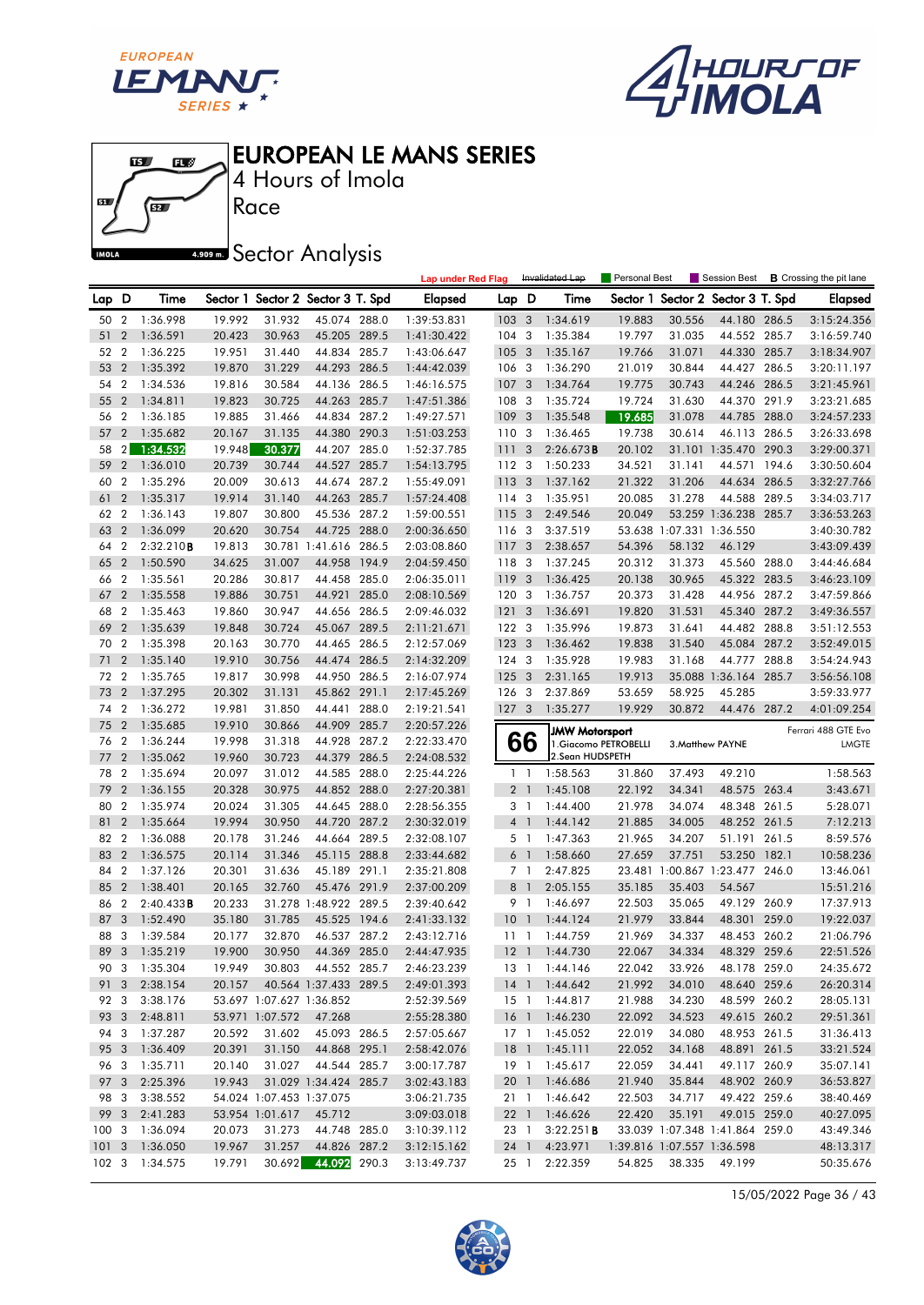





Race 4 Hours of Imola

**A.509 mm** Sector Analysis

|       |                |               |          |                          |                                   | <b>Lap under Red Flag</b> |                  |                         | Invalidated Lap    | <b>Personal Best</b>      |                            | Session Best                   |       | <b>B</b> Crossing the pit lane |
|-------|----------------|---------------|----------|--------------------------|-----------------------------------|---------------------------|------------------|-------------------------|--------------------|---------------------------|----------------------------|--------------------------------|-------|--------------------------------|
| Lap D |                | Time          |          |                          | Sector 1 Sector 2 Sector 3 T. Spd | Elapsed                   | Lap D            |                         | Time               | Sector 1                  |                            | Sector 2 Sector 3 T. Spd       |       | <b>Elapsed</b>                 |
| 26    | $\overline{1}$ | 1:46.149      | 22.077   | 34.745                   | 49.327 260.9                      | 52:21.825                 | 79               | 3                       | 1:43.711           | 21.739                    | 34.042                     | 47.930 260.9                   |       | 2:37:02.044                    |
| 27    | -1             | 1:46.272      | 22.268   | 35.204                   | 48.800 259.6                      | 54:08.097                 | 80               | 3                       | 1:43.685           | 21.824                    | 33.911                     | 47.950 261.5                   |       | 2:38:45.729                    |
| 28    | $\mathbf{1}$   | 1:54.265      | 24.969   | 36.996                   | 52.300 254.1                      | 56:02.362                 | 81 3             |                         | 1:45.535           | 22.294                    | 33.897                     | 49.344 259.6                   |       | 2:40:31.264                    |
| 29    | -1             | 2:48.294      | 27.913   |                          | 40.659 1:39.722 174.8             | 58:50.656                 | 82 3             |                         | 1:43.452           | 21.878                    | 33.795                     | 47.779 259.6                   |       | 2:42:14.716                    |
| 30    | $\mathbf{1}$   | 3:24.660      |          | 48.996 1:04.298 1:31.366 |                                   | 1:02:15.316               | 83               | 3                       | 1:43.231           | 21.686                    | 33.775                     | 47.770 260.2                   |       | 2:43:57.947                    |
| 31    | -1             | 3:05.223      | 52.006   |                          | 58.705 1:14.512                   | 1:05:20.539               | 84               | 3                       | 1:43.064           | 21.668                    | 33.676                     | 47.720 260.2                   |       | 2:45:41.011                    |
| 32    | -1             | 2:09.478      | 26.413   |                          | 36.813 1:06.252 188.2             | 1:07:30.017               | 85 3             |                         | 1:59.558           | 21.648                    |                            | 33.686 1:04.224 260.9          |       | 2:47:40.569                    |
| 33    | $\overline{1}$ | 1:46.262      | 22.679   | 34.797                   | 48.786 259.6                      | 1:09:16.279               | 86 3             |                         | 3:43.422B          |                           | 54.069 1:07.288 1:42.065   |                                |       | 2:51:23.991                    |
| 34    | $\mathbf{1}$   | 1:46.581      | 22.409   | 35.400                   | 48.772 260.9                      | 1:11:02.860               | 87 3             |                         | 3:48.955           |                           | 1:37.640 1:07.510 1:03.805 |                                |       | 2:55:12.946                    |
| 35    | $\mathbf{1}$   | 1:45.866      | 22.121   | 35.089                   | 48.656 259.6                      | 1:12:48.726               | 88               | 3                       | 1:43.779           | 22.103                    | 33.780                     | 47.896 259.0                   |       | 2:56:56.725                    |
| 36    | $\mathbf{1}$   | 1:47.672      | 22.224   | 35.806                   | 49.642 259.6                      | 1:14:36.398               | 89               | 3                       | 1:43.681           | 21.902                    | 33.854                     | 47.925 257.8                   |       | 2:58:40.406                    |
| 37    | $\mathbf{1}$   | 1:45.369      | 22.260   | 34.174                   | 48.935 259.0                      | 1:16:21.767               | 90 3             |                         | 1:44.084           | 21.902                    | 34.287                     | 47.895 257.1                   |       | 3:00:24.490                    |
| 38    | $\mathbf{1}$   | 1:45.129      | 22.194   | 34.276                   | 48.659 259.6                      | 1:18:06.896               | 91               | 3                       | 2:41.470           | 21.819                    |                            | 42.785 1:36.866 257.8          |       | 3:03:05.960                    |
| 39    | $\mathbf{1}$   | 2:31.083      | 22.321   |                          | 35.147 1:33.615 259.6             | 1:20:37.979               | 92 3             |                         | 3:38.526           |                           | 54.191 1:07.394 1:36.941   |                                |       | 3:06:44.486                    |
| 40    | $\mathbf{1}$   | 3:39.549      |          | 54.178 1:08.031 1:37.340 |                                   | 1:24:17.528               | 93 3             |                         | 2:32.716           | 54.191                    | 50.455                     | 48.070                         |       | 3:09:17.202                    |
| 41    | $\mathbf{1}$   | 3:31.773      |          | 54.195 1:07.506 1:30.072 |                                   | 1:27:49.301               | 94 3             |                         | 1:44.002           | 21.910                    | 33.842                     | 48.250 257.8                   |       | 3:11:01.204                    |
| 42    | $\overline{1}$ | 1:47.188      | 23.347   | 34.690                   | 49.151 246.0                      | 1:29:36.489               | 95 3             |                         | 1:43.282           | 21.836                    | 33.708                     | 47.738 259.0                   |       | 3:12:44.486                    |
| 43    | -1             | 1:45.200      | 22.377   | 34.449                   | 48.374 259.6                      | 1:31:21.689               | 96               | 3                       | 1:43.297           | 21.842                    | 33.847                     | 47.608 259.0                   |       | 3:14:27.783                    |
| 44    | $\mathbf{1}$   | 2:02.289B     | 21.995   |                          | 34.109 1:06.185 260.2             | 1:33:23.978               | 97 3             |                         | 1:44.116           | 21.748                    | 33.535                     | 48.833 259.6                   |       | 3:16:11.899                    |
| 45    | $\overline{2}$ | 2:44.991      | 1:22.074 | 34.445                   | 48.472 177.0                      | 1:36:08.969               | 98               | 3                       | 1:42.759           | 21.767                    | 33.559                     | 47.433 258.4                   |       | 3:17:54.658                    |
| 46    | $\overline{2}$ | 1:45.574      | 22.079   | 35.194                   | 48.301 260.9                      | 1:37:54.543               | 99               | $\overline{\mathbf{3}}$ | 1:43.321           | 21.878                    | 34.018                     | 47.425                         | 257.1 | 3:19:37.979                    |
| 47 2  |                | 1:46.423      | 22.603   | 35.293                   | 48.527 257.1                      | 1:39:40.966               | 100              | $\overline{\mathbf{3}}$ | 1:43.104           | 21.787                    | 33.646                     | 47.671                         | 259.6 | 3:21:21.083                    |
| 48    | $\overline{2}$ | 1:44.711      | 22.049   | 34.246                   | 48.416 261.5                      | 1:41:25.677               | 1013             |                         | 1:42.959           | 21.750                    | 33.677                     | 47.532 259.6                   |       | 3:23:04.042                    |
| 49    | $\overline{2}$ | 1:44.098      | 21.957   | 33.875                   | 48.266 260.2                      | 1:43:09.775               | 102 <sub>3</sub> |                         | 1:43.391           | 21.736                    | 33.669                     | 47.986 259.6                   |       | 3:24:47.433                    |
| 50    | $\overline{2}$ | 1:45.025      | 22.039   | 34.705                   | 48.281 260.2                      | 1:44:54.800               | 103 <sub>3</sub> |                         | 1:44.459           | 21.845                    | 34.171                     | 48.443 259.6                   |       | 3:26:31.892                    |
| 51 2  |                | 1:44.540      | 22.054   | 34.063                   | 48.423 260.9                      | 1:46:39.340               | $104 - 3$        |                         | 1:44.008           | 21.833                    | 34.291                     | 47.884 258.4                   |       | 3:28:15.900                    |
| 52    | $\overline{2}$ | 1:44.689      | 21.964   | 34.088                   | 48.637 261.5                      | 1:48:24.029               | 105 3            |                         | 1:43.978           | 22.196                    | 33.862                     | 47.920 256.5                   |       | 3:29:59.878                    |
| 53    | $\overline{2}$ | 1:45.811      | 22.130   | 35.048                   | 48.633 260.2                      | 1:50:09.840               | 106 3            |                         | 1:43.504           | 21.816                    | 33.902                     | 47.786 257.8                   |       | 3:31:43.382                    |
| 54    | $\overline{2}$ | 1:45.022      | 22.156   | 34.299                   | 48.567 259.6                      | 1:51:54.862               | 107 3            |                         | 1:43.636           | 21.821                    | 33.927                     | 47.888 260.2                   |       | 3:33:27.018                    |
| 55 2  |                | 1:46.244      | 23.107   | 34.428                   | 48.709 260.2                      | 1:53:41.106               | 108              | 3                       | 2:18.815           | 22.429                    |                            | 34.361 1:22.025 259.0          |       | 3:35:45.833                    |
| 56    | $\overline{2}$ | 1:48.624      | 23.331   | 35.658                   | 49.635 260.9                      | 1:55:29.730               | 109 3            |                         | 3:37.761           |                           | 54.125 1:07.338 1:36.298   |                                |       | 3:39:23.594                    |
| 57    | $\overline{2}$ | 1:44.873      | 21.947   | 34.384                   | 48.542 260.2                      | 1:57:14.603               | 110 <sub>3</sub> |                         | 3:15.085           |                           | 54.686 1:07.341 1:13.058   |                                |       | 3:42:38.679                    |
| 58    | $\overline{2}$ | 1:46.644      | 22.751   | 35.040                   | 48.853 250.6                      | 1:59:01.247               | 111              | 3                       | 1:44.901           | 22.149                    | 34.630                     | 48.122 258.4                   |       | 3:44:23.580                    |
| 59    | $\overline{2}$ | 1:45.776      | 22.496   | 34.761                   | 48.519 261.5                      | 2:00:47.023               | 112 3            |                         | 1:44.392           | 21.904                    | 33.938                     | 48.550 258.4                   |       | 3:46:07.972                    |
| 60    | $\overline{2}$ | 1:46.487      | 22.836   | 34.958                   | 48.693 261.5                      | 2:02:33.510               | 1133             |                         | 1:43.236           | 21.753                    | 33.810                     | 47.673 259.6                   |       | 3:47:51.208                    |
| 61    | $\overline{2}$ | 1:44.645      | 22.211   | 34.079                   | 48.355 260.2                      | 2:04:18.155               | 114              | 3                       | 1:43.071           | 21.767                    | 33.690                     | 47.614                         | 259.6 | 3:49:34.279                    |
| 62    | $\overline{2}$ | 1:44.748      | 22.149   | 34.227                   | 48.372 259.0                      | 2:06:02.903               | 1153             |                         | 1:44.086           | 21.905                    | 34.476                     | 47.705 260.2                   |       | 3:51:18.365                    |
| 63 2  |                | 1:45.202      | 22.126   | 34.522                   | 48.554 259.6                      | 2:07:48.105               | 116 3            |                         | 1:43.533           | 21.834                    | 33.857                     | 47.842 259.6                   |       | 3:53:01.898                    |
| 64    | $\overline{2}$ | 1:46.728      | 22.042   | 34.253                   | 50.433 259.6                      | 2:09:34.833               | 117 3            |                         | 1:44.827           | 23.026                    | 33.988                     | 47.813 261.5                   |       | 3:54:46.725                    |
| 65    | $\overline{2}$ | 1:45.114      | 22.120   | 34.341                   | 48.653 260.2                      | 2:11:19.947               | 118 3            |                         | 3:01.521           |                           |                            | 21.781 1:03.101 1:36.639 259.6 |       | 3:57:48.246                    |
|       |                | 66 2 1:46.260 | 22.101   | 34.378                   | 49.781 260.2                      | 2:13:06.207               | 119 3            |                         | 2:16.689           | 53.981                    |                            | 35.074 47.634                  |       | 4:00:04.935                    |
|       |                | 67 2 1:45.335 | 22.376   | 34.263                   | 48.696 259.6                      | 2:14:51.542               |                  |                         | 120 3 1:43.373     | 21.912                    |                            | 33.762 47.699 259.6            |       | 4:01:48.308                    |
|       |                | 68 2 1:45.173 | 22.328   | 34.421                   | 48.424 260.2                      | 2:16:36.715               |                  |                         |                    | Oman Racing with TF Sport |                            |                                |       | Aston Martin Vantage AMR       |
| 69    | $\overline{2}$ | 2:02.899B     | 21.958   |                          | 34.672 1:06.269 260.2             | 2:18:39.614               |                  | 69                      | 1. Ahmad AL HARTHY |                           |                            | 3.Samuel DE HAAN               |       | LMGTE                          |
| 70 3  |                | 2:49.631      | 1:27.377 | 34.118                   | 48.136 175.6                      | 2:21:29.245               |                  |                         | 2. Marco SORENSEN  |                           |                            |                                |       |                                |
| 71 3  |                | 1:43.135      | 21.728   | 33.713                   | 47.694 260.2                      | 2:23:12.380               |                  | $1\quad1$               | 1:57.515           | 31.055                    | 36.141                     | 50.319                         |       | 1:57.515                       |
| 72 3  |                | 1:43.022      | 21.673   | 33.592                   | 47.757 260.2                      | 2:24:55.402               |                  | 2 1                     | 1:44.927           | 22.237                    | 34.294                     | 48.396 266.0                   |       | 3:42.442                       |
| 73 3  |                | 1:44.152      | 21.931   | 33.852                   | 48.369 260.9                      | 2:26:39.554               |                  | 3 1                     | 1:43.795           | 22.002                    | 33.999                     | 47.794 266.0                   |       | 5:26.237                       |
| 74 3  |                | 1:43.574      | 21.770   | 33.990                   | 47.814 259.6                      | 2:28:23.128               |                  | $4 \quad 1$             | 1:43.787           | 21.814                    | 33.790                     | 48.183 265.4                   |       | 7:10.024                       |
| 75 3  |                | 1:43.674      | 21.919   | 33.979                   | 47.776 259.6                      | 2:30:06.802               |                  | 5 1                     | 1:46.087           | 21.603                    | 33.859                     | 50.625 266.7                   |       | 8:56.111                       |
| 76 3  |                | 1:44.061      | 21.730   | 34.001                   | 48.330 260.2                      | 2:31:50.863               |                  | 6 1                     | 1:54.097           | 27.209                    | 36.194                     | 50.694 173.4                   |       | 10:50.208                      |
| 77 3  |                | 1:43.703      | 21.683   | 34.182                   | 47.838 259.6                      | 2:33:34.566               |                  | 7 1                     | 2:53.585           |                           |                            | 27.838 1:01.853 1:23.894 249.4 |       | 13:43.793                      |
| 78 3  |                | 1:43.767      | 21.862   | 34.017                   | 47.888 259.6                      | 2:35:18.333               |                  | 8 1                     | 2:06.137           | 33.786                    | 37.065                     | 55.286                         |       | 15:49.930                      |

15/05/2022 Page 37 / 43

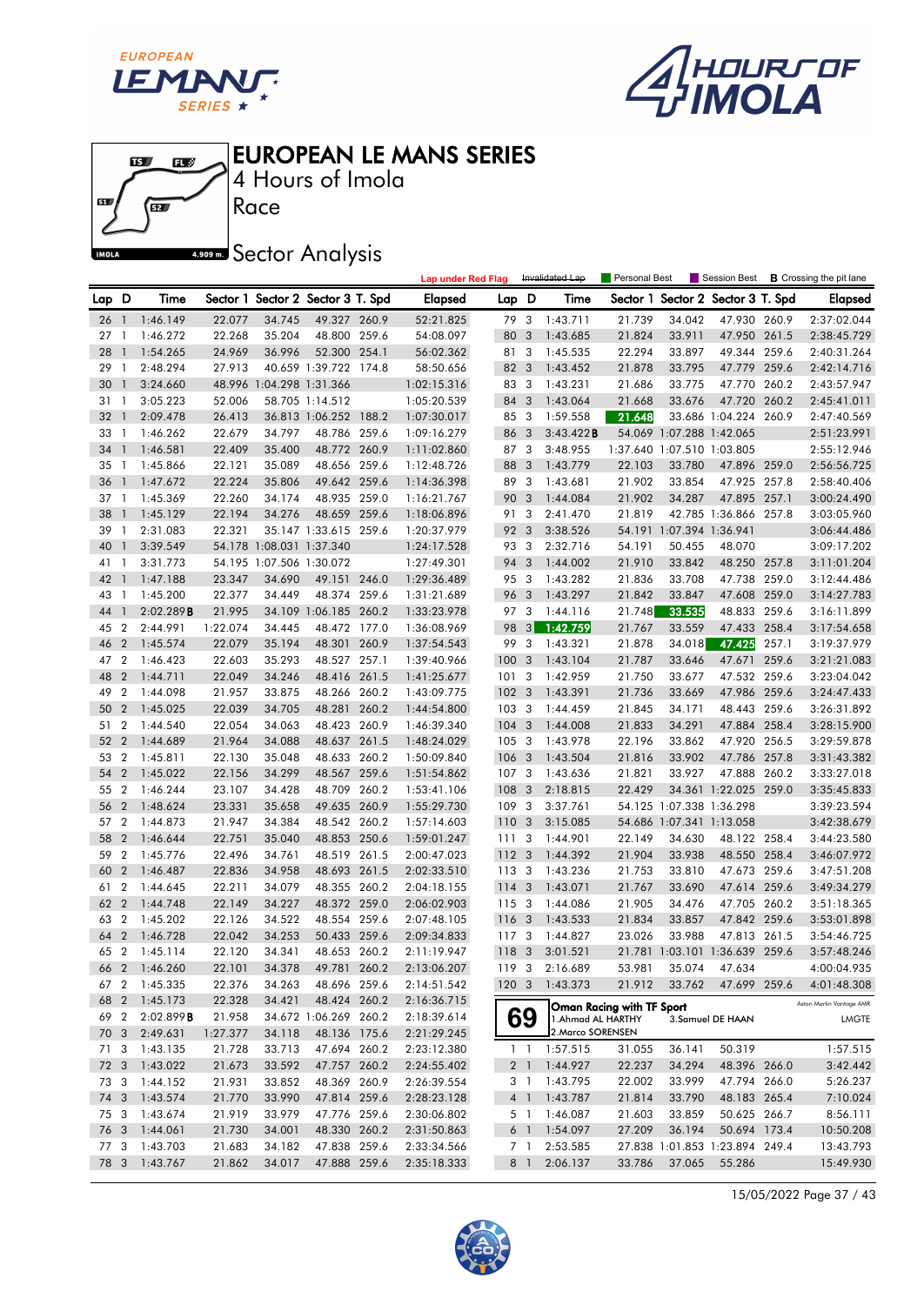





4 Hours of Imola EUROPEAN LE MANS SERIES

Race

**A.909mm** Sector Analysis

|        |                          |                                |                  |                          |                                   |       | <b>Lap under Red Flag</b>  |       |                | Invalidated Lap                  | Personal Best    |                          |                                                   |       | Session Best <b>B</b> Crossing the pit lane |
|--------|--------------------------|--------------------------------|------------------|--------------------------|-----------------------------------|-------|----------------------------|-------|----------------|----------------------------------|------------------|--------------------------|---------------------------------------------------|-------|---------------------------------------------|
| Lap D  |                          | Time                           |                  |                          | Sector 1 Sector 2 Sector 3 T. Spd |       | Elapsed                    | Lap D |                | Time                             |                  |                          | Sector 1 Sector 2 Sector 3 T. Spd                 |       | <b>Elapsed</b>                              |
| 91     |                          | 1:44.836                       | 22.350           | 34.404                   | 48.082 262.1                      |       | 17:34.766                  | 62 1  |                | 3:01.336B                        | 21.807           |                          | 34.534 2:04.995 266.7                             |       | 2:05:13.119                                 |
| 10     | $\overline{1}$           | 1:42.864                       | 21.716           | 33.543                   | 47.605 265.4                      |       | 19:17.630                  | 63    | $\mathbf{3}$   | 2:01.593                         | 36.670           | 35.969                   | 48.954 178.8                                      |       | 2:07:14.712                                 |
| $11-1$ |                          | 1:43.478                       | 21.617           | 34.139                   | 47.722 267.3                      |       | 21:01.108                  | 64    | 3              | 1:45.412                         | 21.995           | 33.836                   | 49.581 263.4                                      |       | 2:09:00.124                                 |
| 12     | $\overline{1}$           | 1:43.126                       | 21.687           | 33.693                   | 47.746 266.7                      |       | 22:44.234                  | 65 3  |                | 1:44.402                         | 21.911           | 34.186                   | 48.305 266.0                                      |       | 2:10:44.526                                 |
| 13     | $\overline{1}$           | 1:43.021                       | 21.566           | 33.596                   | 47.859 266.0                      |       | 24:27.255                  | 66    | 3              | 1:44.490                         | 21.831           | 33.865                   | 48.794 264.7                                      |       | 2:12:29.016                                 |
| 14     | $\overline{1}$           | 1:43.962                       | 21.638           | 34.582                   | 47.742 266.0                      |       | 26:11.217                  | 67 3  |                | 1:44.055                         | 21.851           | 33.965                   | 48.239 265.4                                      |       | 2:14:13.071                                 |
| 15 1   |                          | 1:42.730                       | 21.610           | 33.503                   | 47.617 268.0                      |       | 27:53.947                  | 68    | 3              | 1:45.424                         | 21.963           | 34.881                   | 48.580 266.7                                      |       | 2:15:58.495                                 |
| 16     | $\overline{1}$           | 1:43.272                       | 21.674           | 33.745                   | 47.853 266.7                      |       | 29:37.219                  | 69    | $\mathbf{3}$   | 1:44.614                         | 21.962           | 34.546                   | 48.106 266.0                                      |       | 2:17:43.109                                 |
| 17     | $\overline{1}$           | 1:43.191                       | 21.607           | 33.584                   | 48.000 267.3                      |       | 31:20.410                  | 70    | $\overline{3}$ | 1:44.597                         | 21.878           | 34.523                   | 48.196 266.0                                      |       | 2:19:27.706                                 |
| 18     | $\mathbf{1}$             | 1:44.046                       | 21.794           | 34.317                   | 47.935 268.0                      |       | 33:04.456                  | 71    | 3              | 1:44.690                         | 21.893           | 34.546                   | 48.251 264.7                                      |       | 2:21:12.396                                 |
| $19-1$ |                          | 1:44.152                       | 21.800           | 34.612                   | 47.740 267.3                      |       | 34:48.608                  | 72    | 3              | 1:44.374                         | 21.869           | 34.054                   | 48.451                                            | 266.0 | 2:22:56.770                                 |
| 20     | $\overline{1}$           | 1:43.122                       | 21.643           | 33.650                   | 47.829 268.0                      |       | 36:31.730                  | 73 3  |                | 1:45.987                         | 21.993           | 34.706                   | 49.288 266.7                                      |       | 2:24:42.757                                 |
| 21     | $\overline{1}$           | 1:43.946                       | 21.617           | 34.163                   | 48.166 266.7                      |       | 38:15.676                  | 74    | 3              | 1:43.990                         | 21.834           | 34.227                   | 47.929 265.4                                      |       | 2:26:26.747                                 |
| 22     | $\overline{1}$           | 1:45.096                       | 21.976           | 34.846                   | 48.274 268.0                      |       | 40:00.772                  | 75 3  |                | 1:43.953                         | 21.914           | 33.899                   | 48.140 264.7                                      |       | 2:28:10.700                                 |
| 23     | $\overline{1}$           | $3:40.252$ <b>B</b>            | 22.117           |                          | 58.013 2:20.122 266.0             |       | 43:41.024                  | 76 3  |                | 1:45.072                         | 21.764           | 35.064                   | 48.244 265.4                                      |       | 2:29:55.772                                 |
| 24     | $\overline{1}$           | 3:43.219                       |                  | 58.102 1:07.766 1:37.351 |                                   |       | 47:24.243                  | 77 3  |                | 1:43.761                         | 21.780           | 34.065                   | 47.916 266.0                                      |       | 2:31:39.533                                 |
| 25     | $\overline{1}$           | 2:46.204                       |                  | 54.449 1:01.452          | 50.303                            |       | 50:10.447                  | 78    | $\mathbf{3}$   | 1:43.755                         | 21.702           | 34.083                   | 47.970 265.4                                      |       | 2:33:23.288                                 |
| 26     | $\mathbf{1}$             | 1:46.140                       | 22.308           | 34.445                   | 49.387 262.1                      |       | 51:56.587                  | 79    | 3              | 1:44.754                         | 21.928           | 34.288                   | 48.538 266.7                                      |       | 2:35:08.042                                 |
| $27-1$ |                          | 1:44.140                       | 21.825           | 33.991                   | 48.324 266.0                      |       | 53:40.727                  | 80 3  |                | 1:45.779                         | 21.894           | 34.692                   | 49.193 265.4                                      |       | 2:36:53.821                                 |
| 28     | $\overline{1}$           | 1:48.225                       | 22.201           | 35.852                   | 50.172 264.7                      |       | 55:28.952                  | 81 3  |                | 1:45.101                         | 22.054           | 34.200                   | 48.847 265.4                                      |       | 2:38:38.922                                 |
| 29     | $\overline{1}$           | 3:05.685                       | 29.908           |                          | 59.137 1:36.640                   | 153.8 | 58:34.637                  | 82 3  |                | 1:44.620                         | 22.003           | 34.397                   | 48.220 265.4                                      |       | 2:40:23.542                                 |
| 30     | $\mathbf{1}$             | 3:30.171                       |                  | 52.150 1:07.152 1:30.869 |                                   |       | 1:02:04.808                | 83 3  |                | 1:44.156                         | 21.887           | 34.226                   | 48.043 265.4                                      |       | 2:42:07.698                                 |
| 311    |                          | 3:03.094                       | 50.936           |                          | 59.657 1:12.501                   |       | 1:05:07.902                | 84 3  |                | 1:43.704                         | 21.742           | 34.052                   | 47.910 266.0                                      |       | 2:43:51.402                                 |
| 32     | $\overline{1}$           | 2:12.810                       | 26.649           |                          | 40.506 1:05.655 175.6             |       | 1:07:20.712                | 85 3  |                | 1:45.322                         | 21.790           | 33.944                   | 49.588 266.7                                      |       | 2:45:36.724                                 |
| 33     | $\overline{1}$           | 1:45.573                       | 22.410           | 34.326                   | 48.837 254.1                      |       | 1:09:06.285                | 86 3  |                | 2:00.689                         | 22.024           |                          | 34.439 1:04.226 266.7                             |       | 2:47:37.413                                 |
| 34     | $\overline{1}$           | 1:44.452                       | 21.946           | 34.914                   | 47.592 265.4                      |       | 1:10:50.737                | 873   |                | 4:38.268B                        |                  | 54.252 1:07.629 2:36.387 |                                                   |       | 2:52:15.681                                 |
| 35     | $\overline{\phantom{a}}$ | 1:42.850                       | 21.579           | 33.673                   | 47.598 265.4                      |       | 1:12:33.587                | 88 2  |                | 3:05.608                         |                  | 58.304 1:07.899          | 59.405                                            |       | 2:55:21.289                                 |
| 36     | $\overline{1}$           | 1:43.434                       | 21.719           | 33.885                   | 47.830 265.4                      |       | 1:14:17.021                | 89 2  |                | 1:44.746                         | 22.134           | 33.983                   | 48.629 262.1                                      |       | 2:57:06.035                                 |
| 37     | $\overline{1}$           | 1:43.508                       | 21.666           | 34.154                   | 47.688                            | 265.4 | 1:16:00.529                | 90 2  |                | 1:43.827                         | 21.807           | 34.018                   | 48.002 266.7                                      |       | 2:58:49.862                                 |
| 38     | $\overline{1}$           | 1:42.956                       | 21.701           | 33.894                   | 47.361                            | 265.4 | 1:17:43.485                | 912   |                | 1:42.962                         | 21.710           | 33.604                   | 47.648 265.4                                      |       | 3:00:32.824                                 |
| 39     | - 1                      | 2:03.503                       | 22.911           |                          | 34.136 1:06.456 264.1             |       | 1:19:46.988                | 92 2  |                | 2:53.552                         | 21.709           |                          | 54.740 1:37.103 264.7                             |       | 3:03:26.376                                 |
| 40     | $\mathbf{1}$             | 3:39.094                       |                  | 54.314 1:07.618 1:37.162 |                                   |       | 1:23:26.082                | 93 2  |                | 3:39.276                         |                  | 54.393 1:07.666 1:37.217 |                                                   |       | 3:07:05.652                                 |
| 41     | -1                       | 3:39.255                       |                  | 54.334 1:07.727 1:37.194 |                                   |       | 1:27:05.337                | 94 2  |                | 2:23.663                         | 54.450           | 40.949                   | 48.264                                            |       | 3:09:29.315                                 |
| 42     | $\overline{1}$           | 2:09.406                       | 45.895           | 34.758                   | 48.753                            |       | 1:29:14.743                | 95 2  |                | 1:44.142                         | 21.871           | 33.942                   | 48.329 262.1                                      |       | 3:11:13.457                                 |
| 43     | $\overline{1}$           | 1:44.377                       | 21.969           | 34.118                   | 48.290 264.7                      |       | 1:30:59.120                | 96 2  |                | 1:43.633                         | 21.771           | 33.812                   | 48.050 264.7                                      |       | 3:12:57.090                                 |
| 44     | $\overline{1}$           | 1:43.306                       | 21.633           | 33.893                   | 47.780 264.1                      |       | 1:32:42.426                | 97 2  |                | 1:42.791                         | 21.673           | 33.577                   | 47.541                                            | 267.3 | 3:14:39.881                                 |
| 45     | - 1                      | 1:44.019                       | 21.769           | 34.458                   | 47.792 264.7                      |       | 1:34:26.445                | 98    | $\overline{2}$ | 1:43.447                         | 21.742           | 33.527                   | 48.178 264.1                                      |       | 3:16:23.328                                 |
| 46     | $\overline{1}$           | 1:44.009                       | 21.720           | 33.838                   | 48.451 266.0                      |       | 1:36:10.454                | 99    | $\overline{2}$ | 1:43.883                         | 21.720           | 33.586                   | 48.577 262.1                                      |       | 3:18:07.211                                 |
| 47     | -1                       | 1:44.183                       | 22.334           | 34.197                   | 47.652 246.6                      |       | 1:37:54.637                | 1002  |                | 1:42.807                         | 21.789           | 33.542<br>33.547         | 47.476 261.5                                      |       | 3:19:50.018                                 |
| 48     | $\overline{1}$           | 1:43.615                       | 21.805           | 34.050                   | 47.760 267.3                      |       | 1:39:38.252                | 1012  |                | 1:42.516                         | 21.634           |                          | 47.335 264.1                                      |       | 3:21:32.534                                 |
|        |                          | 49 1 1:42.570                  | 21.516           | 33.367                   | 47.687 267.3                      |       | 1:41:20.822                |       |                | 102 2 1:43.757                   | 21.644           | 33.685                   | 48.428 262.1                                      |       | 3:23:16.291                                 |
|        |                          | 50 1 1:43.574                  | 21.642           | 34.110                   | 47.822 266.0                      |       | 1:43:04.396                |       |                | 103 2 1:42.816                   | 21.717           |                          | 33.512 47.587 256.5                               |       | 3:24:59.107                                 |
|        |                          | 51 1 1:43.391                  | 21.530           | 34.093                   | 47.768 266.0                      |       | 1:44:47.787                |       |                | 104 2 1:42.546                   | 21.690           |                          | 33.577 47.279 259.6                               |       | 3:26:41.653                                 |
|        |                          | 52 1 1:43.970                  | 21.673<br>21.596 | 34.647                   | 47.650 266.7                      |       | 1:46:31.757                |       |                | 105 2 1:43.511<br>106 2 1:43.103 | 21.652<br>21.734 | 33.462                   | 48.397 264.1<br>47.593 262.8                      |       | 3:28:25.164                                 |
|        |                          | 53 1 1:45.410<br>54 1 1:44.213 |                  | 33.729                   | 50.085 267.3                      |       | 1:48:17.167                |       |                |                                  |                  | 33.776                   | 47.516 261.5                                      |       | 3:30:08.267                                 |
|        |                          | 55 1 1:43.438                  | 21.763<br>21.603 | 34.353<br>33.792         | 48.097 269.3<br>48.043 267.3      |       | 1:50:01.380<br>1:51:44.818 |       |                | 107 2 1:42.827<br>108 2 1:43.229 | 21.661<br>21.778 | 33.650<br>33.882         | 47.569 264.7                                      |       | 3:31:51.094<br>3:33:34.323                  |
|        |                          |                                |                  |                          |                                   |       |                            |       |                | 109 2 2:22.884                   | 22.089           |                          |                                                   |       |                                             |
|        |                          | 56 1 1:43.480<br>57 1 1:43.021 | 21.674<br>21.620 | 33.815<br>33.642         | 47.991 266.7<br>47.759 266.7      |       | 1:53:28.298<br>1:55:11.319 |       |                | 110 2 3:38.688                   |                  |                          | 34.112 1:26.683 259.6<br>54.427 1:07.578 1:36.683 |       | 3:35:57.207<br>3:39:35.895                  |
|        |                          | 58 1 1:43.609                  | 21.631           | 34.010                   | 47.968 266.0                      |       | 1:56:54.928                |       |                | 111 2 3:07.235                   |                  |                          | 54.875 1:07.732 1:04.628                          |       | 3:42:43.130                                 |
|        |                          | 59 1 1:48.953                  | 24.622           | 35.268                   | 49.063 265.4                      |       | 1:58:43.881                |       |                | 112 2 1:44.486                   | 22.435           | 34.068                   | 47.983 250.6                                      |       | 3:44:27.616                                 |
|        |                          | 60 1 1:43.492                  | 21.753           | 33.815                   | 47.924 266.7                      |       | 2:00:27.373                |       |                | 113 2 1:43.534                   | 22.047           | 33.764                   | 47.723 260.9                                      |       | 3:46:11.150                                 |
|        |                          | 61 1 1:44.410                  | 22.210           | 34.063                   | 48.137 248.8                      |       | 2:02:11.783                |       |                | 114 2 1:44.612                   | 21.943           | 33.927                   | 48.742 264.7                                      |       | 3:47:55.762                                 |
|        |                          |                                |                  |                          |                                   |       |                            |       |                |                                  |                  |                          |                                                   |       |                                             |

15/05/2022 Page 38 / 43

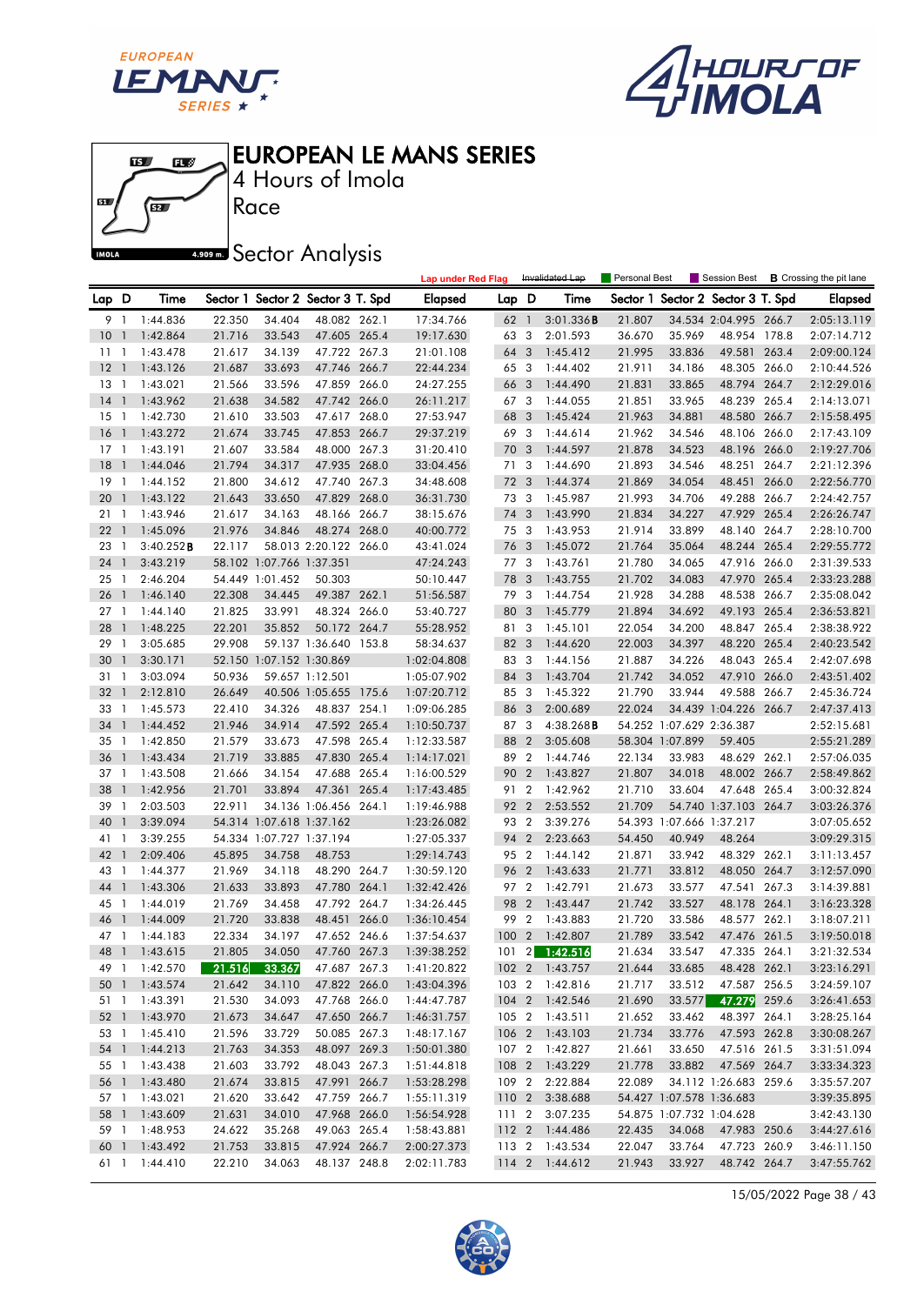





4 Hours of Imola

**A.509 mm** Sector Analysis

|                 |                |                           |        |                          |                                   |       | <b>Lap under Red Flag</b> |                 |                         | Invalidated Lap         | Personal Best |                          | Session Best                      |       | <b>B</b> Crossing the pit lane |
|-----------------|----------------|---------------------------|--------|--------------------------|-----------------------------------|-------|---------------------------|-----------------|-------------------------|-------------------------|---------------|--------------------------|-----------------------------------|-------|--------------------------------|
| Lap D           |                | Time                      |        |                          | Sector 1 Sector 2 Sector 3 T. Spd |       | <b>Elapsed</b>            | Lap D           |                         | Time                    |               |                          | Sector 1 Sector 2 Sector 3 T. Spd |       | Elapsed                        |
| 115             | $\overline{2}$ | 1:44.232                  | 21.852 | 34.463                   | 47.917 266.0                      |       | 3:49:39.994               | 30              | 3                       | 3:27.007                |               | 50.020 1:06.044 1:30.943 |                                   |       | 1:02:07.036                    |
| 116             | $\overline{2}$ | 1:43.899                  | 21.933 | 34.103                   | 47.863 262.1                      |       | 3:51:23.893               | 31              | 3                       | 3:04.281                | 51.935        |                          | 59.049 1:13.297 125.7             |       | 1:05:11.317                    |
| 117             | $\overline{2}$ | 1:42.910                  | 21.620 | 33.741                   | 47.549 265.4                      |       | 3:53:06.803               | 32              | 3                       | 2:11.781                | 25.715        |                          | 40.757 1:05.309 222.7             |       | 1:07:23.098                    |
| 118             | $\overline{2}$ | 1:44.360                  | 21.983 | 34.019                   | 48.358 264.7                      |       | 3:54:51.163               | 33 3            |                         | 1:44.873                | 22.101        | 34.289                   | 48.483 259.6                      |       | 1:09:07.971                    |
| 119             | $\overline{2}$ | 3:11.781                  |        |                          | 27.121 1:07.575 1:37.085 252.3    |       | 3:58:02.944               | 34              | 3                       | 1:44.172                | 22.143        | 34.084                   | 47.945 260.9                      |       | 1:10:52.143                    |
| 120             | $\overline{2}$ | 2:09.812                  | 46.922 | 34.515                   | 48.375                            |       | 4:00:12.756               | 35 3            |                         | 1:43.492                | 21.939        | 33.682                   | 47.871                            | 260.9 | 1:12:35.635                    |
| 121             | $\overline{2}$ | 1:44.488                  | 22.240 | 34.163                   | 48.085 263.4                      |       | 4:01:57.244               | 36              | 3                       | 1:43.331                | 21.914        | 33.654                   | 47.763 260.9                      |       | 1:14:18.966                    |
|                 |                | <b>Proton Competition</b> |        |                          |                                   |       | Porsche 911 RSR - 19      | 37 3            |                         | 1:43.938                | 22.183        | 33.929                   | 47.826 260.9                      |       | 1:16:02.904                    |
| $\prime\prime$  |                | 1. Christian RIED         |        |                          | 3. Gianmaria BRUNI                |       | <b>LMGTE</b>              | 38              | $\overline{3}$          | 1:43.454                | 22.015        | 33.642                   | 47.797                            | 259.6 | 1:17:46.358                    |
|                 |                | 2.Lorenzo FERRARI         |        |                          |                                   |       |                           | 39              | 3                       | 2:05.516                | 21.865        |                          | 33.800 1:09.851 260.2             |       | 1:19:51.874                    |
| $1 \quad 1$     |                | 1:59.832                  | 32.197 | 38.028                   | 49.607                            |       | 1:59.832                  | 40              | 3                       | 3:38.534                |               | 54.172 1:07.363 1:36.999 |                                   |       | 1:23:30.408                    |
| 2 <sub>1</sub>  |                | 1:44.896                  | 22.114 | 34.303                   | 48.479                            | 266.7 | 3:44.728                  | 41              | -3                      | 3:38.506                |               | 54.190 1:07.433 1:36.883 |                                   |       | 1:27:08.914                    |
| 3 1             |                | 1:44.603                  | 21.923 | 34.234                   | 48.446                            | 266.0 | 5:29.331                  | 42 <sub>3</sub> |                         | 2:07.224                | 43.446        | 34.812                   | 48.966                            |       | 1:29:16.138                    |
| 4 1             |                | 1:44.613                  | 21.863 | 34.341                   | 48.409                            | 266.0 | 7:13.944                  | 43 3            |                         | 1:44.165                | 22.175        | 34.059                   | 47.931 260.2                      |       | 1:31:00.303                    |
| 5 <sub>1</sub>  |                | 1:50.712                  | 21.776 | 34.084                   | 54.852 266.7                      |       | 9:04.656                  | 44              | 3                       | 1:44.893                | 21.946        | 34.244                   | 48.703 260.9                      |       | 1:32:45.196                    |
| 61              |                | 2:00.330                  | 28.166 | 38.483                   | 53.681 171.2                      |       | 11:04.986                 | 45 3            |                         | 1:46.780                | 21.962        | 33.935                   | 50.883 260.9                      |       | 1:34:31.976                    |
| $\overline{7}$  | $\overline{1}$ | 2:44.790                  | 25.140 |                          | 56.112 1:23.538                   | 204.2 | 13:49.776                 | 46              | $\overline{\mathbf{3}}$ | 1:44.466                | 22.039        | 34.276                   | 48.151                            | 262.8 | 1:36:16.442                    |
| 8               | $\overline{1}$ | 2:02.516                  | 33.429 | 36.709                   | 52.378 131.4                      |       | 15:52.292                 | 473             |                         | 1:43.955                | 22.036        | 33.826                   | 48.093 260.9                      |       | 1:38:00.397                    |
| 9               | $\overline{1}$ | 1:46.262                  | 22.075 | 34.689                   | 49.498                            | 268.0 | 17:38.554                 | 48              | 3                       | 1:43.610                | 21.865        | 33.810                   | 47.935 262.1                      |       | 1:39:44.007                    |
| 10              | $\mathbf{1}$   | 1:44.490                  | 22.103 | 34.145                   | 48.242 263.4                      |       | 19:23.044                 | 49              | $\mathbf{3}$            | 1:43.717                | 21.925        | 33.915                   | 47.877 262.8                      |       | 1:41:27.724                    |
| 1111            |                | 1:44.511                  | 21.830 | 34.495                   | 48.186                            | 265.4 | 21:07.555                 | 50              | 3                       | 1:48.645                | 21.873        | 34.261                   | 52.511                            | 262.1 | 1:43:16.369                    |
|                 |                | Iron Lynx                 |        |                          |                                   |       | Ferrari 488 GTE Evo       | 51              | -3                      | 1:45.349                | 22.146        | 34.114                   | 49.089 261.5                      |       | 1:45:01.718                    |
|                 | 83             | 1.Rahel FREY              |        | 3. Sarah BOVY            |                                   |       | <b>LMGTE</b>              | 52              | 3                       | 1:44.105                | 22.163        | 33.967                   | 47.975 263.4                      |       | 1:46:45.823                    |
|                 |                | 2. Michelle GATTING       |        |                          |                                   |       |                           | 53 3            |                         | 1:43.760                | 21.849        | 33.838                   | 48.073 262.1                      |       | 1:48:29.583                    |
| 1 <sub>3</sub>  |                | 1:57.914                  | 31.197 | 36.261                   | 50.456                            |       | 1:57.914                  | 54              | 3                       | 1:45.628                | 22.507        | 34.098                   | 49.023 260.2                      |       | 1:50:15.211                    |
| 2 <sub>3</sub>  |                | 1:44.952                  | 22.310 | 34.087                   | 48.555 262.1                      |       | 3:42.866                  | 55 3            |                         | 1:43.501                | 21.887        | 33.745                   | 47.869 263.4                      |       | 1:51:58.712                    |
|                 | 33             | 1:44.095                  | 22.096 | 33.980                   | 48.019 262.1                      |       | 5:26.961                  | 56 3            |                         | 1:43.847                | 21.839        | 33.982                   | 48.026 262.1                      |       | 1:53:42.559                    |
| $\overline{4}$  | 3              | 1:43.633                  | 21.861 | 33.714                   | 48.058 261.5                      |       | 7:10.594                  | 57 3            |                         | 1:47.911                | 21.995        | 35.828                   | 50.088 264.1                      |       | 1:55:30.470                    |
|                 | 5 <sub>3</sub> | 1:47.340                  | 21.853 | 34.078                   | 51.409 262.8                      |       | 8:57.934                  | 58              | $\overline{3}$          | 1:44.392                | 21.958        | 34.274                   | 48.160 262.8                      |       | 1:57:14.862                    |
| 6               | -3             | 1:58.305                  | 28.472 | 37.710                   | 52.123 180.9                      |       | 10:56.239                 | 59              | - 3                     | 1:44.565                | 22.111        | 34.395                   | 48.059 262.1                      |       | 1:58:59.427                    |
| 7 <sub>3</sub>  |                | 2:48.795                  |        |                          | 24.483 1:01.164 1:23.148 229.3    |       | 13:45.034                 | 60              | $\overline{\mathbf{3}}$ | 1:44.142                | 21.999        | 34.005                   | 48.138 260.9                      |       | 2:00:43.569                    |
| 8               | 3              | 2:05.793                  | 34.651 | 35.884                   | 55.258                            |       | 15:50.827                 | 61 3            |                         | 2:56.165B               | 22.058        |                          | 34.083 2:00.024 262.8             |       | 2:03:39.734                    |
| 9               | 3              | 1:45.250                  | 22.092 | 35.139                   | 48.019 261.5                      |       | 17:36.077                 | 62              | $\overline{1}$          | 2:00.254                | 37.028        | 34.445                   | 48.781 176.5                      |       | 2:05:39.988                    |
| 10              | 3              | 1:43.145                  | 21.840 | 33.672                   | 47.633 260.9                      |       | 19:19.222                 | 63 1            |                         | 1:44.933                | 22.173        | 34.344                   | 48.416 259.6                      |       | 2:07:24.921                    |
| 11              | 3              | 1:43.577                  | 21.941 | 34.049                   | 47.587 260.9                      |       | 21:02.799                 | 64 1            |                         | 1:44.953                | 22.434        | 34.365                   | 48.154                            | 260.2 | 2:09:09.874                    |
| -12             | 3              | 1:43.481                  | 21.886 | 33.772                   | 47.823 260.9                      |       | 22:46.280                 | 65              | $\overline{1}$          | 1:44.152                | 21.886        | 34.173                   | 48.093 262.1                      |       | 2:10:54.026                    |
| 13              | 3              | 1:44.457                  | 21.920 | 33.899                   | 48.638 260.9                      |       | 24:30.737                 | 66              | $\overline{1}$          | 1:43.880                | 21.819        | 33.875                   | 48.186 262.8                      |       | 2:12:37.906                    |
| 14              | 3              | 1:43.656                  | 22.072 | 33.700                   | 47.884 260.2                      |       | 26:14.393                 | 67 1            |                         | 1:44.569                | 21.916        | 34.129                   | 48.524 261.5                      |       | 2:14:22.475                    |
| 15              | 3              | 1:43.323                  | 21.832 | 33.770                   | 47.721 262.1                      |       | 27:57.716                 | 68              | $\overline{1}$          | 1:44.706                | 22.003        | 34.282                   | 48.421                            | 262.8 | 2:16:07.181                    |
| 16              | $\mathbf{3}$   | 1:43.594                  | 21.911 | 33.711                   | 47.972 261.5                      |       | 29:41.310                 | 69 1            |                         | 1:44.957                | 22.339        | 34.095                   | 48.523 260.9                      |       | 2:17:52.138                    |
|                 |                | 17 3 1:43.697             | 21.875 | 33.840                   | 47.982 261.5                      |       | 31:25.007                 |                 |                         | 70 1 10:10.945B         |               |                          | 26.657 1:03.320 8:40.968 259.6    |       | 2:28:03.083                    |
|                 |                | 18 3 1:44.014             | 21.961 | 34.082                   | 47.971 262.1                      |       | 33:09.021                 |                 |                         | 71 1 6:41.981 <b>B</b>  | 38.447        |                          | 38.140 5:25.394 162.7             |       | 2:34:45.064                    |
| 19 3            |                | 1:43.631                  | 21.979 | 33.821                   | 47.831 262.1                      |       | 34:52.652                 |                 |                         | 72 1 10:43.236 <b>B</b> | 38.907        |                          | 38.489 9:25.840 167.2             |       | 2:45:28.300                    |
| 20 3            |                | 1:44.180                  | 21.902 | 34.292                   | 47.986 262.1                      |       | 36:36.832                 |                 |                         | 73 1 2:32.964           | 38.072        |                          | 37.822 1:17.070 173.6             |       | 2:48:01.264                    |
| 21 3            |                | 1:44.217                  | 21.853 | 34.225                   | 48.139 261.5                      |       | 38:21.049                 | 74 1            |                         | 3:39.264                |               | 54.722 1:07.424 1:37.118 |                                   |       | 2:51:40.528                    |
| 22 3            |                | 1:46.293                  | 21.844 | 34.454                   | 49.995 261.5                      |       | 40:07.342                 | 75 1            |                         | 3:21.476                |               | 54.253 1:07.498 1:19.725 |                                   |       | 2:55:02.004                    |
| 23 3            |                | 2:59.300                  | 22.068 |                          | 58.772 1:38.460 260.9             |       | 43:06.642                 |                 |                         | 76 1 1:51.652           | 24.382        | 36.687                   | 50.583 246.0                      |       | 2:56:53.656                    |
| 24 3            |                | 4:28.144B                 |        | 54.221 1:07.357 2:26.566 |                                   |       | 47:34.786                 |                 |                         | 77 1 1:48.863           | 23.031        | 35.367                   | 50.465 256.5                      |       | 2:58:42.519                    |
| 25 <sub>3</sub> |                | 2:42.137                  | 57.949 | 54.257                   | 49.931                            |       | 50:16.923                 |                 |                         | 78 1 1:46.100           | 22.655        | 34.712                   | 48.733 256.5                      |       | 3:00:28.619                    |
| 26 3            |                | 1:46.469                  | 23.469 | 34.783                   | 48.217 261.5                      |       | 52:03.392                 | 79 1            |                         | 2:53.669                | 22.433        |                          | 54.262 1:36.974 260.2             |       | 3:03:22.288                    |
| 27 <sub>3</sub> |                | 1:44.416                  | 22.123 | 34.081                   | 48.212 260.2                      |       | 53:47.808                 | 80 1            |                         | 3:38.120                |               | 54.189 1:07.409 1:36.522 |                                   |       | 3:07:00.408                    |
| 28 3            |                | 1:59.883                  | 22.050 | 38.186                   | 59.647 261.5                      |       | 55:47.691                 | 81 1            |                         | 3:36.353B               | 54.710        |                          | 44.158 1:57.485                   |       | 3:10:36.761                    |
|                 | 29 3           | 2:52.338                  | 25.256 |                          | 48.316 1:38.766 217.3             |       | 58:40.029                 |                 |                         | 82 2 1:59.357           | 36.740        | 34.267                   | 48.350 176.5                      |       | 3:12:36.118                    |

15/05/2022 Page 39 / 43

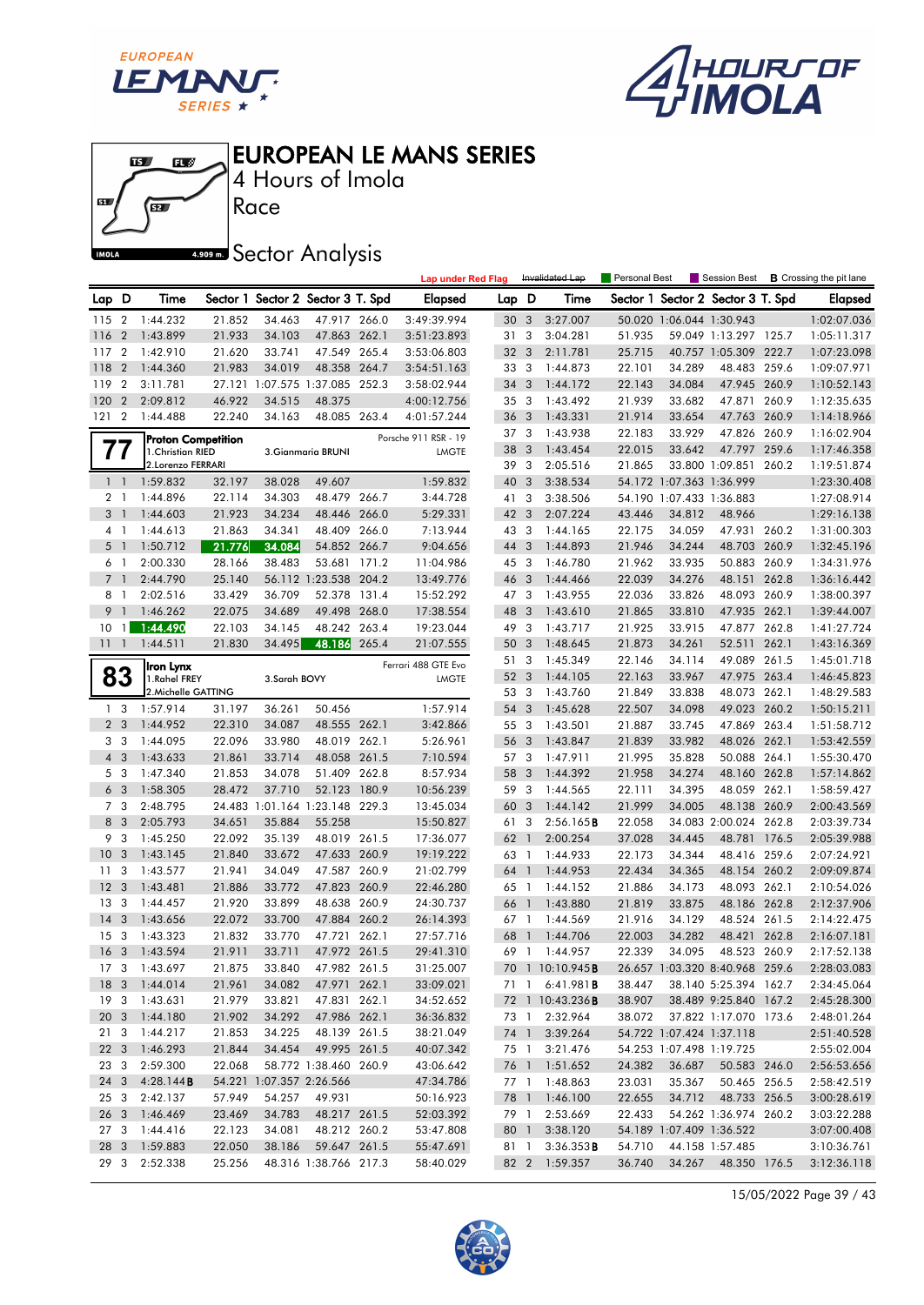





4 Hours of Imola

**A.509 mm** Sector Analysis

|                 |                |                     |        |                            |                                   |       | <b>Lap under Red Flag</b> |       |                | Invalidated Lap | Personal Best |                          | Session Best                      |       | <b>B</b> Crossing the pit lane |
|-----------------|----------------|---------------------|--------|----------------------------|-----------------------------------|-------|---------------------------|-------|----------------|-----------------|---------------|--------------------------|-----------------------------------|-------|--------------------------------|
| Lap D           |                | Time                |        |                            | Sector 1 Sector 2 Sector 3 T. Spd |       | Elapsed                   | Lap D |                | Time            |               |                          | Sector 1 Sector 2 Sector 3 T. Spd |       | Elapsed                        |
| 83              | $\overline{2}$ | 1:43.127            | 21.839 | 33.524                     | 47.764 260.9                      |       | 3:14:19.245               | 26 1  |                | 2:17.308        | 54.595        | 35.131                   | 47.582                            |       | 50:33.466                      |
| 84              | $\overline{2}$ | 1:44.345            | 22.059 | 33.527                     | 48.759 260.2                      |       | 3:16:03.590               | 27    | $\overline{1}$ | 1:39.870        | 21.559        | 32.463                   | 45.848 283.5                      |       | 52:13.336                      |
| 85              | $\overline{2}$ | 1:43.235            | 21.849 | 33.586                     | 47.800 258.4                      |       | 3:17:46.825               | 28 1  |                | 1:38.676        | 20.595        | 32.477                   | 45.604 284.2                      |       | 53:52.012                      |
| 86              | $\overline{2}$ | 1:42.892            | 21.760 | 33.555                     | 47.577                            | 259.6 | 3:19:29.717               | 29 1  |                | 1:56.394        | 20.455        | 36.043                   | 59.896 285.7                      |       | 55:48.406                      |
| 87              | $\overline{2}$ | 1:43.792            | 21.670 | 34.305                     | 47.817 259.6                      |       | 3:21:13.509               | 30 1  |                | 2:52.609        | 24.983        |                          | 48.348 1:39.278 208.1             |       | 58:41.015                      |
| 88              | 2              | 1:42.656            | 21.614 | 33.454                     | 47.588 260.2                      |       | 3:22:56.165               | 31 1  |                | 3:27.360        |               | 49.914 1:05.857 1:31.589 |                                   |       | 1:02:08.375                    |
| 89              | $\overline{2}$ | 1:42.826            | 21.728 | 33.499                     | 47.599 260.2                      |       | 3:24:38.991               | 32 1  |                | 3:04.770        | 51.493        |                          | 59.086 1:14.191 134.7             |       | 1:05:13.145                    |
| 90              | $\overline{2}$ | 1:43.252            | 21.823 | 33.566                     | 47.863 260.9                      |       | 3:26:22.243               | 33 1  |                | 2:12.355        | 24.634        |                          | 40.623 1:07.098 240.5             |       | 1:07:25.500                    |
| 91              | $\overline{2}$ | 1:43.210            | 21.774 | 33.558                     | 47.878 259.0                      |       | 3:28:05.453               | 34 1  |                | 1:38.814        | 21.037        | 32.133                   | 45.644 285.0                      |       | 1:09:04.314                    |
| 92              | $\overline{2}$ | 1:44.457            | 22.059 | 34.108                     | 48.290 259.6                      |       | 3:29:49.910               | 35    | $\overline{1}$ | 1:37.463        | 20.428        | 31.625                   | 45.410 284.2                      |       | 1:10:41.777                    |
| 93              | $\overline{2}$ | 1:43.603            | 21.824 | 33.870                     | 47.909 259.6                      |       | 3:31:33.513               | 36 1  |                | 1:37.738        | 20.442        | 31.977                   | 45.319 285.7                      |       | 1:12:19.515                    |
| 94              | $\overline{2}$ | 1:43.380            | 21.807 | 33.700                     | 47.873 260.2                      |       | 3:33:16.893               | 37 1  |                | 1:36.845        | 20.254        | 31.339                   | 45.252 285.7                      |       | 1:13:56.360                    |
| 95              | $\overline{2}$ | 2:04.400            | 22.258 |                            | 33.979 1:08.163 260.9             |       | 3:35:21.293               | 38 1  |                | 1:36.537        | 20.260        | 31.187                   | 45.090 286.5                      |       | 1:15:32.897                    |
| 96              | $\overline{2}$ | 3:37.479            |        | 54.060 1:07.166 1:36.253   |                                   |       | 3:38:58.772               | 39    | $\overline{1}$ | 1:36.561        | 20.224        | 31.284                   | 45.053 285.7                      |       | 1:17:09.458                    |
| 97 2            |                | 3:24.602            |        | 54.637 1:07.266 1:22.699   |                                   |       | 3:42:23.374               | 40 1  |                | 1:38.041        | 20.325        | 32.264                   | 45.452 287.2                      |       | 1:18:47.499                    |
| 98              | $\overline{2}$ | 1:45.493            | 22.656 | 34.287                     | 48.550 259.0                      |       | 3:44:08.867               | 41 1  |                | 2:59.535        |               |                          | 20.714 1:01.479 1:37.342 287.2    |       | 1:21:47.034                    |
| 99              | $\overline{2}$ | 1:45.353            | 22.117 | 34.337                     | 48.899                            | 260.9 | 3:45:54.220               | 42 1  |                | 3:45.534B       |               | 54.173 1:07.982 1:43.379 |                                   |       | 1:25:32.568                    |
| 100             | $\overline{2}$ | 1:44.578            | 21.994 | 34.176                     | 48.408 257.8                      |       | 3:47:38.798               | 43 3  |                | 3:14.368        | 1:46.652      | 42.706                   | 45.010                            |       | 1:28:46.936                    |
| 101             | $\overline{2}$ | 1:44.315            | 21.925 | 34.171                     | 48.219 259.6                      |       | 3:49:23.113               | 44 3  |                | 1:35.597        | 19.956        | 30.850                   | 44.791 285.0                      |       | 1:30:22.533                    |
| 102             | $\overline{2}$ | 1:44.037            | 21.955 | 33.979                     | 48.103 260.9                      |       | 3:51:07.150               | 45 3  |                | 1:35.209        | 19.647        | 31.232                   | 44.330 285.7                      |       | 1:31:57.742                    |
| 103             | $\overline{2}$ | 1:44.793            | 21.926 | 34.110                     | 48.757 259.0                      |       | 3:52:51.943               | 46 3  |                | 1:36.650        | 19.831        | 31.529                   | 45.290 287.2                      |       | 1:33:34.392                    |
| 104             | $\overline{2}$ | 1:43.984            | 22.026 | 33.914                     | 48.044 260.9                      |       | 3:54:35.927               | 47 3  |                | 1:36.788        | 19.913        | 31.200                   | 45.675 288.8                      |       | 1:35:11.180                    |
| 105             | $\overline{2}$ | 2:55.103            | 22.018 |                            | 56.850 1:36.235 259.6             |       | 3:57:31.030               | 48 3  |                | 1:35.439        | 19.857        | 30.966                   | 44.616 288.8                      |       | 1:36:46.619                    |
| 106             | $\overline{2}$ | 2:25.426            | 54.632 | 42.482                     | 48.312                            |       | 3:59:56.456               | 49    | 3              | 1:36.309        | 19.863        | 31.722                   | 44.724 288.0                      |       | 1:38:22.928                    |
| 107             | $\overline{2}$ | 1:47.739            | 21.993 | 34.199                     | 51.547 258.4                      |       | 4:01:44.195               | 50 3  |                | 1:57.420B       | 19.809        |                          | 33.291 1:04.320 286.5             |       | 1:40:20.348                    |
|                 |                | <b>AF Corse</b>     |        |                            |                                   |       | Oreca 07 - Gibson         | 51    | 3              | 7:14.663        | 5:56.799      | 31.671                   | 46.193 187.2                      |       | 1:47:35.011                    |
|                 | 88             | 1. François PERRODO |        |                            | 3. Alessio ROVERA                 |       | LMP2 P/A                  | 52 3  |                | 1:35.673        | 19.978        | 31.097                   | 44.598 285.0                      |       | 1:49:10.684                    |
|                 |                | 2. Nicklas NIELSEN  |        |                            |                                   |       |                           | 53 3  |                | 1:36.592        | 20.110        | 31.331                   | 45.151                            | 285.7 | 1:50:47.276                    |
| $1\quad$        |                | 1:39.598            | 22.707 | 31.965                     | 44.926                            |       | 1:39.598                  | 54 3  |                | 1:35.078        | 19.833        | 30.897                   | 44.348 285.0                      |       | 1:52:22.354                    |
| 21              |                | 1:36.570            | 20.404 | 31.141                     | 45.025 282.7                      |       | 3:16.168                  | 55 3  |                | 1:36.377        | 19.949        | 31.149                   | 45.279 285.7                      |       | 1:53:58.731                    |
| 3 <sup>1</sup>  |                | 1:38.048            | 20.931 | 32.058                     | 45.059 283.5                      |       | 4:54.216                  | 56 3  |                | 1:34.758        | 19.817        | 30.656                   | 44.285 284.2                      |       | 1:55:33.489                    |
| 41              |                | 1:36.381            | 20.173 | 31.143                     | 45.065 285.0                      |       | 6:30.597                  | 57    | 3              | 1:36.974        | 20.096        | 32.059                   | 44.819                            | 285.7 | 1:57:10.463                    |
| 5               | $\overline{1}$ | 1:36.544            | 20.218 | 31.281                     | 45.045 285.0                      |       | 8:07.141                  | 58 3  |                | 1:35.679        | 19.892        | 30.966                   | 44.821                            | 285.0 | 1:58:46.142                    |
| 6 1             |                | 2:03.947            | 20.630 |                            | 34.180 1:09.137 285.7             |       | 10:11.088                 | 59    | 3              | 1:37.602        | 19.922        | 31.500                   | 46.180 285.7                      |       | 2:00:23.744                    |
| 7 <sub>1</sub>  |                | 3:11.236            |        | 44.145 1:04.528 1:22.563   |                                   |       | 13:22.324                 | 60 3  |                | 1:35.070        | 19.902        | 30.652                   | 44.516 285.0                      |       | 2:01:58.814                    |
| 81              |                | 2:14.657            | 30.618 |                            | 40.126 1:03.913 178.8             |       | 15:36.981                 | 61    | 3              | 1:35.533        | 19.835        | 30.766                   | 44.932 285.0                      |       | 2:03:34.347                    |
| 9               | $\overline{1}$ | 1:37.863            | 20.630 | 31.902                     | 45.331 285.0                      |       | 17:14.844                 | 62 3  |                | 1:35.640        | 20.107        | 30.872                   | 44.661                            | 285.7 | 2:05:09.987                    |
| 10 <sub>1</sub> |                | 1:36.270            | 20.291 | 31.049                     | 44.930 283.5                      |       | 18:51.114                 | 63    | 3              | 1:35.253        | 19.876        | 30.767                   | 44.610 285.7                      |       | 2:06:45.240                    |
| 11              | $\overline{1}$ | 1:36.254            | 20.360 | 31.144                     | 44.750 283.5                      |       | 20:27.368                 | 64 3  |                | 1:36.899        | 20.746        | 31.207                   | 44.946 286.5                      |       | 2:08:22.139                    |
| $12-1$          |                | 1:36.138            | 20.156 | 31.300                     | 44.682 284.2                      |       | 22:03.506                 | 65 3  |                | 1:34.664        | 19.841        | 30.666                   | 44.157 286.5                      |       | 2:09:56.803                    |
|                 |                | 13 1 1:36.500       | 20.197 | 31.372                     | 44.931 285.7                      |       | 23:40.006                 |       |                | 66 3 1:34.959   | 19.814        | 30.565                   | 44.580 286.5                      |       | 2:11:31.762                    |
|                 |                | 14 1 1:36.410       | 20.214 | 31.256                     | 44.940 284.2                      |       | 25:16.416                 |       |                | 67 3 1:35.065   | 19.951        | 30.843                   | 44.271 286.5                      |       | 2:13:06.827                    |
|                 |                | 15 1 1:36.553       | 20.181 | 31.292                     | 45.080 283.5                      |       | 26:52.969                 |       |                | 68 3 1:35.385   | 19.890        | 31.184                   | 44.311 288.0                      |       | 2:14:42.212                    |
|                 |                | 16 1 1:37.264       | 20.332 | 31.400                     | 45.532 285.7                      |       | 28:30.233                 |       |                | 69 3 1:34.434   | 19.798        | 30.585                   | 44.051 286.5                      |       | 2:16:16.646                    |
|                 |                | 17 1 1:37.940       | 20.173 | 32.348                     | 45.419 286.5                      |       | 30:08.173                 |       |                | 70 3 1:36.663   | 19.762        | 31.337                   | 45.564 286.5                      |       | 2:17:53.309                    |
|                 |                | 18 1 1:38.331       | 20.382 | 31.927                     | 46.022 286.5                      |       | 31:46.504                 |       |                | 71 3 1:37.905   | 21.024        | 31.189                   | 45.692 287.2                      |       | 2:19:31.214                    |
| $19-1$          |                | 1:37.203            | 20.382 | 31.491                     | 45.330 286.5                      |       | 33:23.707                 |       |                | 72 3 1:37.142   | 20.174        | 31.617                   | 45.351 285.7                      |       | 2:21:08.356                    |
| 20 1            |                | 1:38.490            | 20.363 | 31.640                     | 46.487 285.7                      |       | 35:02.197                 | 73 3  |                | $1:53.472$ B    | 20.117        |                          | 31.345 1:02.010 285.7             |       | 2:23:01.828                    |
| $21 \quad 1$    |                | 1:36.503            | 20.119 | 31.325                     | 45.059 285.7                      |       | 36:38.700                 | 743   |                | 2:31.787        | 1:15.150      | 31.652                   | 44.985 192.9                      |       | 2:25:33.615                    |
| 22 1            |                | 1:37.033            | 20.163 | 31.767                     | 45.103 286.5                      |       | 38:15.733                 | 75 3  |                | 1:36.188        | 20.181        | 31.169                   | 44.838 285.7                      |       | 2:27:09.803                    |
| $23 \quad 1$    |                | 1:57.900B           | 21.033 |                            | 33.342 1:03.525 287.2             |       | 40:13.633                 |       |                | 76 3 1:37.059   | 20.059        | 31.622                   | 45.378 284.2                      |       | 2:28:46.862                    |
| 24 1            |                | 4:22.815            |        | 1:37.495 1:07.987 1:37.333 |                                   |       | 44:36.448                 |       |                | 77 3 1:36.060   | 20.048        | 31.104                   | 44.908 283.5                      |       | 2:30:22.922                    |
| 251             |                | 3:39.710            |        | 54.164 1:08.088 1:37.458   |                                   |       | 48:16.158                 |       |                | 78 3 1:36.286   | 20.159        | 31.167                   | 44.960 283.5                      |       | 2:31:59.208                    |

15/05/2022 Page 40 / 43

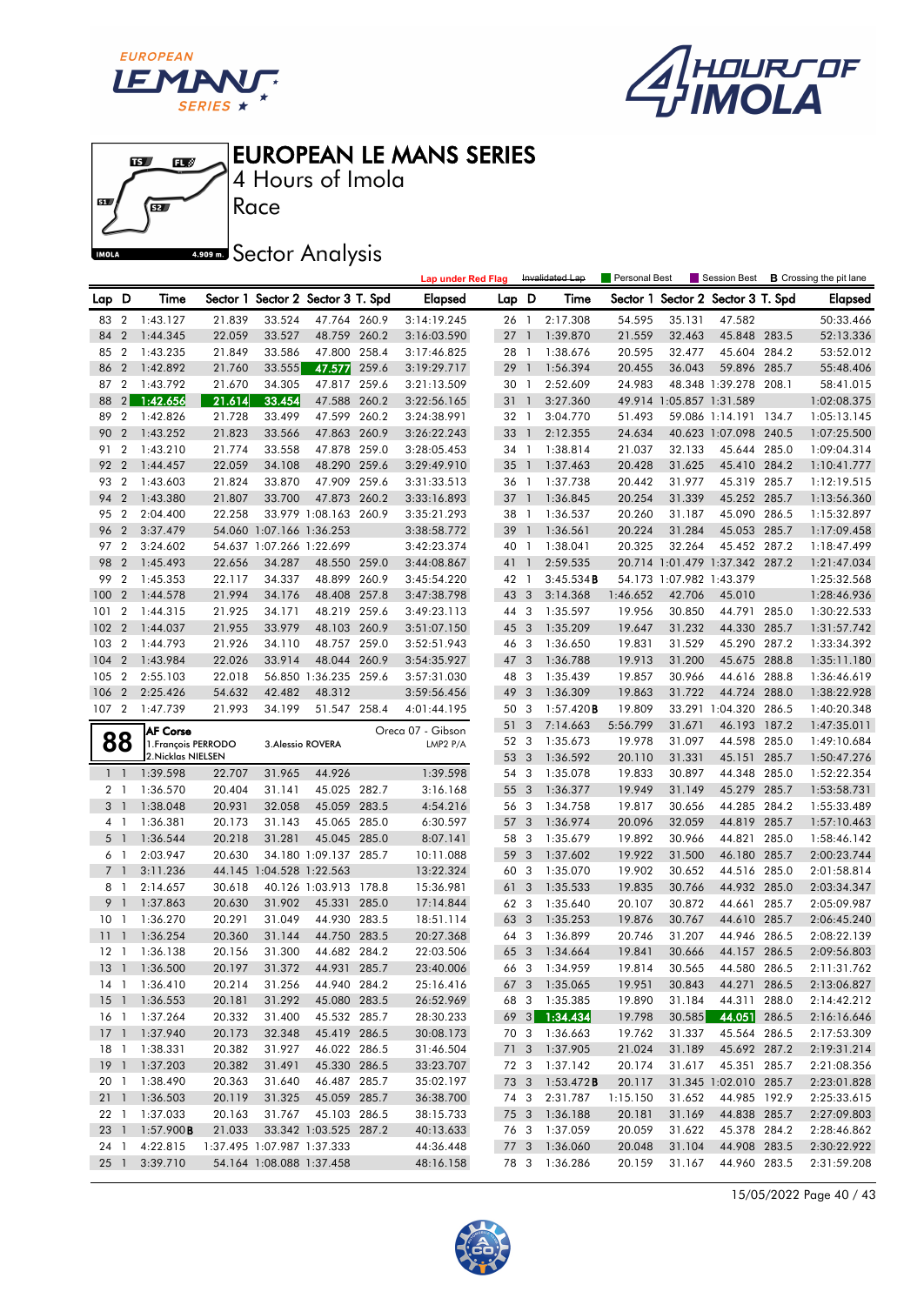





4 Hours of Imola

**A.509 mm** Sector Analysis

|                |                |                       |          |                            |                                   |       | <b>Lap under Red Flag</b> |                 |                | Invalidated Lap   | Personal Best |                          | Session Best             |       | <b>B</b> Crossing the pit lane |
|----------------|----------------|-----------------------|----------|----------------------------|-----------------------------------|-------|---------------------------|-----------------|----------------|-------------------|---------------|--------------------------|--------------------------|-------|--------------------------------|
| Lap D          |                | Time                  |          |                            | Sector 1 Sector 2 Sector 3 T. Spd |       | Elapsed                   | Lap D           |                | Time              | Sector 1      |                          | Sector 2 Sector 3 T. Spd |       | <b>Elapsed</b>                 |
| 79             | 3              | 1:37.791              | 20.277   | 31.732                     | 45.782 285.7                      |       | 2:33:36.999               |                 | 6 1            | 1:55.929          | 24.998        | 36.812                   | 54.119 234.8             |       | 11:11.013                      |
| 80             | 3              | 1:38.713              | 20.905   | 32.265                     | 45.543 285.7                      |       | 2:35:15.712               |                 | 7 <sub>1</sub> | 2:42.146          | 23.844        |                          | 54.075 1:24.227 257.8    |       | 13:53.159                      |
| 81             | 3              | 1:38.133              | 20.311   | 31.765                     | 46.057 284.2                      |       | 2:36:53.845               |                 | 8 <sup>1</sup> | 2:04.313          | 34.436        | 37.807                   | 52.070 130.0             |       | 15:57.472                      |
| 82             | 3              | 1:38.155              | 20.830   | 31.753                     | 45.572 284.2                      |       | 2:38:32.000               | 9 1             |                | 1:47.788          | 22.487        | 35.122                   | 50.179 266.0             |       | 17:45.260                      |
| 83             | 3              | 1:38.309              | 20.511   | 32.189                     | 45.609 284.2                      |       | 2:40:10.309               | 10 <sub>1</sub> |                | 1:46.918          | 22.226        | 35.025                   | 49.667                   | 265.4 | 19:32.178                      |
| 84             | 3              | 1:37.814              | 20.439   | 31.946                     | 45.429 284.2                      |       | 2:41:48.123               | 11              | $\overline{1}$ | 1:46.883          | 22.087        | 35.136                   | 49.660                   | 264.7 | 21:19.061                      |
| 85             | $\overline{3}$ | 1:40.753              | 20.774   | 32.519                     | 47.460 285.7                      |       | 2:43:28.876               | $12-1$          |                | 1:46.424          | 22.171        | 34.660                   | 49.593 264.7             |       | 23:05.485                      |
| 86             | 3              | 1:40.289              | 21.298   | 32.563                     | 46.428 280.5                      |       | 2:45:09.165               | $13-1$          |                | 1:46.495          | 22.024        | 34.817                   | 49.654 264.7             |       | 24:51.980                      |
| 87             | 3              | 1:39.717              | 20.873   | 32.894                     | 45.950 282.7                      |       | 2:46:48.882               | $14-1$          |                | 1:46.809          | 22.174        | 34.664                   | 49.971                   | 266.0 | 26:38.789                      |
| 88             | 3              | 3:07.779B             |          |                            | 20.721 1:04.096 1:42.962 285.0    |       | 2:49:56.661               | $15-1$          |                | 1:46.708          | 22.111        | 34.898                   | 49.699                   | 266.7 | 28:25.497                      |
| 89             | $\overline{2}$ | 5:48.386              | 4:10.597 | 50.853                     | 46.936                            |       | 2:55:45.047               | 16 <sub>1</sub> |                | 1:47.684          | 22.151        | 35.339                   | 50.194 266.7             |       | 30:13.181                      |
| 90             | $\overline{2}$ | 1:37.339              | 20.112   | 31.235                     | 45.992 285.0                      |       | 2:57:22.386               | $17-1$          |                | 1:48.618          | 24.412        | 34.847                   | 49.359 267.3             |       | 32:01.799                      |
| 91             | $\overline{2}$ | 1:36.857              | 20.007   | 32.049                     | 44.801                            | 286.5 | 2:58:59.243               | 18              | $\overline{1}$ | 1:46.479          | 22.033        | 35.075                   | 49.371                   | 268.0 | 33:48.278                      |
| 92             | $\overline{2}$ | 1:35.769              | 19.808   | 30.898                     | 45.063 286.5                      |       | 3:00:35.012               | $19-1$          |                | 1:46.270          | 21.972        | 34.787                   | 49.511 267.3             |       | 35:34.548                      |
| 93             | $\overline{2}$ | 2:52.663              | 20.046   |                            | 55.361 1:37.256 288.8             |       | 3:03:27.675               | 20 1            |                | 1:46.221          | 22.053        | 34.867                   | 49.301 266.7             |       | 37:20.769                      |
| 94             | $\overline{2}$ | 3:44.966B             |          | 54.129 1:07.793 1:43.044   |                                   |       | 3:07:12.641               | 21 1            |                | 8:13.162 <b>B</b> | 22.101        |                          | 39.943 7:11.118 267.3    |       | 45:33.931                      |
| 95             | $\overline{2}$ | 2:25.150              | 1:05.903 | 32.915                     | 46.332                            |       | 3:09:37.791               | $22 \quad 1$    |                | 3:42.381          |               | 58.248 1:07.922 1:36.211 |                          |       | 49:16.312                      |
| 96             | $\overline{2}$ | 1:36.686              | 20.648   | 31.246                     | 44.792 285.0                      |       | 3:11:14.477               | 23 1            |                | 1:52.585          | 25.353        | 35.765                   | 51.467 233.8             |       | 51:08.897                      |
| 97             | $\overline{2}$ | 1:35.805              | 20.582   | 30.914                     | 44.309 281.2                      |       | 3:12:50.282               | 24 1            |                | 1:50.282          | 25.030        | 35.324                   | 49.928 264.7             |       | 52:59.179                      |
| 98             | $\overline{2}$ | 1:34.967              | 19.726   | 30.702                     | 44.539 287.2                      |       | 3:14:25.249               | 25 <sub>1</sub> |                | 1:53.984          | 22.565        | 35.172                   | 56.247 264.7             |       | 54:53.163                      |
| 99             | $\overline{2}$ | 1:35.065              | 19.879   | 30.662                     | 44.524 285.7                      |       | 3:16:00.314               | 26 1            |                | 3:30.908          |               | 44.643 1:09.478 1:36.787 |                          |       | 58:24.071                      |
| 100            | $\overline{2}$ | 1:34.646              | 19.755   | 30.522                     | 44.369 285.0                      |       | 3:17:34.960               | 27 <sub>1</sub> |                | 2:41.739          | 52.283        | 57.638                   | 51.818                   |       | 1:01:05.810                    |
| 101            | $\overline{2}$ | 1:35.172              | 19.844   | 30.785                     | 44.543 285.7                      |       | 3:19:10.132               | 28 1            |                | 1:51.861          | 23.509        | 36.934                   | 51.418 259.0             |       | 1:02:57.671                    |
| 102            | $\overline{2}$ | 1:34.436              | 19.754   | 30.592                     | 44.090 288.0                      |       | 3:20:44.568               | 29 1            |                | 2:35.120          | 24.449        |                          | 54.452 1:16.219 259.6    |       | 1:05:32.791                    |
| 103            | $\overline{2}$ | 1:35.713              | 20.081   | 31.360                     | 44.272 287.2                      |       | 3:22:20.281               | 30              | $\overline{1}$ | 2:05.928          | 29.128        |                          | 36.793 1:00.007 172.8    |       | 1:07:38.719                    |
| 104            | $\overline{2}$ | 1:34.960              | 19.760   | 30.681                     | 44.519 284.2                      |       | 3:23:55.241               | 31 1            |                | 1:48.407          | 22.563        | 35.654                   | 50.190 264.7             |       | 1:09:27.126                    |
| 105            | $\overline{2}$ | 1:36.466              | 19.633   | 32.400                     | 44.433 288.0                      |       | 3:25:31.707               | 32 1            |                | 1:48.047          | 22.419        | 36.120                   | 49.508 265.4             |       | 1:11:15.173                    |
| 106            | $\overline{2}$ | 1:34.945              | 19.810   | 30.993                     | 44.142 286.5                      |       | 3:27:06.652               | 33 1            |                | 1:48.406          | 22.235        | 35.741                   | 50.430 266.0             |       | 1:13:03.579                    |
| 107            | $\overline{2}$ | 1:34.700              | 19.816   | 30.648                     | 44.236 285.7                      |       | 3:28:41.352               | 34 1            |                | 1:46.450          | 22.271        | 34.656                   | 49.523 266.0             |       | 1:14:50.029                    |
| 108            | $\overline{2}$ | 1:36.886              | 19.743   | 31.810                     | 45.333 288.0                      |       | 3:30:18.238               | $35-1$          |                | 1:46.190          | 22.217        | 34.618                   | 49.355 265.4             |       | 1:16:36.219                    |
| 109            | $\overline{2}$ | 1:37.772              | 20.179   | 32.062                     | 45.531                            | 289.5 | 3:31:56.010               | 36 1            |                | 1:48.457          | 23.777        | 35.035                   | 49.645 264.7             |       | 1:18:24.676                    |
| 110            | $\overline{2}$ | 1:35.825              | 19.841   | 31.126                     | 44.858 287.2                      |       | 3:33:31.835               | 37 1            |                | 2:45.774          | 22.297        |                          | 46.158 1:37.319 265.4    |       | 1:21:10.450                    |
| 111            | $\overline{2}$ | 2:21.196B             | 20.596   |                            | 31.784 1:28.816 287.2             |       | 3:35:53.031               | 38              | $\overline{1}$ | 4:27.312B         |               | 54.312 1:07.741 2:25.259 |                          |       | 1:25:37.762                    |
| 112            | $\overline{2}$ | 4:06.787              |          | 1:21.189 1:07.989 1:37.609 |                                   |       | 3:39:59.818               | 39 1            |                | 2:57.288          |               | 57.997 1:07.473          | 51.818                   |       | 1:28:35.050                    |
| 113            | $\overline{2}$ | 2:53.775              |          | 54.659 1:08.162            | 50.954                            |       | 3:42:53.593               | 40 1            |                | 1:48.076          | 22.853        | 34.955                   | 50.268 262.1             |       | 1:30:23.126                    |
| 114            | $\overline{2}$ | 1:37.212              | 20.492   | 31.934                     | 44.786 284.2                      |       | 3:44:30.805               | 41 1            |                | 1:47.410          | 22.492        | 35.208                   | 49.710 266.7             |       | 1:32:10.536                    |
| 115            | $\overline{2}$ | 1:36.581              | 20.033   | 31.170                     | 45.378 285.7                      |       | 3:46:07.386               | 42 1            |                | 1:47.288          | 22.437        | 34.936                   | 49.915 265.4             |       | 1:33:57.824                    |
| 116            | $\overline{2}$ | 1:35.760              | 19.885   | 31.256                     | 44.619 284.2                      |       | 3:47:43.146               | 43 1            |                | 1:47.073          | 22.513        | 34.985                   | 49.575 262.8             |       | 1:35:44.897                    |
| 117            | $\overline{2}$ | 1:36.769              | 19.844   | 31.506                     | 45.419 287.2                      |       | 3:49:19.915               | 44 1            |                | 1:47.109          | 22.318        | 34.943                   | 49.848 264.7             |       | 1:37:32.006                    |
| 118            | $\overline{2}$ | 1:36.730              | 21.414   | 30.892                     | 44.424 288.0                      |       | 3:50:56.645               | 45 1            |                | 1:47.760          | 22.651        | 35.196                   | 49.913 264.7             |       | 1:39:19.766                    |
|                |                | 119 2 1:36.209        | 19.862   | 30.940                     | 45.407 287.2                      |       | 3:52:32.854               |                 |                | 46 1 1:47.014     | 22.396        | 34.732                   | 49.886 266.7             |       | 1:41:06.780                    |
|                |                | 120 2 1:35.054        | 19.874   | 30.799                     | 44.381 285.7                      |       | 3:54:07.908               |                 |                | 47 1 1:47.894     | 22.515        | 35.752                   | 49.627 264.1             |       | 1:42:54.674                    |
|                |                | 121 2 2:14.104        | 20.219   |                            | 31.319 1:22.566 286.5             |       | 3:56:22.012               |                 |                | 48 1 1:47.290     | 22.297        | 35.290                   | 49.703 264.7             |       | 1:44:41.964                    |
| 122 2          |                | 2:56.984              |          | 54.028 1:07.846            | 55.110                            |       | 3:59:18.996               |                 |                | 49 1 1:47.226     | 22.222        | 34.822                   | 50.182 264.7             |       | 1:46:29.190                    |
| 123 2          |                | 1:35.611              | 19.899   | 31.231                     | 44.481 285.0                      |       | 4:00:54.607               |                 |                | 50 1 1:49.662     | 22.392        | 34.887                   | 52.383 264.1             |       | 1:48:18.852                    |
|                |                | Proton Competition    |          |                            |                                   |       | Porsche 911 RSR - 19      |                 |                | 51 1 1:47.145     | 22.380        | 34.999                   | 49.766 266.7             |       | 1:50:05.997                    |
|                | 93             | 1. Michael FASSBENDER |          | 3. Richard LIETZ           |                                   |       | <b>LMGTE</b>              |                 |                | 52 1 1:46.924     | 22.350        | 34.764                   | 49.810 265.4             |       | 1:51:52.921                    |
|                |                | 2. Zacharie ROBICHON  |          |                            |                                   |       |                           |                 |                | 53 1 1:47.482     | 22.390        | 34.957                   | 50.135 264.7             |       | 1:53:40.403                    |
|                | $1\quad1$      | 2:01.664              | 32.651   | 38.187                     | 50.826                            |       | 2:01.664                  |                 | 54 1           | 1:50.381          | 23.279        | 35.678                   | 51.424 247.1             |       | 1:55:30.784                    |
|                |                | 2 1 1:49.002          | 22.778   | 35.512                     | 50.712 265.4                      |       | 3:50.666                  |                 |                | 55 1 1:48.617     | 22.813        | 35.913                   | 49.891 261.5             |       | 1:57:19.401                    |
|                | 3 1            | 1:47.221              | 22.498   | 34.988                     | 49.735 265.4                      |       | 5:37.887                  |                 |                | 56 1 1:47.912     | 22.462        | 35.112                   | 50.338 266.0             |       | 1:59:07.313                    |
| 4 <sup>1</sup> |                | 1:46.687              | 22.319   | 34.806                     | 49.562 263.4                      |       | 7:24.574                  | 57 1            |                | 2:48.541B         | 22.479        |                          | 35.945 1:50.117 264.1    |       | 2:01:55.854                    |
|                | 5 1            | 1:50.510              | 22.195   | 35.020                     | 53.295 265.4                      |       | 9:15.084                  |                 | 58 3           | 2:01.639          | 37.361        | 35.308                   | 48.970 177.0             |       | 2:03:57.493                    |

15/05/2022 Page 41 / 43

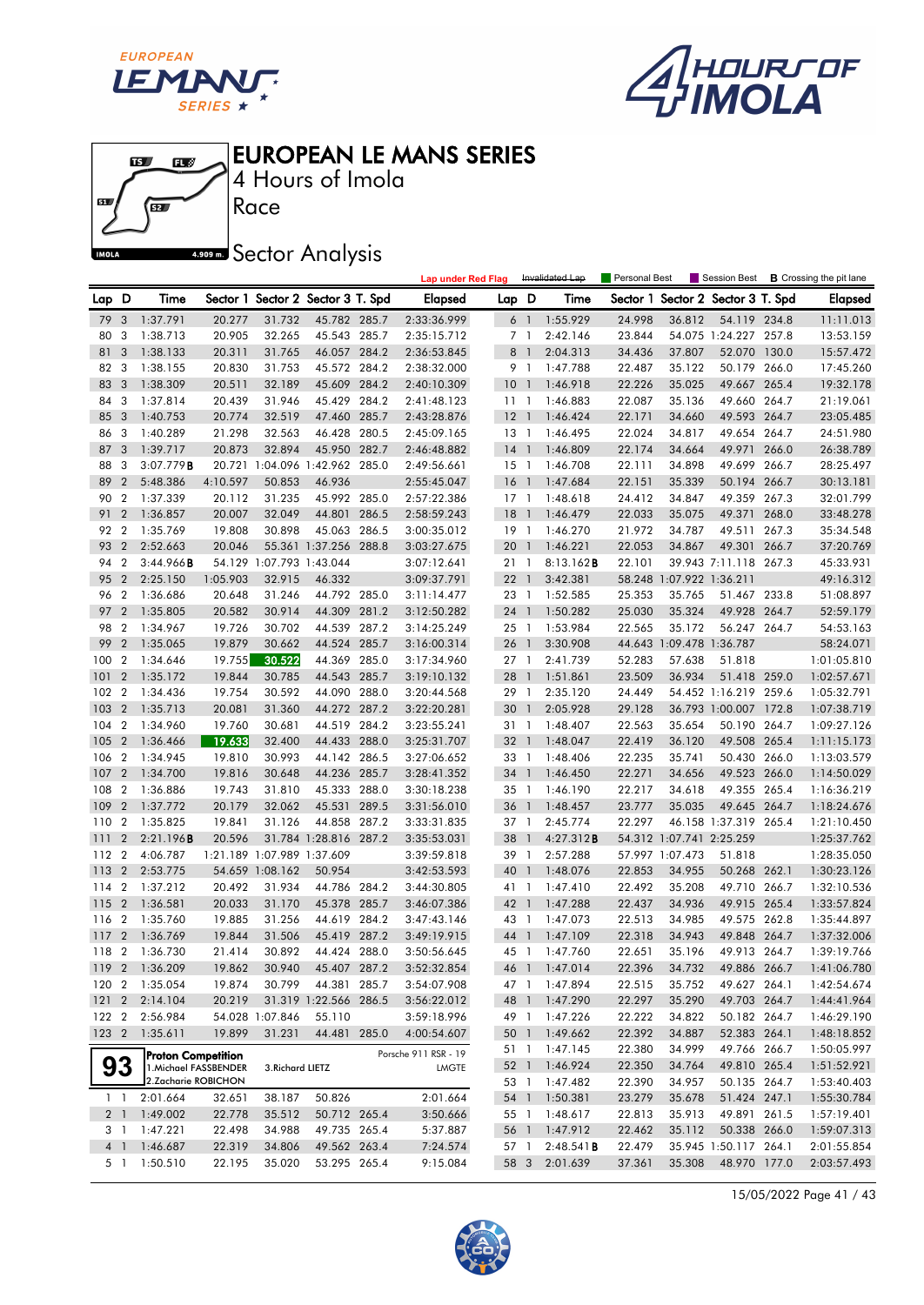





4 Hours of Imola

# **A.509 mm** Sector Analysis

|       |                  |                |        |                          |                                   |       | <b>Lap under Red Flag</b> |                 |                | Invalidated Lap        | <b>Personal Best</b>      |                          | Session Best                      |       | <b>B</b> Crossing the pit lane |
|-------|------------------|----------------|--------|--------------------------|-----------------------------------|-------|---------------------------|-----------------|----------------|------------------------|---------------------------|--------------------------|-----------------------------------|-------|--------------------------------|
| Lap D |                  | Time           |        |                          | Sector 1 Sector 2 Sector 3 T. Spd |       | <b>Elapsed</b>            | Lap D           |                | Time                   |                           |                          | Sector 1 Sector 2 Sector 3 T. Spd |       | Elapsed                        |
| 59    | 3                | 1:45.235       | 22.504 | 34.477                   | 48.254 263.4                      |       | 2:05:42.728               | 112 2           |                | 1:45.089               | 21.882                    | 34.181                   | 49.026 265.4                      |       | 3:50:18.529                    |
| 60    | 3                | 1:44.927       | 21.950 | 34.133                   | 48.844 266.7                      |       | 2:07:27.655               | 113             | $\overline{2}$ | 1:44.520               | 21.857                    | 34.513                   | 48.150 264.7                      |       | 3:52:03.049                    |
| 61    | 3                | 1:44.869       | 21.964 | 34.272                   | 48.633 265.4                      |       | 2:09:12.524               | 114             | $\overline{2}$ | 1:44.583               | 21.844                    | 34.449                   | 48.290 265.4                      |       | 3:53:47.632                    |
| 62    | 3                | 1:44.478       | 21.951 | 34.142                   | 48.385 267.3                      |       | 2:10:57.002               | 115             | $\overline{2}$ | 2:03.513               | 22.170                    |                          | 33.962 1:07.381 266.0             |       | 3:55:51.145                    |
| 63    | 3                | 1:44.449       | 21.990 | 33.996                   | 48.463 266.0                      |       | 2:12:41.451               | 116 2           |                | 3:15.553               |                           | 54.294 1:07.740 1:13.519 |                                   |       | 3:59:06.698                    |
| 64    | 3                | 1:44.362       | 21.806 | 34.049                   | 48.507 266.0                      |       | 2:14:25.813               | 117 2           |                | 1:44.808               | 22.005                    | 34.075                   | 48.728 264.1                      |       | 4:00:51.506                    |
| 65    | -3               | 1:45.669       | 21.944 | 34.140                   | 49.585 266.7                      |       | 2:16:11.482               |                 |                |                        | Oman Racing with TF Sport |                          |                                   |       | Aston Martin Vantage AMR       |
| 66    | 3                | 1:44.976       | 21.970 | 34.162                   | 48.844 266.7                      |       | 2:17:56.458               |                 | 95             | 1.John HARTSHORNE      |                           |                          | 3. Jonathan ADAM                  |       | <b>LMGTE</b>                   |
| 67    | 3                | 1:44.946       | 22.386 | 34.459                   | 48.101 266.0                      |       | 2:19:41.404               |                 |                | 2. Henrique CHAVES     |                           |                          |                                   |       |                                |
| 68    | 3                | 1:44.605       | 22.282 | 34.175                   | 48.148 265.4                      |       | 2:21:26.009               |                 | $1\quad$       | 2:05.146               | 34.222                    | 38.578                   | 52.346                            |       | 2:05.146                       |
| 69    | 3                | 1:44.476       | 21.928 | 34.428                   | 48.120 265.4                      |       | 2:23:10.485               |                 | 2 <sub>1</sub> | 1:47.846               | 22.577                    | 35.321                   | 49.948 266.7                      |       | 3:52.992                       |
| 70    | 3                | 1:44.213       | 21.985 | 34.040                   | 48.188 265.4                      |       | 2:24:54.698               | 3               | $\overline{1}$ | 1:47.012               | 22.310                    | 34.915                   | 49.787 267.3                      |       | 5:40.004                       |
| 71    | 3                | 1:44.363       | 21.950 | 34.241                   | 48.172 265.4                      |       | 2:26:39.061               |                 | 4 <sub>1</sub> | 1:47.299               | 22.580                    | 35.085                   | 49.634 258.4                      |       | 7:27.303                       |
| 72    | 3                | 1:45.564       | 21.946 | 34.022                   | 49.596 264.7                      |       | 2:28:24.625               | 5               | $\overline{1}$ | 1:51.271               | 22.315                    | 36.680                   | 52.276 267.3                      |       | 9:18.574                       |
| 73    | 3                | 1:44.833       | 21.957 | 34.153                   | 48.723 267.3                      |       | 2:30:09.458               |                 | 6 1            | 1:55.963               | 25.196                    | 37.957                   | 52.810 223.6                      |       | 11:14.537                      |
| 74    | 3                | 1:45.294       | 21.932 | 34.364                   | 48.998 268.0                      |       | 2:31:54.752               |                 | 7 <sup>1</sup> | 2:42.465               | 23.950                    |                          | 54.529 1:23.986 257.1             |       | 13:57.002                      |
| 75    | 3                | 1:45.610       | 22.347 | 34.280                   | 48.983                            | 266.7 | 2:33:40.362               | 8               | $\overline{1}$ | 2:03.500               | 34.830                    | 38.176                   | 50.494 148.4                      |       | 16:00.502                      |
| 76    | 3                | 1:44.328       | 21.868 | 34.076                   | 48.384 267.3                      |       | 2:35:24.690               | 9               | $\mathbf{1}$   | 1:46.802               | 22.445                    | 34.906                   | 49.451                            | 266.7 | 17:47.304                      |
| 77    | 3                | 1:44.134       | 21.941 | 34.089                   | 48.104 266.0                      |       | 2:37:08.824               | 10 <sub>1</sub> |                | 1:46.110               | 22.126                    | 34.803                   | 49.181 266.7                      |       | 19:33.414                      |
| 78    | 3                | 1:44.227       | 21.915 | 34.178                   | 48.134 266.0                      |       | 2:38:53.051               | 11              | $\overline{1}$ | 1:48.387               | 22.175                    | 35.515                   | 50.697 267.3                      |       | 21:21.801                      |
| 79    | 3                | 1:44.362       | 21.803 | 34.183                   | 48.376 266.0                      |       | 2:40:37.413               | $12-1$          |                | 1:47.427               | 22.168                    | 34.802                   | 50.457 266.7                      |       | 23:09.228                      |
| 80    | 3                | 1:44.210       | 21.894 | 33.978                   | 48.338 265.4                      |       | 2:42:21.623               | 13              | $\mathbf{1}$   | 1:46.917               | 22.398                    | 34.917                   | 49.602 266.0                      |       | 24:56.145                      |
| 81    | 3                | 1:44.751       | 21.875 | 34.654                   | 48.222 265.4                      |       | 2:44:06.374               | 14 1            |                | 1:47.436               | 22.663                    | 35.161                   | 49.612 266.7                      |       | 26:43.581                      |
| 82    | 3                | 1:44.025       | 21.894 | 34.029                   | 48.102 266.0                      |       | 2:45:50.399               | 15              | $\overline{1}$ | 1:47.047               | 22.510                    | 34.815                   | 49.722 268.7                      |       | 28:30.628                      |
| 83    | 3                | 2:12.591       | 21.899 |                          | 34.592 1:16.100 266.7             |       | 2:48:02.990               | 16 <sub>1</sub> |                | 1:49.097               | 22.450                    | 37.181                   | 49.466 257.1                      |       | 30:19.725                      |
| 84    | 3                | 4:32.998B      |        | 54.349 1:07.627 2:31.022 |                                   |       | 2:52:35.988               | 17              | $\mathbf{1}$   | 1:46.786               | 22.032                    | 34.558                   | 50.196 269.3                      |       | 32:06.511                      |
| 85    | $\overline{2}$   | 2:57.400       |        | 58.282 1:07.926          | 51.192                            |       | 2:55:33.388               | $18-1$          |                | 1:47.496               | 22.711                    | 35.346                   | 49.439 251.2                      |       | 33:54.007                      |
| 86    | $\overline{2}$   | 1:45.056       | 22.321 | 34.330                   | 48.405 264.7                      |       | 2:57:18.444               | 19              | $\overline{1}$ | 1:47.203               | 22.184                    | 35.807                   | 49.212 265.4                      |       | 35:41.210                      |
| 87    | $\overline{2}$   | 1:45.384       | 21.965 | 34.340                   | 49.079 265.4                      |       | 2:59:03.828               | 20              | $\overline{1}$ | 1:47.182               | 22.737                    | 35.265                   | 49.180 264.7                      |       | 37:28.392                      |
| 88    | $\overline{2}$   | 1:46.191       | 22.012 | 34.457                   | 49.722 266.0                      |       | 3:00:50.019               | 21              | $\mathbf{1}$   | 1:48.010               | 22.520                    | 35.576                   | 49.914 265.4                      |       | 39:16.402                      |
| 89    | $\boldsymbol{2}$ | 3:05.810       |        |                          | 22.545 1:05.918 1:37.347 258.4    |       | 3:03:55.829               | 22 1            |                | $2:50.088$ B           | 26.407                    |                          | 35.583 1:48.098 245.5             |       | 42:06.490                      |
| 90    | $\overline{2}$   | 3:39.664       |        | 54.456 1:07.771 1:37.437 |                                   |       | 3:07:35.493               | 23              | $\overline{1}$ | 3:42.941               |                           | 58.361 1:07.520 1:37.060 |                                   |       | 45:49.431                      |
| 91    | $\boldsymbol{2}$ | 2:10.001       | 45.676 | 35.459                   | 48.866                            |       | 3:09:45.494               | 24              | $\overline{1}$ | 3:31.743               |                           | 54.292 1:07.603 1:29.848 |                                   |       | 49:21.174                      |
| 92    | $\overline{2}$   | 1:45.024       | 22.136 | 34.646                   | 48.242 264.1                      |       | 3:11:30.518               | 25              | $\mathbf{1}$   | 1:50.518               | 24.395                    | 35.812                   | 50.311 220.9                      |       | 51:11.692                      |
| 93    | $\boldsymbol{2}$ | 1:44.325       | 21.826 | 34.182                   | 48.317 266.0                      |       | 3:13:14.843               | 26 1            |                | 1:48.643               | 22.849                    | 36.212                   | 49.582 265.4                      |       | 53:00.335                      |
| 94    | $\overline{2}$   | 1:45.455       | 22.224 | 34.053                   | 49.178 266.7                      |       | 3:15:00.298               | 27              | $\overline{1}$ | 1:53.999               | 22.632                    | 35.583                   | 55.784 266.7                      |       | 54:54.334                      |
| 95    | $\overline{2}$   | 1:45.114       | 21.862 | 34.023                   | 49.229                            | 264.1 | 3:16:45.412               | 28              | $\overline{1}$ | 3:30.693               |                           | 44.508 1:09.657 1:36.528 |                                   |       | 58:25.027                      |
| 96    | $\overline{2}$   | 1:44.156       | 21.833 | 34.062                   | 48.261 263.4                      |       | 3:18:29.568               | 29              | $\mathbf{1}$   | 2:41.329               | 52.536                    | 57.294                   | 51.499                            |       | 1:01:06.356                    |
| 97    | $\overline{2}$   | 1:44.995       | 21.920 | 33.944                   | 49.131 264.1                      |       | 3:20:14.563               | 30 1            |                | 1:51.647               | 23.418                    | 37.388                   | 50.841 259.6                      |       | 1:02:58.003                    |
| 98    | $\overline{2}$   | 1:44.572       | 21.926 | 34.212                   | 48.434 265.4                      |       | 3:21:59.135               | 31 1            |                | 2:35.696               | 24.920                    |                          | 54.508 1:16.268 254.1             |       | 1:05:33.699                    |
| 99    | $\overline{2}$   | 1:44.525       | 22.049 | 34.076                   | 48.400 264.7                      |       | 3:23:43.660               | 32 1            |                | 2:05.660               | 29.126                    | 36.888                   | 59.646 136.4                      |       | 1:07:39.359                    |
|       |                  | 100 2 1:44.606 | 22.065 | 34.233                   | 48.308 265.4                      |       | 3:25:28.266               |                 |                | 33 1 1:48.050          | 23.094                    | 35.435                   | 49.521 240.5                      |       | 1:09:27.409                    |
|       |                  | 101 2 1:44.304 | 21.943 | 34.115                   | 48.246 266.7                      |       | 3:27:12.570               |                 |                | 34 1 1:49.315          | 23.765                    | 35.419                   | 50.131 234.3                      |       | 1:11:16.724                    |
|       |                  | 102 2 1:44.250 | 21.929 | 34.041                   | 48.280 264.7                      |       | 3:28:56.820               |                 |                | 35 1 1:47.601          | 23.357                    | 34.830                   | 49.414 240.5                      |       | 1:13:04.325                    |
|       |                  | 103 2 1:44.571 | 22.053 | 34.207                   | 48.311 263.4                      |       | 3:30:41.391               |                 |                | 36 1 1:46.329          | 22.168                    | 35.148                   | 49.013 269.3                      |       | 1:14:50.654                    |
|       |                  | 104 2 1:44.511 | 22.040 | 34.324                   | 48.147 264.1                      |       | 3:32:25.902               |                 |                | 37 1 1:45.882          | 22.092                    | 34.846                   | 48.944 269.3                      |       | 1:16:36.536                    |
|       |                  | 105 2 1:44.584 | 21.832 |                          | 34.721 48.031 265.4               |       | 3:34:10.486               |                 |                | 38 1 1:48.429          | 24.124                    | 35.262                   | 49.043 267.3                      |       | 1:18:24.965                    |
|       |                  | 106 2 2:57.965 | 22.362 |                          | 58.305 1:37.298 265.4             |       | 3:37:08.451               |                 | 39 1           | 2:46.877               | 22.672                    |                          | 46.545 1:37.660 254.1             |       | 1:21:11.842                    |
|       |                  | 107 2 3:39.706 |        | 54.621 1:07.744 1:37.341 |                                   |       | 3:40:48.157               |                 | 40 1           | 3:38.817               |                           | 54.243 1:07.555 1:37.019 |                                   |       | 1:24:50.659                    |
|       |                  | 108 2 2:32.111 | 54.414 | 48.486                   | 49.211                            |       | 3:43:20.268               |                 | 41 1           | 3:18.371               |                           | 54.322 1:07.507 1:16.542 |                                   |       | 1:28:09.030                    |
|       |                  | 109 2 1:44.534 | 22.137 | 34.186                   | 48.211 264.1                      |       | 3:45:04.802               |                 |                | 42 1 1:48.939          | 23.064                    | 35.390                   | 50.485 263.4                      |       | 1:29:57.969                    |
|       |                  | 110 2 1:44.361 | 21.888 | 34.210                   | 48.263 265.4                      |       | 3:46:49.163               |                 |                | 43 1 2:46.238 <b>B</b> | 22.588                    |                          | 35.185 1:48.465 268.0             |       | 1:32:44.207                    |
|       |                  | 111 2 1:44.277 | 21.958 | 34.094                   | 48.225 264.1                      |       | 3:48:33.440               |                 |                | 44 3 1:57.996          | 36.203                    | 33.978                   | 47.815 181.5                      |       | 1:34:42.203                    |

15/05/2022 Page 42 / 43